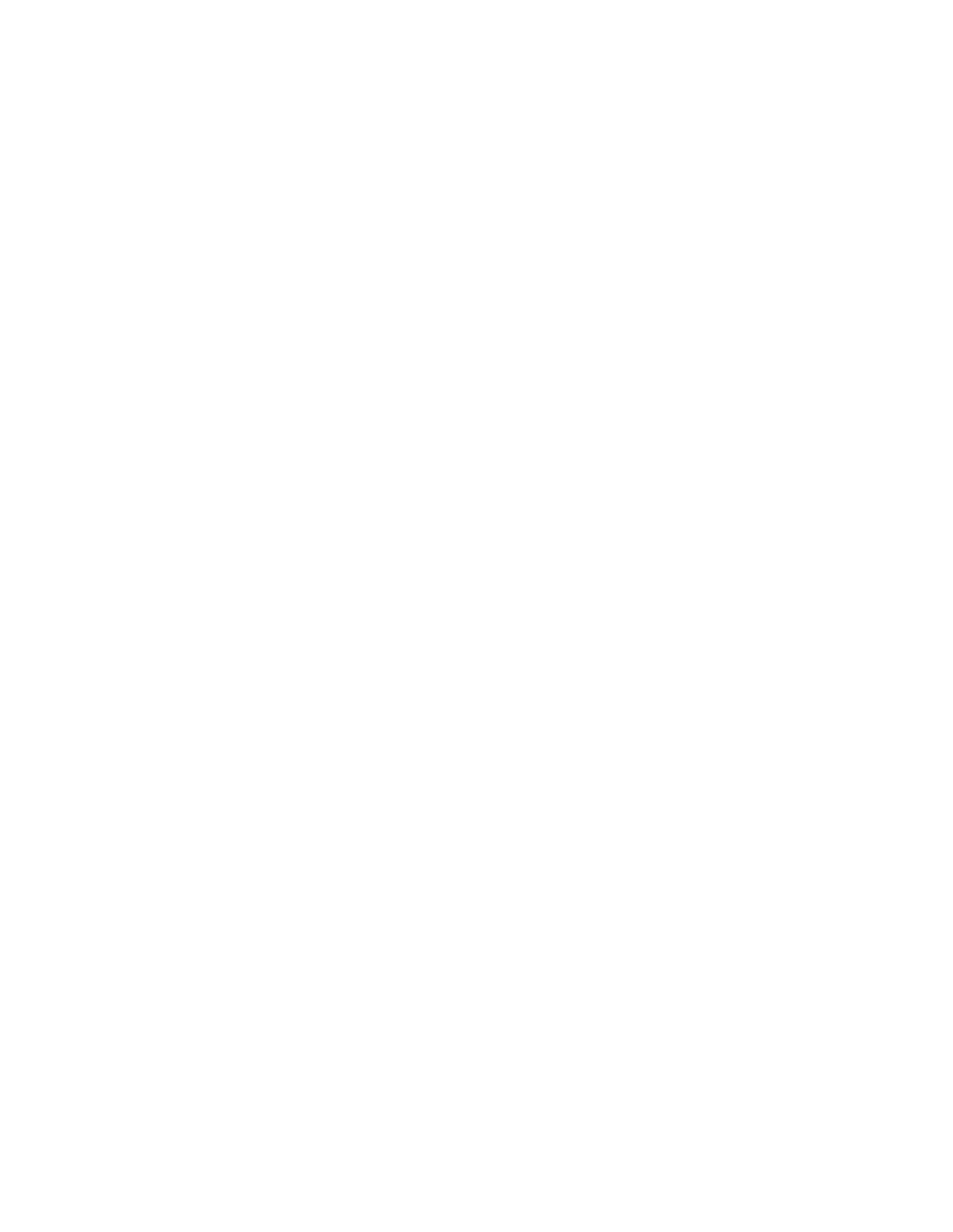# Compendium of State and U.S. Terrritory Statutes and Policies on Domestic Violence and Health Care

**Authored by:**

**Kristine C. Lizdas, JD, Legal Policy Director Battered Women's Justice Project**

> **Abigail O'Flaherty, JD Family Law Attorney**

**Nancy Durborow, MA Pennsylvania Coalition Against Domestic Violence** 

> **Anna Marjavi, Program Director Futures Without Violence**

**Thanks to Michelle Dalida, Aubree Kendall, MA, Sebastian Shepard and Sarah Federle for their contributions to the third edition of this publication.**

**Fourth edition updates by: Anisa Ali, MA, Futures Without Violence**

**Many thanks to the dedicated Domestic Violence/Sexual Assault State and Territory Coalition and State/Territory Departments of Health staff who sent copies of their state/territory laws and regulations for inclusion and provided feedback on this Compendium.**

**With heartfelt dedication to victims and survivors of domestic and sexual violence. We hope this Compendium helps promote effective policies and regulations to support the health, healing, and wellness of survivors.** 

> Funded by the Administration for Children and Families, Administration on Children, Youth and Families, U.S. Department of Health and Human Services

To view a PDF of this publication and other related tools, visit: **<ipvhealth.org/resources>/** 

The publication was produced by: Futures Without Violence

#### <www.FuturesWithoutViolence.org>

Everyone has the right to live free of violence. Futures Without Violence works to prevent and end violence against women and children around the world.

©2019 Futures Without Violence. All rights reserved.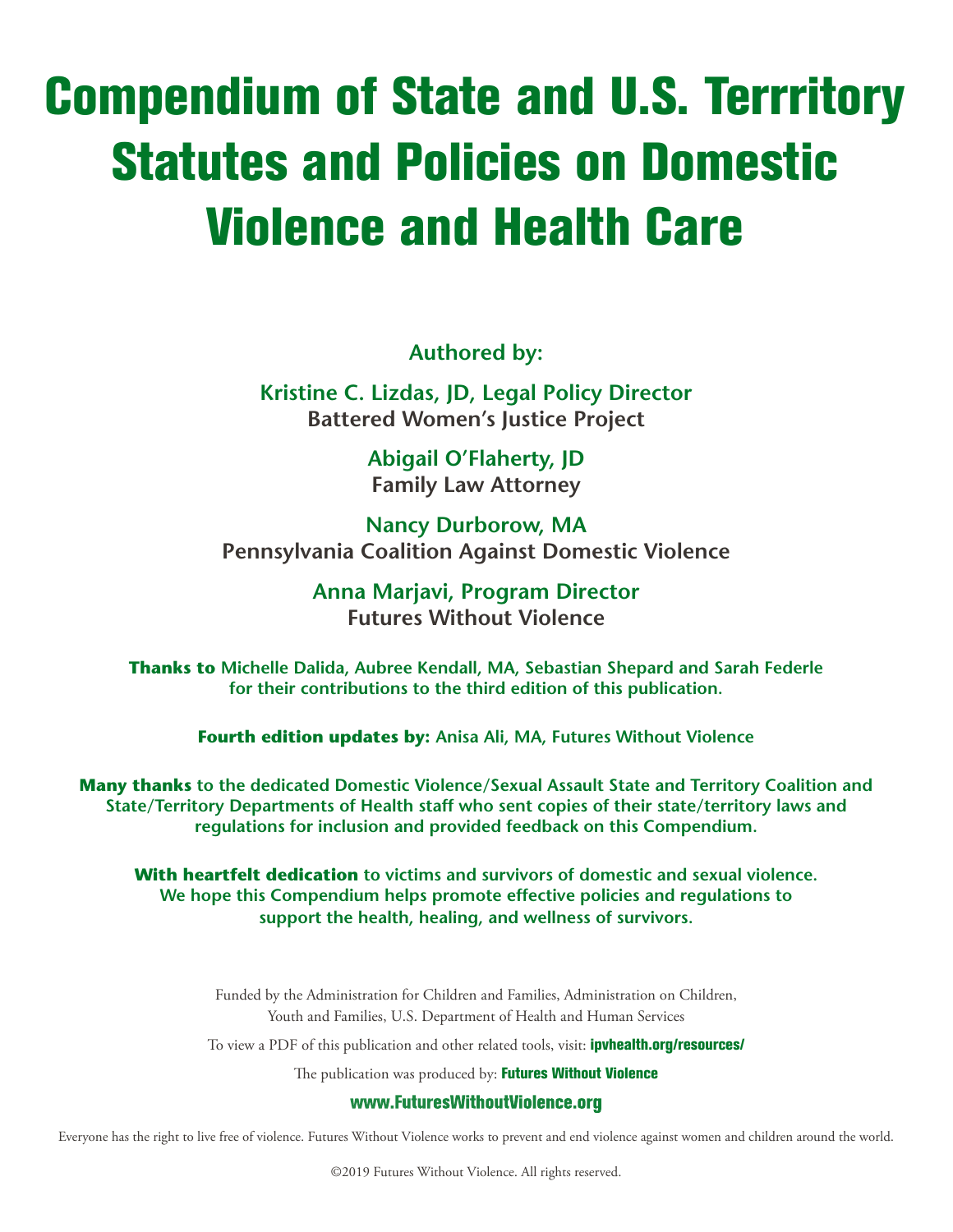Compendium of State and U.S. Territory Statutes and Policies on Domestic Violence and Health Care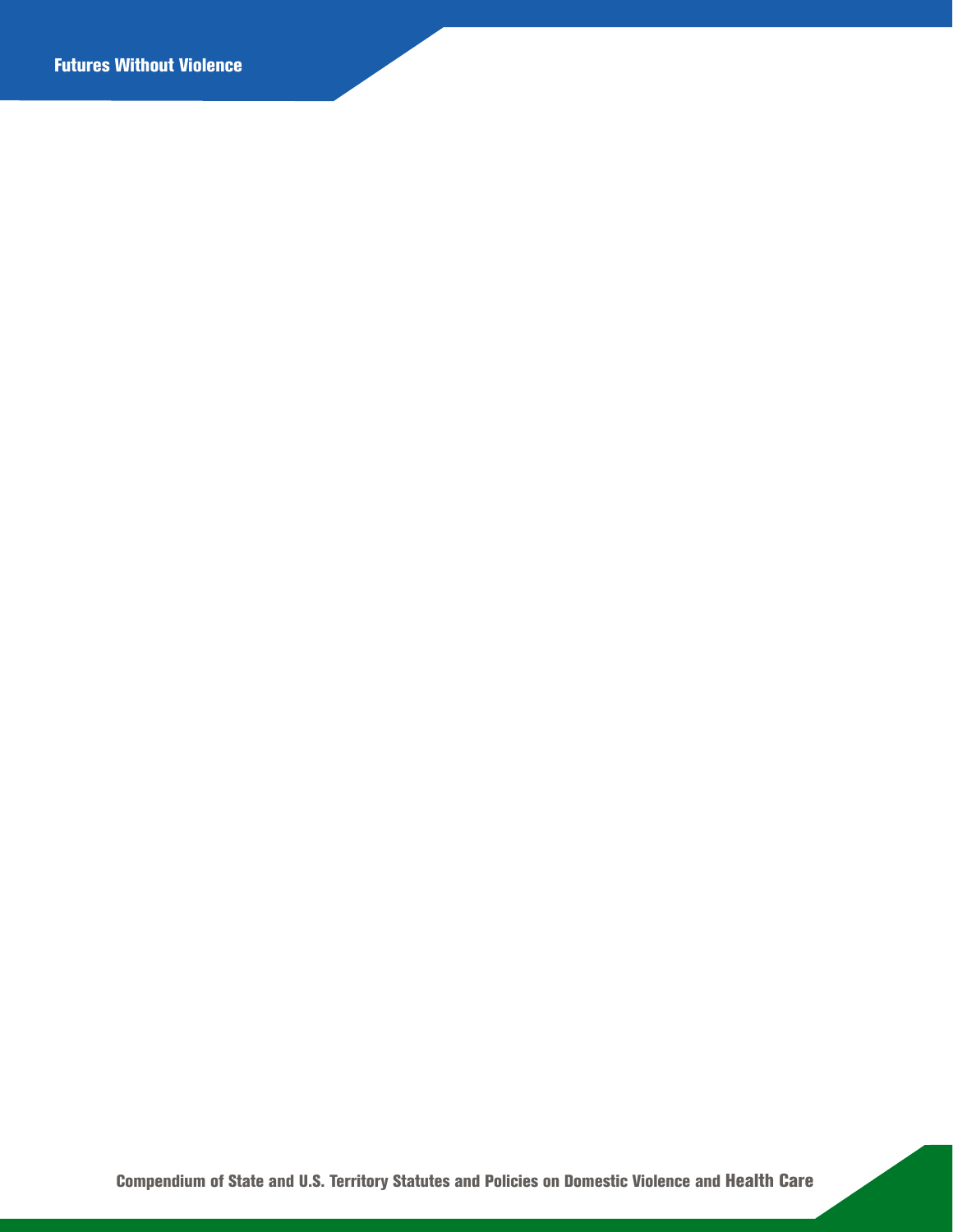## Table of Contents

| Tribal Codes on Domestic Violence and Promising Programs in Indian Country 10    |
|----------------------------------------------------------------------------------|
| Quick Chart: State Statutes and Policies on Domestic Violence and Health Care 20 |
| Summaries of State Statutes and Policies on Domestic Violence and Health Care 22 |
| Summaries of U.S. Territory Statutes and Policies on Domestic Violence           |

### About the National Health Resource Center on Domestic Violence

For more than two decades, the National Health Resource Center on Domestic Violence has supported health care practitioners, administrators and systems, domestic violence experts, survivors, and policy makers at all levels as they improve health care's response to domestic violence. A project of Futures Without Violence, and funded by the U.S. Department of Health and Human Services, the Center supports leaders in the field through groundbreaking model professional, education and response programs, cutting-edge advocacy and sophisticated technical assistance. The Center offers a wealth of free culturally competent materials that are appropriate for a variety of public and private health professions, settings and departments.

For free technical assistance, and educational materials:

Visit: <www.FuturesWithoutViolence.org/health>

Online Toolkit: **www.ipvhealth.org** Online Toolkit for community health centers: www.ipvhealthpartners.org

Call (Monday-Friday; 9am-5pm PST): 415-678-5500 TTY: 866-678-8901

Email: [health@FuturesWithoutViolence.org](mailto: health@FuturesWithoutViolence.org)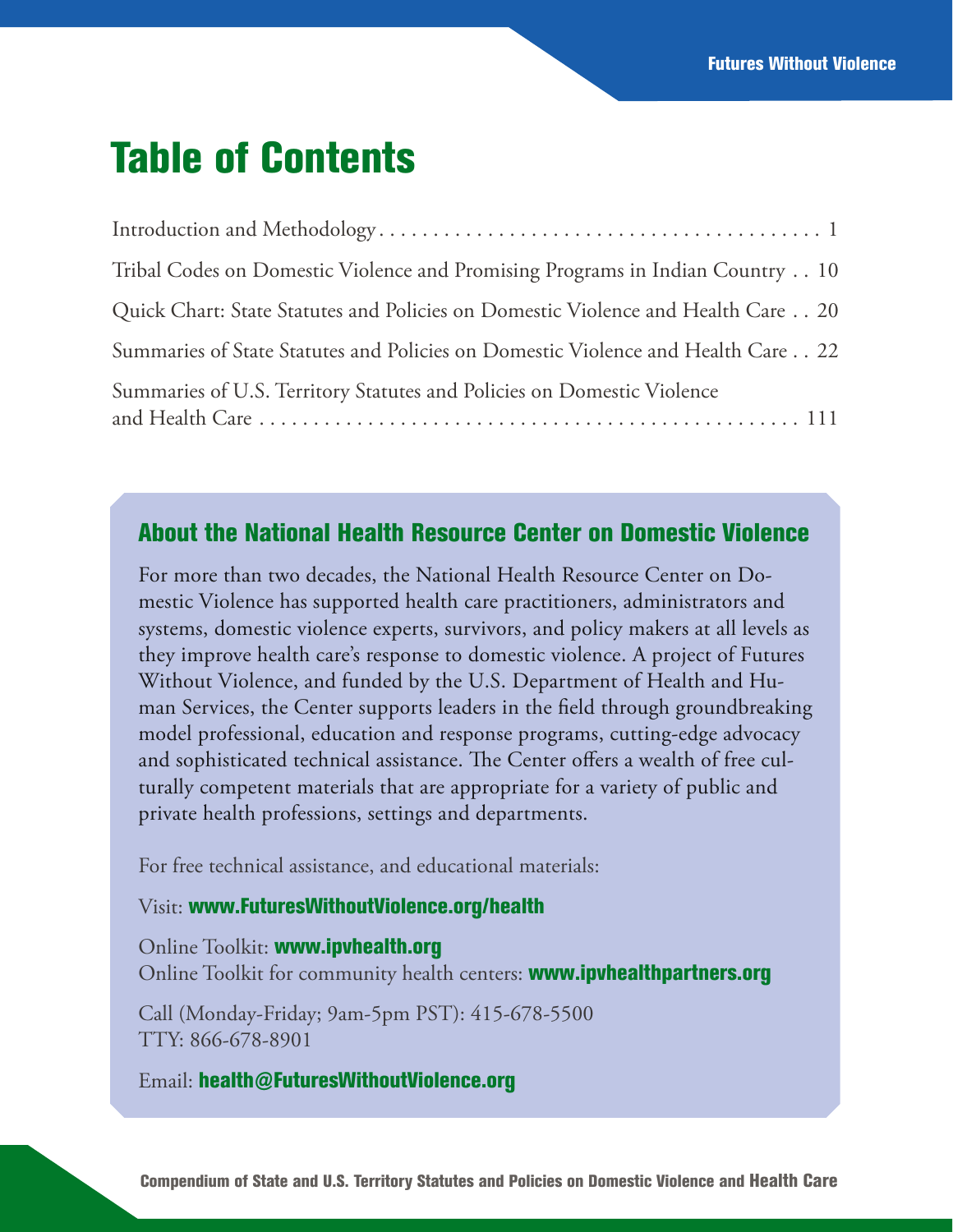Compendium of State Statutes and Policies on Domestic Violence and Health Care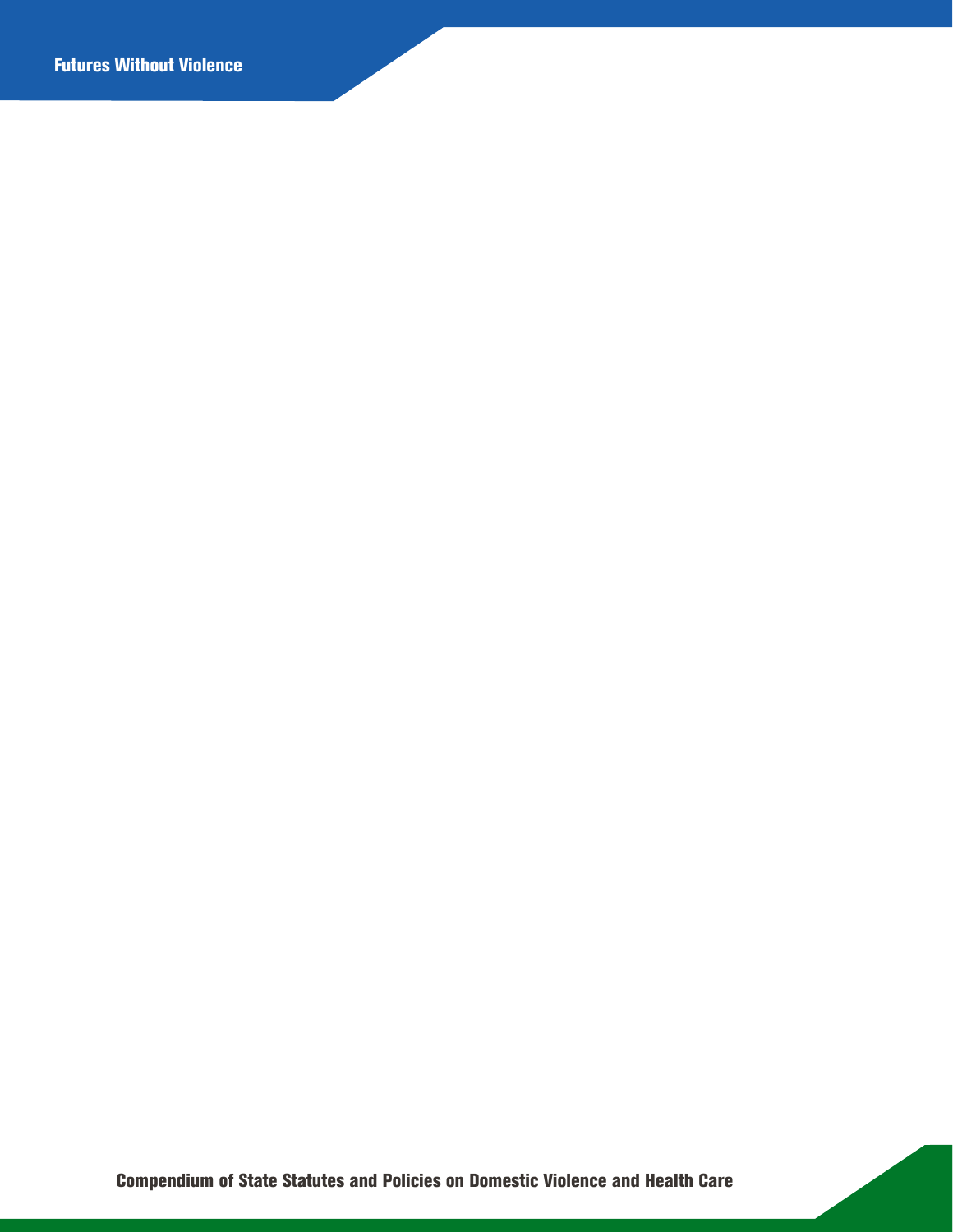## Introduction and Methodology

For more than two decades, Futures Without Violence and the National Health Resource Center on Domestic Violence through its publications, practices, educational programs, and outreach efforts, have promoted prevention and early intervention for domestic violence victims seeking care in health care settings. During the past twenty years, there has been a growing recognition among health care professionals that domestic violence, also known as intimate partner violence, is a highly prevalent public health problem with devastating effects on individuals, families and communities. Most Americans are seen at some point by a health care provider, and the health care setting offers a critical opportunity for early identification and even the primary prevention of abuse.

In 2001, Futures produced the first State by State Legislative Report Card on Health Care Laws and Domestic Violence. Following in 2010, Futures produced this Compendium of State Statutes and Policies on Domestic Violence and Health Care that updated and replaced the earlier publication. The third edition was (2013) newly titled: Compendium of State and U.S. Territory Statutes and Policies on Domestic Violence and Health Care, and included a new chapter: Tribal Codes on Domestic Violence and Promising Programs in Indian Country. This fourth edition continues to provide the most recent updates to state and territory laws, statutes, and policies; updated summaries for state public health work; a revised section on tribal codes on domestic violence; and a new section on trauma-informed mandatory reporting.

The Compendium is an at-a-glance summary of state and U.S. territory laws, regulations, and other activities relevant to addressing domestic violence in health care settings. It includes analyses and themes that reflect policy and programmatic changes made in the last two decades by leaders in the fields of health care, policy and domestic/sexual violence advocacy. FUTURES invited staff from every state and territory department of health and/domestic violence coalition to review their respective summary and provide feedback; the Compendium reflects these comments. While some states/territories reported on sexual assault policies and programs, this compendium is not an exhaustive review of health policies and programs that relate to sexual assault. Additionally, policies change quickly and may have changed since we invited feedback from the field. If there has been a change or an omission on our part please let us know by emailing [health@futureswithoutviolence.org](mailto:health@futureswithoutviolence.org). Relevant state and territory laws were researched to ensure correct citations through both state legislative web pages and LexisNexus.

The Compendium includes state and territory-specific summaries of policy that addresses the following areas: domestic violence fatality review; mandatory reporting of domestic violence to law enforcement by health care providers; insurance discrimination against victims of domestic violence; health care protocols addressing domestic violence; screening for domestic violence by health care professionals and training on domestic violence for health care professionals. Additional information is provided where available on state or territory public health programs, and funding opportunities.

While state or territory law is an important component of addressing domestic violence in the health care system, it is important to note that throughout the U.S. many collaborations with state or territory domestic violence coalitions, public health professionals, health care providers, managed care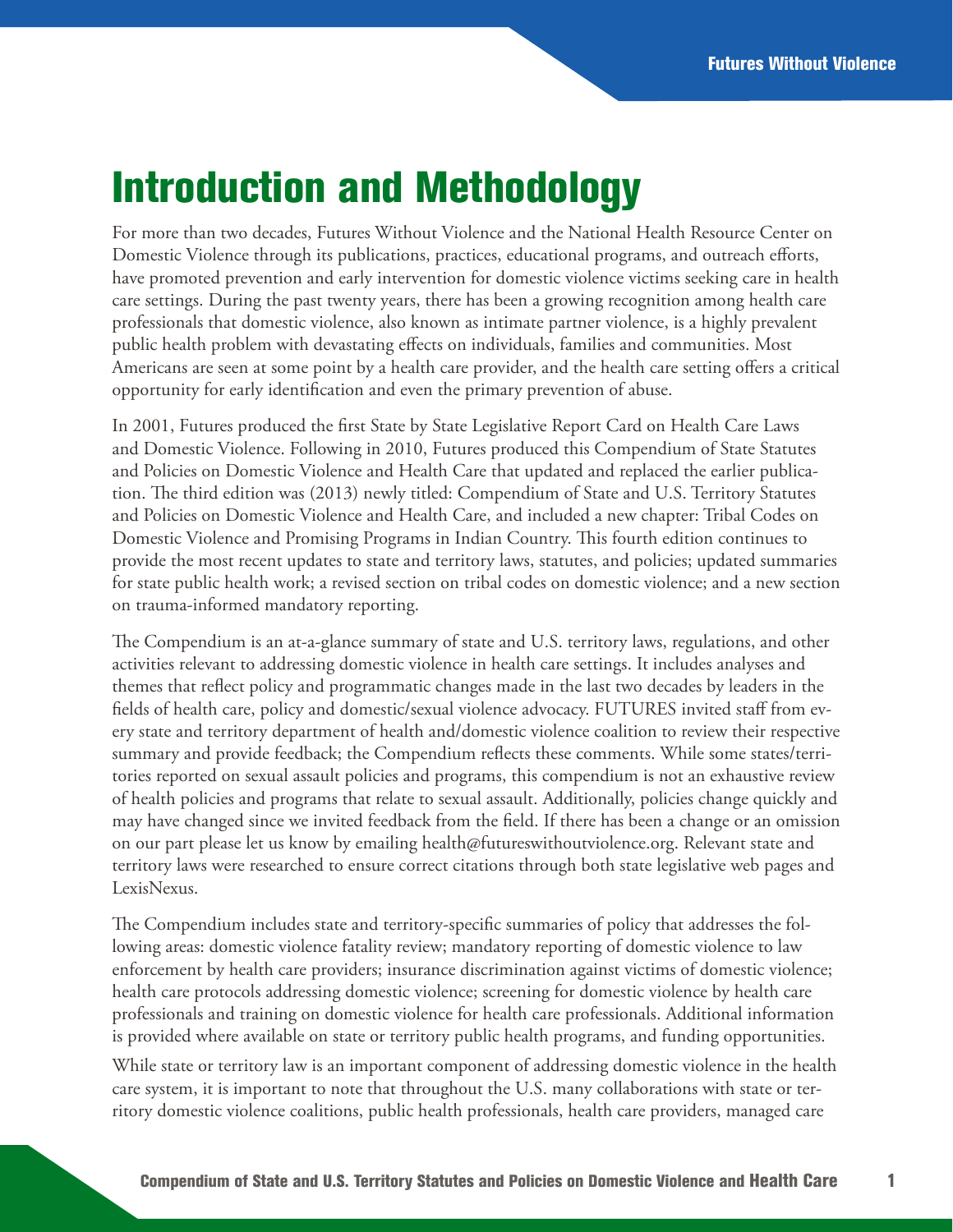providers and local communities have undertaken new and exciting projects that are also providing critical support, safety and hope to domestic violence victims receiving health care services. A number of those state local activities are highlighted in the summaries.

## Domestic Violence Fatality Review

#### Fatality Review Teams

Given the high death toll stemming from domestic violence, many states and local municipalities have established Domestic Violence Fatality Review teams and projects. Participants on Domestic Violence Fatality Review Teams are multi-disciplinary and often come from a broad array of professions, including: government officials; public health professionals; law enforcement; health care providers including mental health professionals; domestic violence advocates; coroners; medical examiners; forensic pathologists and others. A Fatality Review Team evaluates cases of fatal and near fatal domestic violence homicides, and sometimes suicide, to identify trends and patterns associated with domestic violence fatalities. These Teams also make recommendations for domestic violence prevention, intervention, and investigation efforts and often monitor the implementation of those recommendations.

The fatality review process assumes that the circumstances of untimely deaths are likely to be repeated and that detailed examinations can lead to important insights regarding risks, intervention, and prevention efforts. The process rests on the premise that in-depth analysis of a small number of cases can provide a window into system response problems, which may affect a larger number of people. The goal is a focused, multidisciplinary examination into the circumstances surrounding a fatal incident for insight into how future deaths may be prevented through strengthening systemlevel responses.

#### State Laws

It is important to point out that many state domestic/sexual violence coalitions, state governments and local municipalities have established Domestic Violence Fatality Review Teams without legislative direction. There are currently 31 states and Washington, DC, that have enacted this type of legislation. The state laws vary in the scope of coverage (local, regional or state level); appointed members; the range of recommendations; and resources including funding.

The Compendium lists each state with its corresponding fatality review law, and brief summaries of the laws. However, it is important to review the text of the entire law to understand authority, scope of practice, make-up of Fatality Review Team Members and available resources.

## Mandatory Reporting of Domestic Violence to Law Enforcement by Health Care Providers

#### Reporting Abuse of Adults

Most U.S. states have enacted mandatory reporting laws, which require the reporting of specified injuries and wounds, and very few have mandated reporting laws specific to suspected abuse or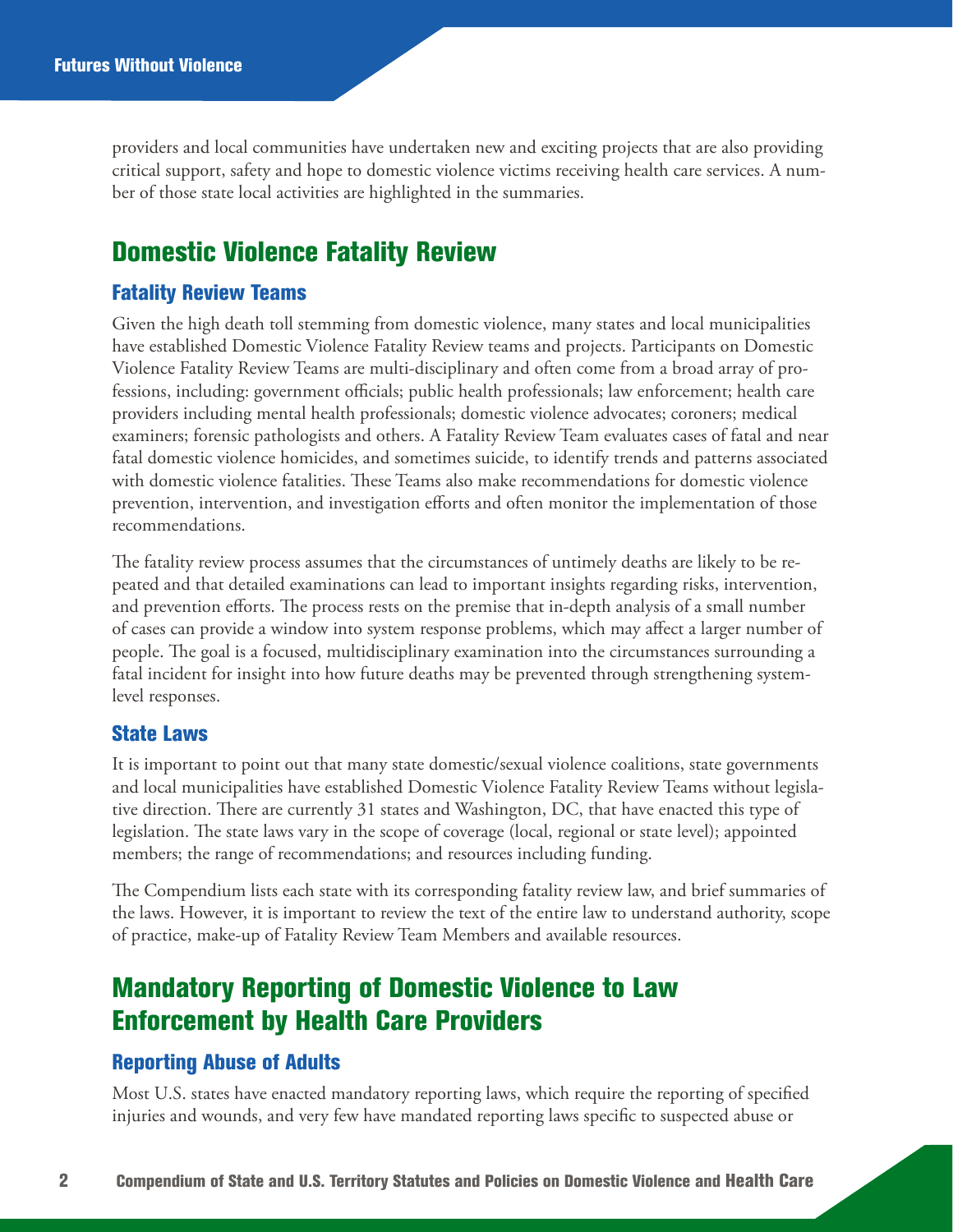domestic violence for individuals being treated by a health care professional. Mandatory reporting laws are distinct from elder abuse or vulnerable adult abuse and child abuse reporting laws, in that the individuals to be protected are not limited to a specific group, but pertain to all individuals to whom specific health care professionals provide treatment or medical care, or those who come before the health care facility. The laws vary from state-to-state, but generally fall into four categories: states that require reporting of injuries caused by weapons; states that mandate reporting for injuries caused in violation of criminal laws, as a result of violence, or through non-accidental means; states that specifically address reporting in domestic violence cases; and states that have no general mandatory reporting laws.

#### Implications for Victims of Domestic Violence

With the increasing awareness about domestic violence as a health care issue, attention has turned to how health care providers can best assist their patients through identification, documentation, intervention and referral. Unfortunately, applying mandatory criminal injury reporting laws to domestic violence cases is most often not helpful to domestic violence victims. Research indicates that the most critical elements of providing domestic violence victims with quality health care responses include offering ongoing and supportive access to medical care, addressing safety issues, and guiding patients through available options.

The goals potentially served by mandatory reporting include enhancing patient safety, improving health care providers' response to domestic violence, holding batterers accountable, and improving domestic violence data collection and documentation. However, upon closer examination it becomes apparent that mandatory reporting does not necessarily accomplish these goals.

In addressing mandatory reporting laws that include reporting of domestic violence, health care professionals and advocates should consider the following principles in determining if their state's law needs to be amended.

#### Enhancing Patient Safety and Increasing Access to Health Care Services

For some victims of domestic violence calling the police invokes retribution by their batterers. Criminal justice intervention is not always the best or safest response for victims who may fear that law enforcement reports made by medical personnel will place them in greater danger. Consequently, domestic violence victims may have no choice but to withhold information from their health care providers regarding the origin of their injuries, or avoid seeking medical attention entirely.

#### Improving Health Care Provider Responses to Domestic Violence Victims

Removing the requirement to report can allow domestic violence victims to be more candid about their injuries, allowing health care providers to make informed judgments about medical treatment and follow-up care. Mandatory reporting laws can be amended to require that health care providers offer referrals to trained domestic and sexual violence service agencies, helping to ensure that domestic violence victims are given access to a wide range of services geared toward meeting their specific needs. Domestic/sexual violence advocates work with victims to address needs related to emergency shelter/housing, protection/restraining orders, children, finances, emotional/spiritual support, and safety planning/next steps. By helping to connect patients to community and onsite domestic violence advocates, safety is enhanced.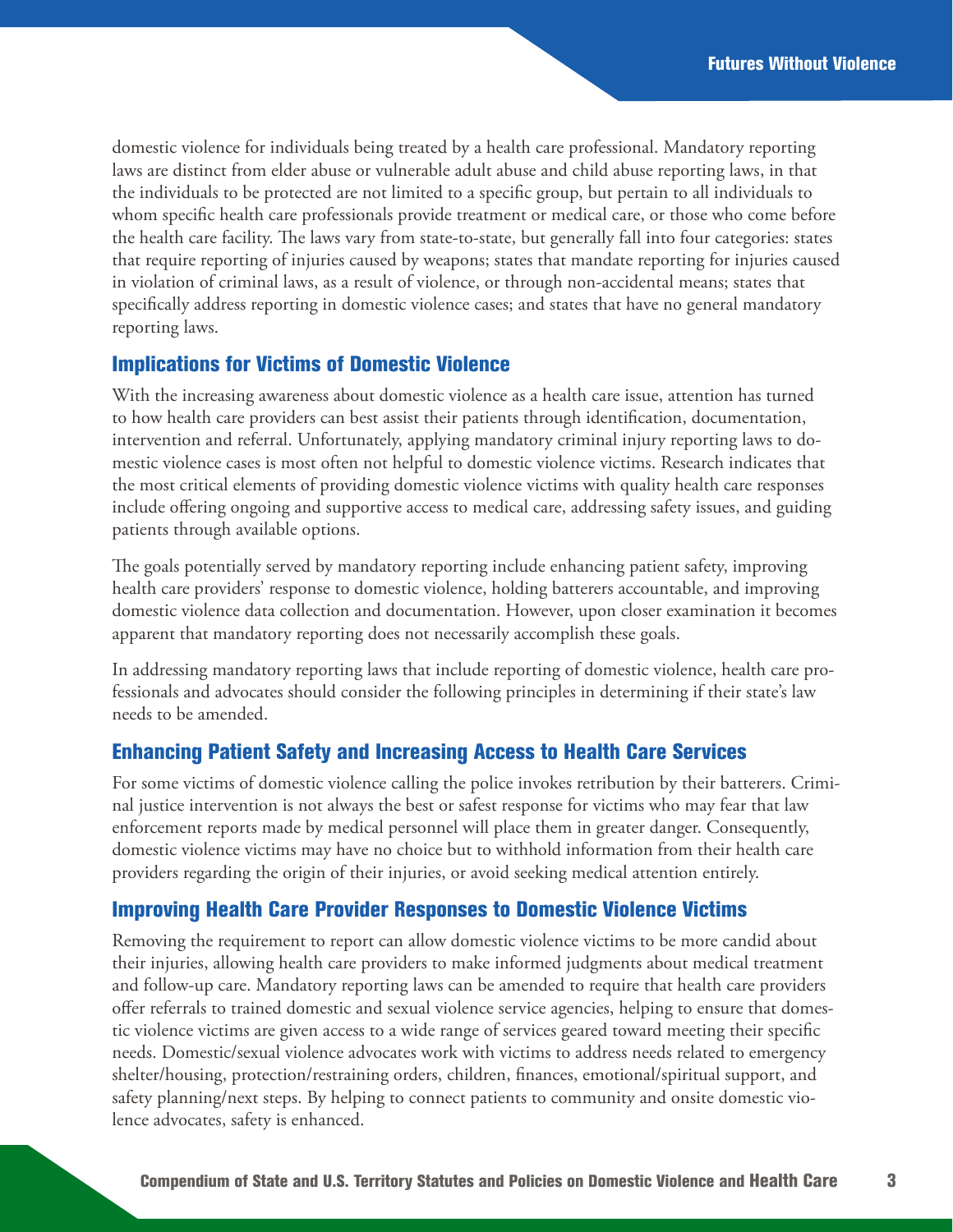#### Preserving Patient Autonomy and Control of the Decision-Making Process

Batterers use a myriad of tactics to obtain and assert control, often making their victims feel powerless over their lives. Mandatory reporting further limits victims control over their own lives. Removing mandatory reporting requirements can help empower victims of domestic violence to make decisions that they feel are best for themselves based on their knowledge and experience. It can help victims gain control over their lives and health care options and honors their agency and voice to determine what they want for themselves.

#### Protecting Patient Confidentiality

For many victims isolated by their abuser from their friends, family and social services, health care providers may be the only professionals to whom they have safe access. Mandatory reporting of domestic violence related injuries interferes with the confidential nature of the provider-patient relationship and can undermine victims' trust in health care providers.

#### Recognizing the Value of Informed Consent in Health Care Environments

In the health care system, competent and informed patients determine the course of action that is in their best interest. Mandatory reporting of domestic violence related injuries negates patients' ability to make critical life decisions, raises serious ethical issues, and compromises the integrity of the provider's relationship with a patient. Removing reporting requirements corrects this inconsistency by ensuring domestic violence victims make informed decisions for themselves.

#### Advocating for Victims of Domestic Violence

It is important that health care providers and domestic violence advocates understand their state or territory's domestic violence reporting law. In order to maximize patient input regarding law enforcement action, providers and advocates should also familiarize themselves with how their local law enforcement agency responds to such reports. Becoming familiar with such procedures will allow the provider and advocate to better assist the patient in safety planning, and in knowing what to expect. Mandated reporting responsibilities should always be discussed with patients seeking care prior to assessing for domestic violence. See section below on harm reduction for mandatory reporting.

Additionally, Federal Health Insurance Portability and Accountability Act (HIPAA) privacy regulations require providers to inform patients of health information use and disclosure practices in writing, and whenever a specific report has been made. Health care facilities should ensure that their domestic violence protocols and training materials address their state reporting laws and federal regulations. Read more about the HIPPA privacy rule for further information.

#### Harm Reduction for Mandatory Reporting

In the event that a mandated report for domestic violence needs to be made, follow the guidance below to increase the patient's safety and minimize harm. Ensure that you:

- 1. Always discuss the limits of confidentiality with the patient, regardless of whether or not you anticipate any conversation about domestic violence. Your patient/client has the right to make an informed decision about whether they choose to disclose information about their relationship.
- **2.** When a report must be made, explain to the patient why it is being made, where it will go, who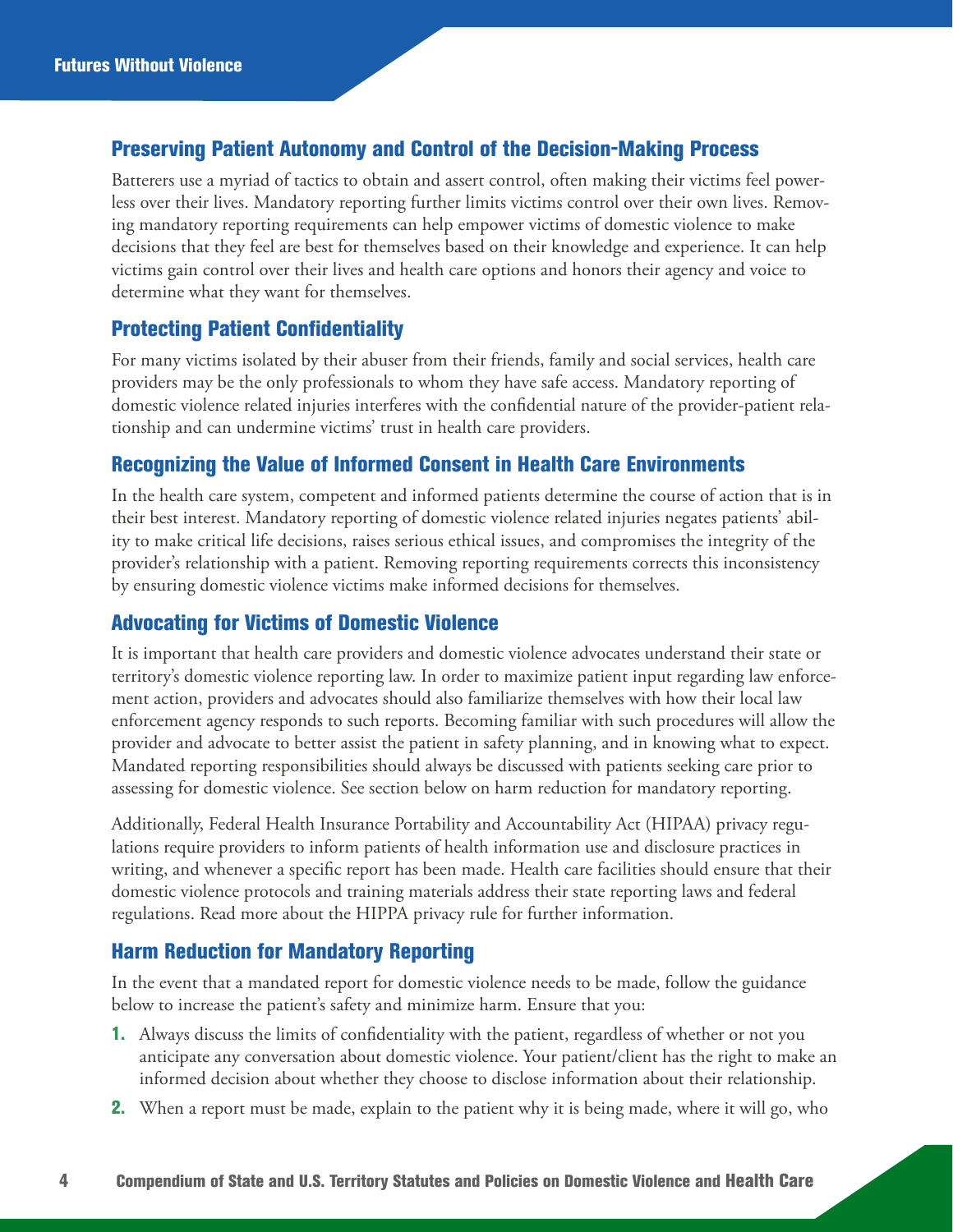will see the report, and what will happen next.

- **3.** Talk through common fears and concerns survivors have about making a report, especially around immigration status and child abuse reporting.
- **4.** Offer the patient the opportunity to be included in every step of the process (if they would like to be). This includes filling out the report with the patient, and calling the report in with the patient is in the room.
- **5.** Offer to make a warm referral to a domestic violence advocate for safety planning and additional support.
- **6.** Follow up with the patient during their next visit.

**Download a brochure** [for patients or clients that offers trauma-informed recommendations for survi](https://www.futureswithoutviolence.org/new-resource-survivor-brochure/)[vors about how to best advocate for their needs with health care providers, how trauma can affect the](https://www.futureswithoutviolence.org/new-resource-survivor-brochure/)  [body during a visit, and tips for wellness.](https://www.futureswithoutviolence.org/new-resource-survivor-brochure/)

#### U.S. State and Territory Laws

The Compendium lists each U.S. state and territory with its corresponding mandatory reporting law, and brief summaries of the laws. However, it is important to review the text of the entire law to understand things such as the specific health care providers required to report, under what conditions and definitions and penalties. It should be noted that only two states have laws that specifically require mandated reporting of DV specifically (not just injuries) to law enforcement and that five states have exceptions for reporting injuries due to domestic violence. New Hampshire's statute excuses a person from reporting if the victim is over 18, has been the victim of a sexual assault offense or abuse (defined in RSA 173-B:1), and objects to the release of any information to law enforcement. However, this exception does not apply if the victim of sexual assault or abuse is also being treated for a gunshot wound or other serious bodily injury. Oklahoma's statute does not require reporting domestic abuse if the victim is over age 18 and is not incapacitated, unless the victim requests that the report be made orally or in writing. In all cases what is reported to be domestic abuse shall clearly and legibly be documented by the health care provider and any treatment provided. Pennsylvania's statute states that failure to report such injuries when the act caused bodily injury (defined in § 2301) is not an offense if the victim is an adult; the injury was inflicted by an individual who is the current or former spouse or sexual or intimate partner; has been living as a spouse or who shares biological parenthood; the victim has been informed of the physician's duty to report and that report cannot be made without the victim's consent; the victim does not consent to the report; and the victim has been provided with a referral to the appropriate victim service agency. Tennessee's statute excuses health care practitioners from reporting if the person is 18 years of age or older; objects to the release of any identifying information to law enforcement officials; and is a victim of a sexual assault offense or domestic abuse (defined in § 36-3-601). The exception does not apply and the injuries shall be reported if the injuries incurred by the sexual assault or domestic abuse victim are considered by the treating healthcare professional to be life threatening, or the victim is being treated for injuries inflicted by strangulation, a knife, pistol, gun, or other deadly weapon. Colorado's statute provides an exception for reporting if the injuries are resulting from domestic violence and if the victim is at least 18 and does not wish the injury to be reported. This exception does not apply if the injury is from a firearm, knife, ice pick, or other sharp object.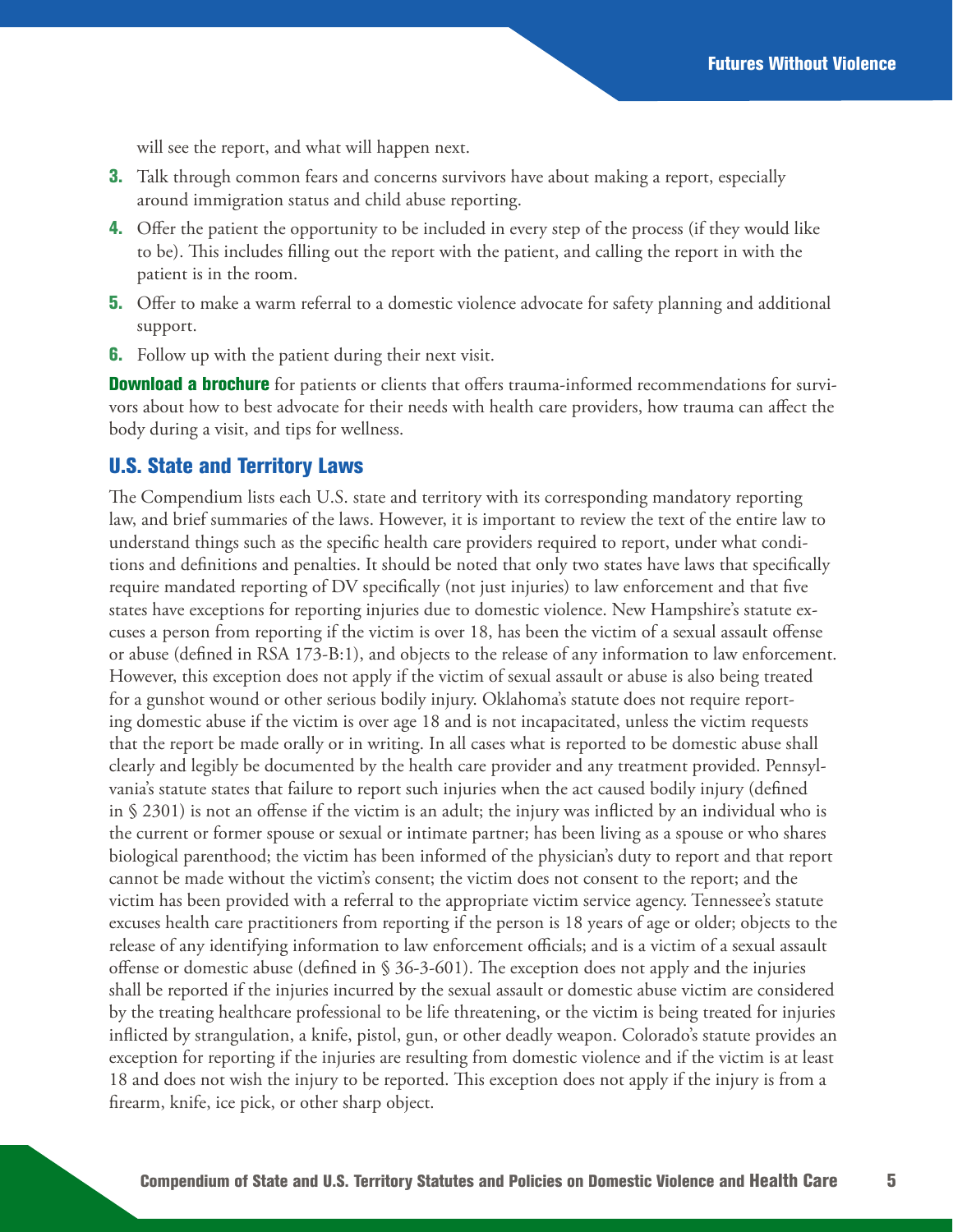Kentucky, North Dakota, and Washington also require that victims of domestic violence be given educational information related to support services. Kentucky's statute states that professionals (including health professionals) must provide the victim with educational materials on domestic violence support services if the professional has cause to believe the patient has experienced domestic or dating violence. North Dakota's statute requires that health professionals provide victims with information on support services when a report on domestic or sexual violence has been made. Washington's statute requires that hospitals inform the patient of resources to ensure their safety if the patient has stated that their bullet, gunshot, or stab wound was the result of domestic violence.

## Insurance Discrimination Against Victims of Domestic Violence<sup>1</sup>

#### **History**

Information that insurance practices negatively affect victims of domestic violence first came to light in 1994 when two insurance companies denied health, life and disability insurance to a Pennsylvania woman based on information in her medical records that her husband had abused her. As domestic violence advocates soon discovered, her experience was not an isolated instance.

Further examination revealed the common and widespread practice of underwriting on the basis of domestic violence as well as other practices that negatively impact victims of domestic violence. Such discrimination occurs in all lines of insurance—health, life, disability, and property and casualty (i.e., homeowners, personal automobile, and commercial property and automobile). These practices can result in cancellation of insurance, claims exclusions and denials, application of intentional act exclusions to innocent co-insureds, rating surcharges, adverse actions against third parties associated with victims of domestic violence, and disclosures that place victims at risk. These actions by the insurance industry and employers who self-insure health and other coverage for their workforce, deny victims the life necessities that only insurance can provide; undermine available protection and assistance; and perpetuate inaccurate perceptions about domestic violence.

In 1994, no law prohibited insurers from taking domestic violence into account in determining whom to insure, what to insure, and how much to charge. This prompted victim advocates, legislators, and state insurance regulators to work together to gather information on the scope of the problem and develop legislative solutions. The National Association of Insurance Commissioners (NAIC) developed comprehensive model legislation to prohibit this discrimination in all lines of insurance. The model bills define essential terms and specific prohibited actions; recommend development of protocols for insurance company employees to follow to protect the safety and privacy of victims; and address enforcement. Omitted from the models, however, was any protection for third parties or organizations that have been harmed by insurance practices which take into account their association with victims of abuse.

<sup>1</sup> Information regarding insurance discrimination was compiled from material developed by Nancy Durborow when she was the Health Projects Manager for the PA Coalition Against Domestic Violence and Terry Fromson, Esq., Managing Attorney, Women's Law Project, Philadelphia. See more in the document "Insurance Discrimination Against Victims of Domestic Violence": [https://](https://www.futureswithoutviolence.org/insurance) [www.futureswithoutviolence.org/insurance](https://www.futureswithoutviolence.org/insurance)-discrimination-against-victims-of-domestic-violence/ (updates provided by Nancy Durborow and Terry Fromson in 2018).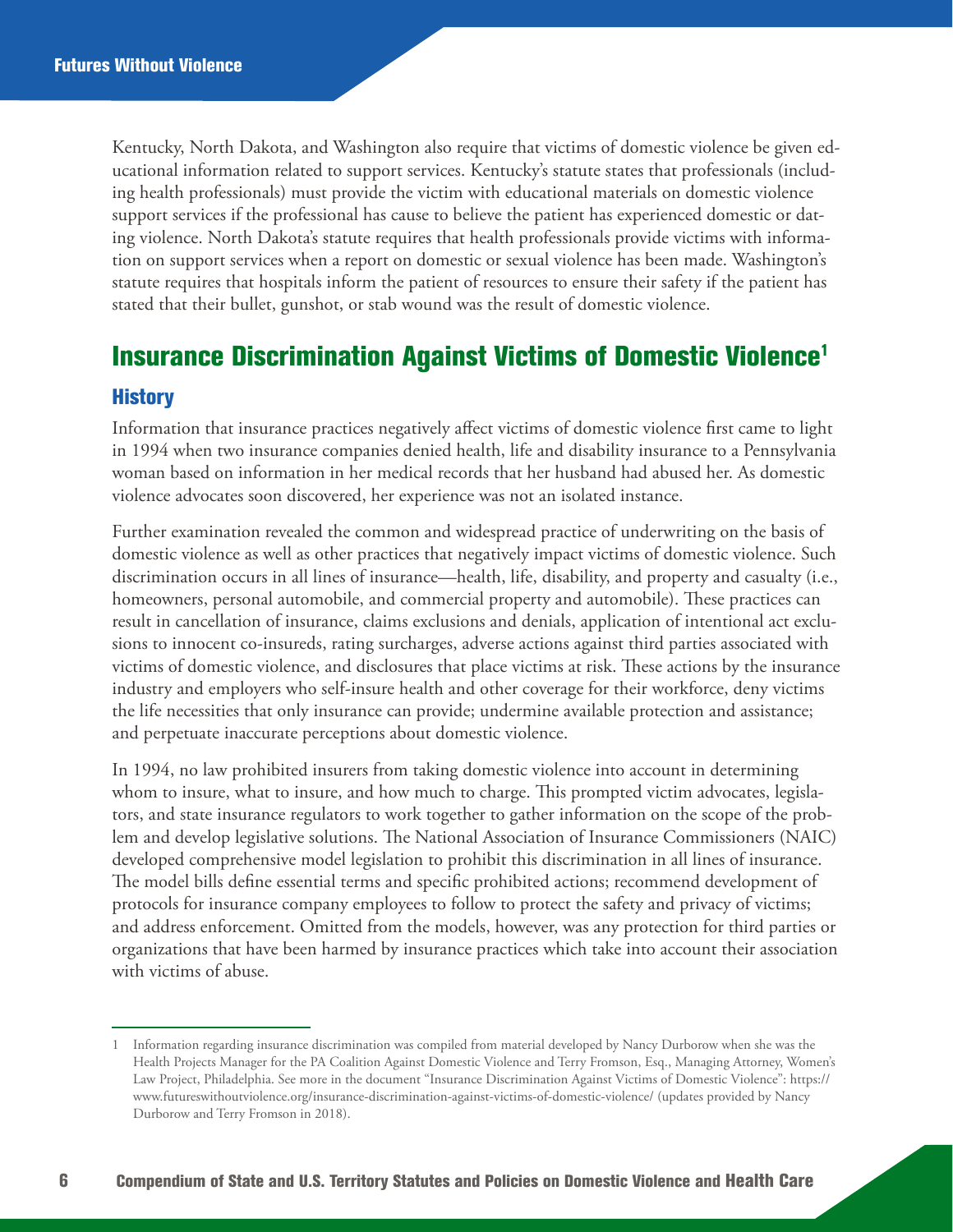For more information on insurance discrimination, please see this 31-page report, ["Insurance Dis](https://www.futureswithoutviolence.org/insurance-discrimination-against-victims-of-domestic-violence/)[crimination Against Victims of Domestic Violence."](https://www.futureswithoutviolence.org/insurance-discrimination-against-victims-of-domestic-violence/) The report highlights the discriminatory practices of some insurance companies that penalize domestic violence victims who seek coverage and the recent changes to state and federal law.

#### State Laws

Since 1994, 45 states and the District of Columbia have adopted some form of legislation prohibiting insurance discrimination against victims of domestic violence. State laws provide a significant bar to insurance discrimination against victims of abuse and an important and potentially sole remedy for its victims. These laws were adopted over a span of years during which the information about the types of insurance practices that affect victims was continuously rising and the period in which the NAIC model laws were evolving. As a result, state laws vary widely in scope of coverage, including types of insurance to which they apply, types of practices prohibited, and remedies provided. Protecting victims' confidentiality is addressed in less than half of the state laws.

For example, only 26 states and the District of Columbia have laws covering all four types of insurance (health, life, accident or disability, and property and casualty), seven states and the District of Columbia cover three types of insurance, seven states cover two types, and five states cover only one type. Property is the type of insurance least regulated with respect to domestic violence, with 27 states prohibiting such discrimination. Thirty-three states prohibit such discrimination in accident or disability insurance; 39 states and the District of Columbia prohibit such discrimination in life insurance. Health insurance is the most covered insurance with 45 states and the District of Columbia prohibiting discrimination against domestic violence victims in health insurance.

#### The Need for a Federal Remedy

Despite the repeated introduction of comprehensive federal legislation in this arena, Congress has taken action in this area only with regard to health insurance. The first federal law addressing this problem is the Health Insurance Portability and Accountability Act of 1996 (HIPAA) which prohibits discrimination against victims of abuse primarily in group health plans. States have adopted legislation to implement these federal requirements. In 2010, the adoption of the Patient Protection and Affordable Care Act has provided the most comprehensive protection for victims of domestic violence in health insurance. The Affordable Care Act prohibits preexisting condition exclusions and premium rate discrimination, and guarantees availability and renewability of insurance. It also specifically prohibits eligibility rules based on, among other factors, "[e]vidence of insurability (including conditions arising out of acts of domestic violence)." Health insurers are not allowed to deny coverage, refuse to continue coverage, or exclude a condition from coverage based on domestic violence. The Act also prohibits requiring payment of a premium or contribution which is greater than the premium or contribution for a similarly situated individual enrolled in the plan on the basis of any health status-related factors. Comprehensive federal protection for victims of domestic abuse subjected to discrimination in other lines of insurance has yet to be enacted.

A federal law is important not only for comprehensive coverage for all lines of insurance but also for uniformity of protection. When victims of abuse flee to escape domestic violence, they often go as far away as they can for their safety, frequently crossing state lines. In addition, insurance is an economic resource and often is a critical factor in having the financial resources to flee, including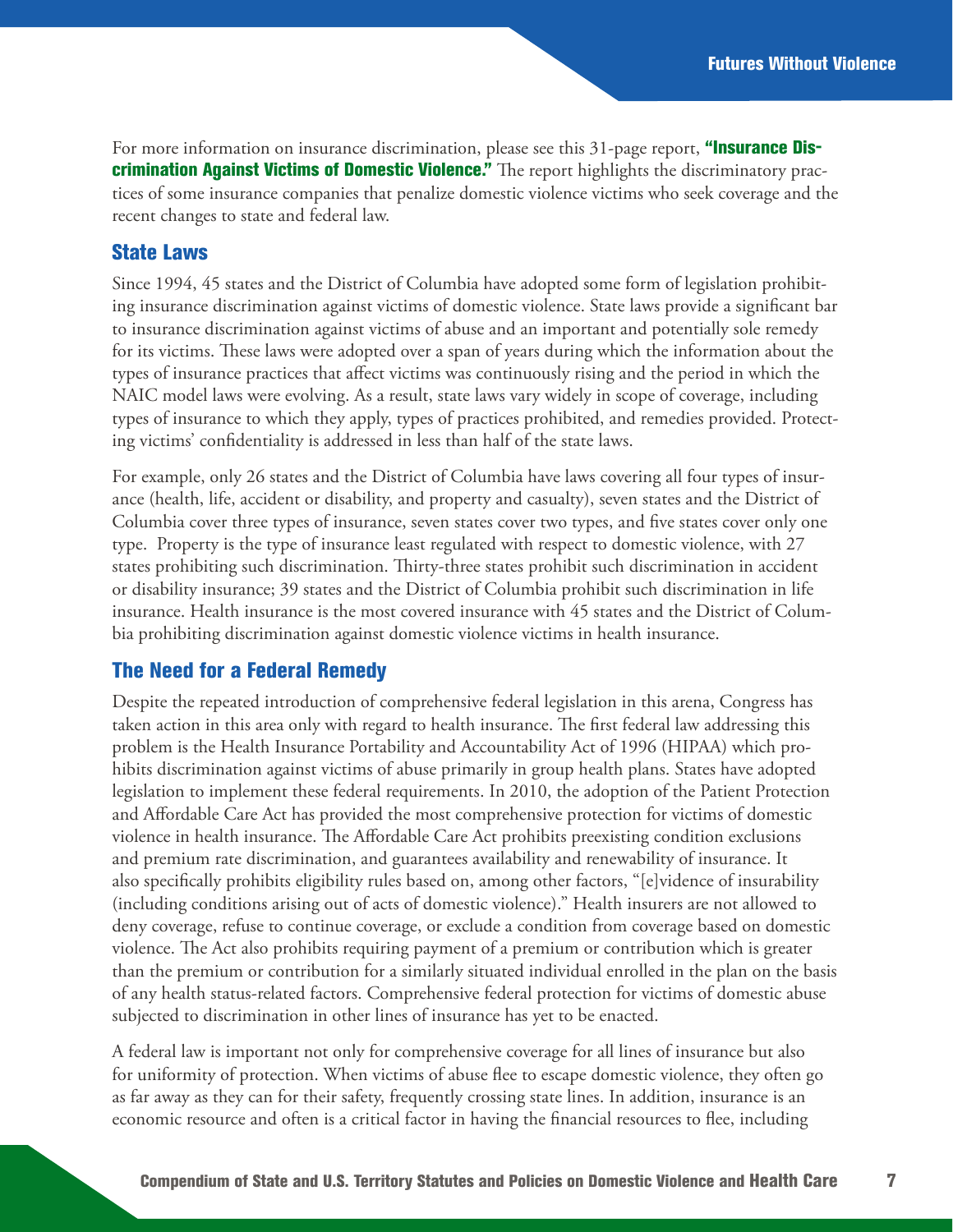providing health care and other necessities to her children and herself. Protection from insurance discrimination in every state is critical.

The Compendium summarizes each state and territory's insurance anti-discrimination law (as applicable); which types of insurance are covered; and brief summaries of the laws. However, it is important to review the text of the entire law to understand things such as the definition of abuse victim used, if a private right of action is permitted and enforcement mechanisms.

## Protocols, Screening and Training Statutes

Very few states or U.S. territories have enacted state statutes requiring domestic violence health care protocols, or screening requirements for health care providers/facilities. Just nineteen states and one U.S. territory—Puerto Rico, enacted laws requiring training on domestic violence for health care providers, and the requirements greatly vary.

However, as noted previously there are many exciting domestic violence and health care changes occurring throughout the country and in U.S. territories with or without legislation. A selection of state statues that do address protocols, training, and screening are highlighted below.

#### **Protocols**

In Alaska, a law mandates that the Alaska Council on Domestic Violence and Sexual Assault consult with the State Department of Health and Social Services to produce standards and procedures for the delivery of services by health care providers to domestic violence victims. The Department of Health and Social Services is then required to make a notice of the rights of domestic violence victims and services for support available to health facilities.

#### **Training**

In 2015, Massachusetts passed a new law that the boards of registration in medicine, nursing, physician assistants, nursing home administrators, social workers, psychologists, and allied mental health and human services require training and education on domestic and sexual violence. This training is to include a wide range of topics, including the health effects of domestic and sexual violence, the effect of witnessing abuse on children, the additional challenges experienced by marginalized communities, and the pathology of offenders.

#### Screening

Since 1995 in California, clinics<sup>2</sup> have been required to have written policies and procedures for routine screening of patients for domestic violence. See section below on universal education for more information and guidance on addressing domestic violence in health care settings, without relying on a disclosure to share resources.

<sup>2</sup> "Clinic" is defined as "an organized outpatient health facility that provides direct medical, surgical, dental, optometric, or podiatric advice, services, or treatment to patients who remain less than 24 hours, and that may also provide diagnostic or therapeutic services to patients in the home as an incident to care provided at the clinic facility." (Cal Health & Saf. Code §1200)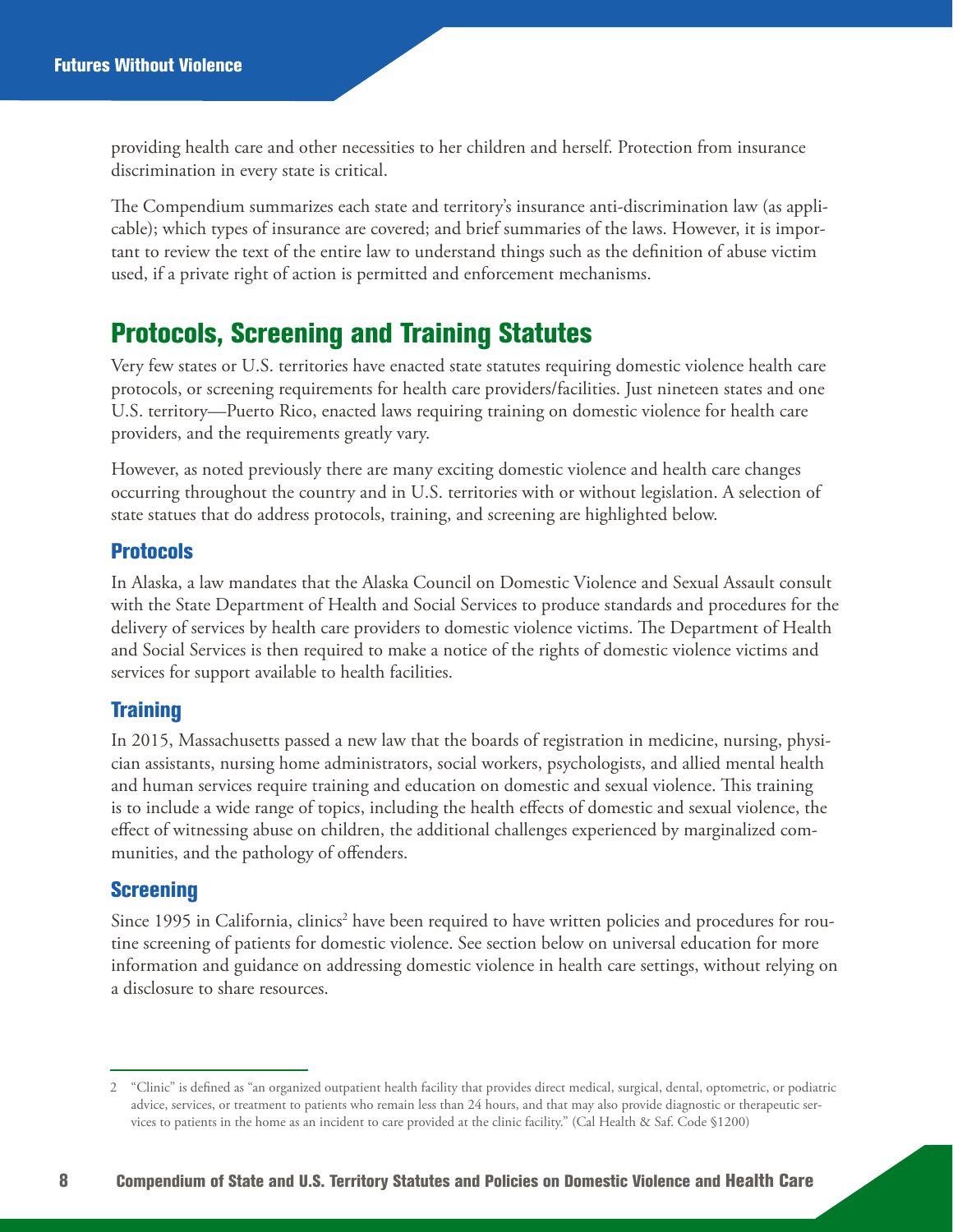#### Universal Education on Domestic Violence in Health Settings

While some states and territories have instituted policies to establish screening for domestic violence in health settings, screening alone can limit the number of survivors that will be reached, and also does not provide an opportunity for prevention. By initiating a conversation and offering resources on healthy relationships and domestic violence with all patients, providers are not dependent on a disclosure to ensure that the patient receives critical information about domestic violence and its impact on health. In addition to serving as intervention for someone who may be currently experiencing violence but chooses not to disclose, a universal education approach also serves as prevention for patients who have not initiated relationships, or who share the information with family and friends.

In the event that there are already screening questions on domestic violence that providers are required to ask, these can still be asked as direct follow up questions following universal education. Universal education should be done using a trauma-informed approach, by talking to patients about the limits of confidentiality in the event of a disclosure, and ending with a warm referral (if the patient indicates they would like this) and resources for support.

A helpful acronym for remembering the universal education approach is CUES:

#### C: Confidentiality

Know your state/territory's reporting requirements and share any limits of confidentiality with your patients before discussing domestic and sexual violence. Always see patients alone for at least part of the visit. It is unsafe to discuss relationships if their partner, friend, or family member is with them.

#### UE: Universal Education and Empowerment

Give each patient two Safety Cards to start the conversation about healthy relationships, those that are not healthy, and how they can affect their health. Normalizing this conversation as a health issue is crucial.

#### S: Support

Though disclosure of violence is not the goal of CUES, it will happen. Know how to support someone who says "yes, this happened to me." Make a warm referral to your local domestic violence partner agency or the National Domestic Violence Hotline (on the back of all Safety Cards) and document support provided in order to follow up the patient at their next visit. Offer health promotion strategies and a care plan that takes surviving abuse into consideration.

Read more about **CUES** on **[www.](www.IPVHealthPartners.org)ipvhealth.org** and for community health centers, please visit: **www.** [IPVHealthPartners.org](www.IPVHealthPartners.org).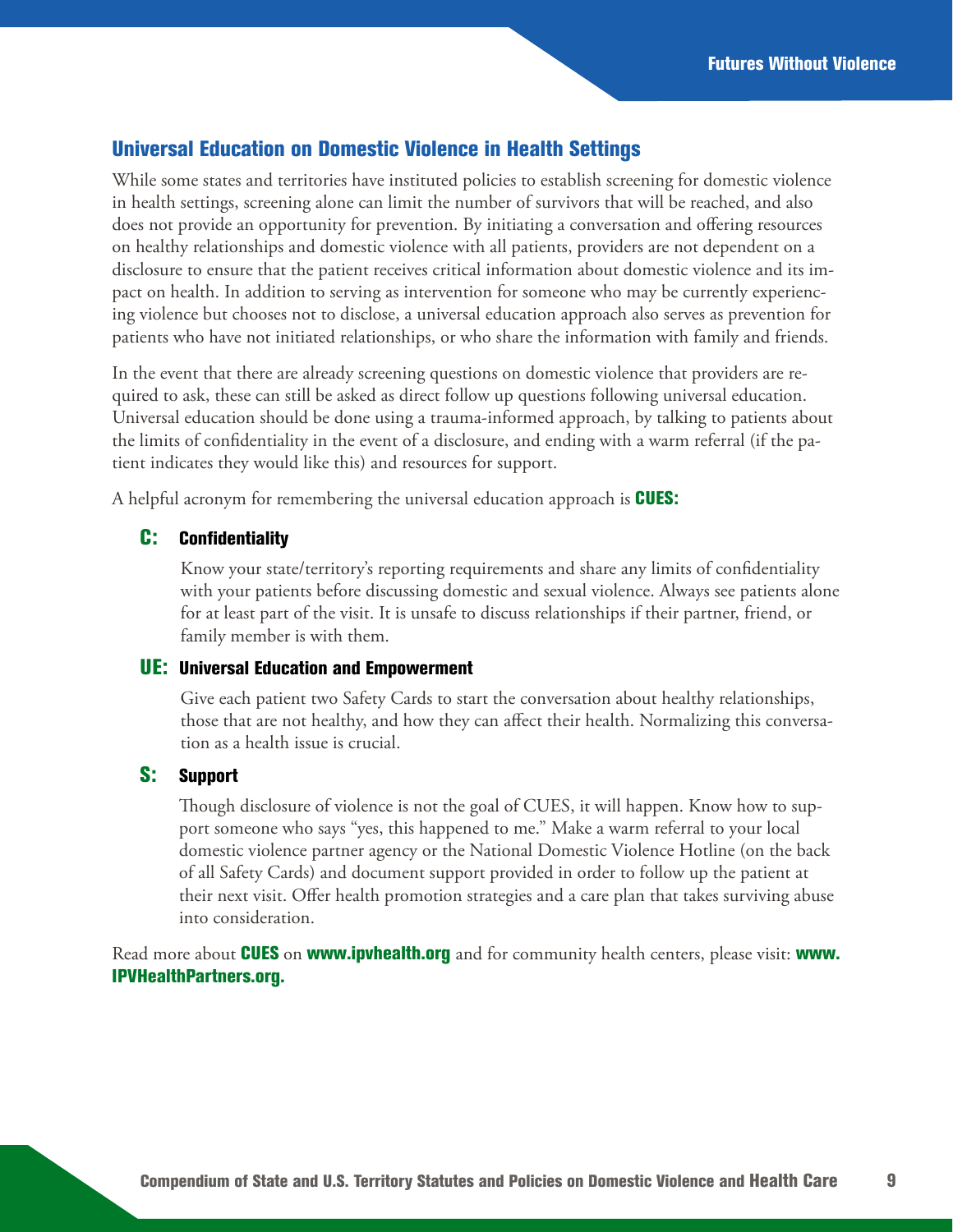## Tribal Codes on Domestic Violence and Promising Programs in Indian Country

## **Introduction**

#### What is Indian Country?

Indian Country is land either within an Indian reservation or federal trust (land technically owned by the federal government but held in trust for a tribe or tribal member). For most purposes, Indian Country can be categorized by Reservations,<sup>3</sup> Informal Reservations,<sup>4</sup> Dependent Indian Communities,<sup>5</sup> Allotments,<sup>6</sup> and Special Designations.<sup>7</sup>

#### Federally Recognized Tribes and Population

There are more than 550 federally recognized Tribes in the U.S. According to the 2010 Census, 5.2 million people in the U.S. or 1.7% of the total U.S. population identified as American Indian and Alaska Native, either alone or in combination with one or more other races. Of this total, 2.9 million were American Indian and Alaska Native only, and 2.3 million were American Indian and Alaska Native in combination with one or more other races.

#### Jurisdictional Complexities in Indian Country

There are many jurisdictional complexities and limitations to achieve justice for victims of crime in Indian Country. While Tribes are sovereign and maintain a government to government relationship with the U.S., Tribal authority to criminally prosecute and hold perpetrators accountable for sexual and domestic violence crimes committed in Indian Country has been severely restricted. The confusing division of authority among tribal, federal, and state governments results in a jurisdictional maze that is complicated by the lack of tribal courts' criminal jurisdiction over non-Indians, the practical impact of Public Law 280,<sup>8</sup> and other limitations on tribal criminal jurisdiction. The difficulty of determining jurisdiction, and provisions for concurrent jurisdiction of certain cases, can cause con-

<sup>3 (18</sup> USC 1151(a).

<sup>4</sup> If a reservation has been disestablished or if the legal existence of a reservation is not clear, remaining trust lands that have been set aside for Indian use are still Indian country (Oklahoma Tax Commission v. Chickasaw Nation, 515 US 450 and Oklahoma Tax Commission v. Sac & Fox Nation, 508 US 114).

<sup>5 (18</sup> USC 1151(b).

<sup>6</sup> (18 USC 1151(c).

<sup>7</sup> Congress can specifically designate that certain lands are Indian country for jurisdictional purposes even if those lands might not fall within one of the categories mentioned above. An example of this is Santa Fe Indian School in Santa Fe, New Mexico (Public Law 106-568, section 824(c)).

<sup>8</sup> Public Law 280 is a federal statute enacted by Congress in 1953. It enabled states to assume criminal, as well as civil, jurisdiction in matters involving Indians as litigants on reservation land. Previous to the enactment of Public Law 280, these matters were dealt with in either tribal and/or federal court.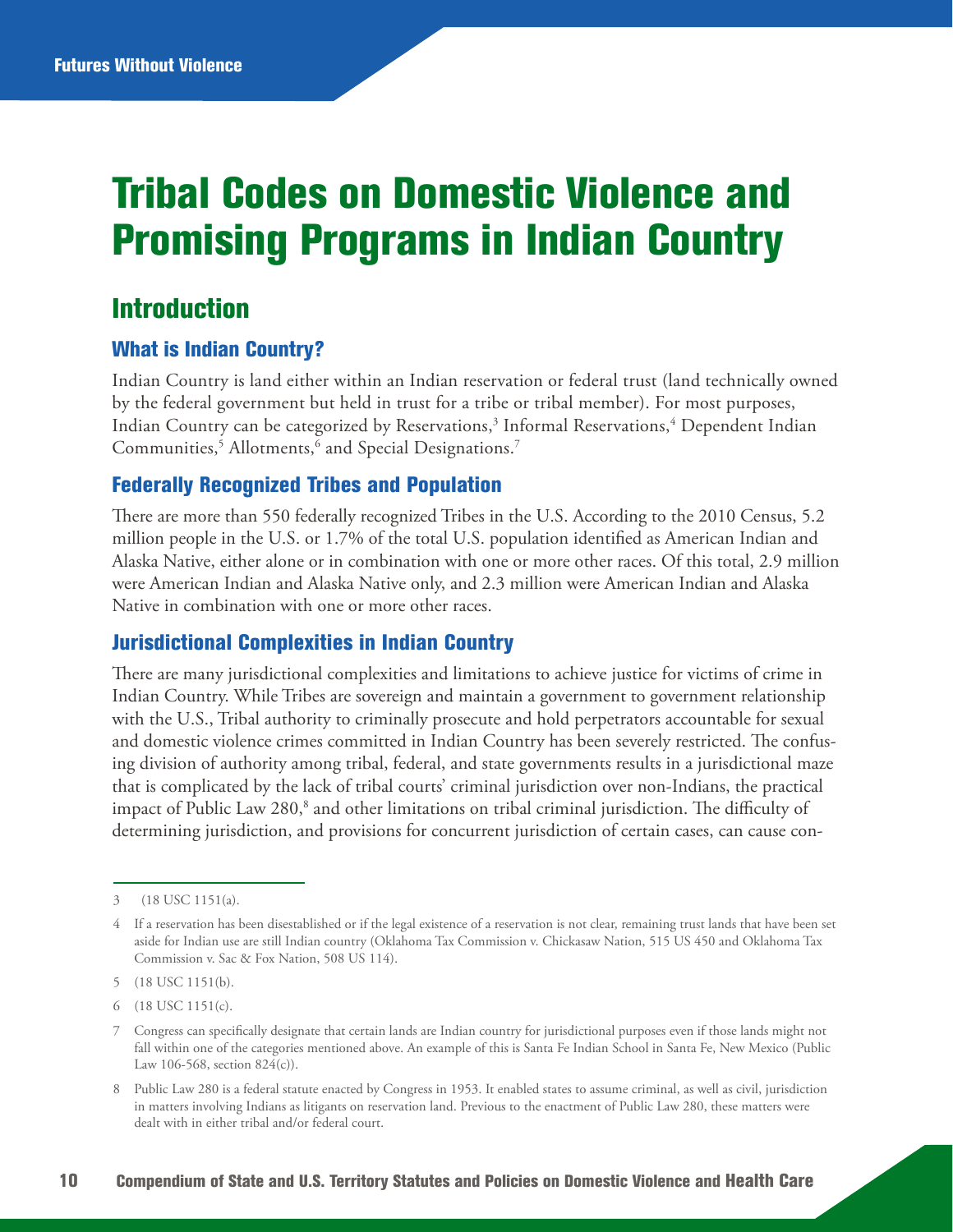flict and confusion for law enforcement, prosecution, courts, service providers, and crime victims in Indian Country.9

To help address these disparities, the Tribal Law and Order Act of 2010 (TLOA) was passed to help the U.S. Federal Government better address the unique public safety challenges that confront tribal communities. The Act allows tribal courts to increase prison sentences for offenders in criminal cases, which were previously very limited. Part of the purpose of the Act was the recognition of high rates of domestic and sexual violence against women in tribes, and includes a strong emphasis on decreasing violence against women in Native communities. In its effort to do so, a four-year Bureau of Prisons Pilot Project was launched with TLOA, which allowed someone convicted of a violent crime in a tribal court to be imprisoned through the Bureau of Prisons.<sup>10</sup> This pilot provided service programs for offenders in preparation for re-entry into the community, including: job training, education, counseling, and anger management.<sup>11</sup>

The 2013 reauthorization of the Violence Against Women Act also contains provisions to address the high rates of violence against women in Native communities. In particular, the reauthorization allows non-Indians to be tried in tribal courts if they commit domestic violence, dating violence, or if they violate a protection order. Prior to this, it was not possible for non-Indians to be tried in tribal courts.

**Public Law 280 or PL 280** was a transfer of legal authority/jurisdiction from the federal government by Congress to state governments in six states (California, Minnesota, Nebraska, Oregon, Wisconsin, and Alaska) that could not refuse jurisdiction. This transfer gave extensive criminal and civil jurisdiction over tribal lands within those states to the state governments. PL 280 moved Federal criminal jurisdiction over offenses involving Indians in Indian Country to the states mentioned above, and gave other states the option to also assume such jurisdiction in the future. Criminal laws in those states therefore became effective over Indians who were either in or out of Indian Country. However, PL 280 did not provide any financial support to the states for these new responsibilities. Under PL 280, about 28% of the reservation-based tribal population and 28% of all federally recognized tribes in the contiguous 48 states, as well as 70% of all federally recognized tribes including all Alaska Natives and their villages, are covered.<sup>13</sup>

<sup>9</sup> Valencia-Weber, G., and C. P. Zuni, "Domestic Violence and Tribal Protection of Indigenous Women in the United States." St. John's Law Review 69:69 (1995): 16.

<sup>10</sup> <https://www.justice.gov/opa/pr/bureau-prisons-implements-key-provision-tribal-law-and-order-act-pilot-program-incarcerate>

<sup>11</sup> [https://www.bop.gov/inmates/custody\\_and\\_care/tribal\\_offenders.jsp](https://www.bop.gov/inmates/custody_and_care/tribal_offenders.jsp)

<sup>12</sup> [https://www.tribal-institute.org/lists/title\\_ix.htm](https://www.tribal-institute.org/lists/title_ix.htm)

<sup>13</sup> Goldberg, Carole, and Valdez Singleton, Heather. Research in Brief: Public Law 280 and Law Enforcement in Indian Country – Research Priorities. Dec. 2005. National Institute of Justice. Accessed 4/19/2010. Link: [https://www.ncjrs.gov/pdffiles1/](https://www.ncjrs.gov/pdffiles1/nij/209839.pdf) [nij/209839.pdf](https://www.ncjrs.gov/pdffiles1/nij/209839.pdf)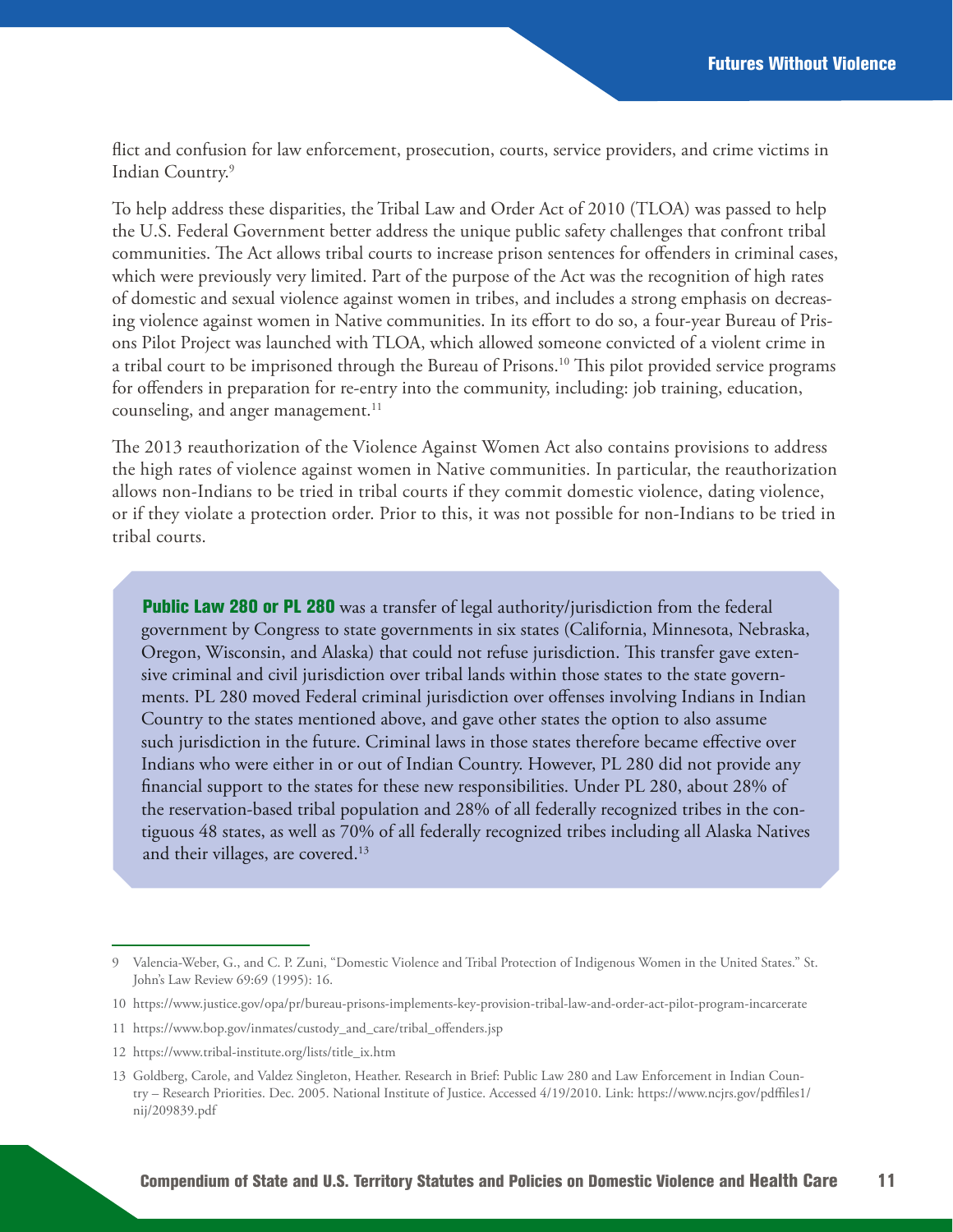### Domestic Violence Fatality Review

Understanding how fatality reviews are conducted in Indian Country is complex since each federally recognized tribe is a sovereign nation and may establish different protocols, if any at all. Many of the fatality review protocols that state and counties have developed include components specific to team membership, record retrieval, report writing, and inclusion of local members. These requirements may differ in tribal and federal environments. For example, statutes that allow for the procurement of state and local data reports are not the same in a federal and tribal environment. Law enforcement, probation, and medical reports all must be obtained through a federal source.<sup>14</sup>

Montana established the first Native American Domestic Violence Fatality Review team in 2014, focusing on domestic violence fatalities with a Native American perpetrator and/or victim, both on and off reservations.<sup>15</sup> Due to the requirement that law enforcement, probation, and medical reports be obtained through a federal source, the committee found it necessary for federal law enforcement or criminal justice employees to be part of a team undertaking reviews. Such federal agencies might include the FBI, Bureau of Indian Affairs (BIA), Bureau of Alcohol, Tobacco, Firearms, and Explosives (BATF), U.S. Attorney's Office USAO), federal Victim Services and/or the Office of Federal Probation.

As a result of the fatality review collaboration between state, county, and tribal agencies in Montana, a "Hope Card" was developed that distilled the key elements of an Order of Protection on a portable card for victims. The card was initiated by a BIA agent working on the Crow Reservation and was originally offered as part of the Tribe's Purple Feather Campaign, focusing more broadly on domestic violence. If it was not for the collective collaboration between these agencies the resourceful Hope Card would not have been possible.16 Montana's Native American Domestic Violence Fatality Review team has been recognized nationally for its work.<sup>17</sup>

## Missing and Murdered Indigenous Women and Activism

The rates of domestic and sexual violence among indigenous women is much higher than the national rates--more than 4 in 5 indigenous women have experienced violence. Additionally, there are alarmingly high numbers of indigenous women that have been murdered or have gone missing, in large part as a result of domestic violence. Inadequate law enforcement in tribal communities and insufficient federal protections make it especially difficult to prevent and respond to these crimes.18 A number of indigenous women's organizations have been working on prevention and response efforts, including the Indian Law Resource Center and the National Indigenous Women's Resource Cen-

<sup>14</sup> Matthew, Dale. Domestic Violence Fatality Review in Indian Country. Fatality Review Bulletin, Spring 2010.

<sup>15</sup> Matthew, Dale. Domestic Violence Fatality Review in Indian Country. Fatality Review Bulletin, Spring 2010.

<sup>16</sup> Matthew, Dale. Montana Domestic Violence Fatality Review Commissions, Montana Department of Justice. August 2017. [http://](http://ndvfri.org/download/montana) [ndvfri.org/download/montana-](http://ndvfri.org/download/montana)statewide-annual-report-2017/?wpdmdl=1432&ind=B7el3gZpUGyWg5jJ-FfgIEJ0HcXD2fOSCbOegwBVVhgB8waOfFfDOiblH3oYsUf0V3PrwkPIpqvwyUxjC2iM6w

<sup>17</sup> [https://indianlaw.org/safewomen;](https://indianlaw.org/safewomen) [http://www.niwrc.org/sites/default/files/documents/Resources/Toolkit\\_MissingAndMurdered.](http://www.niwrc.org/sites/default/files/documents/Resources/Toolkit_MissingAndMurdered.pdf) [pdf](http://www.niwrc.org/sites/default/files/documents/Resources/Toolkit_MissingAndMurdered.pdf) 

<sup>18</sup> <https://indianlaw.org/safewomen>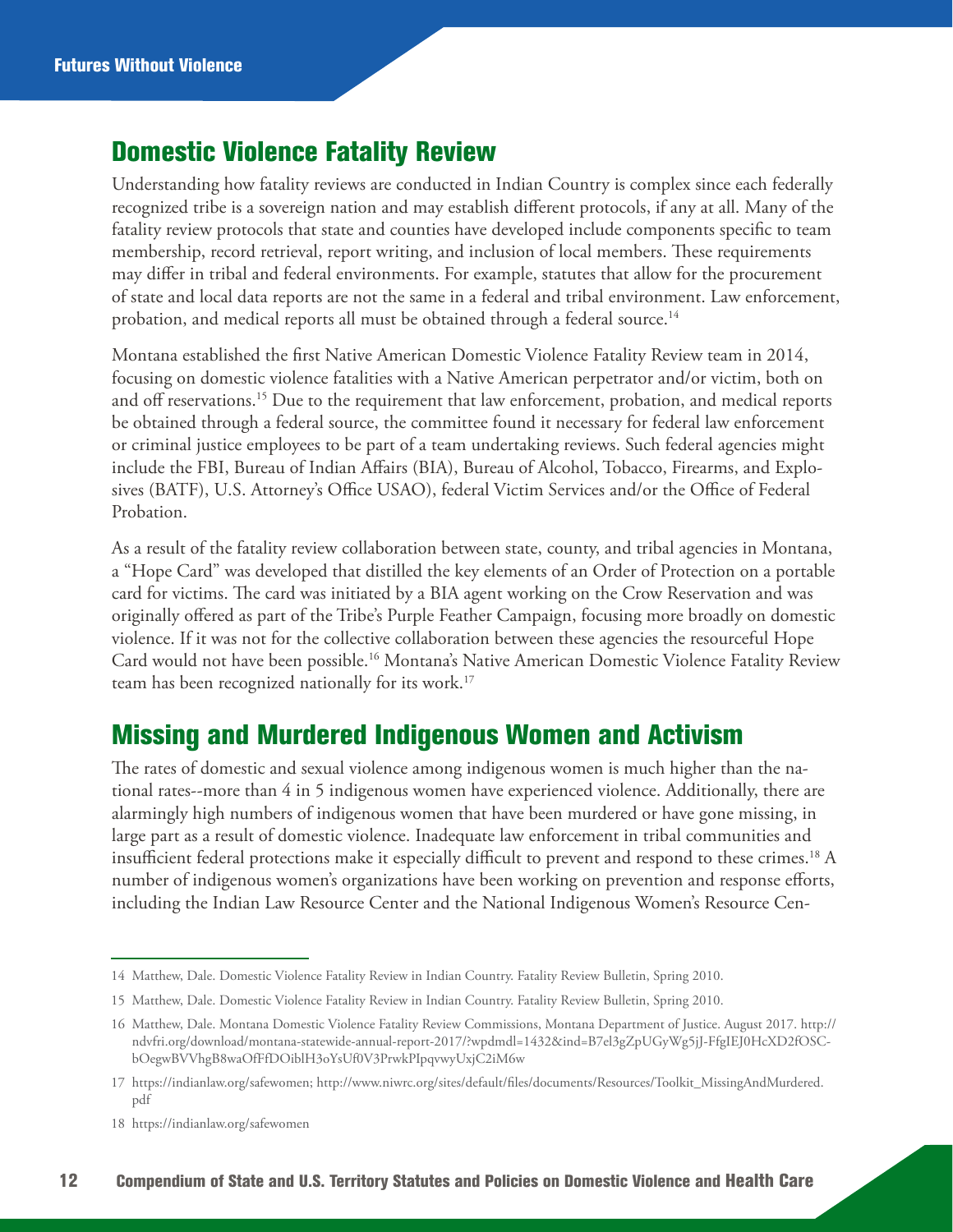ter. The Safe Women, Strong Nations Project from the Indian Law Resource Center works towards ending violence against AI/AN women by raising awareness at the federal level, working to restore tribal criminal authority, and working with tribes and organizations on violence prevention.19 The National Indigenous Women's Resource Center has created a toolkit protocol for taking action when a woman is missing.<sup>20</sup> A number of federal and state laws have also been proposed to help address this issue, including Savanna's Act, which would expand tribes' access to federal crimes databases and would establish a protocol for cases of murdered and missing indigenous women.<sup>21</sup>

## Domestic and Sexual Violence Health Care Policies

Model protocols on domestic and sexual violence for health care systems are readily available for review and adaptation. In 2016, the Indian Health Service (IHS) released a national domestic violence protocol as part of its "Indian Health Manual" to establish a uniform standard of care for all domestic violence victims seeking clinical services at IHS health care facilities.<sup>22</sup> The "Indian Health Manual" also establishes a uniform standard of care for sexual assault victims at IHS health care facilities, revised in 2018.23 Policies at IHS health care facilities have been developed in order to ensure the victim's care is culturally sensitive, patient-centered, and that all of their needs are addressed in addition to a coordinated community response. The policies are also important because they may aid (as evidence) in the criminal justice system. The Indian Health Service/Administration for Children and Families Domestic Violence Pilot Project (2002-2009) supported Urban/Tribal and federal clinics and hospitals to establish domestic violence protocols and conduct routine assessment for abuse.

A standard protocol should include a definition of domestic violence and sexual assault, information on the universal education brochure based approach (to be done privately), the limits of confidentiality, safety planning and connection to a local tribal or community based DV advocacy organization, and a plan for ongoing staff training and support.

Please see our safety cards for American Indian/Alaska Native Communities:

- **[We Are Sacred \(Reproductive Health Safety Card\)](http://www.futureswithoutviolence.org/we-are-sacred-american-indianalaska-native-reproductive-health-safety-card/)**
- **[Women are Sacred \(General Health Safety Card\)](http://www.futureswithoutviolence.org/women-are-sacred-american-indianalaska-native-safety-card/)**
- [We are Worthy \(Alaska Native Safety Card\)](http://www.futureswithoutviolence.org/we-are-worthy-alaska-safety-card/)

<sup>19</sup> [http://www.niwrc.org/sites/default/files/documents/Resources/Toolkit\\_MissingAndMurdered.pdf](http://www.niwrc.org/sites/default/files/documents/Resources/Toolkit_MissingAndMurdered.pdf)

<sup>20</sup> <https://www.apnews.com/9bdd5fdd0604497a8d628d7395828c0a>

<sup>21</sup> [https://www.ihs.gov/ihm/pc/part-3/p3c31/](https://www.ihs.gov/ihm/pc/part-3/p3c31)#3-31

<sup>22</sup> [https://www.ihs.gov/ihm/pc/part-3/p3c29/](https://www.ihs.gov/ihm/pc/part-3/p3c29)

<sup>23</sup> [https://www.ihs.gov/ihm/pc/part-3/p3c29/](https://www.ihs.gov/ihm/pc/part-3/p3c29)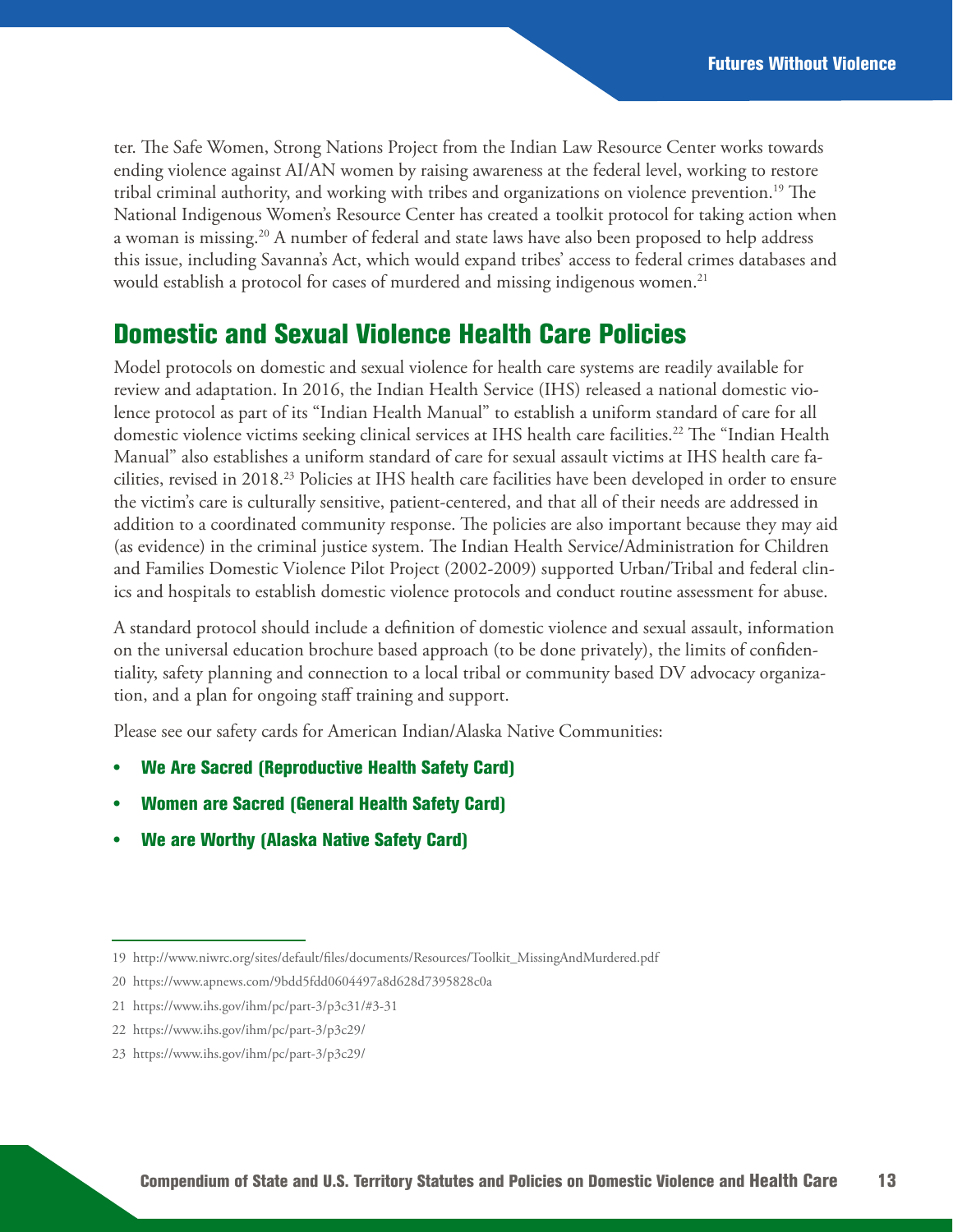## Mandatory Reporting of Domestic Violence to Law Enforcement by Heath Care Providers in Indian Country

In the U.S., states maintain authority to set the reporting requirements for health care providers who provide care to victims (or suspected victims) of domestic violence; there is no federal law with such regulations. As sovereign nations, tribes can assert jurisdiction in criminal and civil actions involving assaults against Native women<sup>24</sup> and namely through the development of domestic violence, or sexual assault tribal laws. Such laws may reflect traditional values to support the safety of individuals and families, as well as identifying how state or federal laws might apply in their community.<sup>25</sup> Tribal laws could also include components specific to health care responses. Currently, tribal codes and/or laws that mandate that health care providers working in Indian Country report domestic violence to law enforcement have not been identified. (Similarly, only two out of the fifty U.S. states have mandatory reporting laws specific to health care providers). Recent data suggest that health care providers in Indian Country have the unique and critical opportunity to conduct early identification and primary prevention of abuse. Routine assessments for domestic violence and sexual assault combined with community partnerships have produced promising results.

## Child Abuse Reporting Laws

Reporting laws in regards to children in Indian Country are more developed than those for intimate partner violence. In 1990, Congress passed the Crime Control Act.<sup>26</sup> Part of the act mandated that professionals report child abuse that happens on federal land (i.e., reservations) or in federal facilities.<sup>27</sup> Much like standard reporting procedures, personnel<sup>28</sup> with knowledge or reasonable suspicion that a child was abused in Indian Country, or that actions are being taken or will be taken that would result in the abuse of a child in Indian Country must immediately report such abuse or action to local child protective services or local law enforcement.<sup>29</sup> In every federally operated (or contracted) facility, and on all federal lands, a standard written reporting form, with instructions, shall be disseminated to all the mandated reporter groups. Use of the form is encouraged, but should not take the place of telephone and oral reports. All reports that are received will be promptly investigated, and whenever appropriate, shall be conducted jointly by social services, law enforcement personnel, with a view toward avoiding unnecessary multiple interviews with the child.<sup>30</sup> Upon receipt of the report, local law enforcement or social services will notify the Federal Bureau of Investigation if the abuse involves an Indian child or if the alleged abuser is Indian.

<sup>24</sup> Tribal Legal Code Resource: Domestic Violence Laws (Guide for Drafting or Revising Victim-Centered Tribal Laws Against Domestic Violence), Tribal Law and Policy Institute, February 2015 [http://www.tribal-institute.org/download/](http://www.tribal-institute.org/download/Amended) [Amended](http://www.tribal-institute.org/download/Amended)%[2520Domestic\\_Violence\\_Code\\_Resource\\_2015.pdf](2520Domestic_Violence_Code_Resource_2015.pdf) 

<sup>25</sup> Ibid.

<sup>26</sup> Victims of Child Abuse Act, 42 U.S.C. § 13021 (2003).

<sup>27</sup> 42 U.S.C. § 13031(a) (2003).

<sup>28</sup> Health Care Personnel including physicians, surgeons, dentists, podiatrists, chiropractors, nurses, dental hygienists, optometrists, medical examiners, emergency medical technicians, paramedics and any person employed in the mental health profession.

<sup>29</sup> P.L. 101-630; 18 U.S.C.

<sup>30</sup> P.L. 101-647; 18 U.S.C.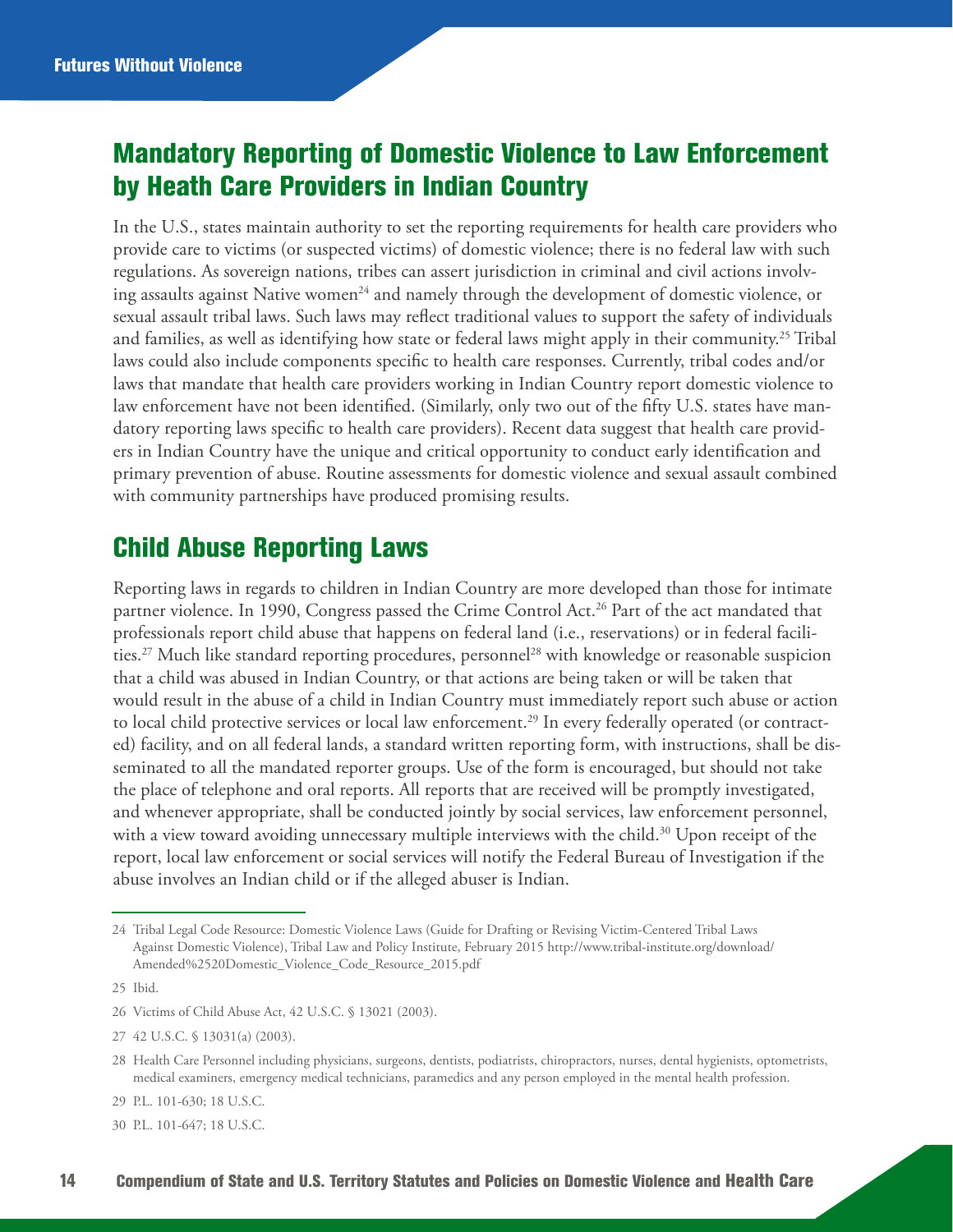#### The Indian Child Welfare Act Summary<sup>31</sup>

Reporting child abuse to authorities has been a contested issue for Native communities because of the history of child removal to non-Native adoptive families and boarding schools, among other reasons. Native communities worked to keep children removed from abusive homes in Indian Country and to determine child welfare decisions. This led to the passage of the Indian Child Welfare Act (ICWA) in 1978. The intent of Congress under ICWA was to "protect the best interests of Indian children and to promote the stability and security of Indian tribes and families" (25 U.S.C. § 1902). ICWA sets federal requirements that apply to state child custody proceedings involving an Indian child who is a member of or eligible for membership in a federally recognized tribe.

The Indian Child Welfare Act, 25 U.S.C. § 1901 et. seq., recognizes that there is a government to government relationship between the United States and Tribes. This law, passed in 1978, affirms that special political relationship, and is not based on race or ethnic factors. Responding to reports that 25-35% of Indian children nationwide (as high as 50-75% in some states) had been removed from their families and placed at a rate of nearly 90% in non-Indian homes; Congress found that there is no resource that is more vital to the continued existence and integrity of Indian tribes than their children. Congress also determined that states often failed to recognize the essential tribal relations of Indian people and the cultural and social standards prevailing in Indian communities and families. Congress declared that it is the policy of this nation to protect the best interest of Indian children and to promote the stability and security of Indian Tribes and families by the establishments of minimum federal standards for the removal of Indian children from their families and the placement of such children in foster or adoptive homes which will reflect the unique values of Indian culture.

#### Purpose of the Indian Child Welfare Act:

To protect the best interests of Indian children and to promote the stability and security of Indian tribes and families by the establishment of minimum federal standards for the removal of Indian children and placement of such children in homes which will reflect the unique values of Indian culture (25 U.S.C. § 1902).

- ICWA regulates States regarding the handling of child abuse and neglect and adoption cases involving Native children- State courts, State Child Protection agencies, and adoption agencies;
- ICWA sets minimum standards for the handling of these cases;
- ICWA affirms the rights of Tribal Courts to adjudicate child abuse and neglect and adoption cases involving children on the reservation;
- ICWA establishes a preference for Tribal courts to adjudicate child abuse and neglect cases in situations of concurrent jurisdiction; and
- ICWA affirms and supports Tribal jurisdiction in child welfare proceedings.

<sup>31</sup> Content from this section was adapted from the Tribal Law and Policy Institute's "The Indian Child Welfare Act Summary" [http://](http://nc.casaforchildren.org/files/public/community/programs/Tribal/indian-child-welfare-act-summary.pdf) [nc.casaforchildren.org/files/public/community/programs/Tribal/indian-child-welfare-act-summary.pdf](http://nc.casaforchildren.org/files/public/community/programs/Tribal/indian-child-welfare-act-summary.pdf)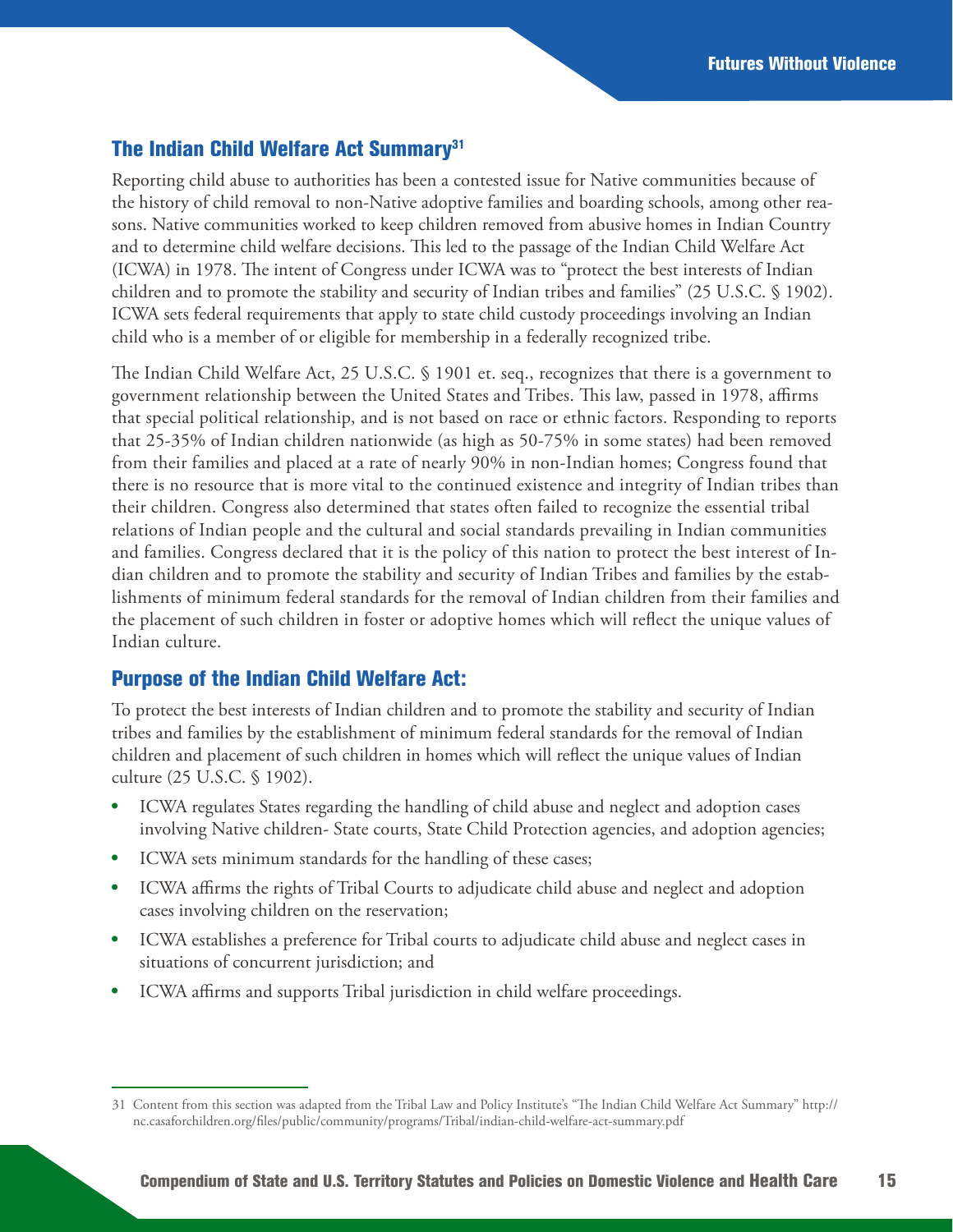## Promising Practices and Federally-funded Tribal Programs

In 2010 the Indian Health Service (IHS) launched their Domestic Violence Prevention Initiative (DVPI) by a nationally coordinated demonstration program addressing domestic violence and sexual assault in American Indian and Alaska Native communities.<sup>32</sup> IHS works in partnership with Tribes to bring resources together to provide access to services for survivors. DVPI now supports 83 projects on a five year funding cycle, providing funds to tribes, tribal organizations, Urban Indian Organizations, and IHS federal facilities. Their core goals are to:

- Build a coordinated community response to support survivors of domestic and sexual violence;
- Increase access to domestic and sexual violence prevention, advocacy, crisis intervention, and behavioral health services;
- Promote trauma-informed services for survivors and their families;
- Offer health care provider and community education on domestic violence and sexual violence;
- Respond to the health care needs of survivors;
- Incorporate culturally appropriate practices and/or faith-based services for survivors

The Office on Violence Against Women (OVW) currently administers 25 grant programs authorized by the Violence Against Women Act of 1994 and subsequent legislation. These grant programs are designed to develop the nation's capacity to reduce domestic violence, dating violence, sexual assault, and stalking by strengthening services to victims and holding offenders accountable for their actions. The Grants to Indian Tribal Governments Program (Tribal Governments Program), authorized by Title IX of the Violence Against Women Act of 2005 (VAWA 2005), is designed to enhance the ability of tribes to respond to violent crimes against Indian women, enhance victim safety, and develop education and prevention strategies.

OVW's Tribal Governments Program awards funds to develop and enhance effective plans for tribal governments to respond to violence committed against Indian women; strengthen the tribal criminal justice system; improve services available to help Indian women who are victims of violence; create community education and prevention campaigns; address the needs of children who witness domestic violence; provide supervised visitation and safe exchange programs; provide transitional housing assistance; and provide legal advice and representation to survivors of violence who need assistance with legal issues caused by the abuse or the violence they suffered. In Fiscal Year 2018, the Tribal Governments Program funded 55 American Indian Tribes, Alaska Native villages, and other tribal designees totaling approximately \$35 million.<sup>33</sup>

Family Violence Prevention & Services (FVPSA) is the primary Federal funding stream dedicated to provide immediate shelter and supportive services for victims of family violence, domestic violence or dating violence and their dependents.34 FVPSA appropriates 10% of funds for grants to Native

<sup>32</sup> Information in this paragraph was adapted from:<https://www.ihs.gov/dvpi/aboutdvpi>/

<sup>33</sup> Information in this paragraph was adapted from:<https://www.justice.gov/ovw/tribal>-affairs

<sup>34</sup> <https://www.acf.hhs.gov/fysb/programs/family-violence-prevention-services/programs/tribes>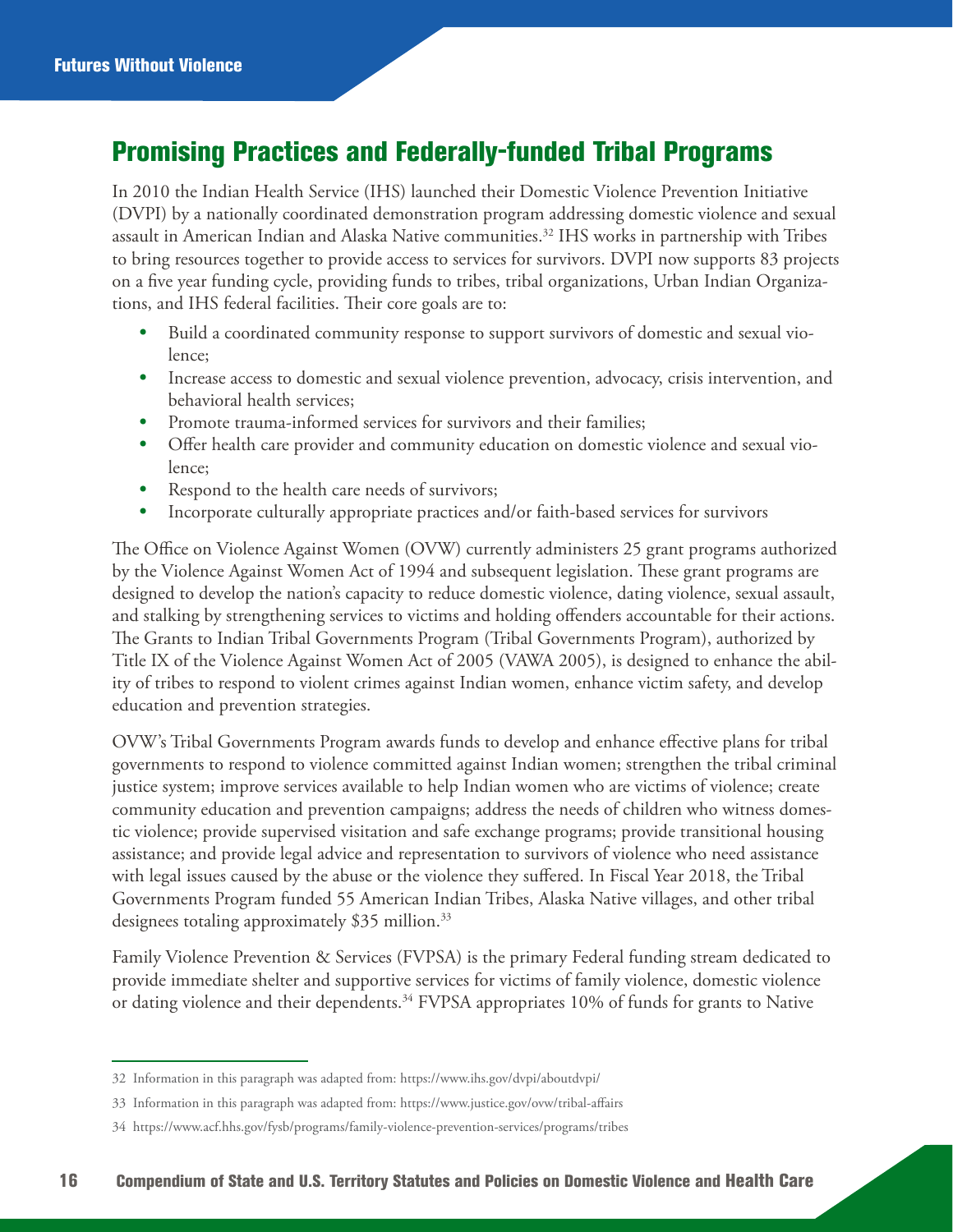American tribes.<sup>35</sup> All federally recognized Tribes are eligible for FVPSA formula-based funding.

FVPSA also provides funding for training and technical assistance centers dedicated to Native American communities.36 The National Indigenous Women's Resource Center (NIWRC) is a national resource center focused on policy, research, public education, and training and technical assistance. The StrongHearts Native Helpline is the first national hotline for domestic violence for Native Americans. In 2018, the Alaska Native Women's Center was created as a state resource center to improve domestic violence services to Alaska Native survivors. There are also a number of domestic violence coalitions specifically for Native American survivors of violence: <www.niwrc.org/tribal>-coalitions.

Finally, between 2010-2013, seven native health sites and fourteen states were selected to participate in Project Connect, a national initiative that helped establish partnerships between public health programs and domestic and sexual violence advocates to effectively identify and refer victims of abuse. Futures Without Violence, in collaboration with the Office on Women's Health, provided technical assistance and monitored the grantees. Project Connect was supported by the Office on Women's Health, U.S. DHHS and funded through the Violence Against Women Reauthorization Act of 2006. The participating Native health sites were Little Traverse Bay Band of Odawa Indians (Michigan), Nooksack Tribal Health Clinic (Washington), Passamaquoddy Health Center (Maine), The Queen's Medical Center (Hawaii), Washoe Tribe of Nevada and California (Nevada), the Kima:w Medical Center, and Southern Indian Health Council. For more information on Project Connect visit: [www.futureswithoutviolence.org/health/project-](https://www.futureswithoutviolence.org/health/project)connect/

Futures Without Violence, formerly Family Violence Prevention Fund, in partnership with faculty from Sacred Circle and Mending the Sacred Hoop Technical Assistance Project, worked with more than 100 Indian, Tribal and Urban health care facilities as well as DV advocacy programs across the United States to improve the health system response to domestic violence. This community partnership has resulted in the training of thousands of health care providers and community advocates, identified and empowered national experts, instituted sustainable DV response programs in hospitals and clinics, developed model policies and tools to better address abuse and prevent violence, and dramatically increased screening for DV. The complete report, Building Domestic Violence Health Care Responses in Indian Country: A Promising Practices Report, can be found at [www.futureswithoutviolence.org/health.](www.futureswithoutviolence.org/health)

## Organizations and Resources of Interest

The following organizations offer useful resources from model codes, training, technical assistance and Native American specific resource/outreach materials.

#### Tribal Law and Policy Institute [www.tribal-institute.org](http://www.tribal-institute.org/)

The Tribal Law and Policy Institute is a Native American owned and operated non-profit corporation organized to design and deliver education, research, training, and technical assistance programs

<sup>35</sup> [https://www.acf.hhs.gov/sites/default/files/fysb/fvpsa\\_tribaldvservices\\_071818\\_508.pdf](https://www.acf.hhs.gov/sites/default/files/fysb/fvpsa_tribaldvservices_071818_508.pdf)

<sup>36</sup> Information in this paragraph was adapted from: [https://www.acf.hhs.gov/sites/default/files/fysb/fvpsa\\_tribaldvservices\\_071818\\_508.pdf](https://www.acf.hhs.gov/sites/default/files/fysb/fvpsa_tribaldvservices_071818_508.pdf)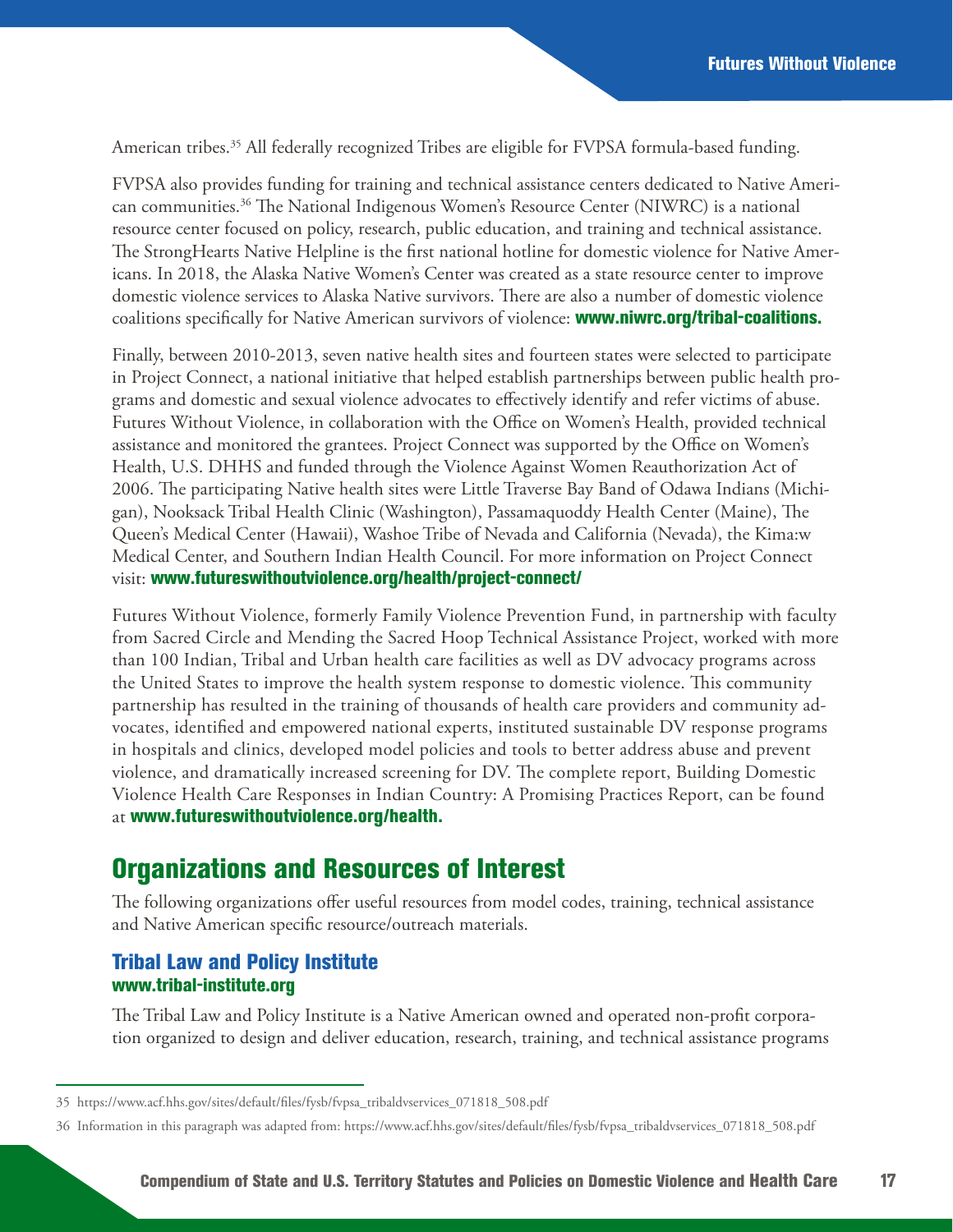which promote the enhancement of justice in Indian Country and the health, well-being, and culture of Native peoples, including the following:

- On-Site Training
- • Tribal Court Development
- Tribal Court Review Services
- • Tribal Code Drafting and Revision (Check Out: Tribal Legal Code Resource: Domestic Violence Laws, Guide for Drafting or Revising Victim Centered Tribal Laws Against Domestic Violence
- • Grant and Proposal Writing
- • Tribal Court Website Development

#### Mending the Sacred Hoop <www.mshoop.org>

Mending the Sacred Hoop seeks to restore safety and integrity to Native women by assisting Native Sovereign Nations in strengthening their response to domestic violence and sexual assault. They work to improve the safety of Native women who experience battering, dating violence, sexual assault, and stalking by assisting tribes with training, technical assistance and resource materials that specifically address violence against American Indian/Alaska Native women, including training, technical assistance, and resource development.

#### National Indian Health Board <www.nihb.org>

The National Indian Health Board is a non-profit organization that works to strengthen tribal health systems by providing services such as: advocacy, research, policy formation and analysis, training and technical assistance, and project management.

(**Check out** regular newsletters and digests on health issues in Indian country: [www.nihb.org/com](www.nihb.org/communications/nihb_publications.php)[munications/nihb\\_publications.php\)](www.nihb.org/communications/nihb_publications.php)

#### Futures Without Violence <www.futureswithoutviolence.org>

For more than three decades, Futures Without Violence has worked to end violence against women and children around the world. Instrumental in developing the landmark Violence Against Women Act passed by Congress in 1994, Futures has continued to break new ground by reaching new audiences including men and youth, promoting leadership within communities to ensure that violence prevention efforts become self-sustaining, and transforming the way health care providers, police, judges, employers and others address violence.

#### **Check Out:**

• Building Domestic Violence Health Care Responses in Indian Country: A Promising Practices Report. In partnership with faculty from Sacred Circle and Mending the Sacred Hoop, Futures worked with more than 100 Indian, Tribal and Urban health care facilities as well as domestic violence (DV) advocacy programs across the United States to improve the health system response to domestic violence.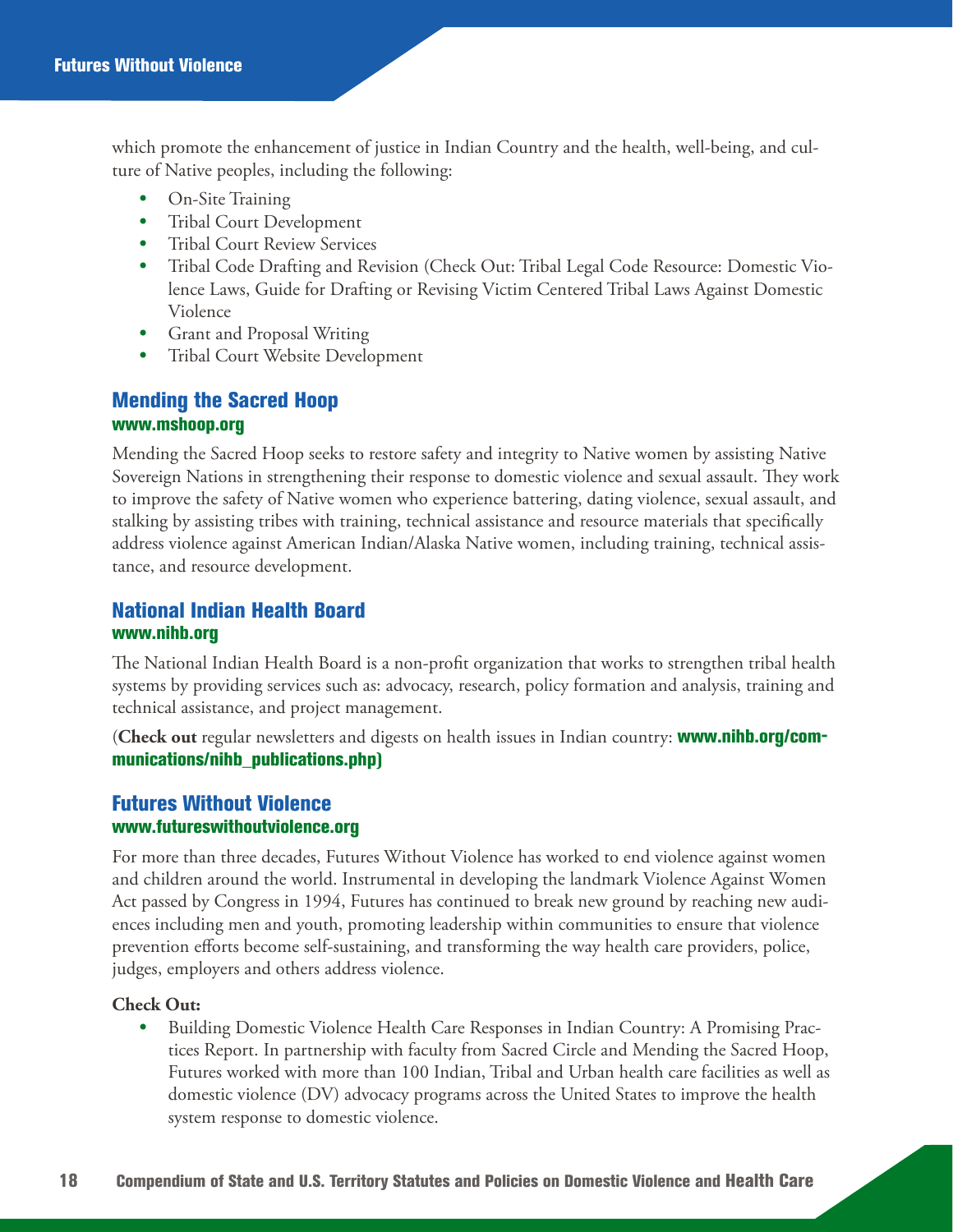- Safety Cards
- AI/AN Posters

#### Minnesota Indian Women's Resource Center <www.miwrc.org>

The Minnesota Indian Women's Resource Center (MIWRC) is a non-profit organization that provides a comprehensive set of gender and culturally based services for American Indian women and their families. Located in the Philips neighborhood of Minneapolis and founded in 1984, MIWRC provides a broad range of programs designed to educate and empower American Indian women, their families and the surrounding community.

#### **Check Out:**

• Shattered Hearts Report, The Commercial Sexual Exploitation of American Indian Women & Girls in Minnesota. The topic of this report is the commercial sexual exploitation of American Indian women and girls in Minnesota, including but not limited to sex trafficking.

#### National Indigenous Women's Resource Center <www.niwrc.org>

The National Indigenous Women's Resource Center (NIWRC) is a Native nonprofit organization that seeks to enhance the capacity of American Indian and Alaska Native (Native) tribes, Native Hawaiians, and Tribal and Native Hawaiian organizations to respond to domestic violence through technical assistance, education, public awareness and policy development.

#### Alaska Native Women's Resource Center <www.aknwrc.org>

The Alaska Native Women's Resource Center (AKNWRC) is state resource center to improve domestic violence services to Alaska Native survivors, through training, policy advocacy, and public awareness. It is dedicated to strengthening local, tribal government's responses through community organizing efforts advocating for the safety of women and children in their communities and homes, especially against domestic and sexual abuse and violence.

#### StrongHearts Native Helpline <www.strongheartshelpline.org>

The StrongHearts Native Helpline is the first domestic violence hotline for Native American survivors of violence. The helpline was created as a collaboration between the National Indigenous Women's Resource Center and the National Domestic Violence Hotline, in order to better meet the needs of Native American survivors. The confidential, anonymous hotline is available Monday through Friday, from 9:00am-5:30pmCST: 1-844-7NATIVE.

Also see the tribal domestic violence coalitions for more resources and technical assistance: <www.niwrc.org/tribal>-coalitions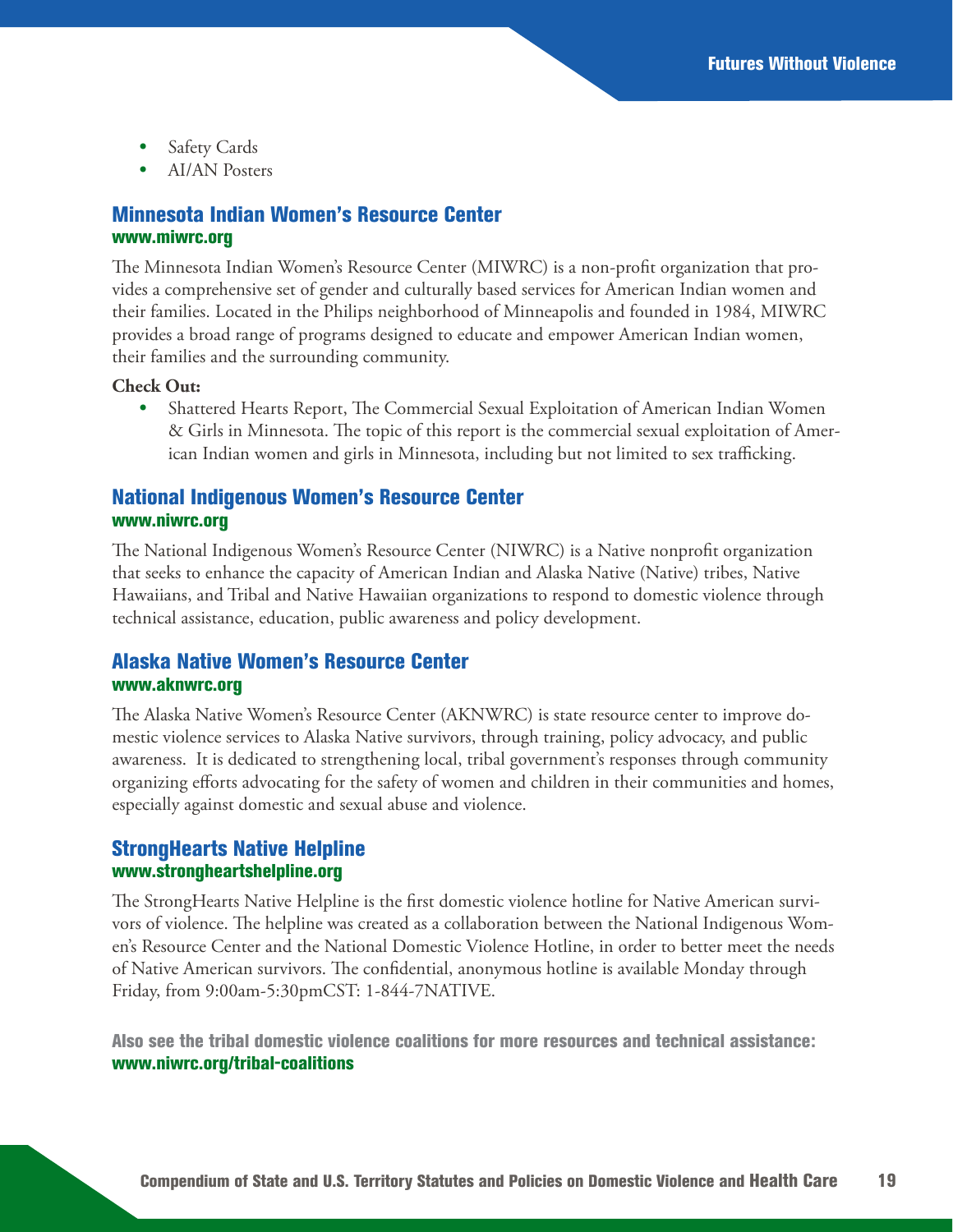## Quick Chart: State and Territory Statutes and Policies on Domestic Violence and Health Care

| <b>State</b>         | <b>Fatality</b>         | <b>Insurance</b>          | <b>Reporting</b>          | <b>Protocols</b>          | <b>Screening</b> | <b>Training</b>           |
|----------------------|-------------------------|---------------------------|---------------------------|---------------------------|------------------|---------------------------|
| <b>Alabama</b>       | $\mathsf{X}$            | $\boldsymbol{X}$          | $\mathbf{x}$              |                           |                  | $\boldsymbol{\mathsf{X}}$ |
| <b>Alaska</b>        | $\boldsymbol{X}$        | $\mathsf{X}$              | $\mathsf{X}$              | $\mathsf{X}$              |                  | $\boldsymbol{X}$          |
| <b>Arizona</b>       | $\mathsf{X}$            | $\overline{\mathsf{X}}$   | $\mathsf{X}$              |                           |                  |                           |
| <b>Arkansas</b>      |                         | $\mathsf{X}$              | $\mathsf{X}$              |                           |                  |                           |
| <b>California</b>    | $\mathbf x$             | $\pmb{\mathsf{X}}$        | $\mathsf{X}$              | $\boldsymbol{\mathsf{X}}$ | $\mathsf{X}$     | $\mathsf{X}$              |
| Colorado             | $\mathsf{X}$            | $\mathsf{X}$              | $\mathsf{X}$              |                           |                  | $\boldsymbol{X}$          |
| <b>Connecticut</b>   |                         | $\mathsf{X}$              | $\mathbf x$               |                           |                  | $\mathsf{X}$              |
| <b>Delaware</b>      | $\mathsf{X}$            | $\mathsf{X}$              | $\mathsf{X}$              |                           |                  |                           |
| <b>Florida</b>       | $\mathsf{X}$            | $\pmb{\mathsf{X}}$        | $\mathsf{X}$              |                           |                  | $\mathsf{X}$              |
| Georgia              |                         | $\boldsymbol{\mathsf{X}}$ | $\mathsf{X}$              |                           |                  |                           |
| <b>Hawaii</b>        | $\mathsf{X}$            | $\pmb{\mathsf{X}}$        | $\mathsf{X}$              |                           |                  |                           |
| Idaho                |                         |                           | $\mathsf{X}$              |                           |                  |                           |
| <b>Illinois</b>      |                         | $\boldsymbol{\mathsf{X}}$ | $\mathsf{X}$              | $\boldsymbol{\mathsf{X}}$ |                  |                           |
| Indiana              | $\mathsf{X}$            | $\mathsf{X}$              | $\mathsf{X}$              |                           |                  |                           |
| lowa                 | $\overline{\mathsf{X}}$ | $\pmb{\mathsf{X}}$        | $\mathsf{X}$              | $\boldsymbol{\mathsf{X}}$ |                  |                           |
| <b>Kansas</b>        | $\mathsf{X}$            | $\mathsf{X}$              |                           |                           |                  |                           |
| <b>Kentucky</b>      | $\mathsf{X}$            | $\pmb{\mathsf{X}}$        | $\mathbf{x}$              | $\boldsymbol{\mathsf{X}}$ |                  | $\mathsf{X}$              |
| Louisiana            |                         | $\mathsf{X}$              | $\mathsf{X}$              |                           |                  |                           |
| <b>Maine</b>         | $\mathsf{X}$            | $\pmb{\mathsf{X}}$        | $\mathsf{X}$              |                           |                  | $\mathsf{X}$              |
| <b>Maryland</b>      | $\boldsymbol{X}$        | $\mathsf{X}$              | $\mathsf{X}$              |                           |                  |                           |
| <b>Massachusetts</b> |                         | $\boldsymbol{\mathsf{X}}$ | $\mathbf{x}$              |                           |                  | $\mathsf{X}$              |
| <b>Michigan</b>      | $\mathsf{X}$            | $\mathsf{X}$              | $\mathsf{X}$              | $\boldsymbol{\mathsf{X}}$ |                  | $\boldsymbol{X}$          |
| Minnesota            | $\overline{\mathsf{X}}$ | $\boldsymbol{X}$          | $\boldsymbol{\mathsf{X}}$ |                           |                  | $\mathsf{X}$              |
| Mississippi          |                         | $\pmb{\mathsf{X}}$        | $\pmb{\mathsf{X}}$        |                           |                  |                           |
| <b>Missouri</b>      |                         | $\mathbf x$               | $\pmb{\mathsf{X}}$        |                           |                  |                           |
| <b>Montana</b>       | $\mathsf{X}$            | $\boldsymbol{\mathsf{X}}$ | $\pmb{\mathsf{X}}$        |                           |                  |                           |
| Nebraska             |                         | $\mathbf{x}$              | $\mathsf{X}$              |                           |                  |                           |
| <b>Nevada</b>        | $\mathsf{X}$            | $\pmb{\mathsf{X}}$        | $\pmb{\mathsf{X}}$        |                           |                  |                           |
| <b>New Hampshire</b> | $\mathsf{X}$            | $\mathbf{x}$              | $\mathsf{X}$              | $\mathbf{x}$              |                  | $\overline{\mathsf{X}}$   |
| <b>New Jersey</b>    | $\pmb{\mathsf{X}}$      | $\pmb{\mathsf{X}}$        | $\pmb{\mathsf{X}}$        |                           |                  | $\pmb{\mathsf{X}}$        |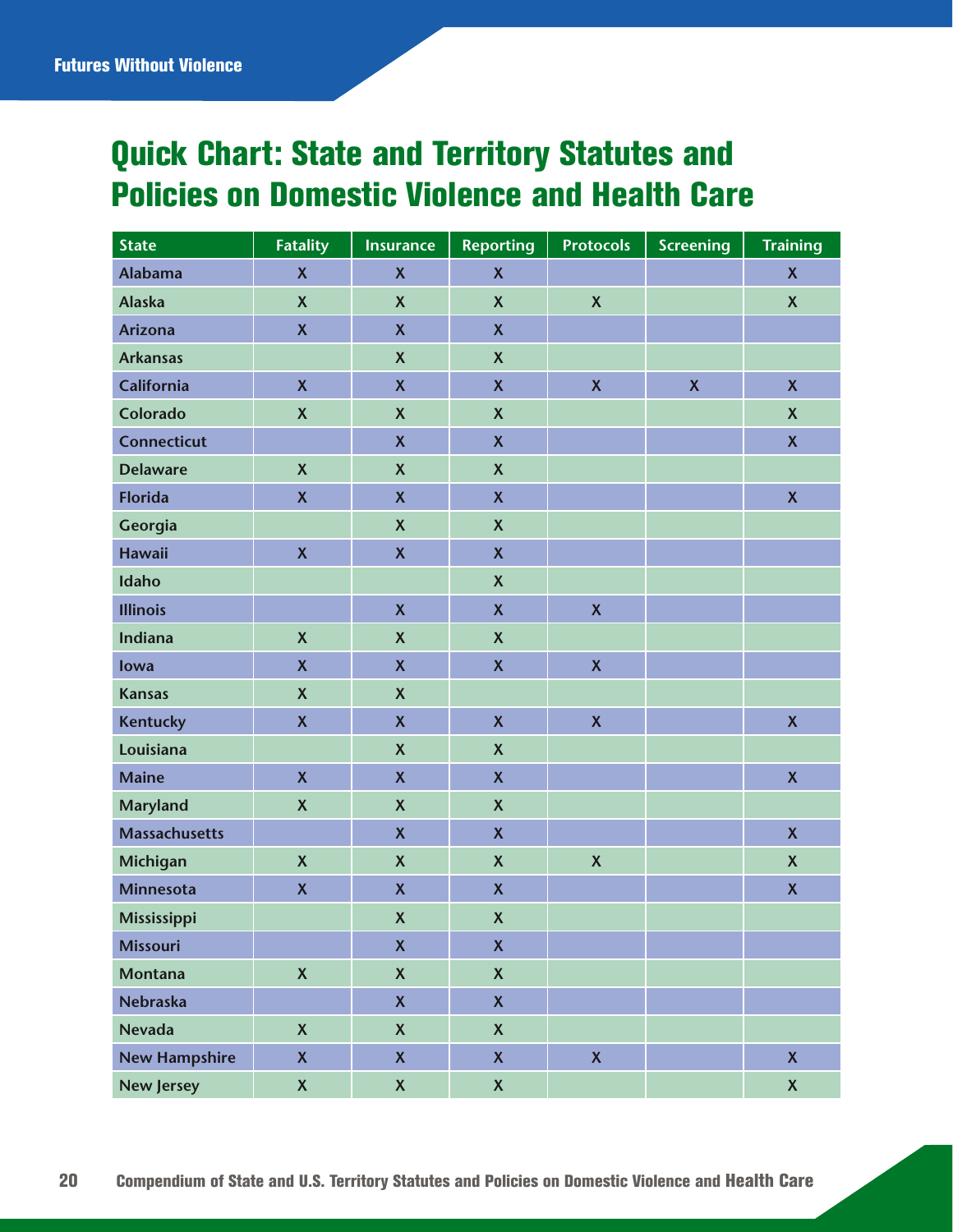## State and Territory Statutes and Policies on **Domestic Violence and Health Care (Cont.)**

| <b>State</b>          | <b>Fatality</b>         | <b>Insurance</b>        | <b>Reporting</b>          | <b>Protocols</b> | <b>Screening</b>        | <b>Training</b>           |
|-----------------------|-------------------------|-------------------------|---------------------------|------------------|-------------------------|---------------------------|
| <b>New Mexico</b>     | $\mathsf{X}$            | $\mathsf{X}$            |                           |                  |                         |                           |
| <b>New York</b>       | $\boldsymbol{X}$        | $\boldsymbol{X}$        | $\mathsf{x}$              | $\mathsf{x}$     | $\mathsf{X}$            | $\boldsymbol{\mathsf{X}}$ |
| <b>North Carolina</b> |                         | $***$                   | $\mathsf{x}$              |                  |                         |                           |
| <b>North Dakota</b>   | $\mathsf{X}$            | $\mathsf{X}$            | $\mathsf{x}$              |                  |                         |                           |
| Ohio                  |                         | $\mathsf{x}$            | $\overline{\mathsf{X}}$   | $\mathsf{x}$     |                         | $\overline{\mathsf{X}}$   |
| <b>Oklahoma</b>       | $\mathsf{x}$            | $\mathsf{X}$            | $\boldsymbol{X}$          | $\mathsf{X}$     |                         | $\boldsymbol{\mathsf{X}}$ |
| <b>Oregon</b>         | $\overline{\mathsf{X}}$ | $\mathsf{X}$            | $\mathsf{x}$              | $\mathsf{X}$     |                         |                           |
| Pennsylvania          |                         | $\mathsf{x}$            | $\mathsf{x}$              | $\mathsf{x}$     | $\overline{\mathsf{X}}$ | $\mathsf{X}$              |
| <b>Rhode Island</b>   |                         | $\mathsf{x}$            | $\boldsymbol{\mathsf{X}}$ |                  |                         |                           |
| <b>South Carolina</b> | $\mathsf{X}$            | $***$                   | $\mathsf{x}$              |                  |                         | $\mathsf{x}$              |
| <b>South Dakota</b>   |                         | $\overline{\mathsf{x}}$ | $\overline{\mathsf{x}}$   |                  |                         |                           |
| <b>Tennessee</b>      | $\mathsf{X}$            | $\mathsf{x}$            | ***                       |                  |                         | $\mathsf{X}$              |
| <b>Texas</b>          | $\mathsf{X}$            | $\mathsf{X}$            | $\mathsf{X}$              | $\mathsf{X}$     | $\boldsymbol{X}$        |                           |
| <b>Utah</b>           |                         | $\mathsf{X}$            | $\mathsf{X}$              |                  |                         |                           |
| <b>Vermont</b>        | $\mathsf{X}$            |                         | $\boldsymbol{X}$          | $\mathsf{x}$     |                         |                           |
| Virginia              | $\mathsf{X}$            | $\mathsf{X}$            | $\mathsf{x}$              |                  | $\mathsf{x}$            |                           |
| Washington            | $\overline{\mathsf{x}}$ | $\overline{\mathsf{X}}$ | $\mathsf{x}$              |                  |                         | $\boldsymbol{\mathsf{X}}$ |
| <b>Washington, DC</b> | $\mathsf{X}$            | $\mathsf{x}$            | $\boldsymbol{X}$          |                  |                         |                           |
| <b>West Virginia</b>  |                         | $\mathsf{X}$            | $\mathsf{x}$              | $\mathsf{X}$     |                         | $\boldsymbol{\mathsf{X}}$ |
| <b>Wisconsin</b>      |                         | $\boldsymbol{X}$        | $\pmb{\mathsf{X}}$        |                  |                         |                           |
| <b>Wyoming</b>        |                         | $***$                   |                           |                  |                         |                           |

| <b>American Samoa</b>  |  |  |  |
|------------------------|--|--|--|
| Guam                   |  |  |  |
| <b>Mariana Islands</b> |  |  |  |
| <b>Puerto Rico</b>     |  |  |  |
| <b>Virgin Islands</b>  |  |  |  |

\*\* These states (SC, NC and WY) maintain insurance discrimination statutes that apply only to group health insurance.

\*\*\* TN just has statistical reporting.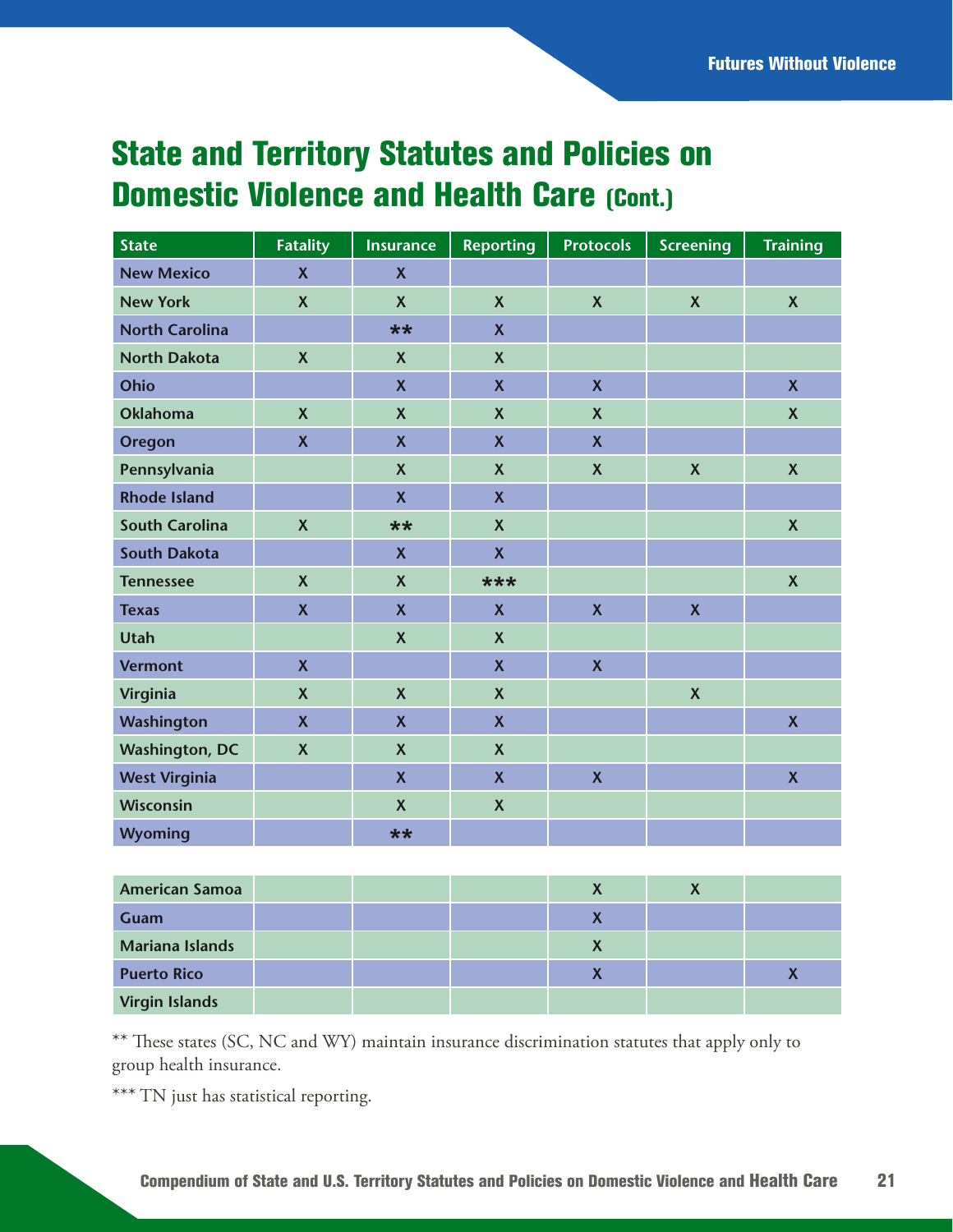## ALABAMA

## Statutes Addressing

| <b>Fatality Review:</b>          | Code of Ala. §§ 30-9-1 and 30-9-2 allows a domestic violence fatality review team to<br>be established on the local, regional, or state level to review fatal and near-fatal inci-<br>dents of domestic violence, related domestic violence matters, and suicides. Such teams<br>should consist of the coroner or county medical examiner, domestic violence advocates,<br>and any other persons who have knowledge regarding domestic violence fatalities,<br>nonlethal incidents of domestic violence, or suicide, including research, policy, law, and<br>other matters connected with fatal incidents.                                                                                                                                                                                                                                                                                                                                                                                                                                                                                                                                                                                                    |
|----------------------------------|---------------------------------------------------------------------------------------------------------------------------------------------------------------------------------------------------------------------------------------------------------------------------------------------------------------------------------------------------------------------------------------------------------------------------------------------------------------------------------------------------------------------------------------------------------------------------------------------------------------------------------------------------------------------------------------------------------------------------------------------------------------------------------------------------------------------------------------------------------------------------------------------------------------------------------------------------------------------------------------------------------------------------------------------------------------------------------------------------------------------------------------------------------------------------------------------------------------|
| <b>Insurance Discrimination:</b> | Code of Ala. $\frac{1}{2}$ 10A-20-6.16(a)(2) applies to health, life, disability and property insur-<br>ance for special purpose entities. Code of Ala. § 27-55-2 applies to insurance that is<br>not associated with special purpose entities. They state that no insurer in Alabama may<br>deny, refuse to issue, renew, reissue, cancel, or otherwise terminate, restrict, or exclude<br>coverage on an insurance policy or health benefit plan; exclude or limit coverage for a<br>loss, deny benefits, or deny a claim; add a premium differential to an insurance policy<br>or health benefit plan; terminate health coverage for a subject of abuse, where the<br>subject of abuse does not qualify for coverage under COBRA because coverage origi-<br>nally was issued in the name of the abuser; on the basis of an applicant's or insured's<br>abuse status, or on the basis of any association, relationship, or assistance to a subject of<br>abuse. The statute for general and commercial insurers is slightly different, in that it al-<br>lows general polices that may result in disproportionate impact on victims of domestic<br>violence, however there cannot be any targeted policies. |
| <b>Mandatory Reporting:</b>      | Code of Ala § 22-11C-5 requires the reporting of all head and spinal injuries treated by<br>medical practitioners to the State Health Officer.                                                                                                                                                                                                                                                                                                                                                                                                                                                                                                                                                                                                                                                                                                                                                                                                                                                                                                                                                                                                                                                                |
| <b>Protocols:</b>                | None.                                                                                                                                                                                                                                                                                                                                                                                                                                                                                                                                                                                                                                                                                                                                                                                                                                                                                                                                                                                                                                                                                                                                                                                                         |
| <b>Screening:</b>                | None.                                                                                                                                                                                                                                                                                                                                                                                                                                                                                                                                                                                                                                                                                                                                                                                                                                                                                                                                                                                                                                                                                                                                                                                                         |
| <b>Training:</b>                 | Code of Ala § 30-6-[1-13] establish the Alabama Coalition Against Domestic Violence,<br>which is tasked with establishing education, training, research and evaluation standards<br>regarding domestic violence.                                                                                                                                                                                                                                                                                                                                                                                                                                                                                                                                                                                                                                                                                                                                                                                                                                                                                                                                                                                              |
|                                  |                                                                                                                                                                                                                                                                                                                                                                                                                                                                                                                                                                                                                                                                                                                                                                                                                                                                                                                                                                                                                                                                                                                                                                                                               |

## Public Funding Earmarked for Health Care and Domestic Violence

Others: None.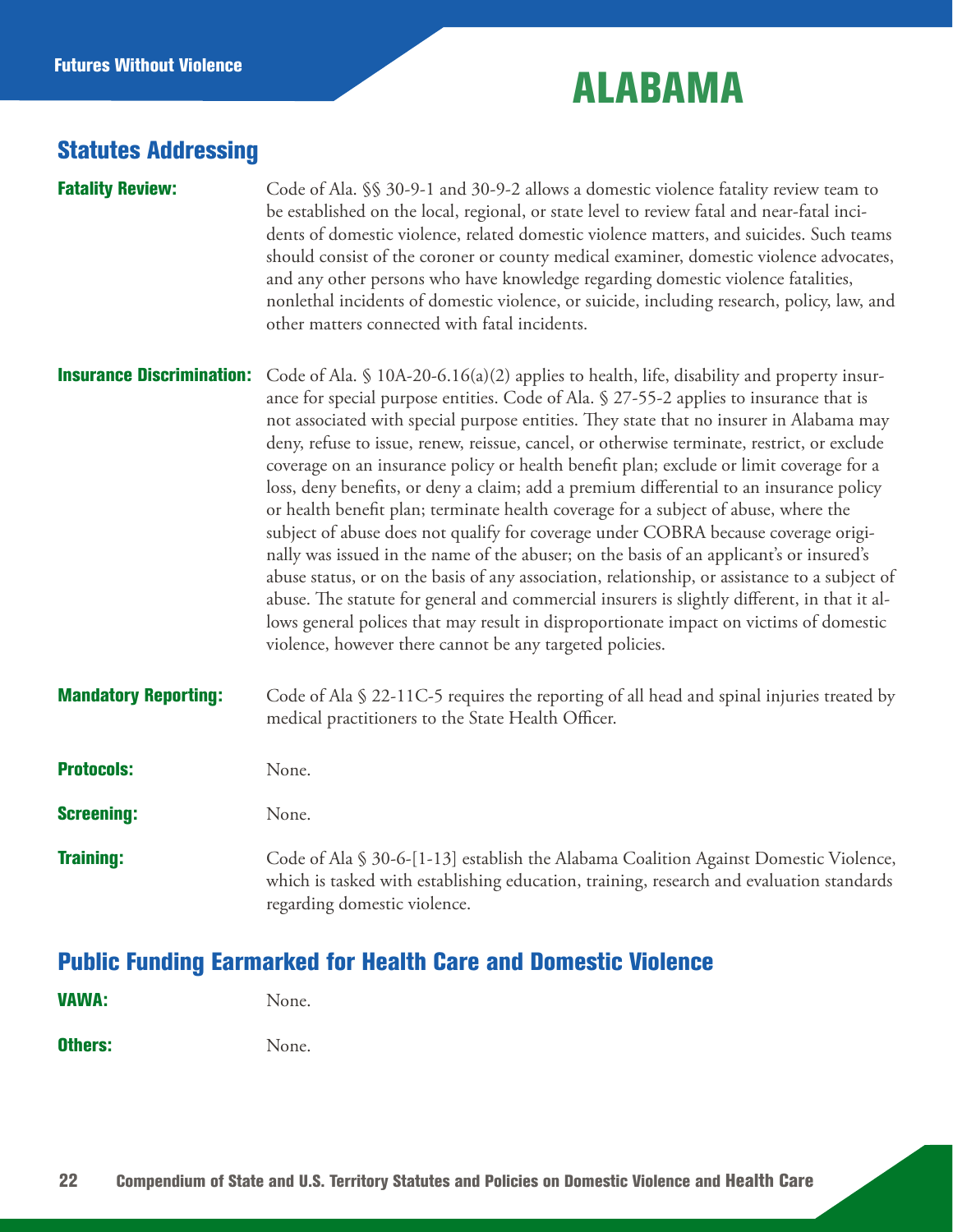## ALABAMA (Cont.)

### Public Health Responses

The Alabama Department of Public Health's Rape Prevention and Education Program Manager serves on the Council on Violence Against Women hosted by the Alabama Coalition Against Domestic Violence. The Council has representatives from multiple disciplines working to develop strategies to prevent domestic violence, including amending the Alabama State Plan on Violence Against Women to include primary prevention policies and protocols.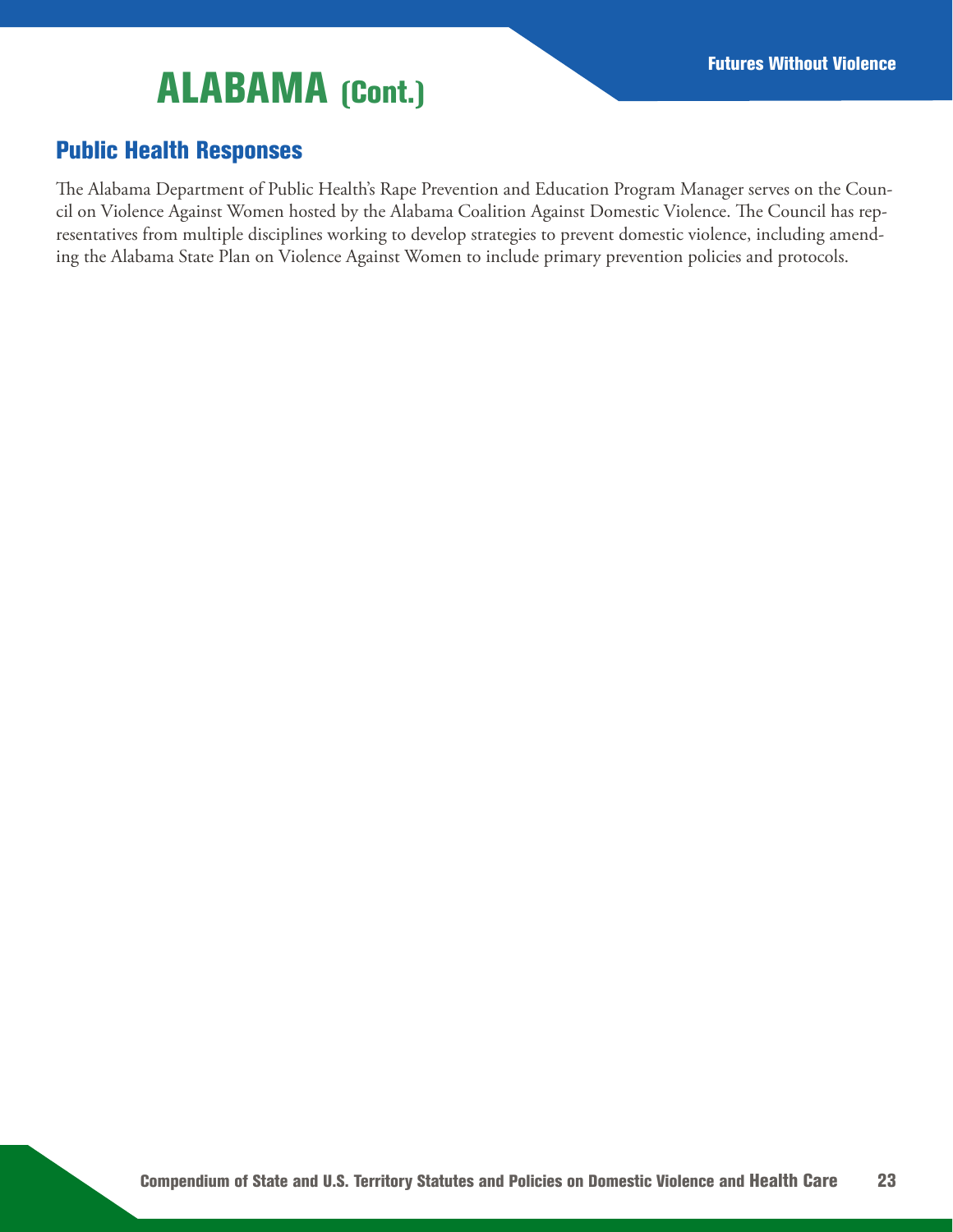

## Statutes Addressing

| <b>Fatality Review:</b>          | Alaska Stat. § 18.66.400 allows the commissioner of public safety to establish domes-<br>tic violence fatality review teams in areas of the state, and municipalities to establish<br>domestic violence fatality review teams in their municipality. Membership may include<br>representatives from the office of the chief medical examiner and other domestic vio-<br>lence advocates. These meetings are closed to the public, and all information is pre-<br>sumed confidential unless released as part of a public report. |
|----------------------------------|---------------------------------------------------------------------------------------------------------------------------------------------------------------------------------------------------------------------------------------------------------------------------------------------------------------------------------------------------------------------------------------------------------------------------------------------------------------------------------------------------------------------------------|
| <b>Insurance Discrimination:</b> | Alaska Stat. § 21.36.430 applies to health, life, disability and property insurance. It<br>requires that no insurers in Alaska can refuse to issue or renew coverage, limit the scope<br>of insurance coverage, cancel an existing policy, deny a covered claim, or increase the<br>premium on an insurance policy if the refusal, cancellation, the denial, or increase re-<br>sults only from the fact that the person was a victim of domestic violence or a provider<br>of services to victims of domestic violence.        |
| <b>Mandatory Reporting:</b>      | Alaska Stat. § 08.64.369 requires health care professionals (not including practitioners<br>of religious healing) to report specific types of burns, gunshot wounds, non-accidental<br>wounds caused by knives, axes or other sharp pointed instruments, as well as any other<br>non-accidental injuries likely to cause death to local law enforcement agencies.                                                                                                                                                               |
| <b>Protocols:</b>                | Alaska Stat. § 18.66.300 mandates that the AK Council on Domestic Violence and<br>Sexual Assault consult with the State Department of Health and Social Services to<br>produce standards and procedures for the delivery of services by health care providers<br>to domestic violence victims. The Department of Health and Social Service shall make<br>available to those facilities a written notice of the rights of victims of domestic violence<br>and the services available to them.                                    |
| <b>Screening:</b>                | None.                                                                                                                                                                                                                                                                                                                                                                                                                                                                                                                           |
| <b>Training:</b>                 | Alaska Stat. § 18.66.310 provides for continuing domestic violence education for all<br>public employees who are required by law to report child abuse under \$47.17.020<br>(includes practitioners of the healing arts). Such education must include the nature, ex-<br>tent, and causes of domestic violence, procedures designed to promote the safety of the<br>victim and other household members, resources available to victims and perpetrators of<br>domestic violence, and the lethality of domestic violence.        |

## Public Funding Earmarked for Health Care and Domestic Violence

VAWA: None.

Others: None.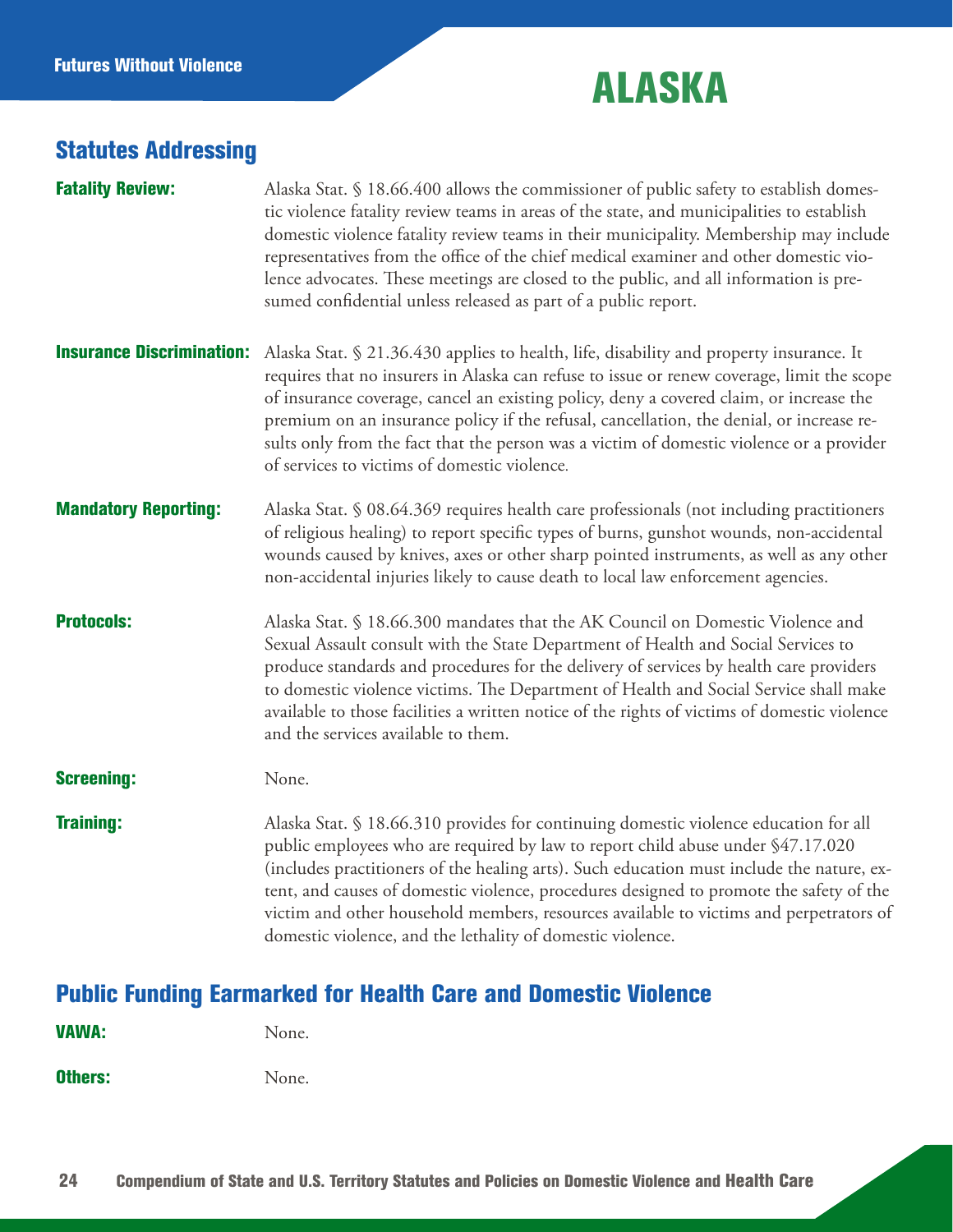## ALASKA (Cont.)

### Public Health Responses

The Alaska Rape Prevention and Education (RPE) Program, funded by CDC, works with DVSA coalitions, education institutions, rape crisis centers, community organizations, and other entities to strengthen sexual violence prevention systems throughout Alaska. It aims to prevent sexual violence perpetration and victimization before it begins. The RPE Program also supports the Alaska Prevention Summit, a bi-annual conference providing community level staff with sexual violence prevention skills, and works to develop strategic planning and evaluation to improve community and societal level prevention efforts.

The Alaska Network on Domestic Violence and Sexual Assault (ANDVSA) is one of ten state domestic violence coalitions to receive the Domestic Violence Prevention Enhancement and Leadership Through Alliances (DELTA) Impact grant from the Center for Disease Control and Prevention (CDC). Since 2018, each participating domestic violence coalition has been working to implement and evaluate up to four programs or policy efforts under the following three categories: engaging influential adults or peers, creating protective environments, and strengthening economic supports for families. ANDVSA was also one of ten state domestic violence coalitions to receive the DELTA Focus grant from the CDC. From 2013-2018, grantees worked to prevent IPV at the national, state and local levels by implementing strategies to change the environments and conditions in which people live, work and play. Each grantee supported one or two coordinated community response teams (CCRs) to implement IPV prevention strategies at the local level.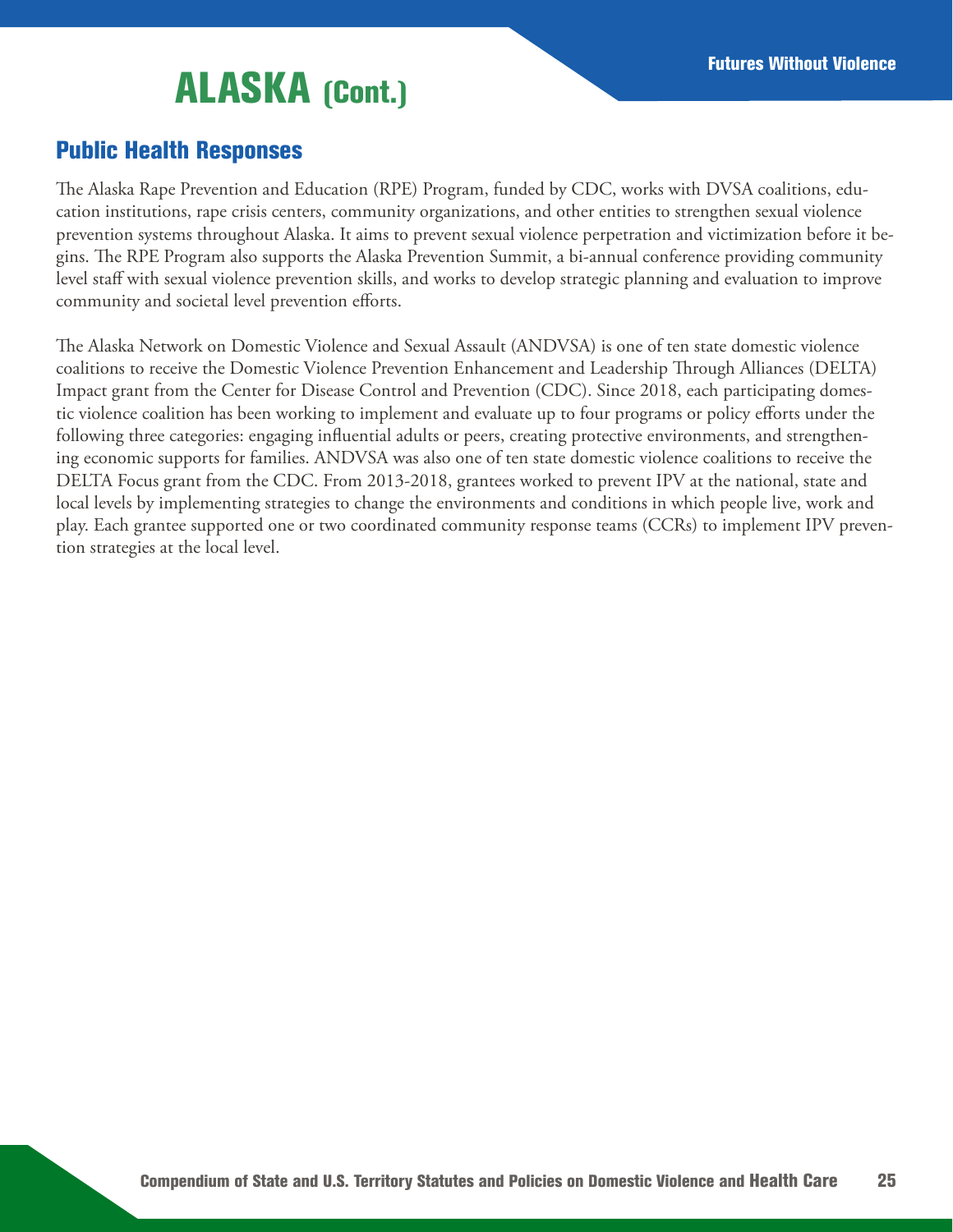## ARIZONA

### Statutes Addressing

| <b>Fatality Review:</b>          | A.R.S. § 41-198 creates fatal or near fatal domestic violence review teams in political<br>subdivisions of the state. These reviews happen after any criminal proceedings are com-<br>pleted, and are closed to the public. The review teams are composed of a law enforce-<br>ment representative, a court representative, a representative from the prosecutor's office,<br>a representative of a local domestic violence prevention program, a victim of domestic<br>violence, a representative of a county or state public health agency, a representative<br>from the county medical examiner's office, a representative of a statewide domestic<br>violence coalition. In cases where a child was involved in some manner, then a represen-<br>tative from Child Protection Services will also participate. |
|----------------------------------|-------------------------------------------------------------------------------------------------------------------------------------------------------------------------------------------------------------------------------------------------------------------------------------------------------------------------------------------------------------------------------------------------------------------------------------------------------------------------------------------------------------------------------------------------------------------------------------------------------------------------------------------------------------------------------------------------------------------------------------------------------------------------------------------------------------------|
| <b>Insurance Discrimination:</b> | A.R.S. § 20-448G-L applies to health, life, disability and property insurance. It requires<br>that no insurers in Arizona deny a claim incurred or deny, refuse, refuse to renew,<br>restrict, cancel, exclude or limit coverage or charge a different rate for the same cover-<br>age solely on the basis that the insured or proposed insured is or has been a victim of<br>domestic violence or is an entity or individual that provides counseling, shelter, protec-<br>tion or other services to victims of domestic violence.                                                                                                                                                                                                                                                                               |
| <b>Mandatory Reporting:</b>      | A.R.S. § 13-3806 requires physicians, surgeons, nurses or hospital attendants called<br>upon to treat any person for gunshot wounds, knife wounds or other material injuries<br>which may have resulted from a fight, brawl, robbery, or other illegal or unlawful act, to<br>immediately notify local law enforcement.                                                                                                                                                                                                                                                                                                                                                                                                                                                                                           |
| <b>Protocols:</b>                | None.                                                                                                                                                                                                                                                                                                                                                                                                                                                                                                                                                                                                                                                                                                                                                                                                             |
| <b>Screening:</b>                | None.                                                                                                                                                                                                                                                                                                                                                                                                                                                                                                                                                                                                                                                                                                                                                                                                             |
| <b>Training:</b>                 | None.                                                                                                                                                                                                                                                                                                                                                                                                                                                                                                                                                                                                                                                                                                                                                                                                             |

### Public Funding Earmarked for Health Care and Domestic Violence

| <b>VAWA:</b>   | None. |
|----------------|-------|
| <b>Others:</b> | None. |

### Public Health Responses

The Arizona Department of Health Services (ADHS) funds nine rural and urban domestic violence shelters and their supportive services, including an additional five community based organizations that provide domestic violence supportive services, training and/or prevention programs. One program staffs a full-time, bi-lingual Spanish and English Victim Patient Advocate dedicated to their community health center. The Victim Patient Advocate is a supportive team member of the medical staff that provides expertise in the intersection of health care and domestic violence services. The ADHS also funds child and adolescent related domestic violence programs and activities.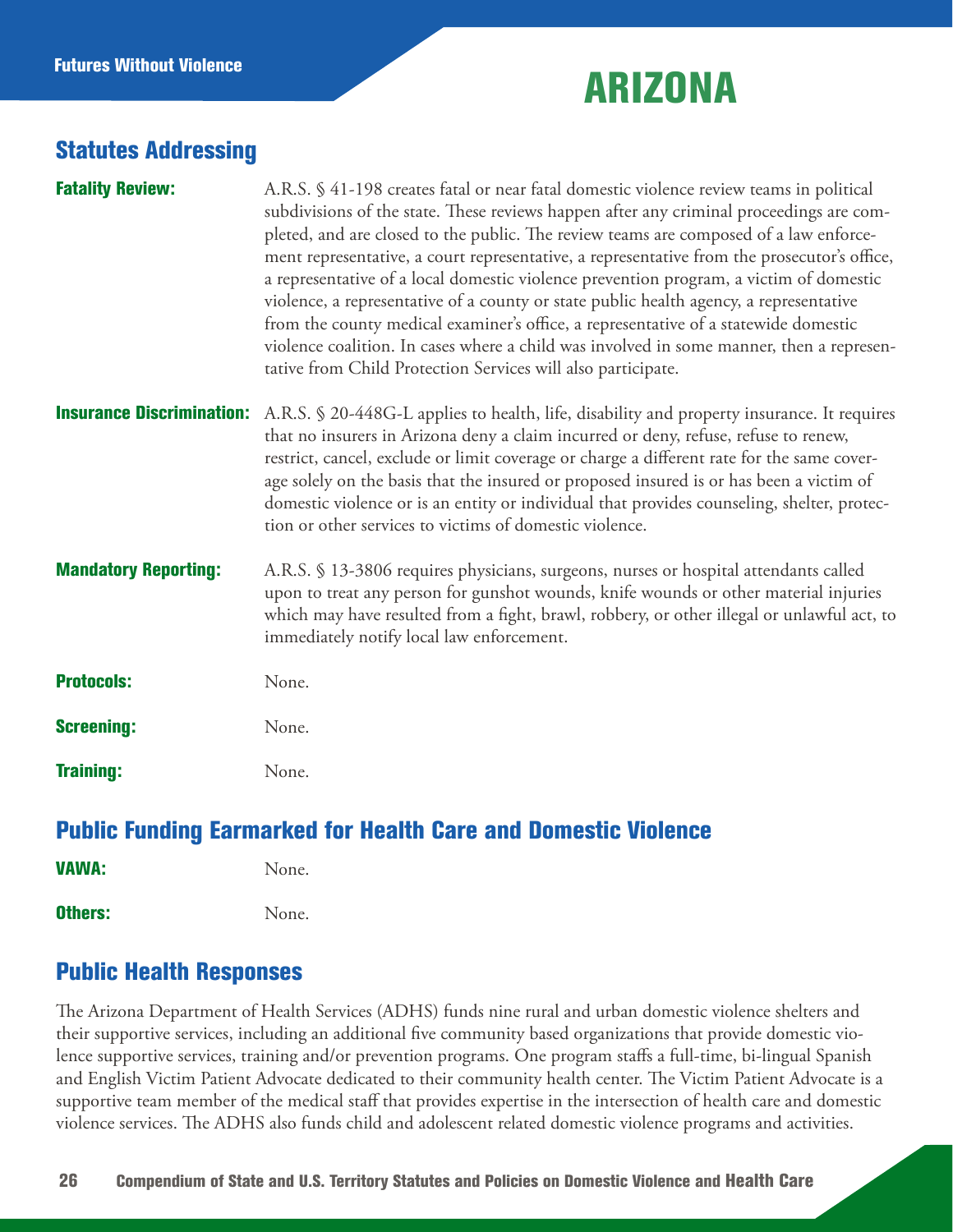## ARIZONA (Cont.)

Other ADHS programs are also actively involved in identifying, supporting and referring victims of intimate partner violence to appropriate services. Health Start, an ADHS home visitation program, implemented policy regarding screening home visitation clients at 3 months of enrollment for reproductive coercion and domestic violence in 2015. The Maternal, Infant, and Early Childhood Home Visiting Program (MIECHV) screens primary caregivers for intimate partner violence within 6 months of enrollment.

Arizona was one of eight states that participated in the first phase of Project Connect: A Coordinated Public Health Initiative to Prevent Violence against Women (2010-2012) funded by the Office on Women's Health, U.S. DHHS with support from the Administration for Children and Families, U.S. DHHS, and coordinated by Futures Without Violence. As part of that project, health care providers statewide were trained to assess for, and respond to, domestic and sexual violence in clinical settings. In addition, training requirements and formal partnerships with local domestic violence programs were added to Title V and Title X contracts.

Arizona is one of four states participating in the Providers, Advocates, and Technology for Health and Safety (PATHS) Project, partnering with the Johns Hopkins School of Nursing, the University of Pittsburgh, the Office on Women's Health, and Futures Without Violence. A leadership team is working with 3 sites to utilize the CUES universal education intervention, using the MyPlan safety decision aid, for supporting survivors of domestic violence and sexual assault, and to promote healthy relationships.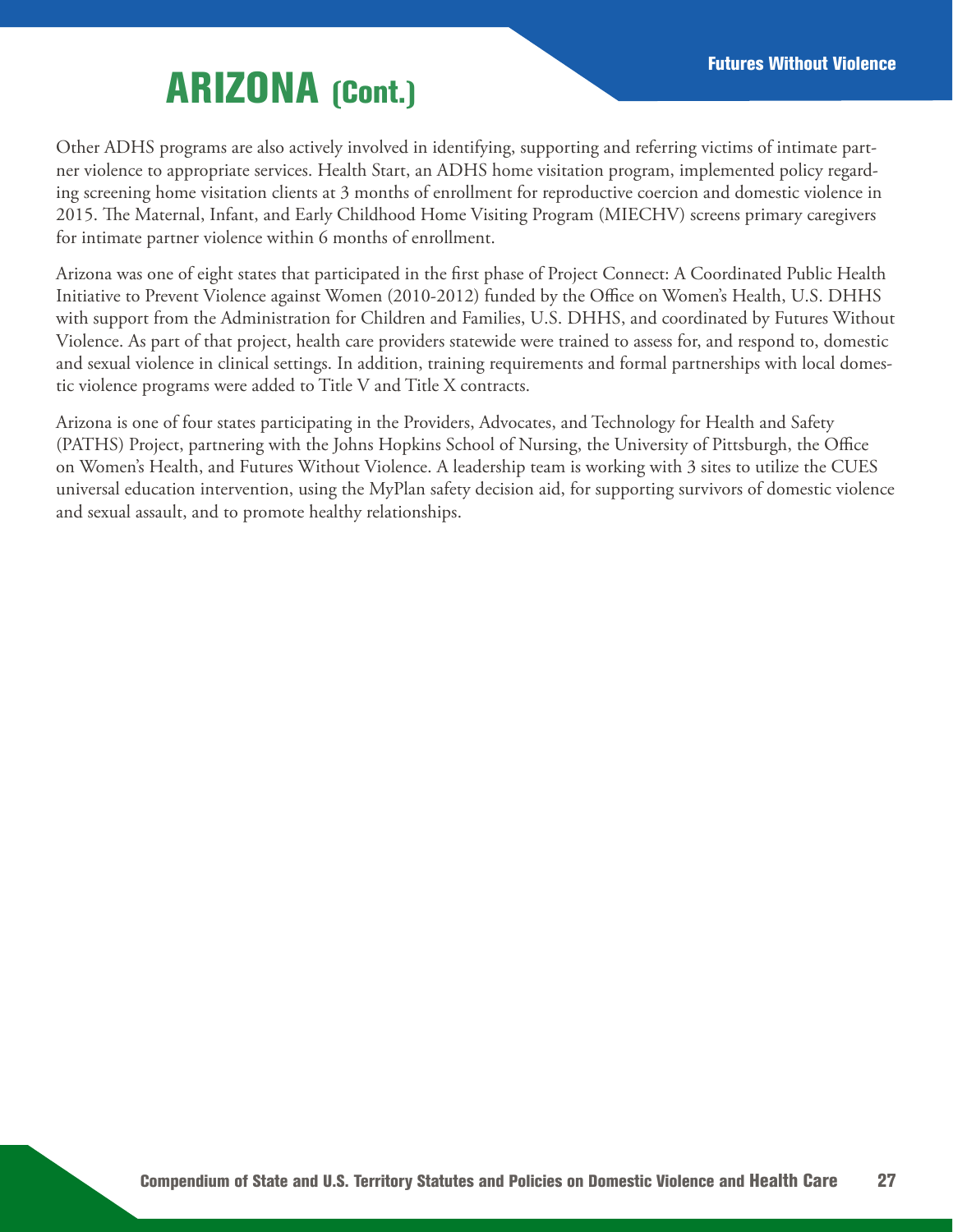## ARKANSAS

### Statutes Addressing

| <b>Fatality Review:</b>     | None.                                                                                                                                                                                                                                                                                                                                                                                                                                                                                                                                                                                                                                                     |
|-----------------------------|-----------------------------------------------------------------------------------------------------------------------------------------------------------------------------------------------------------------------------------------------------------------------------------------------------------------------------------------------------------------------------------------------------------------------------------------------------------------------------------------------------------------------------------------------------------------------------------------------------------------------------------------------------------|
|                             | <b>Insurance Discrimination:</b> ARK. Code Ann. $\$ 23-66-206(14)(G)(i)$ applies to health, life, disability and prop-<br>erty insurance. It prohibits insurers in Arkansas from refusing to insure or continue to<br>insure an individual or risks solely because of the individual's race, color, creed national<br>origin, citizenship, status as a victim of domestic abuse, or sex abuse.                                                                                                                                                                                                                                                            |
| <b>Mandatory Reporting:</b> | ARK. Code Ann. §12-12-602 requires all physicians, surgeons, hospitals, druggists, or<br>other persons or entities that render first aid treatment to report to the county sheriff if<br>they treat or receive in the hospital a case of a knife or gunshot wound when the knife<br>or gunshot wound appears to have been intentionally inflicted; or burn wound that<br>could reasonably be connected to criminal activity that is:<br>A second or third degree burn to five percent (5%) or more of a person's body; or<br>$\bullet$<br>A burn to a person's upper respiratory tract or laryngeal edema due to the inhala-<br>tion of super-heated air. |
| <b>Protocols:</b>           | None.                                                                                                                                                                                                                                                                                                                                                                                                                                                                                                                                                                                                                                                     |
| <b>Screening:</b>           | None.                                                                                                                                                                                                                                                                                                                                                                                                                                                                                                                                                                                                                                                     |
| <b>Training:</b>            | None.                                                                                                                                                                                                                                                                                                                                                                                                                                                                                                                                                                                                                                                     |

### Public Funding Earmarked for Health Care and Domestic Violence

| <b>VAWA:</b> | None. |
|--------------|-------|
| Others:      | None. |

### Public Health Responses

Arkansas was one of five states that participated in *Project Catalyst: Statewide Transformation on Health and Intimate Partner Violence (2017-2018).* A leadership team consisting of the Arkansas Department of Health, the Community Health Center Association of Arkansas, and the Arkansas Domestic Violence Coalition, promoted policies and practices that support ongoing integration of intimate partner violence (IPV) and human trafficking (HT) responses into community health centers and domestic violence programs statewide. The leadership team offered training and technical assistance to five community health centers and five domestic violence advocacy programs that partnered with one another on trauma-informed practice transformation and made significant inroads into the implementation of an action plan to train and engage at least 50% of the HRSA-funded health centers across AR. In their effort to spread this work throughout Arkansas, the leadership team began working to establish the Project Catalyst 3.5 hour training curriculum as an established training for all health center and DV program staff, and created a new EHR smartform on IPV and HT for health centers across Arkansas. Additionally, the leadership team developed a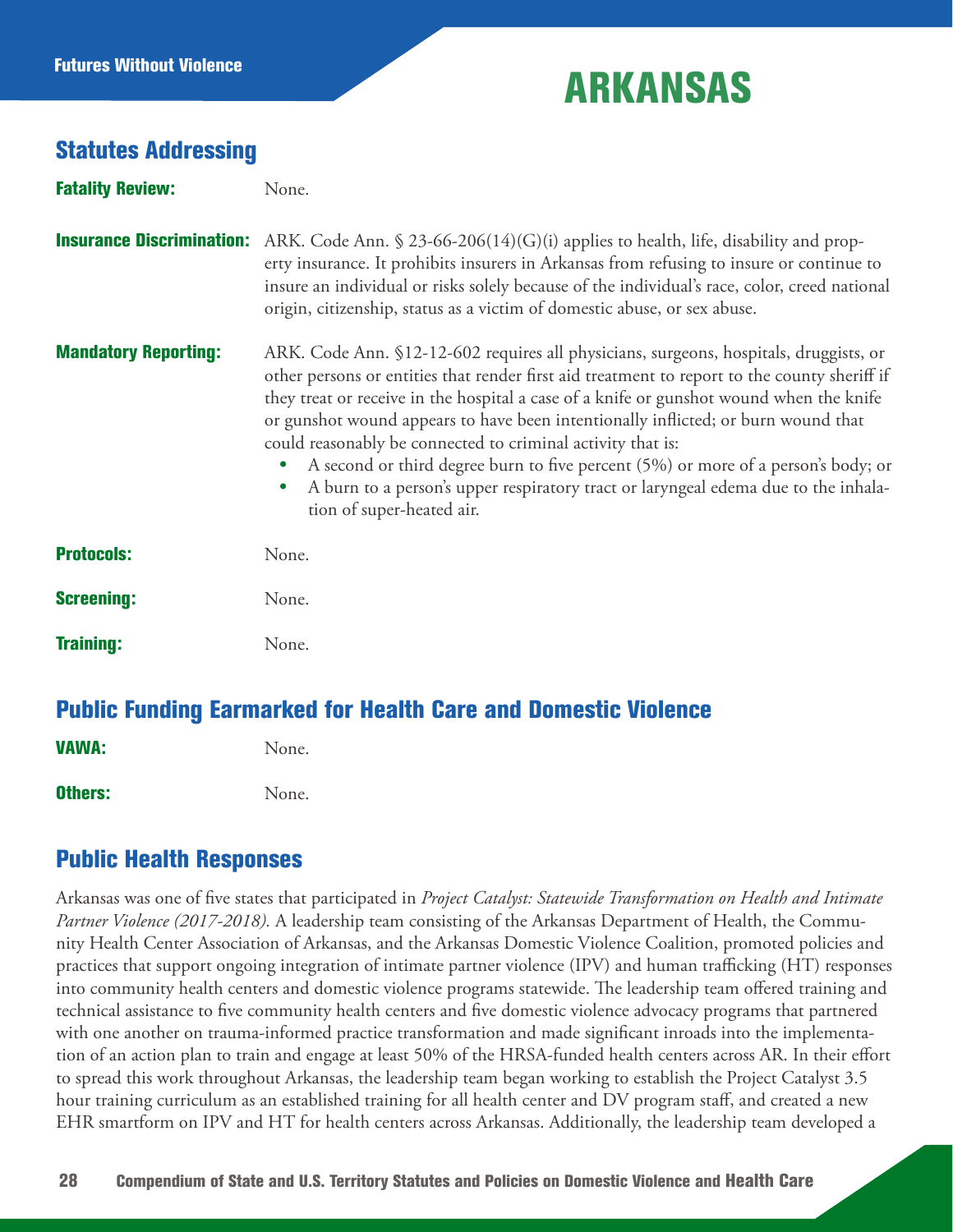## ARKANSAS (Cont.)

stakeholders group with diverse members to help strengthen their work—the group developed a resource directory with contact info, resources, sample policies, and legislation related to Project Catalyst. Learn more about Project Catalyst and to download the training curricula and tools, visit **<www.ipvhealthpartners.org>.** 

Moreover, collaboration efforts exist between domestic violence statewide organizations, the Arkansas Commission on Child Abuse, Rape, Domestic Violence, and the Arkansas Department of Health. These collaborations will develop and implement statewide plans for addressing violence throughout the state of Arkansas.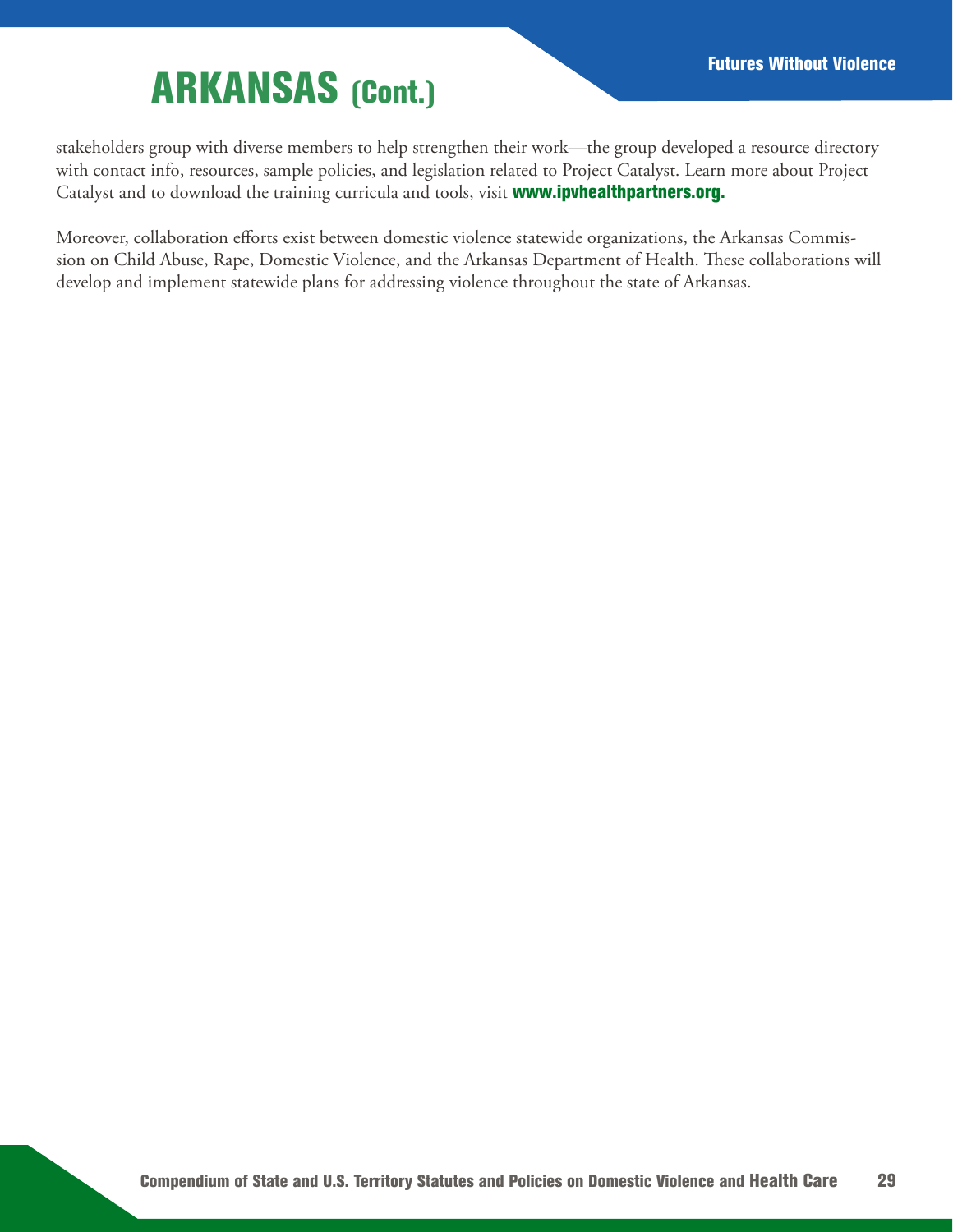# Futures Without Violence CALIFORNIA

## Statutes Addressing

| <b>Fatality Review:</b>          | Cal Pen Code § 11163 allows counties to establish interagency domestic violence death<br>review team to assist local agencies in identifying and reviewing domestic violence<br>deaths, including homicides and suicides. The review team shall include coroners and<br>medical examiners, county health department staff who deal with domestic violence<br>victims' health issues and medical personnel with expertise in domestic violence abuse.                                                                                                                                                                                                                                                                                                                                     |
|----------------------------------|------------------------------------------------------------------------------------------------------------------------------------------------------------------------------------------------------------------------------------------------------------------------------------------------------------------------------------------------------------------------------------------------------------------------------------------------------------------------------------------------------------------------------------------------------------------------------------------------------------------------------------------------------------------------------------------------------------------------------------------------------------------------------------------|
| <b>Insurance Discrimination:</b> | Cal. Health & Safety Code § 1374.75, Cal. Ins. Code § § 675, 675.5, 676.9, 10144.2,<br>10144.3; Cal. Fam. Code § 6211 applies to health, life, disability and property insur-<br>ance. It requires that no insurer in California can deny, refuse to accept an application,<br>refuse to insure, refuse to renew, cancel, restrict, or otherwise terminate, or charge a<br>different rate for the same coverage, on the basis that the applicant or insured person is,<br>has been, or may be a victim of domestic violence.                                                                                                                                                                                                                                                             |
| <b>Mandatory Reporting:</b>      | Cal. Penal Code §§11160 and 11161 require that any health practitioner employed<br>in a health facility, clinic, physician's office, local or state public health department, or<br>clinic or other facility operated by a local or state public health department, is required<br>to make a report to local law enforcement if he or she provides medical services for a<br>physical condition to a patient whom he or she knows or reasonably suspects is suffer-<br>ing from any wound or other physical injury that is the result of assaultive or abusive<br>conduct as defined, including sexual assault; or any person suffering from any wound<br>or other physical injury inflicted by his or her own act or inflicted by another where the<br>injury is by means of a firearm. |
|                                  | Cal Pen Code § 13823.11 states that the minimum standards for the examination and<br>treatment of victims of sexual assault or attempted sexual assault shall include notifica-<br>tion to law enforcement authorities.                                                                                                                                                                                                                                                                                                                                                                                                                                                                                                                                                                  |
| <b>Protocols:</b>                | Cal. Health & Saf. Code § 1233.5 requires that policies and procedures adopted by<br>clinic boards, as shall include documenting in the medical record patient injuries or<br>illnesses attributable to spousal or partner abuse, and providing to patients who exhibit<br>signs of spousal or partner abuse a current referral list of private and public community<br>agencies that provide, or arrange for, the evaluation, counseling, and care of persons<br>experiencing spousal or partner abuse, including, but not limited to, hot lines, local<br>battered women's shelters, legal services, and information about temporary restraining<br>orders.                                                                                                                            |
|                                  | Cal. Health & Saf. Code § 1259.5 requires that the policies and procedures adopted<br>by general acute care hospitals, acute psychiatric hospitals, special hospitals, psychiatric<br>health facilities, and chemical dependency recovery hospitals, include documenting<br>injuries attributable to spousal or partner abuse, advising patients who exhibit signs<br>of such abuse of crisis intervention services available through the facility or the com-<br>munity, and providing them with a referral list, to be updated periodically, of private<br>and public community agencies that provide, or arrange for, evaluation of and care for                                                                                                                                      |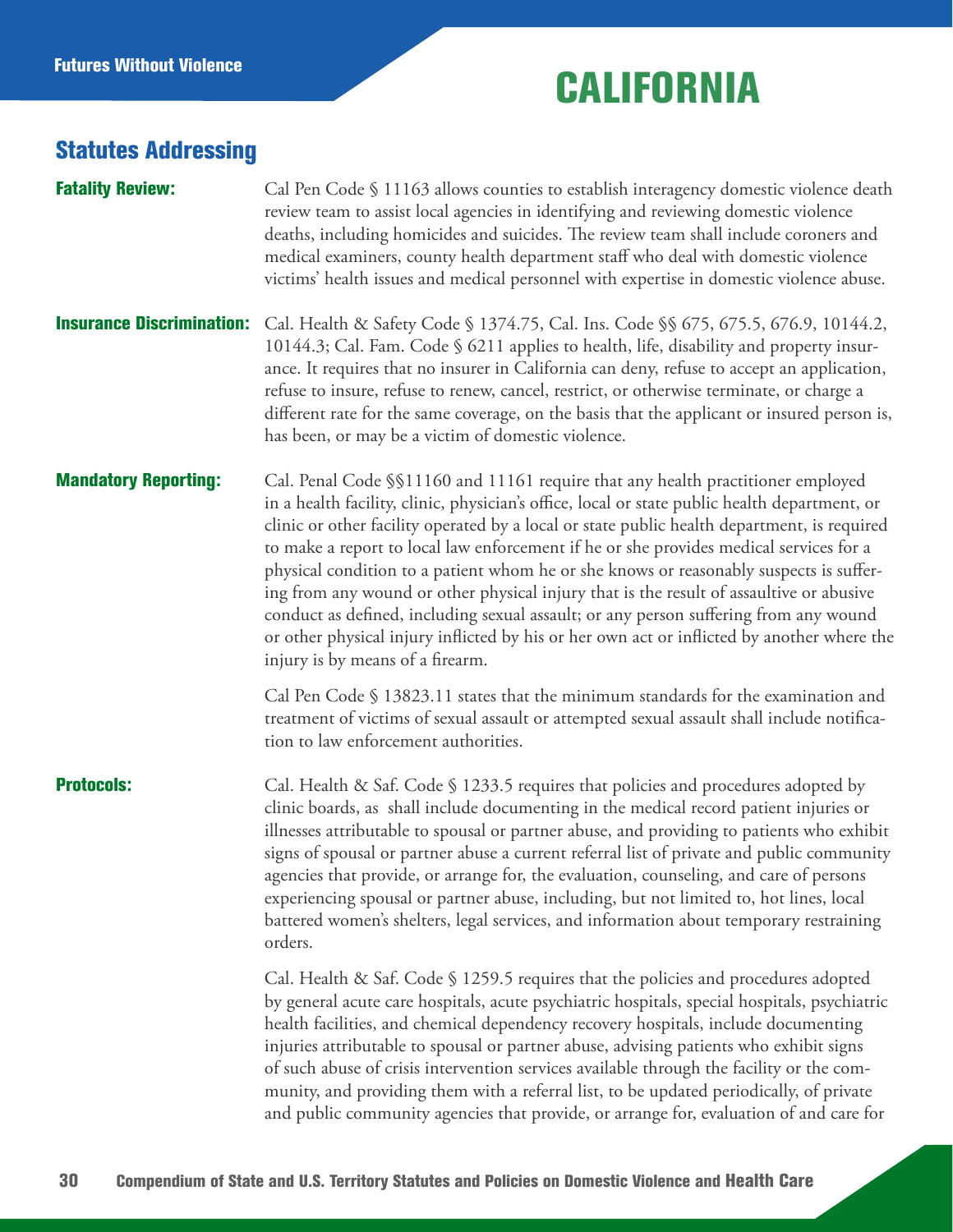### CALIFORNIA (Cont.)

|                   | persons experiencing spousal or partner abuse, including, but not limited to, hot lines,<br>local battered women's shelters, legal services, and information about temporary re-<br>straining orders.                                                                                                                                                                                                                                                                                                                                                                                                                                       |
|-------------------|---------------------------------------------------------------------------------------------------------------------------------------------------------------------------------------------------------------------------------------------------------------------------------------------------------------------------------------------------------------------------------------------------------------------------------------------------------------------------------------------------------------------------------------------------------------------------------------------------------------------------------------------|
|                   | Cal Pen Code § 13823.5 requires the agency or agencies designated by the Director of<br>Finance to establish a protocol for the examination and treatment of victims of sexual<br>assault and attempted sexual assault, and the collection and preservation of evidence.<br>The protocol shall contain recommended methods for meeting the standards specified<br>in § 13823.11.                                                                                                                                                                                                                                                            |
|                   | Cal Pen Code § 11161.2(b) requires the agency or agencies designated by the Director<br>of Finance pursuant to § 13820, in cooperation with the State Department of Health<br>Services, to establish medical forensic forms, instructions, and examination protocol for<br>victims of domestic violence using as a model the form and guidelines developed pursuant<br>to § 13823.5. The form should include a place for notation concerning taking a patient<br>history of domestic violence, performance of the physical examination for evidence of<br>domestic violence and a complete documentation of medical forensic exam findings. |
| <b>Screening:</b> | Cal. Health & Saf. Code § 1233.5 requires a licensed clinic board ("clinic" defined in §<br>1200 and 1200.1) and its medical director to establish and adopt written policies and<br>procedures to screen patients for purposes of detecting spousal or partner abuse.                                                                                                                                                                                                                                                                                                                                                                      |
|                   | Cal. Health & Saf. Code § 1259.5 requires general acute care hospitals, acute psychiat-<br>ric hospitals, special hospitals, psychiatric health facilities, and chemical dependency re-<br>covery hospitals to establish written policies and procedures to screen patients routinely<br>for the purpose of detecting spousal or partner abuse and provide education for appro-<br>priate hospital staff about the criteria for identifying, and the procedures for handling,<br>patients whose injuries or illnesses are attributable to spousal or partner abuse.                                                                         |
| <b>Training:</b>  | Cal. Bus. & Prof. Code \$2191(h) directs the Division of Medical Licensing to consider<br>providing a continuing education course on screening for signs exhibited by abused<br>women.                                                                                                                                                                                                                                                                                                                                                                                                                                                      |
|                   | Cal. Bus. & Prof. Code \$2196.5 requires the state board to periodically disseminate<br>information and educational material regarding the detection and treatment of spousal<br>or partner abuse to each licensed physician and surgeon and to each general acute care<br>hospital in the state.                                                                                                                                                                                                                                                                                                                                           |
|                   | Cal. Bus. & Prof. Code § 2091.2 requires all applicants for medical licensure prove that<br>they have received instruction and coursework in spousal or partner abuse detection<br>and treatment.                                                                                                                                                                                                                                                                                                                                                                                                                                           |
|                   | Cal. Pen. Code §13823.93 establishes one hospital-based training center to train medi-<br>cal personnel on how to perform medical evidentiary examinations for victims of child<br>abuse or neglect, sexual assault, and domestic violence. The training will be available for<br>medical personnel as well as law enforcement and the courts throughout the state and<br>must meet numerous conditions and standards.                                                                                                                                                                                                                      |
|                   |                                                                                                                                                                                                                                                                                                                                                                                                                                                                                                                                                                                                                                             |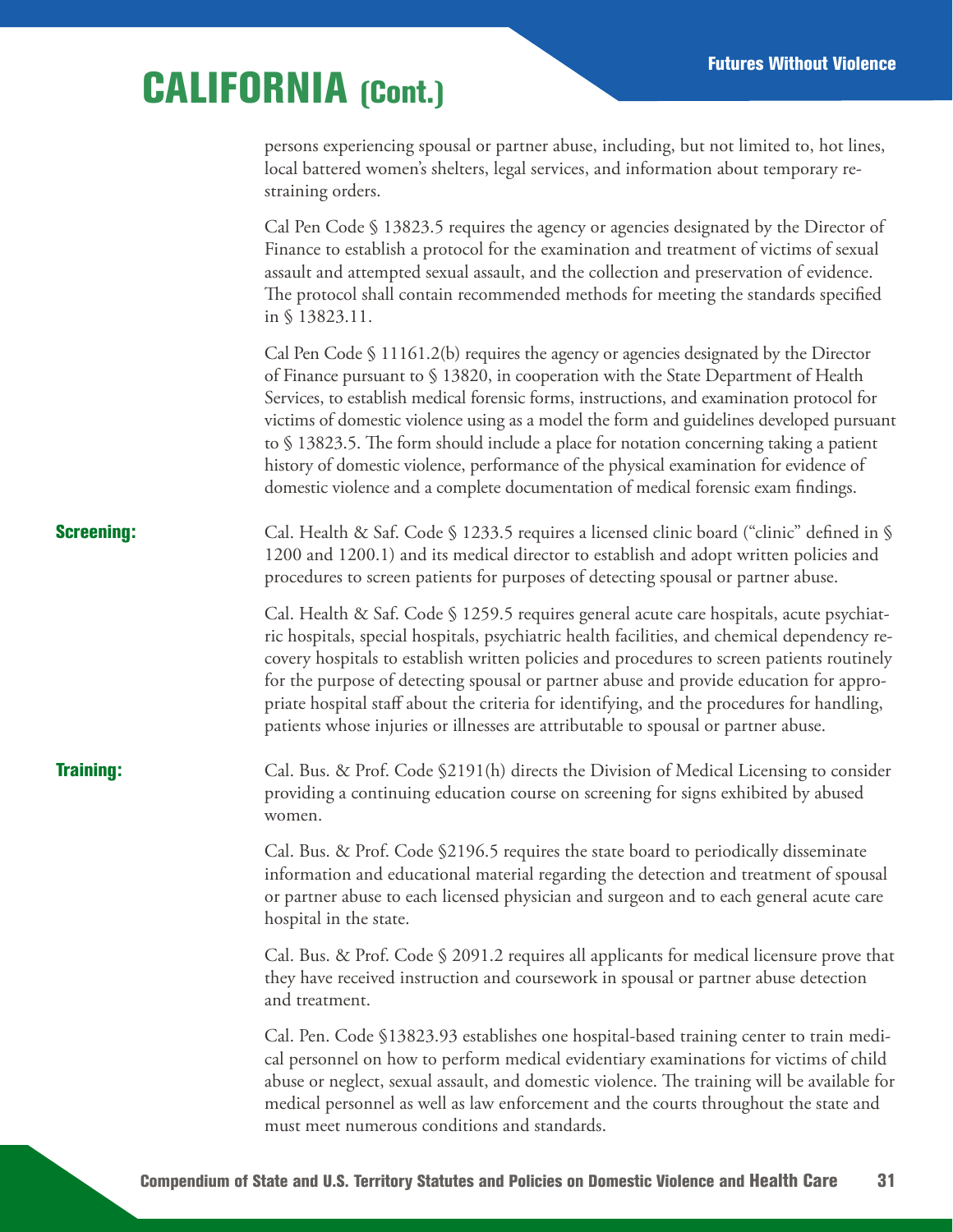# Futures Without Violence CALIFORNIA (Cont.)

### Public Funding Earmarked for Health Care and Domestic Violence

| <b>VAWA:</b>   | None. |
|----------------|-------|
| <b>Others:</b> | None. |

#### Public Health Responses

The California Department of Public Health (CDPH) has released the first in a series of reports focused on violence. *Preventing Violence in [California Volume 1: The Role of Public Health](https://www.cdph.ca.gov/Programs/CCDPHP/DCDIC/SACB/CDPH Document Library/Violence Prevention Initiative/Preventing Violence in California - The Role of Public Health.pdfolume 1: The Role of Public Health)* provides a broad overview of the complex topic of violence prevention. The purpose of this report is to strengthen the understanding of the governmental public health role in violence prevention, to better address the connections among the different forms of violence, shape future funding initiatives and guide collaborative efforts with partners across the state.

The California Partnership to End Domestic Violence (CPEDV) is one of ten state domestic violence coalitions to receive the Domestic Violence Prevention Enhancement and Leadership Through Alliances (DELTA) Impact grant from the Center for Disease Control and Prevention (CDC). Since 2018, each participating domestic violence coalition has been working to implement and evaluate up to four programs or policy efforts under the following three categories: engaging influential adults or peers, creating protective environments, and strengthening economic supports for families. CPEDV was also one of ten state domestic violence coalitions to receive the DELTA Focus grant from the CDC. From 2013-2018, grantees worked to prevent IPV at the national, state, and local levels by implementing strategies to change the environments and conditions in which people live, work and play. Each grantee supported one or two coordinated community response teams (CCRs) to implement IPV prevention strategies at the local level.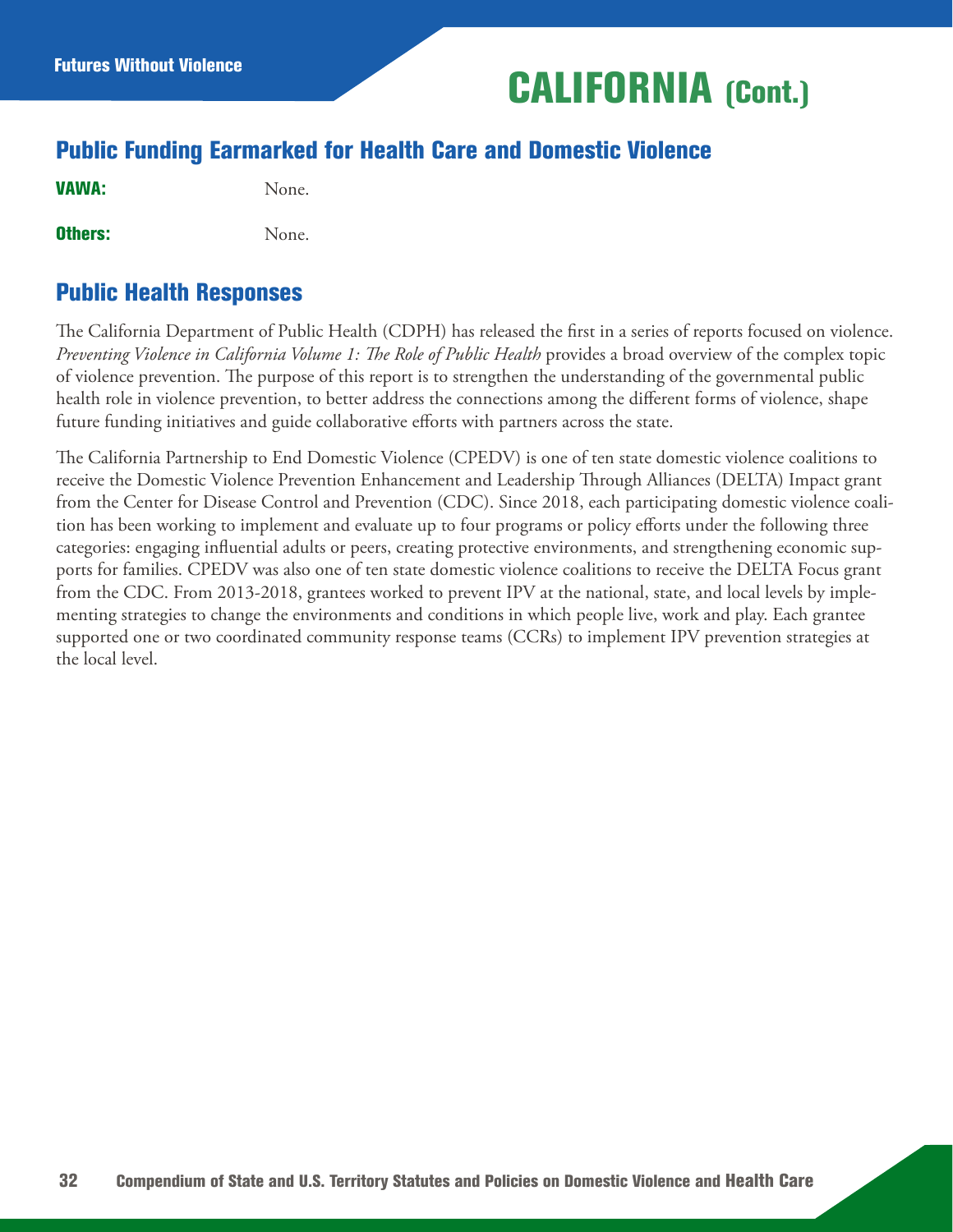## COLORADO

### Statutes Addressing

| <b>Fatality Review:</b>          | C.R.S. 24-31-702 establishes a domestic violence fatality review team was established to<br>examine data collected by review teams during the preceding year; Identify measures to<br>help prevent domestic violence fatalities and near-death incidents; (c) Establish uni-<br>form methods for collecting, analyzing, and storing data relating to domestic violence<br>fatalities and near-death incidents; and (d) Make annual policy recommendations con-<br>cerning domestic violence to the general assembly. Members of the domestic violence<br>fatality review team shall include a domestic violence advocate, a medical professional<br>with forensic experience, a law enforcement representative, a criminal defense attorney,<br>two domestic violence survivors, among others.                                                                                                                                                                                                                   |
|----------------------------------|------------------------------------------------------------------------------------------------------------------------------------------------------------------------------------------------------------------------------------------------------------------------------------------------------------------------------------------------------------------------------------------------------------------------------------------------------------------------------------------------------------------------------------------------------------------------------------------------------------------------------------------------------------------------------------------------------------------------------------------------------------------------------------------------------------------------------------------------------------------------------------------------------------------------------------------------------------------------------------------------------------------|
| <b>Insurance Discrimination:</b> | C.R.S. §§ 10-3-1104.8 applies to health, life, disability and property insurance. It pro-<br>hibits insurers in Colorado from denying, refusing to issue, refusing to renew, refusing<br>to reissue, canceling, or otherwise terminating an insurance policy or restricting cover-<br>age; adding any surcharge or rating factor to a premium of an insurance policy solely<br>because of that person's domestic abuse status.                                                                                                                                                                                                                                                                                                                                                                                                                                                                                                                                                                                   |
| <b>Mandatory Reporting:</b>      | C.R.S. § 12-36-135 requires physicians, nurses and other health care providers as<br>defined in 12-36-106 to report attending to or treating any wounds believed to be<br>intentionally inflicted on a person or any other injury that the physician has reason to<br>believe involves a criminal act to local police, except for injuries resulting from domes-<br>tic violence if the victim is at least eighteen years of age and indicates their preference<br>that the injury not be reported and if the injury is not from a firearm, knife, ice pick,<br>or other sharp object. CRS 12-36-135 (VI) states that if a licensee has reason to believe<br>that an injury resulted from domestic violence, then, regardless of whether the licensee<br>reports the injury to law enforcement, the licensee shall either refer the victim to a<br>victim's advocate, as defined in section $13-90-107(1)(k)(II)$ , or provide the victim with<br>information concerning services available to victims of abuse. |
| <b>Protocols:</b>                | None.                                                                                                                                                                                                                                                                                                                                                                                                                                                                                                                                                                                                                                                                                                                                                                                                                                                                                                                                                                                                            |
| <b>Screening:</b>                | None.                                                                                                                                                                                                                                                                                                                                                                                                                                                                                                                                                                                                                                                                                                                                                                                                                                                                                                                                                                                                            |
| <b>Training:</b>                 | C.R.S. § § 26-7.5-101 and 26-7.5-103 encourage the development of domestic abuse<br>programs by units of local government which shall provide educational programs for<br>both the community at large and specialized groups, such as medical personnel and law<br>enforcement.                                                                                                                                                                                                                                                                                                                                                                                                                                                                                                                                                                                                                                                                                                                                  |

### Public Funding Earmarked for Health Care and Domestic Violence

| <b>VAWA:</b> | None. |
|--------------|-------|
| Others:      | None. |

Compendium of State and U.S. Territory Statutes and Policies on Domestic Violence and Health Care 33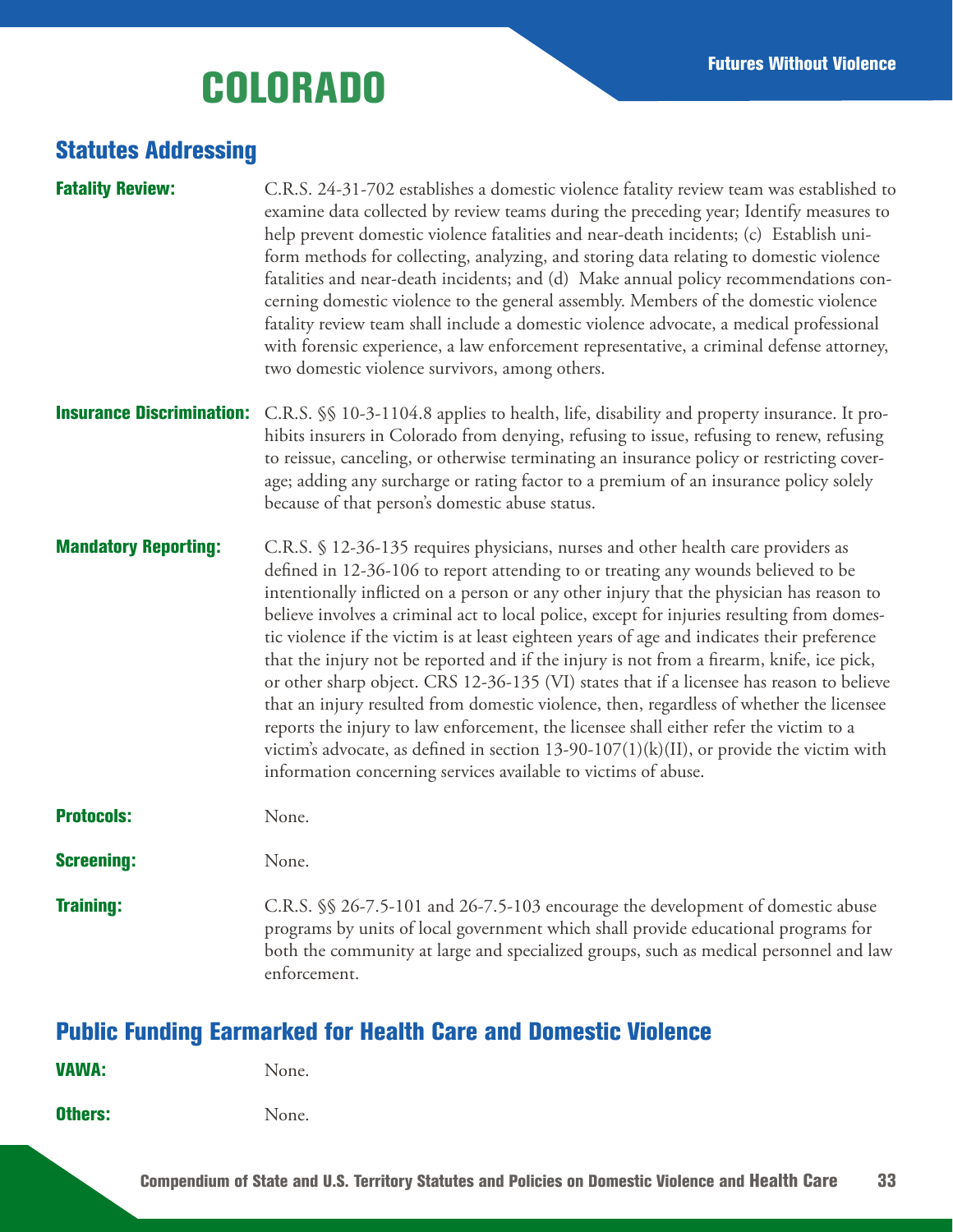### COLORADO (Cont.)

### Public Health Responses

Colorado is one of three states/territories participating in Project Catalyst Phase II: State and Territory-Wide Transformation on Health, Intimate Partner Violence, and Human Trafficking (2018-2019), focused on fostering intimate partner violence, human trafficking, and health leadership and collaboration at the U.S. state/territory level to improve the health and safety outcomes for survivors of IPV and human trafficking and to promote prevention. The leadership team consists of leaders from Violence Free Colorado, The Colorado Community Health Network, and the Colorado Department of Human Services.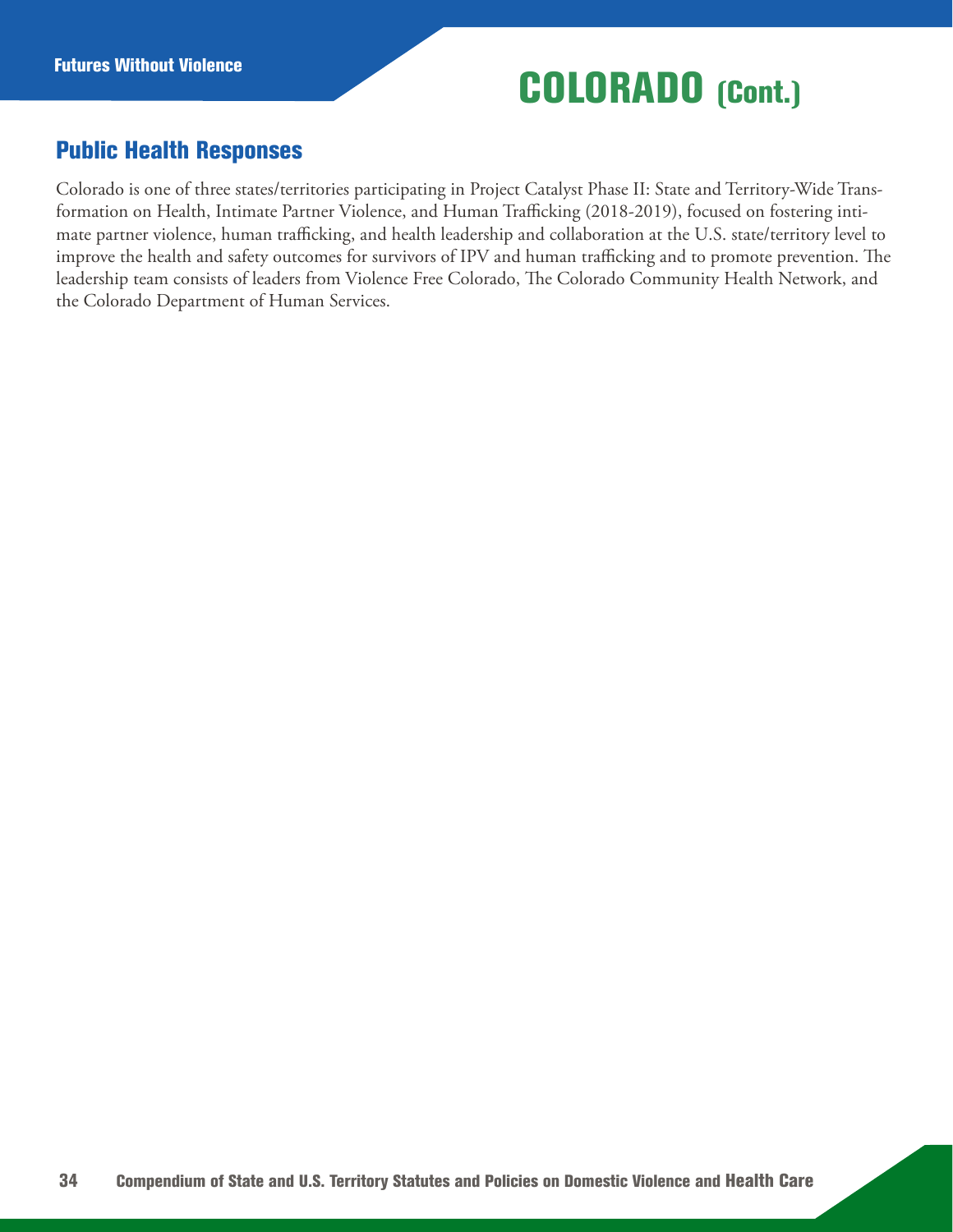## **CONNECTICUT**

#### Statutes Addressing

| <b>Fatality Review:</b>     | There is no state statute pertaining to domestic violence fatality review. However,<br>the Connecticut Coalition Against DV does lead the CT Domestic Violence Fatality<br>Review Task Force and Department of Public Health is a member. A synopsis can be<br>found here - www.ctcadv.org/projects-initiatives/fatality-review/.                                                                                                   |
|-----------------------------|-------------------------------------------------------------------------------------------------------------------------------------------------------------------------------------------------------------------------------------------------------------------------------------------------------------------------------------------------------------------------------------------------------------------------------------|
|                             | <b>Insurance Discrimination:</b> Conn. Gen. Stat. § 38a-816 (18), 38a-469 applies to health insurance. It prohibits<br>health insurers in Connecticut from refusing to insure, refusing to continue to insure or<br>limiting the amount, extent or kind of coverage available to an individual or charging<br>an individual a different rate for the same coverage because such individual has been a<br>victim of family violence. |
| <b>Mandatory Reporting:</b> | Conn. Gen. Stat. § 19a-490f requires all hospitals, outpatient clinics and surgical facili-<br>ties to report treatment of any injuries resulting from the discharge of a firearm to local<br>police departments, or a stab wound that is a serious physical injury likely caused by a<br>knife or other sharp or pointed instrument.                                                                                               |
| <b>Protocols:</b>           | None.                                                                                                                                                                                                                                                                                                                                                                                                                               |
| <b>Screening:</b>           | None.                                                                                                                                                                                                                                                                                                                                                                                                                               |
| <b>Training:</b>            | Conn. Gen. Stat. § 20-10b requires all medical and surgical professionals seeking li-<br>cense renewal to complete a continuing education program which must include at least<br>one hour of education or training relating to domestic violence. A licensee applying for<br>first time renewal or those not engaged in active professional practice of any form are<br>exempt.                                                     |

#### Public Funding Earmarked for Health Care and Domestic Violence

VAWA: None.

**Others:** The Connecticut Coalition Against DV receives a grant from DSS for a Health Professional Outreach Project, which provides substantial amounts of training and technical assistance for healthcare providers. A synopsis can be found here - [www.ctcadv.org/](www.ctcadv.org/projects) [projects](www.ctcadv.org/projects)-initiatives/health-professional-outreach/.

### Public Health Responses

In 2016 the Connecticut Coalition Against DV established a partnership with Connecticut Children's Medical Center to form the Children's Center on Family Violence. The Center's activities are focused on facilitating dissemination of existing evidence-based practices in child-serving sectors, developing and evaluating best practices and sharing learnings with the field, and educating & training stakeholders. A portion of this work is targeted specifically to healthcare providers. Here is a link to the available publications - **<ctccfv.org/resource>-library/**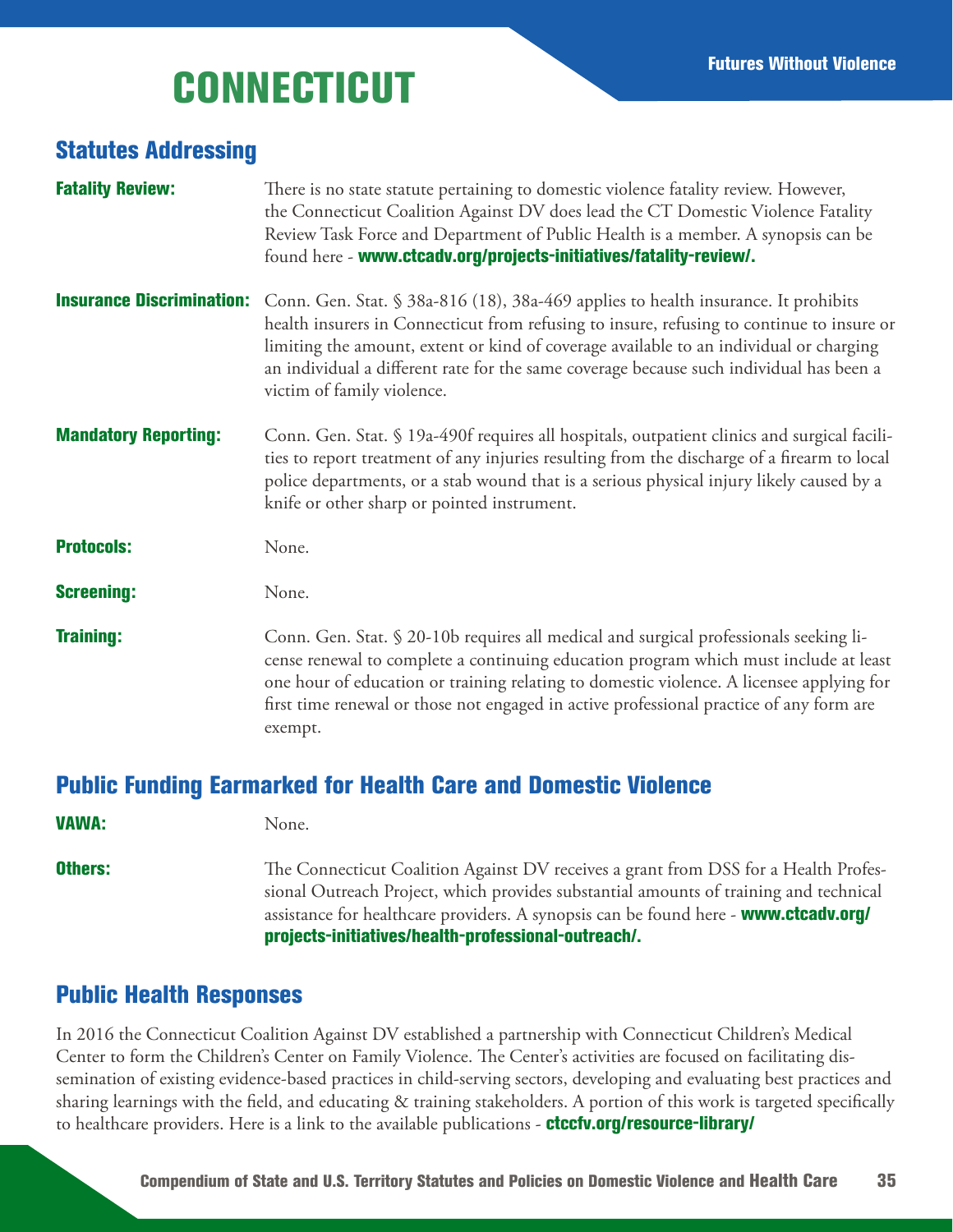### CONNECTICUT (Cont.)

Connecticut was one of five states that participated in *[Project Catalyst: Statewide Transformation on Health and](https://www.futureswithoutviolence.org/health/project-catalyst-statewide-transformation-on-health-and-ipv/)  [Intimate Partner Violence \(2017-2018\).](https://www.futureswithoutviolence.org/health/project-catalyst-statewide-transformation-on-health-and-ipv/)* A leadership team consisting of the Connecticut Department of Health, the Community Health Center Association of Connecticut, and the Connecticut Coalition Against Domestic Violence, promoted policies and practices that support ongoing integration of intimate partner violence (IPV) and human trafficking (HT) responses into community health centers and domestic violence programs statewide. The leadership team offered training and technical assistance to five community health centers and five domestic violence advocacy programs that partnered with one another on trauma-informed practice transformation and made significant inroads into the implementation of an action plan to train and engage at least 50% of the HRSA-funded health centers across Connecticut. In their effort to spread this work throughout Connecticut, the leadership team worked to establish the Project Catalyst 3.5 hour curriculum as an available training to any interested Connecticut health center or work group in the state. Learn more about [Project Catalyst](https://www.futureswithoutviolence.org/health/project-catalyst-statewide-transformation-on-health-and-ipv/) and to download the training curricula and tools, visit [www.ipvhealthpartners.org.](www.ipvhealthpartners.org)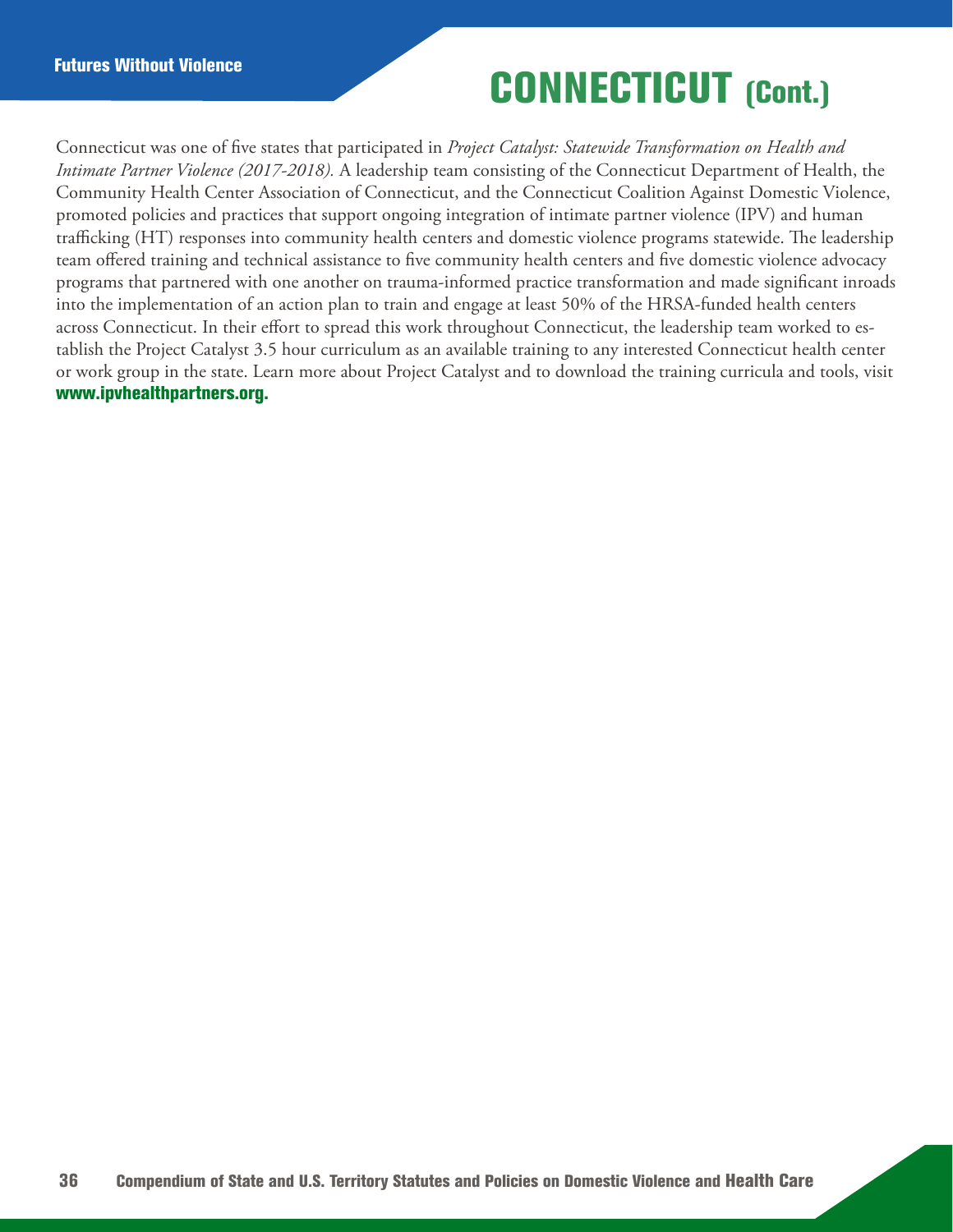## DELAWARE

### Statutes Addressing

| <b>Fatality Review:</b>          | 13 Del. C. § 2105 allows the Domestic Violence Coordinating Council to investi-<br>gate and review all deaths and near deaths that occur as a result of domestic violence<br>through a Fatal Incident Review Team. Membership shall include the Director of the<br>Division of Substance Abuse and Mental Health and other domestic violence advocates.                                                                                                                                                                                                                                                                                                                                                                                                                                                                                 |
|----------------------------------|-----------------------------------------------------------------------------------------------------------------------------------------------------------------------------------------------------------------------------------------------------------------------------------------------------------------------------------------------------------------------------------------------------------------------------------------------------------------------------------------------------------------------------------------------------------------------------------------------------------------------------------------------------------------------------------------------------------------------------------------------------------------------------------------------------------------------------------------|
| <b>Insurance Discrimination:</b> | 18 Del. C. \$ 2302(3), (5), 2304(24)-(25), 3340 applies to health, life, disability and<br>property insurance. It requires that no insurers in Delaware deny, refuse to issue, refuse<br>to renew, refuse to reissue, cancel or otherwise terminate an insurance policy or re-<br>strict coverage; add any surcharge or rating factor to a premium of an insurance policy;<br>exclude or limit coverage for losses or deny a claim; because that individual is, has been<br>or may be the subject of abuse or seeks, has sought or should have sought, medical or<br>psychological treatment for abuse, protection from abuse or shelter from abuse; because<br>of an individual's history of, status as, or potential to be subject to abuse; or for losses<br>incurred by an insured as a result of abuse or the potential for abuse. |
| <b>Mandatory Reporting:</b>      | 24 Del. C. § 1762 requires all persons certified to practice medicine who attend to or<br>treats stab wounds, poisonings (other than accidental), or firearm injuries to report to<br>local policing authorities.                                                                                                                                                                                                                                                                                                                                                                                                                                                                                                                                                                                                                       |
| <b>Protocols:</b>                | None.                                                                                                                                                                                                                                                                                                                                                                                                                                                                                                                                                                                                                                                                                                                                                                                                                                   |
| <b>Screening:</b>                | None.                                                                                                                                                                                                                                                                                                                                                                                                                                                                                                                                                                                                                                                                                                                                                                                                                                   |
| <b>Training:</b>                 | None.                                                                                                                                                                                                                                                                                                                                                                                                                                                                                                                                                                                                                                                                                                                                                                                                                                   |

#### Public Funding Earmarked for Health Care and Domestic Violence

**VAWA:** The Criminal Justice Council manages public funding received from the Victims of Crime Act of 1984 (VOCA); the Family Violence Prevention and Services Grant Program; the Violence Against Women Act ("VAWA"), to include the Sexual Assault Services Program (SASP) and STOP (Services, Training, Officers, and Prosecutors) Violence Against Women Formula Grant.

#### The Domestic Violence Fund

As defined in § 3132 (b) of Title 16 the Delaware State Code, "the fee charged for each certified copy of a marriage license/certificate shall be \$25, except that upon production of a valid military identification card, active members of the military and their spouses shall be exempt from paying such fee. This fee shall be collected by the Bureau of Vital Statistics or the Clerk of the Peace, whichever agency issues the certified copy. Each Clerk of the Peace and the Bureau of Vital Statistics shall file a semi-annual report of the fees collected with the Department of Revenue and shall deposit \$15 from each fee for a certified marriage license/certificate copy into the Domestic Violence Fund, to be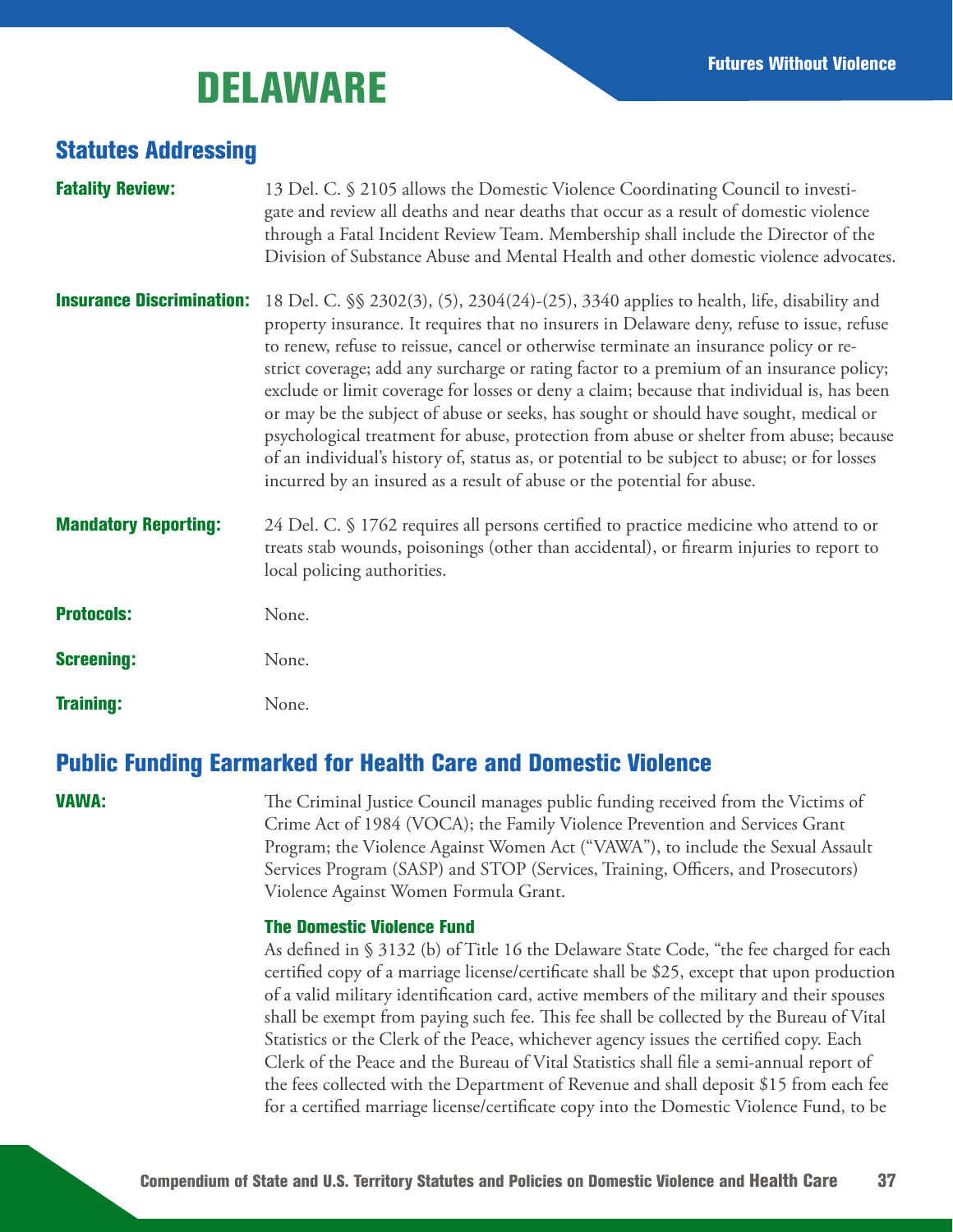### DELAWARE (Cont.)

administered by the Criminal Justice Council."

And further defined in § 8704 (10) of Title 11, the CJC must "allocate funds resulting from the certified copy fees for marriage license/certificates, pursuant to § 3132(b) of Title 16. Moneys resulting from the copy fees shall constitute The Domestic Violence Fund."

The intent of these funds is to increase and enhance the domestic violence services statewide. Priority consideration will be given to those programs detailing services statewide, or collaborations between agencies in all three counties to ensure services are equitably distributed and available to victims.

Prevent Child Abuse Delaware, SOAR, La Esperanza, Contactlifeline, and the YWCA Delaware – Sexual Abuse Response Center all receive state funds toward services and prevention of sexual assault, domestic violence and child abuse. These funds total almost \$200,000. In addition Delaware receives numerous federal grants for the same purpose to include the Center for Disease Control and Prevention (CDC) Rape Prevention and Education grant.

The above agencies are a few of those who receive state funds that are specifically earmarked for domestic violence and abuse services, however, there are numerous agencies who receive state funds and a portion of their services include counseling and general abuse recovery services. They include but are not limited to: Children & Families First, La Red, One Village Alliance, Inc., Planned Parenthood of DE, Westside, Kingswood Community Center, Health, Inc. - Family Medical, Jewish Family Service of Delaware, Peoples Place, Brandywine Counseling, Inc., Brandywine Community Resource Council, CAMP Rehoboth, Salvation Army- Statewide Crisis Alleviation, Victims' Voices Heard, Inc., and West End Neighborhood House.

#### **Others:** None.

#### Public Health Responses

The Delaware Coalition Against Domestic Violence (DCADV) has partnered with the Office of Women's Health and other stakeholders to develop and implement a statewide plan to prevent intimate partner violence.

The Division of Public Health, Office of Women's Health receives the Center for Disease Control and Prevention's Rape Prevention and Education (RPE) grant. The Division of Public Health works with DCADV and Jewish Family Services to carry out the objectives of this grant. Additionally, Delaware's Division of Public Health holds an annual statewide conference on the primary prevention of IPV and sexual violence in collaboration with DCADV, Jewish Family Services and the Sexual Assault Network of Delaware.

In 2013, Delaware was one of six states and five native health facilities selected to participate in Project Connect: 2.0, a national initiative to change how adolescent health, reproductive health and Native health services respond to sexual and domestic violence. Futures Without Violence, in collaboration with the Office on Women's Health, provided technical assistance and monitored the grantees for the three year initiative (2013-2015). Project Con-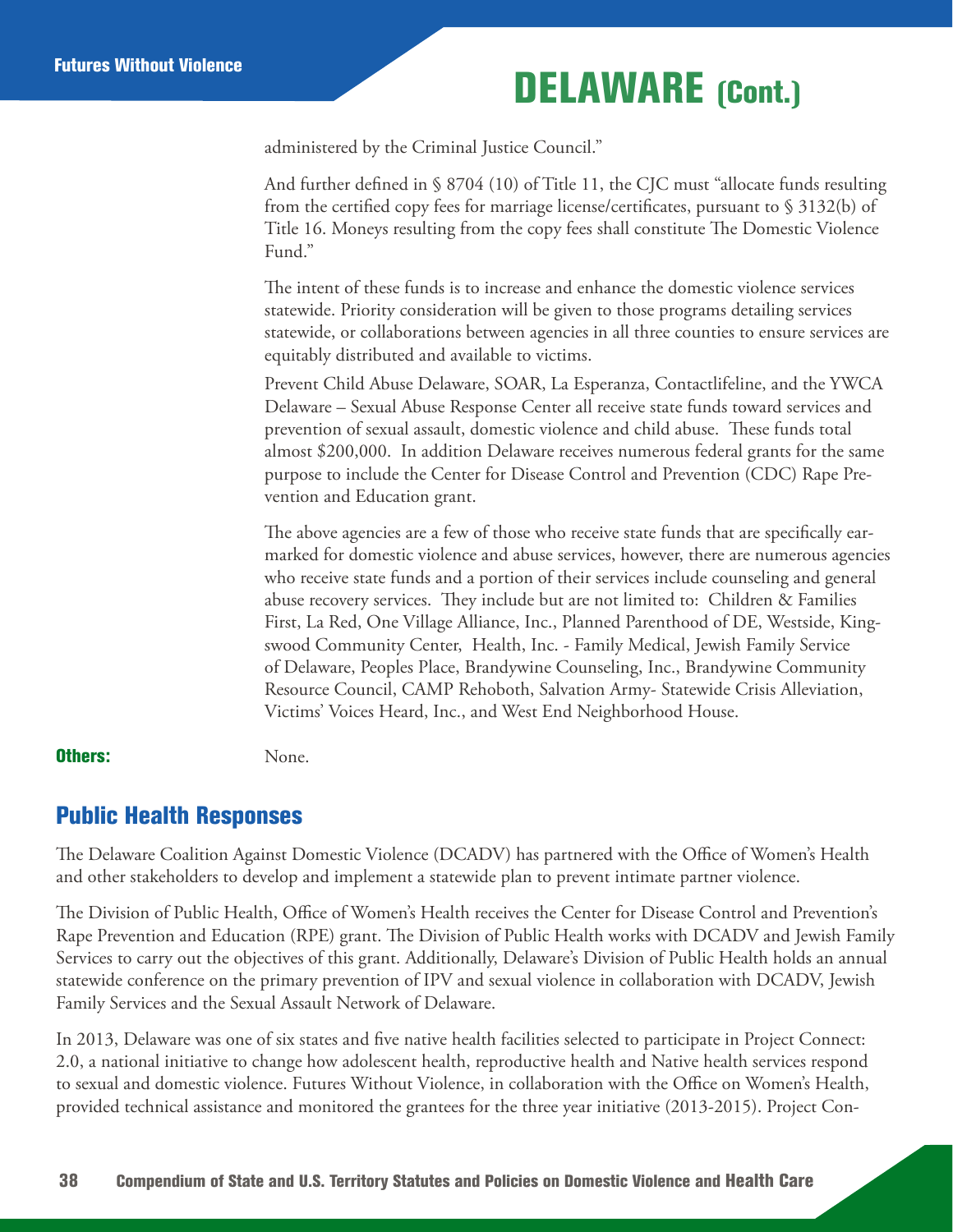### DELAWARE (Cont.)

nect 2.0 was supported by the Office on Women's Health, U.S. DHHS and funded through the Violence Against Women Reauthorization Act of 2006. The Project Connect 2.0 work in Delaware was led by the Delaware Coalition Against Domestic Violence, in partnership with the Delaware Division of Public Health, to develop state policies to require universal education on healthy relationships, targeted assessment for reproductive coercion and adolescent relationship abuse for sexually active young women, and partnership with local advocacy organizations for school and community-based adolescent health settings. In addition, providers from five clinic sites were trained to use an evidence-based intervention using a patient safety card, that includes universal messages on healthy relationships, as well as harm reduction strategies and referrals to local advocates when abuse is disclosed.

The Delaware Coalition Against Domestic Violence (DCADV) is one of ten state domestic violence coalitions to receive the Domestic Violence Prevention Enhancement and Leadership Through Alliances (DELTA) Impact grant from the Center for Disease Control and Prevention (CDC). Since 2018, each participating domestic violence coalition has been working to implement and evaluate up to four programs or policy efforts under the following three categories: engaging influential adults or peers, creating protective environments, and strengthening economic supports for families. DCADV was also one of ten state domestic violence coalitions to receive the DELTA Focus grant from the CDC. From 2013-2018, grantees worked to prevent IPV at the national, state, and local levels by implementing strategies to change the environments and conditions in which people live, work and play. Each grantee supported one or two coordinated community response teams (CCRs) to implement IPV prevention strategies at the local level.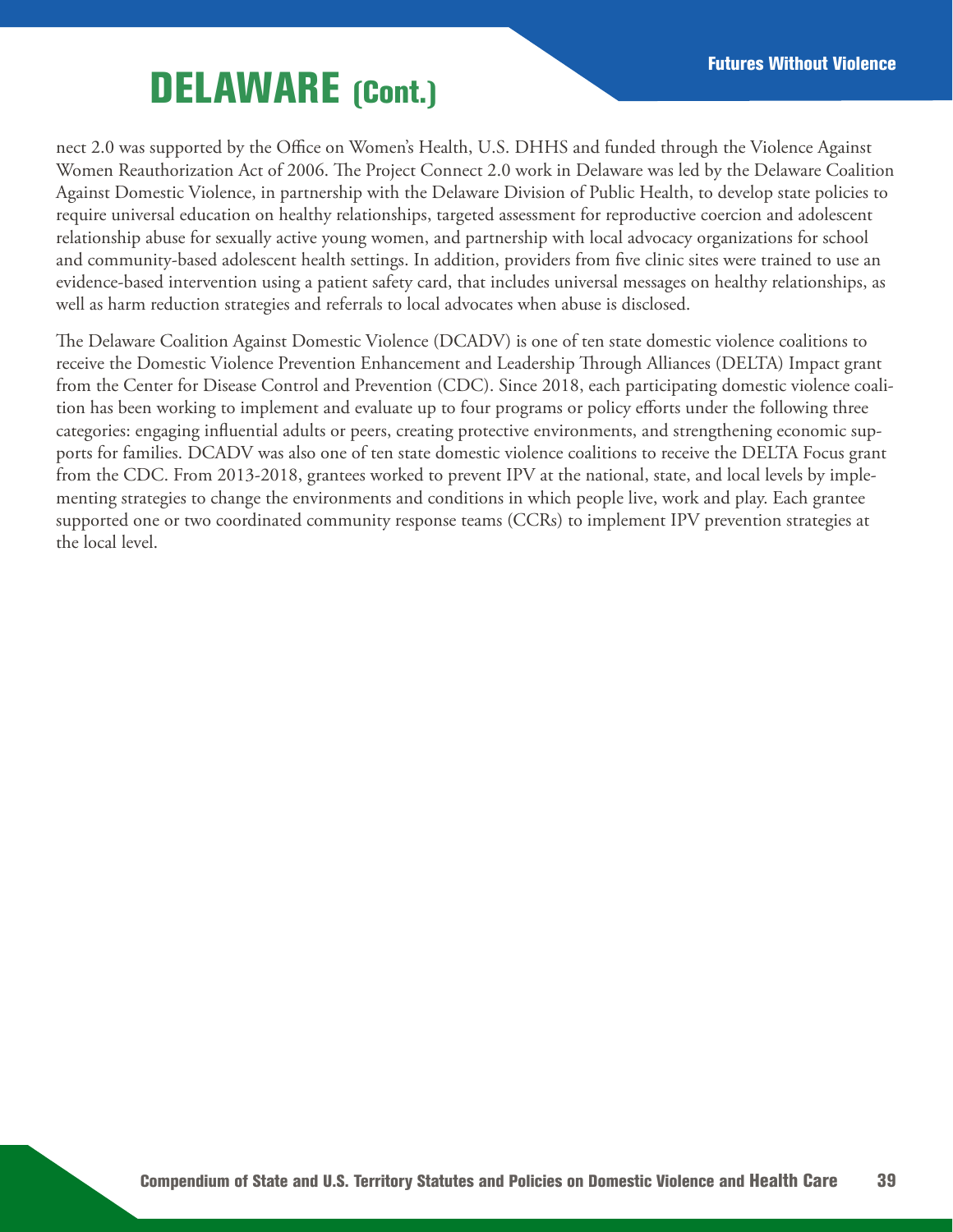

| <b>Fatality Review:</b>          | Fla. Stat. § 741.316 allows for establishment of domestic violence fatality review teams<br>at a local, regional, or state level in order to review fatal and near-fatal incidents of<br>domestic violence, related domestic violence matters, and suicides. Membership must<br>include a representative from the Office of the Medical Examiner and other victim's<br>services.                                                                                                                                                                                                                                                                                                                                                                                                                                                                                                                                                                                                 |
|----------------------------------|----------------------------------------------------------------------------------------------------------------------------------------------------------------------------------------------------------------------------------------------------------------------------------------------------------------------------------------------------------------------------------------------------------------------------------------------------------------------------------------------------------------------------------------------------------------------------------------------------------------------------------------------------------------------------------------------------------------------------------------------------------------------------------------------------------------------------------------------------------------------------------------------------------------------------------------------------------------------------------|
| <b>Insurance Discrimination:</b> | Fla. Stat. § $626.9541$ (1)(g)(3)(e) applies to health, life, disability, automobile, man-<br>aged care and property and casualty insurance. It prevents all insurers in Florida from<br>refusing to issue, reissue, or renew a policy, refusing to pay a claim, cancel or otherwise<br>terminate a policy, or increasing rates based upon the fact that an insured or applicant<br>who is also the proposed insured has made a claim, sought or should have sought medi-<br>cal or psychological treatment in the past for abuse, protection from abuse, or shelter<br>from abuse, or that a claim was caused in the past by, or might occur as a result of, any<br>future assault, battery, or sexual assault by a family or household member upon another<br>family or household member. The statute allows restrictions that target conditions that<br>may have been caused by domestic violence, but does not allow companies to consider<br>the abuse as a causing factor. |
| <b>Mandatory Reporting:</b>      | Fla. Stat. § 790.24 requires any physician, nurse, or employee thereof and any em-<br>ployee of a hospital, sanitarium, clinic, or nursing home who knowingly treats or is<br>requested to treat any person suffering from a gunshot wound or life threatening injury<br>indicating an act of violence shall report immediately to the sheriff's department. Will-<br>ful failure to report is punishable as a misdemeanor.                                                                                                                                                                                                                                                                                                                                                                                                                                                                                                                                                      |
|                                  | Fla. Stat. § 877.155 requires any person who treats, or is requested to treat, second or<br>third degree burns affecting 10% or more of the body, to report such treatment to the<br>sheriff's department if they determine the burns were caused by a flammable substance<br>and if they suspect the injury is a result of violence or other unlawful activity.                                                                                                                                                                                                                                                                                                                                                                                                                                                                                                                                                                                                                 |
| <b>Protocols:</b>                | None.                                                                                                                                                                                                                                                                                                                                                                                                                                                                                                                                                                                                                                                                                                                                                                                                                                                                                                                                                                            |
| <b>Screening:</b>                | None.                                                                                                                                                                                                                                                                                                                                                                                                                                                                                                                                                                                                                                                                                                                                                                                                                                                                                                                                                                            |
| <b>Training:</b>                 | Fla. Stat. § 456.031 mandates a two-hour continuing education course on domestic<br>violence as part of every third biennial re-licensure or recertification for physicians,<br>nurses, dental care providers, licensed clinical social workers, mental health profession-<br>als and other health care providers.                                                                                                                                                                                                                                                                                                                                                                                                                                                                                                                                                                                                                                                               |

### Public Funding Earmarked for Health Care and Domestic Violence

VAWA: None. Others: None.

40 Compendium of State and U.S. Territory Statutes and Policies on Domestic Violence and Health Care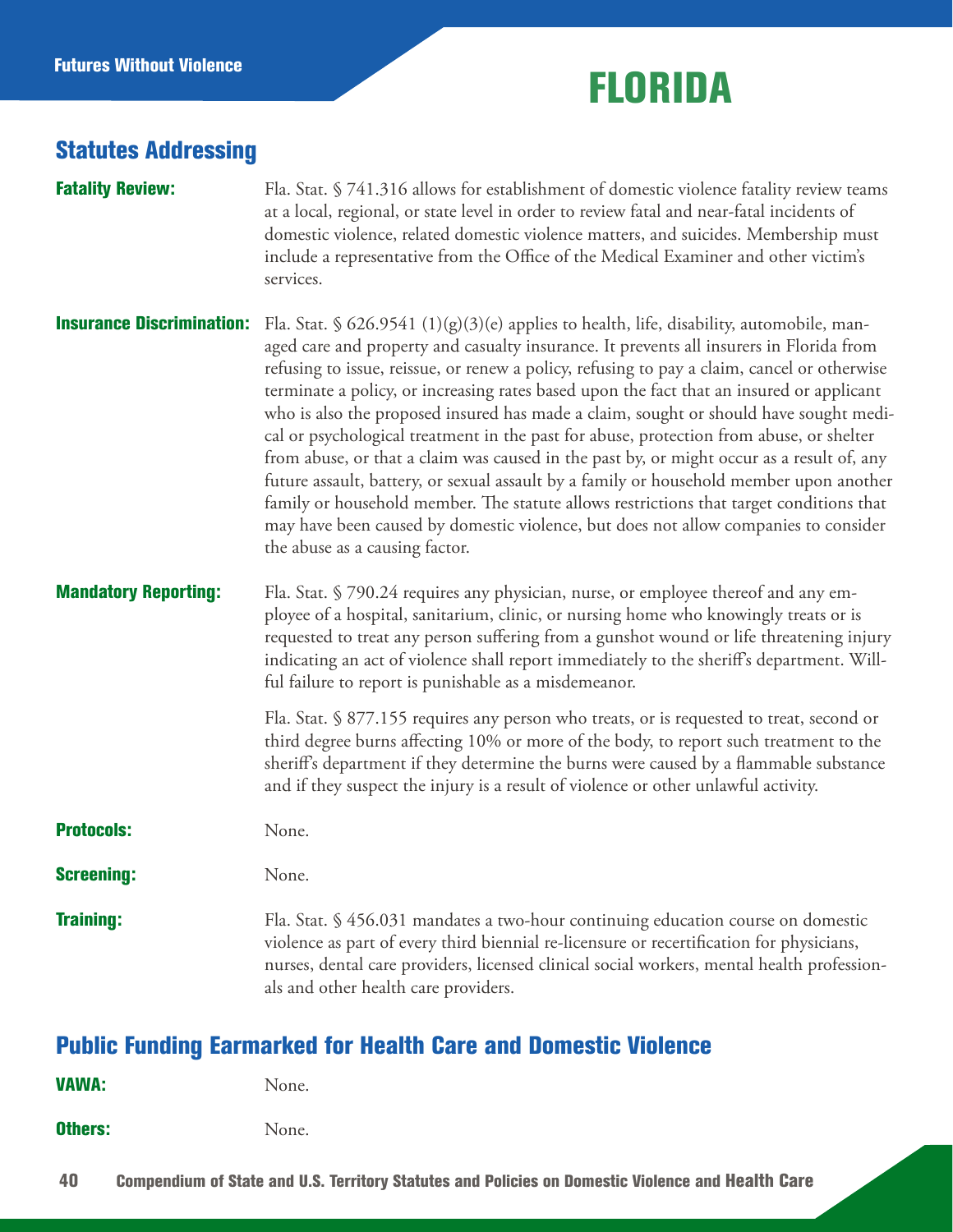### FLORIDA (Cont.)

#### Public Health Responses

The Florida Coalition Against Domestic Violence (FCADV) is one of ten state domestic violence coalitions to receive the Domestic Violence Prevention Enhancement and Leadership Through Alliances (DELTA) Impact grant from the Center for Disease Control and Prevention (CDC). Since 2018, each participating domestic violence coalition has been working to implement and evaluate up to four programs or policy efforts under the following three categories: engaging influential adults or peers, creating protective environments, and strengthening economic supports for families. FCADV was also one of ten state domestic violence coalitions to receive the DELTA Focus grant from the CDC. From 2013-2018, grantees worked to prevent IPV at the national, state and local levels by implementing strategies to change the environments and conditions in which people live, work and play. Each grantee supported one or two coordinated community response teams (CCRs) to implement IPV prevention strategies at the local level.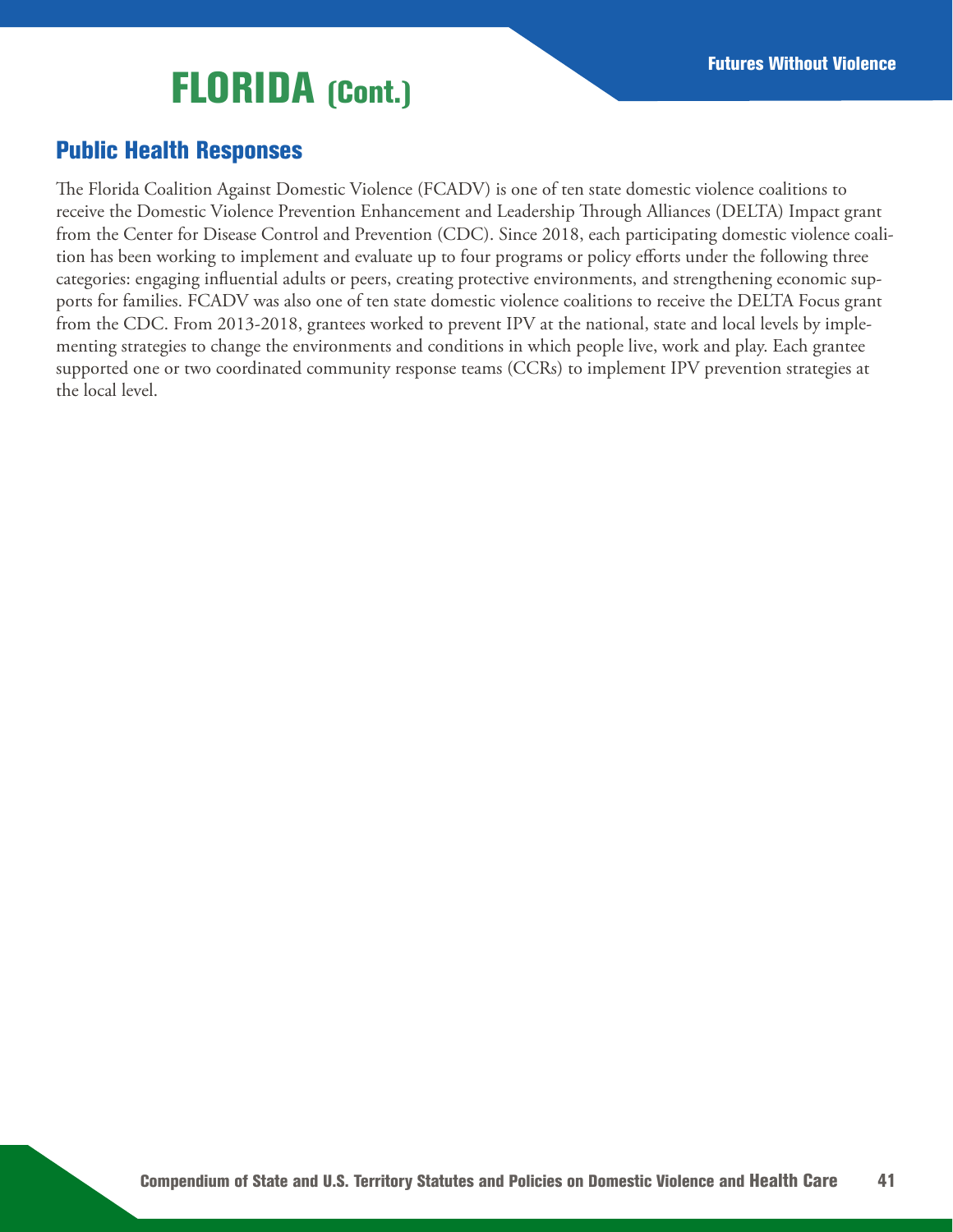

| <b>Fatality Review:</b>          | None.                                                                                                                                                                                                                                                                                                                                                                                                                                                                                                                                                                                                                                                                                                                                                                                                                                                                  |
|----------------------------------|------------------------------------------------------------------------------------------------------------------------------------------------------------------------------------------------------------------------------------------------------------------------------------------------------------------------------------------------------------------------------------------------------------------------------------------------------------------------------------------------------------------------------------------------------------------------------------------------------------------------------------------------------------------------------------------------------------------------------------------------------------------------------------------------------------------------------------------------------------------------|
| <b>Insurance Discrimination:</b> | O.C.G.A. § 33-6-4 (b)(15) applies to health, life, disability and property insurance. It<br>requires that all insurers in Georgia cannot deny or refuse to accept an application; re-<br>fuse to insure; refuse to renew; refuse to reissue; cancel, restrict, or otherwise terminate;<br>charge a different rate for the same coverage; add a premium differential; or exclude or<br>limit coverage for losses or deny a claim incurred by an insured on the basis that the ap-<br>plicant or insured is or has been a victim of family violence or that such person knows<br>or has reason to know the applicant or insured may be a victim of family violence;<br>nor shall any person take or fail to take any of the aforesaid actions on the basis that<br>an applicant or insured provides shelter, counseling, or protection to victims of family<br>violence. |
| <b>Mandatory Reporting:</b>      | O.C.G.A. § 31-7-9 requires that physicians, registered nurses, security personnel and<br>other personnel employed by a medical facility whose employment duties involve the<br>care and treatment of patients therein, with cause to believe that a patient has had<br>physical injury or injuries inflicted upon him by nonaccidental means to report, or<br>cause reports to be made, to local law enforcement.                                                                                                                                                                                                                                                                                                                                                                                                                                                      |
| <b>Protocols:</b>                | None.                                                                                                                                                                                                                                                                                                                                                                                                                                                                                                                                                                                                                                                                                                                                                                                                                                                                  |
| <b>Screening:</b>                | None.                                                                                                                                                                                                                                                                                                                                                                                                                                                                                                                                                                                                                                                                                                                                                                                                                                                                  |
| <b>Training:</b>                 | None.                                                                                                                                                                                                                                                                                                                                                                                                                                                                                                                                                                                                                                                                                                                                                                                                                                                                  |

### Public Funding Earmarked for Health Care and Domestic Violence

| <b>VAWA:</b> | None. |
|--------------|-------|
| Others:      | None  |

### Public Health Responses

Georgia has been conducting domestic violence fatality reviews since January 2004. This statewide initiative reviews deaths and near deaths that occur in the context of intimate partner violence and makes recommendations for systemic change. A detailed summary of the findings and recommendations are published in an annual report that is widely used to educate and train those who have a role in ending domestic violence and related deaths.

Georgia was one of eight states that participated in the first phase of Project Connect: A Coordinated Public Health Initiative to Prevent Violence against Women (2010-2012) funded by the Office on Women's Health, U.S. DHHS with support from the Administration for Children and Families, U.S. DHHS, and coordinated by Futures Without Violence. As part of that project nearly 1,000 health care providers were trained to assess for,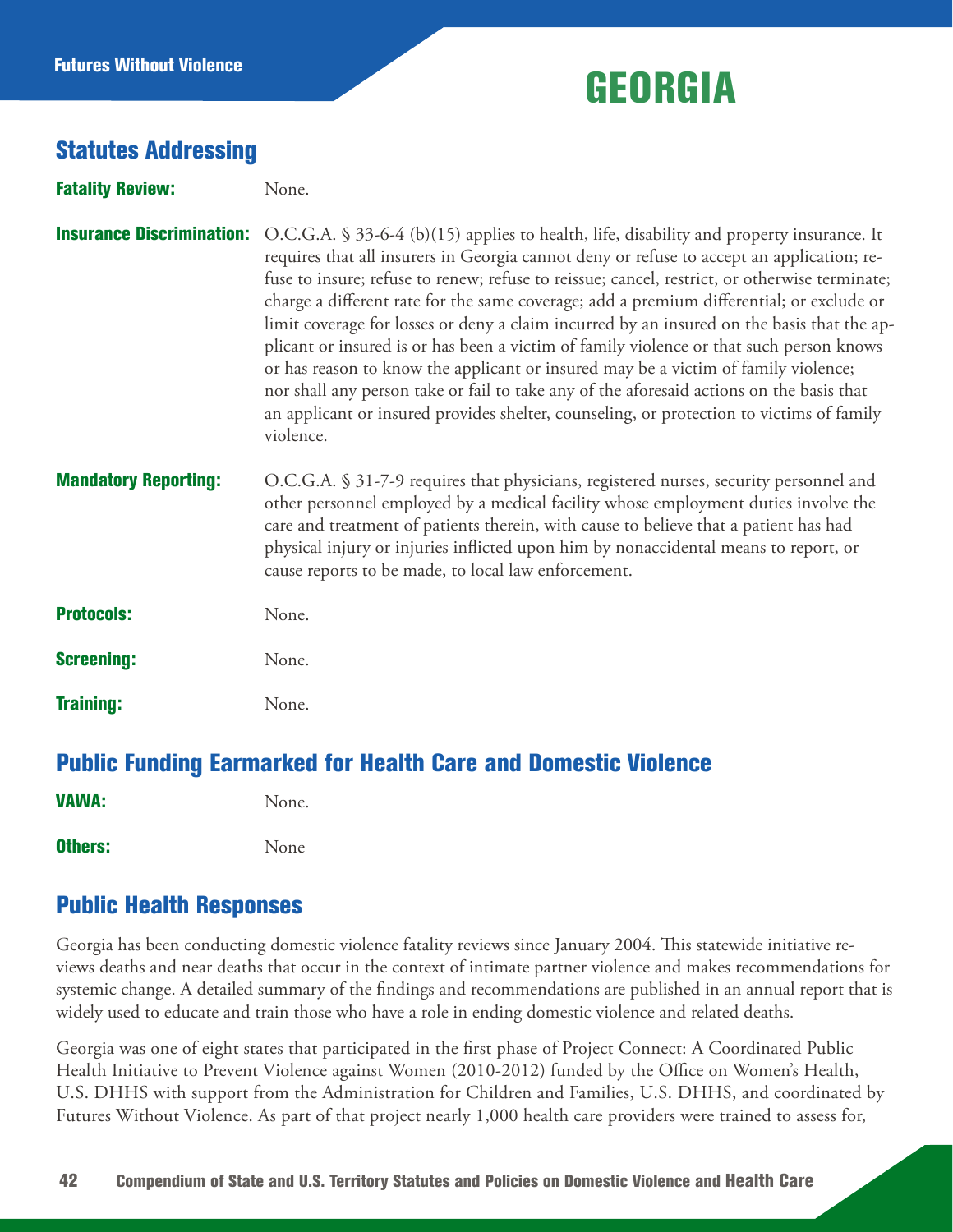### GEORGIA (Cont.)

and respond to, domestic and sexual violence in clinical settings. The Georgia Coalition Against Domestic Violence and Georgia Department of Health partnered to write a chapter on domestic violence screening and intervention for inclusion in the family planning nurses' manual. In addition, Georgia added questions about reproductive coercion to PRAMS, and the Department of Health is considering adding questions to other statewide surveillance systems (BRFSS, YBRS, etc.).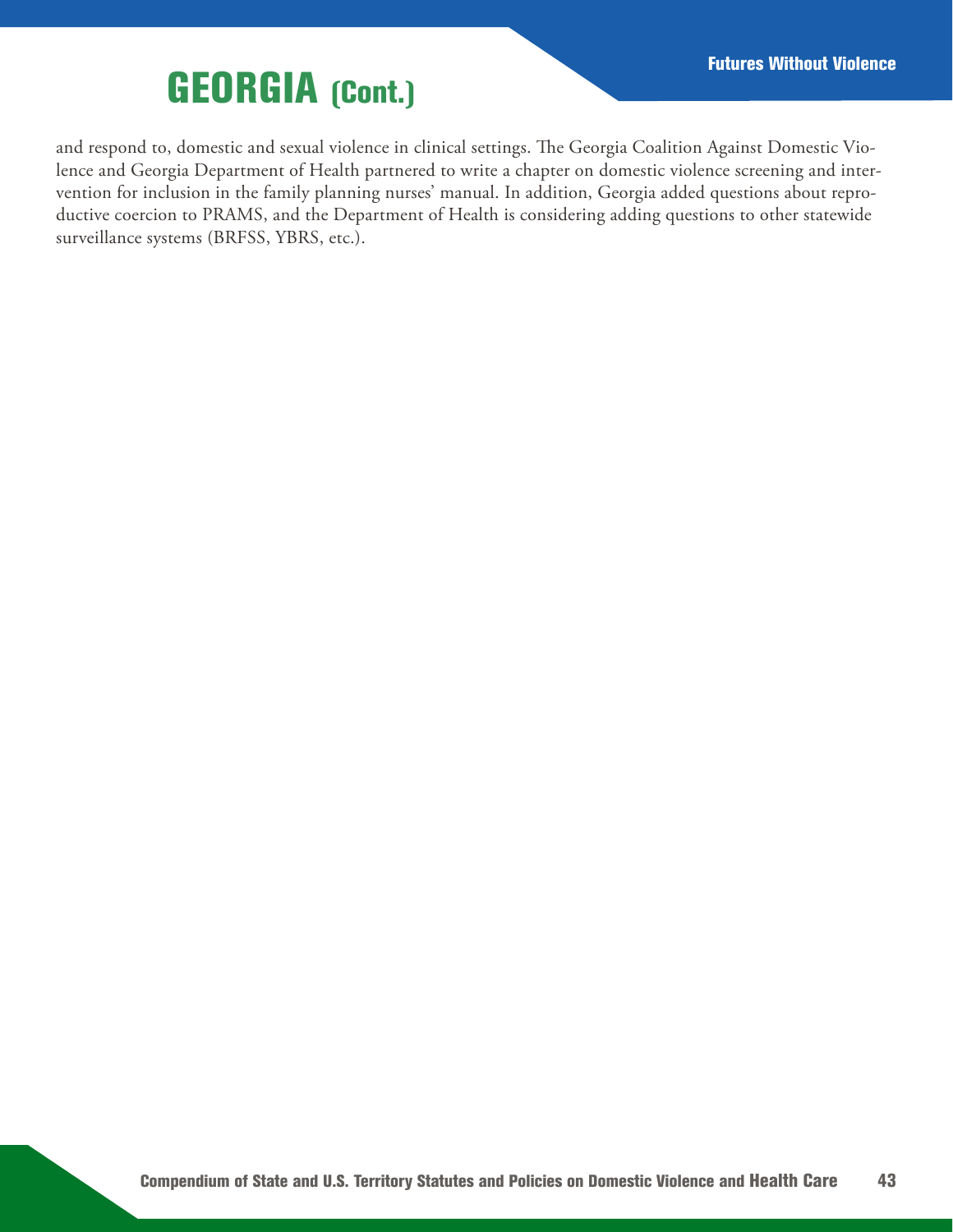

| <b>Fatality Review:</b>          | HRS §321-471 to §321-476 Allows the Department of Health to conduct multidis-<br>ciplinary and multiagency reviews of domestic violence fatalities, near-deaths, and<br>suicides to reduce the incidence of preventable intimate partner homicides.                                                                                                                                                                                                                                                                   |
|----------------------------------|-----------------------------------------------------------------------------------------------------------------------------------------------------------------------------------------------------------------------------------------------------------------------------------------------------------------------------------------------------------------------------------------------------------------------------------------------------------------------------------------------------------------------|
| <b>Insurance Discrimination:</b> | Haw. Rev. Stat. Ann. \$\$431:10-217.5, 432:1-101.6, 432:2-103.5, 432D-27 applies<br>to health, life disability and property insurance. It provides that all insurers in Hawaii<br>cannot deny or refuse to accept an application for insurance, refuse to insure, refuse to<br>renew, cancel, restrict, or otherwise terminate a policy of insurance, or charge a differ-<br>ent rate for the same coverage, on the basis that the applicant or insured person is, has<br>been, or may be a victim of domestic abuse. |
| <b>Mandatory Reporting:</b>      | H.R.S. § 453-14 requires every physician, osteopathic physician, physician assistant,<br>and surgeon attending or treating attending who's treating knife wounds and injuries<br>caused by a firearm that would seriously maim, produce death, or have rendered the<br>injured person unconscious, caused by the use of violence or sustained in a suspicious<br>or unusual manner to report the case to the local chief of police.                                                                                   |
| <b>Protocols:</b>                | None.                                                                                                                                                                                                                                                                                                                                                                                                                                                                                                                 |
| <b>Screening:</b>                | None.                                                                                                                                                                                                                                                                                                                                                                                                                                                                                                                 |
| <b>Training:</b>                 | None.                                                                                                                                                                                                                                                                                                                                                                                                                                                                                                                 |

#### Public Funding Earmarked for Health Care and Domestic Violence

| <b>VAWA:</b> | None. |
|--------------|-------|
| Others:      | None. |

### Public Health Responses

The Department of Health, in partnership with 3 other state agencies (the Department of the Attorney General, the Judiciary, and the Department of Human Services) has developed and is implementing continuous statewide training for state and county employees who may encounter domestic violence survivors in the course of their work. The goal is to provide these government employees with a greater understanding and knowledge of the dynamics of domestic violence, its impact, and available resources.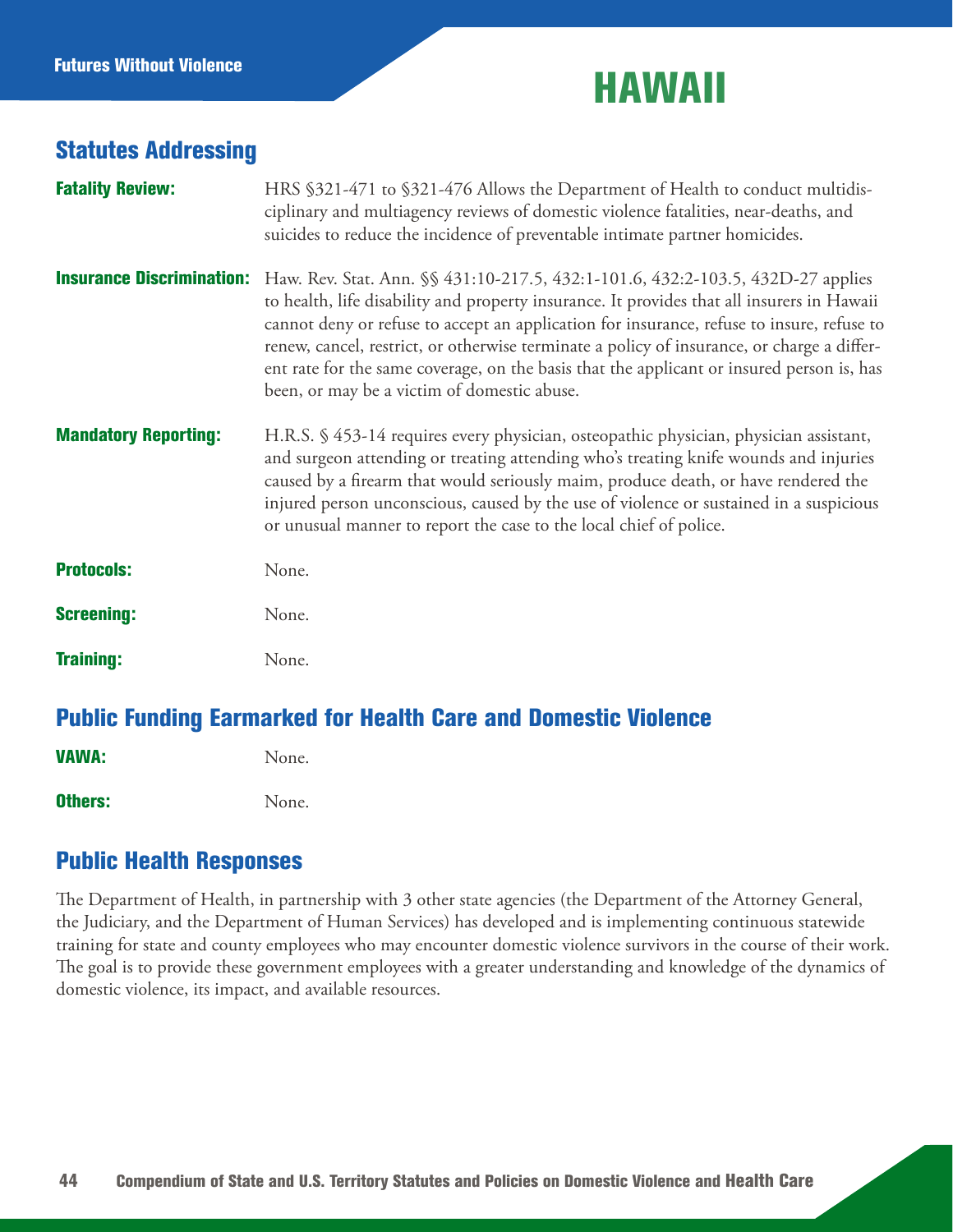| <b>Fatality Review:</b>                | None.                                                                                                                                                                                                                                                                                                                                                                                                                                                                                                   |
|----------------------------------------|---------------------------------------------------------------------------------------------------------------------------------------------------------------------------------------------------------------------------------------------------------------------------------------------------------------------------------------------------------------------------------------------------------------------------------------------------------------------------------------------------------|
| <b>Insurance Discrimination: None.</b> |                                                                                                                                                                                                                                                                                                                                                                                                                                                                                                         |
| <b>Mandatory Reporting:</b>            | Idaho Code § 39-1390 requires any person operating a hospital or other medical treat-<br>ment facility, or any physician, resident on a hospital staff, intern, physician assistant,<br>nurse or emergency medical technician to report to law enforcement authorities treat-<br>ment or request for treatment of any person whom they believe to have received an<br>injury inflicted by means of a firearm, or, an injury indicating that the person may have<br>been a victim of a criminal offense. |
| <b>Protocols:</b>                      | None.                                                                                                                                                                                                                                                                                                                                                                                                                                                                                                   |
| <b>Screening:</b>                      | None.                                                                                                                                                                                                                                                                                                                                                                                                                                                                                                   |
| <b>Training:</b>                       | None.                                                                                                                                                                                                                                                                                                                                                                                                                                                                                                   |

#### Public Funding Earmarked for Health Care and Domestic Violence

| <b>VAWA:</b>   | None. |
|----------------|-------|
| <b>Others:</b> | None. |

### Public Health Responses

The Idaho Council on Domestic Violence and Victim Assistance (ICDVVA) is a state agency under the Governor's office. The ICDVVA funds programs that serve victims of crime and assists victims through legislation, advocacy, training, and public awareness. The ICDVVA also funds four child abuse advocacy centers. The ICDVVA holds an annual "Two Days in June Conference" that provides training to individuals who work in domestic violence fields. Training at the conference includes the following topics: working with victims of different cultural backgrounds; mental health issues and drug abuse; victims with disabilities; elderly and teen victims; and health-related issues.

The Idaho Coalition Against Domestic and Sexual Violence (ICADSV) was one of ten state domestic violence coalitions to receive the Domestic Violence Prevention Enhancement and Leadership Through Alliances (DELTA) Focus grant from the Center for Disease Control and Prevention (CDC). From 2013-2018, grantees worked to prevent IPV at the national, state, and local levels by implementing strategies to change the environments and conditions in which people live, work and play. Each grantee supported one or two coordinated community response teams (CCRs) to implement IPV prevention strategies at the local level.

In 2013, Idaho was one of six states and five native health facilities selected to participate in Project Connect: 2.0, a national initiative to change how adolescent health, reproductive health and Native health services respond to sexual and domestic violence. Futures Without Violence, in collaboration with the Office on Women's Health, provided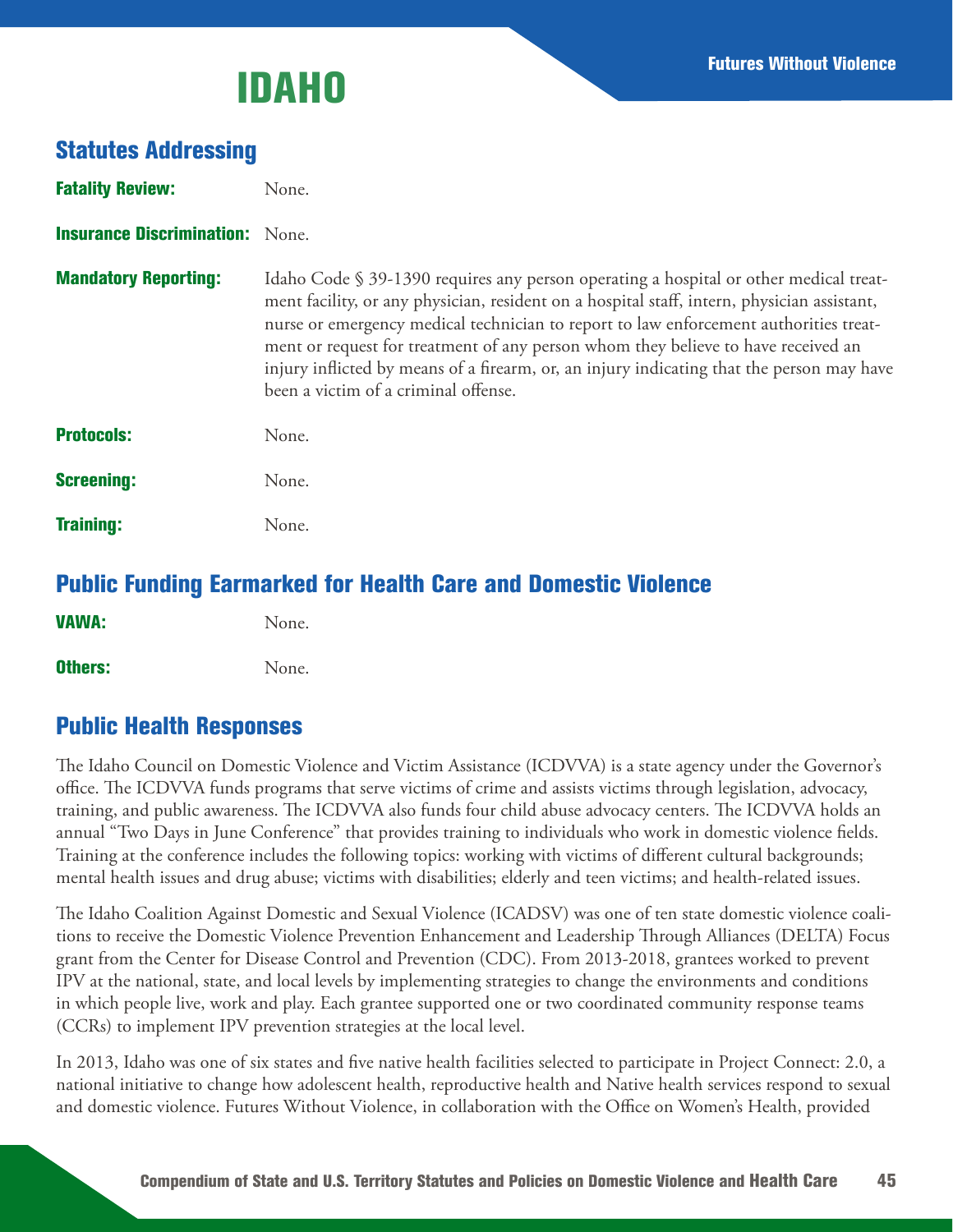# Futures Without Violence **IDAHO** (Cont.)

technical assistance and monitored the grantees for the three year initiative (2013-2015). Project Connect 2.0 was supported by the Office on Women's Health, U.S. DHHS and funded through the Violence Against Women Reauthorization Act of 2006. The Project Connect 2.0 work in Idaho was led by the Idaho Coalition Against Domestic and Sexual Violence, in partnership with the Idaho Department of Health and Welfare to develop state policies to require universal education on healthy relationships, targeted assessment for reproductive coercion and adolescent relationship abuse for sexually active young women, and partnership with local advocacy organizations for school and community-based adolescent health settings. In addition, providers from five clinic sites were trained to use an evidence-based intervention using a patient safety card, that includes universal messages on healthy relationships, as well as harm reduction strategies and referrals to local advocates when abuse is disclosed.

Idaho was one of five states participating in *[Project Catalyst: Statewide Transformation on Health and Intimate Partner](https://www.futureswithoutviolence.org/health/project-catalyst-statewide-transformation-on-health-and-ipv/)  [Violence \(2017-2018\).](https://www.futureswithoutviolence.org/health/project-catalyst-statewide-transformation-on-health-and-ipv/)* A leadership team consisting of the Idaho Department of Health, the Idaho Primary Care Association, and the Idaho Coalition Against Sexual and Domestic Violence, promoted policies and practices that support ongoing integration of intimate partner violence (IPV) and human trafficking (HT) responses into community health centers and domestic violence programs statewide. The state leadership team offered training and technical assistance to five community health centers and five domestic violence advocacy programs that partnered with one another on trauma-informed practice transformation and made significant inroads into the implementation of an action plan to train and engage at least 50% of the HRSA-funded health centers across Idaho. In their efforts to spread this work throughout Idaho, the leadership team established a stakeholders group of diverse community leaders to help inform their strategies and approaches. Stakeholder members included: a representative from the Shoshonne-Bannock Tribe Domestic Violence Program; a community leader involved with engaging men programs, batterer's intervention programs, and HIV testing programs; and a representative from the Idaho Community Council, the largest organization in the state that serves the Latinx community. Lastly, the leadership team plans to use the Project Catalyst curriculum to train Title X-funded clinics throughout Idaho. Learn more about Project Catalyst and to download the training curricula and tools, visit **<www.ipvhealthpartners.org>.**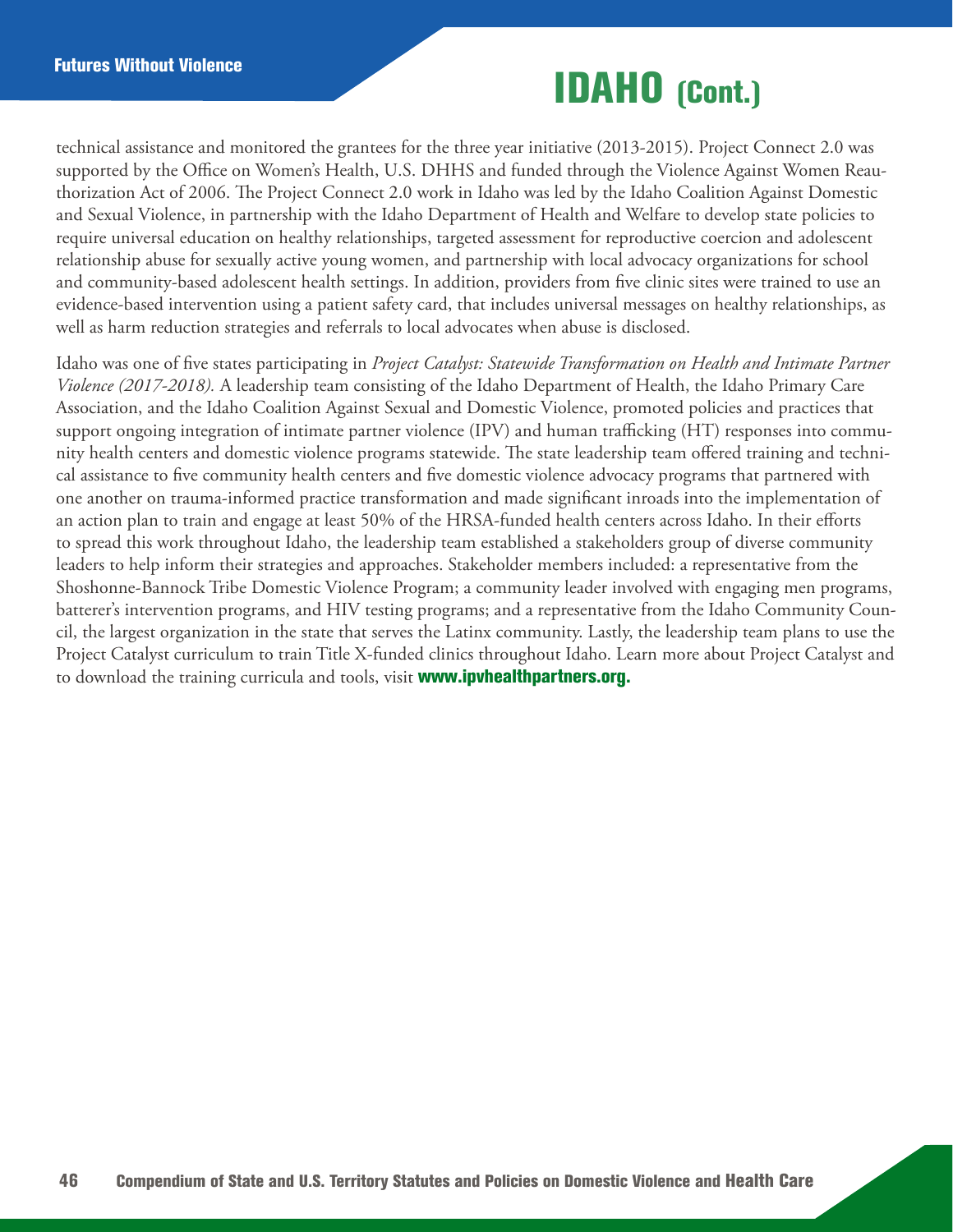

Fatality Review: None. **Insurance Discrimination:** 215 ILCS 5/155.22a-b, 5Ill. applies to health, life, disability and property insurance. It requires that no insurer in Illinois can deny, refuse to issue, refuse to renew, refuse to reissue or otherwise terminate an insurance policy or restrict coverage on an individual because that individual has or has been the subject of abuse, or because that individual seeks or has sought medical or psychological treatment for abuse or protection or shelter from abuse or sought protection or shelter from abuse[.](http://www.ilga.gov/legislation/ilcs/ilcs2.asp?ChapterID=22.) **Mandatory Reporting:** 20 ILCS 2630/3.2 requires any person conducting or operating a medical facility, or any physician or nurse, to report treatment of injuries to local law enforcement when it reasonably appears that the person requesting treatment has suffered from an injury caused by the discharge of a firearm or sustained in the commission of, or as the victim of, a criminal offense. **Protocols:** 750 ILCS 60/401 provides that any person who is licensed, certified, or otherwise authorized by the state to administer health care in the ordinary course of business or practice of a profession, shall offer to a person suspected to be a victim of abuse immediate and adequate information regarding services available to victims of abuse. 77 Ill. Adm. Code 250.1035 provides that hospitals licensed under the Hospital Licensing Act shall have policies regarding the identification of possible victims of abuse, and any policies regarding possible victims of alleged or suspected abuse or neglect shall address patients' special needs relative to the patient assessment process, including consent, evidence collection, notification and release of information to authorities, and referrals to community agencies. Screening: None. Training: None.

#### Public Funding Earmarked for Health Care and Domestic Violence

VAWA: The Illinois Coalition Against Domestic Violence provides federal pass-through dollars to a small number of domestic violence programs to have advocates present in the emergency department of key large cities. The advocates provide on-site, confidential counseling and help to victims of domestic violence in the ERs. **Others:** Since 2002 the Illinois Violence Prevention Authority has provided between \$200,000--\$400,000 per year for grants to a statewide initiative and local communities focused on improving health care prevention and response efforts to domestic, elder and sexual violence. Since that time a total of 16 communities and one large urban hospital have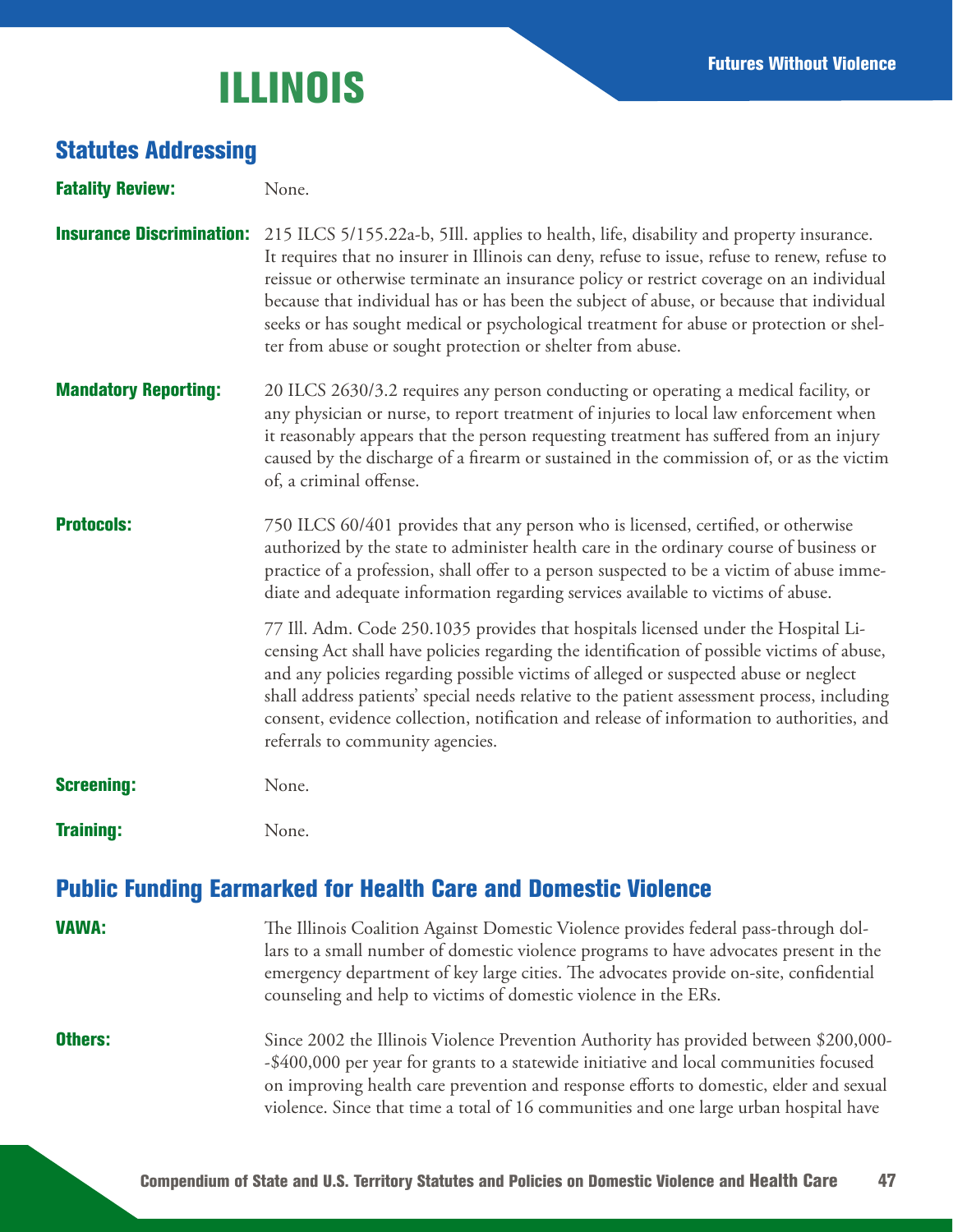### ILLINOIS (Cont.)

received this funding through a program named Illinois Health Cares (See below for further description of Illinois Health Cares).

### Public Health Responses

The Illinois Health Cares (IHC) grant program, co-sponsored by the Illinois Department of Public Health and the Illinois Violence Prevention Authority, seeks to improve the health care response to domestic/sexual violence and elder abuse. Funded sites strive to: develop a local partnership representing hospitals, clinics, health departments, and other health care providers as well as local violence prevention service providers; provide system-wide education for health care providers and institutions on the health care response to domestic/sexual violence and elder abuse; increase public understanding of these issues as critical health problems for which help can be sought through health care providers; improve the clinical response to these forms of violence; and increase the statewide capacity of health care systems to respond to domestic/sexual violence and elder abuse. Eligible grantees are public health departments or domestic/sexual violence and elder abuse service providers. A small scale evaluation of the IHC project has shown improvement in policies, practices, and facility environments at participating institutions in funded sites, as well as an increase in training for staff and greater collaboration among local programs and institutions.

Since 1995 a centralized intake system, Cornorstone, has collected information on all clients receiving services from the public health system in Illinois—since its inception this intake system has included a question on domestic violence. Public health staff have received training on violence prevention in various public health venues and conferences as funding and programming have permitted.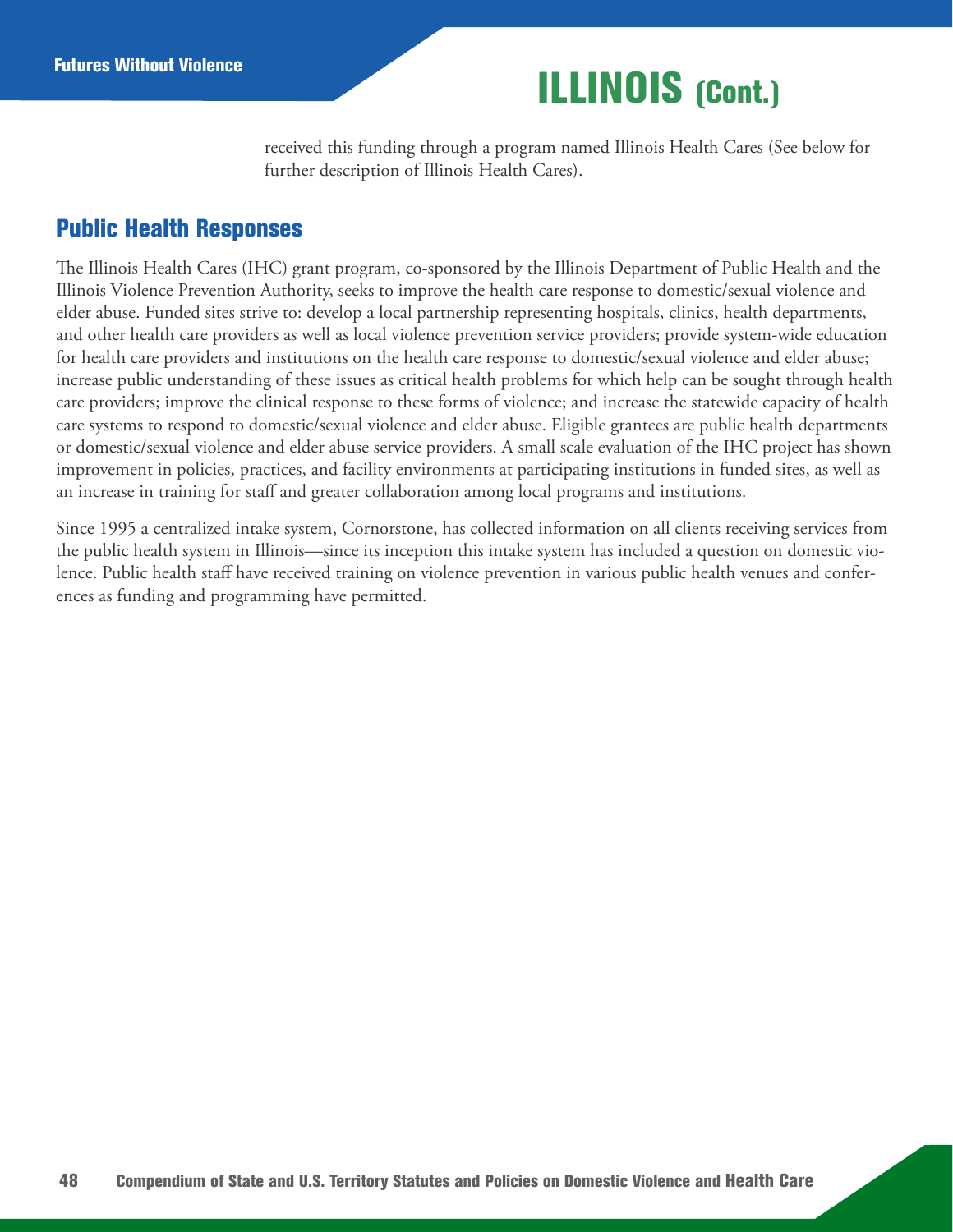

| <b>Fatality Review:</b>          | Burns Ind. Code Ann. § 12-18-8-1 through 12-18-8-16 allows each county to estab-<br>lish a domestic violence fatality review team for the purpose of reviewing a death result-<br>ing from domestic violence, but shall review only those deaths in which the person<br>who commits the act of domestic violence resulting in death is charged with a criminal<br>offense that results in final judgment or is deceased. The teams must contain an expert<br>in the field of forensic pathology, a coroner, or a deputy coroner, and a medical practi-<br>tioner with expertise in domestic violence. |
|----------------------------------|-------------------------------------------------------------------------------------------------------------------------------------------------------------------------------------------------------------------------------------------------------------------------------------------------------------------------------------------------------------------------------------------------------------------------------------------------------------------------------------------------------------------------------------------------------------------------------------------------------|
| <b>Insurance Discrimination:</b> | Burns Ind. Code Ann. § 27-8-24.3-1 to 10 applies to health, life and disability insur-<br>ance. It requires that those insurers in Indiana deny or refuse to issue coverage on,<br>refuse to contract with, or refuse to renew, refuse to reissue or otherwise terminate or<br>restrict coverage on an individual under an insurance policy because the individual has<br>been, is or has the potential to be a victim of abuse, or seeks or has sought shelter from<br>abuse or medical or psychological treatment for abuse                                                                         |
| <b>Mandatory Reporting:</b>      | Burns Ind. Code Ann. § 35-47-7-1 requires every case of injury arising from or caused<br>by the discharge of a firearm, every case of a wound which is likely to or may result<br>in death and is actually or apparently inflicted by a knife, ice pick, or other sharp or<br>pointed instrument to be reported by either the physician attending or treating the<br>case, or by the manager, superintendent, or other person in charge if the case is treated<br>in a hospital, clinic, sanitarium, or other facility or institution, to law enforcement<br>authorities.                             |
|                                  | Burns Ind. Code Ann. § 35-47-7-3 requires any second or third degree burns covering<br>more than 10% of the body, burns to the upper respiratory tract from inhalation and<br>any others that may cause serious bodily injury to be reported by the physician treating<br>the person, or the hospital administrator or the hospital administrator's designee of the<br>hospital or ambulatory outpatient surgical center (if the person is treated in a hospital<br>or outpatient surgical center), to the state fire marshal.                                                                        |
| <b>Protocols:</b>                | None.                                                                                                                                                                                                                                                                                                                                                                                                                                                                                                                                                                                                 |
| <b>Screening:</b>                | None.                                                                                                                                                                                                                                                                                                                                                                                                                                                                                                                                                                                                 |
| <b>Training:</b>                 | None.                                                                                                                                                                                                                                                                                                                                                                                                                                                                                                                                                                                                 |

### Public Funding Earmarked for Health Care and Domestic Violence

| <b>VAWA:</b> | None. |
|--------------|-------|
|              |       |

Others: None.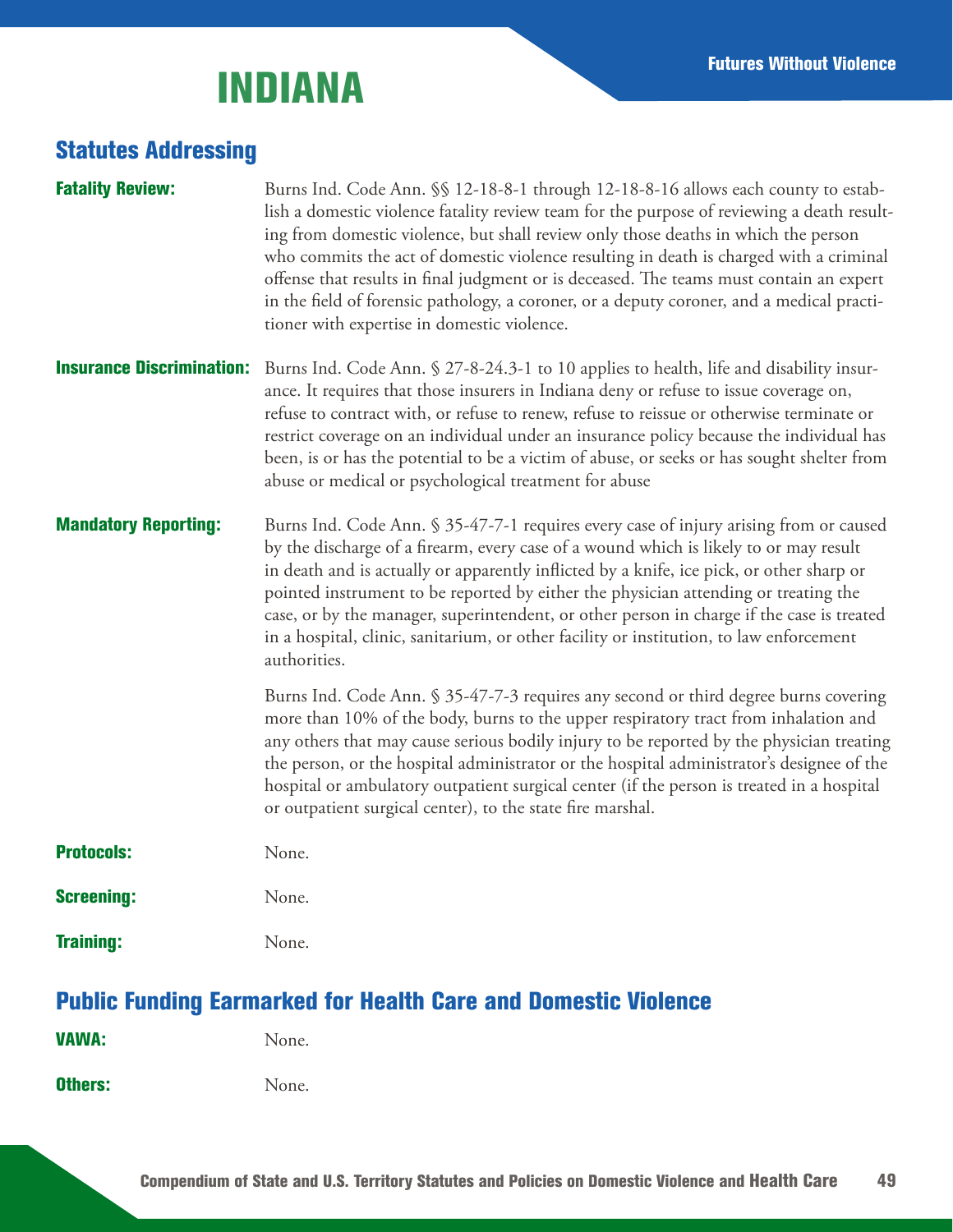### INDIANA (Cont.)

### Public Health Responses

Indiana State Department of Health (ISDH) employs a Violence Prevention Program Director. The Director sits on the Indiana Coalition Against Domestic Violence's Prevention Committee and facilitates the Sexual Violence Primary Prevention Council.

ISDH is funded by the Rape Prevention and Education Cooperative Agreement through the Center for Disease Control and Prevention and, in turn, funds community-based sexual violence primary prevention efforts. The Indiana State Department of Health also facilitates the Indiana Sexual Violence Primary Prevention Council, which released its second 5-year sexual violence primary prevention plan in 2016. The plan lists 7 goals and identifies key stakeholders (including domestic violence agencies) for building sexual violence primary prevention throughout Indiana.

The Indiana Coalition Against Domestic Violence was one of ten state domestic violence coalitions to receive the Domestic Violence Prevention Enhancement and Leadership Through Alliances (DELTA) Focus grant from the Center for Disease Control and Prevention (CDC). From 2013-2018, grantees worked to prevent IPV at the national, state, and local levels by implementing strategies to change the environments and conditions in which people live, work and play. Each grantee supported one or two coordinated community response teams (CCRs) to implement IPV prevention strategies at the local level.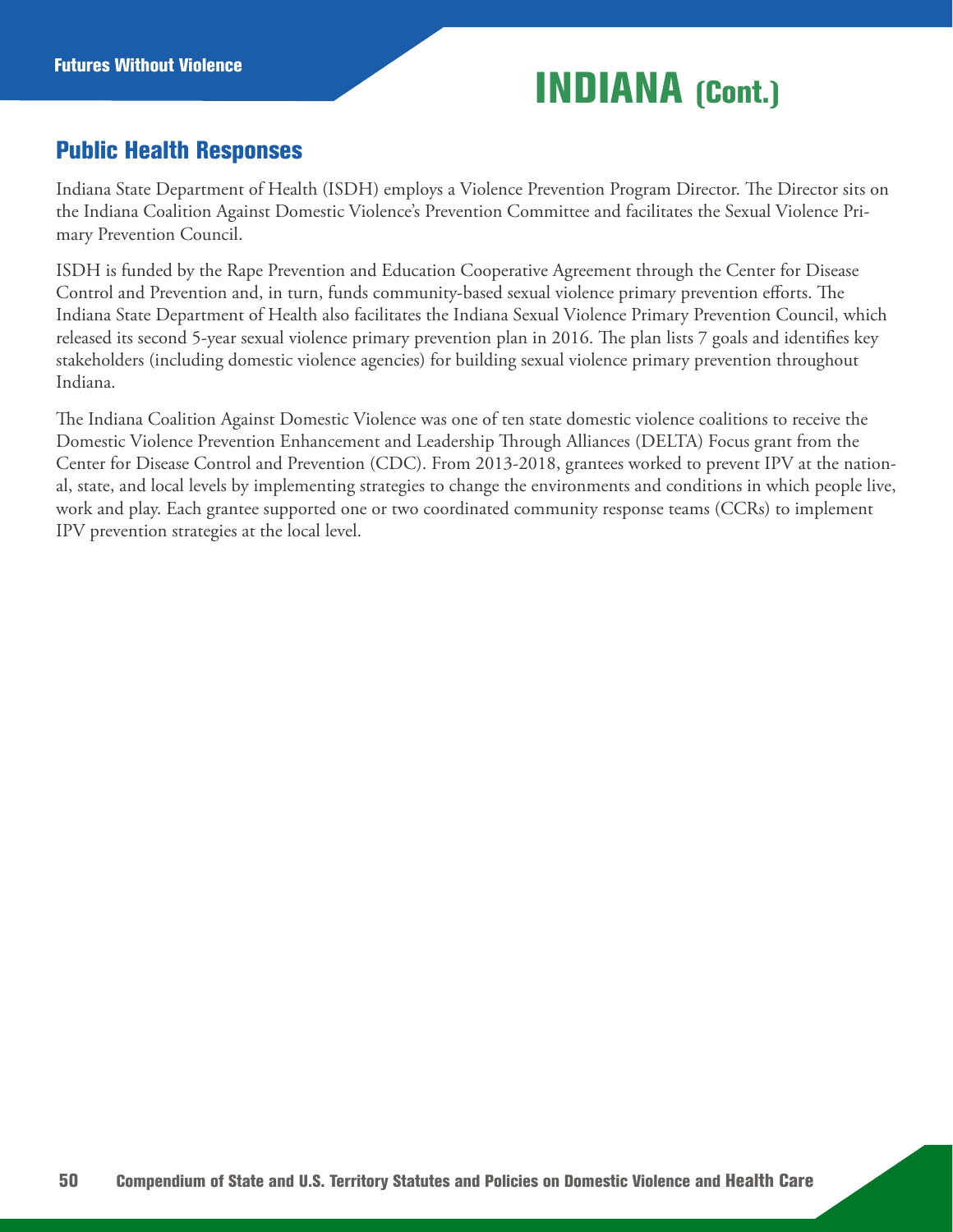

| <b>Fatality Review:</b>          | Iowa Code § 135.108 - 135.111 establishes a domestic abuse death review team which<br>should include a representative of the state medical examiner, a licensed physician or<br>nurse who is knowledgeable concerning domestic abuse injuries and deaths, including<br>suicides, a licensed mental health professional who is knowledgeable concerning domes-<br>tic abuse, and the director of public health.                |
|----------------------------------|-------------------------------------------------------------------------------------------------------------------------------------------------------------------------------------------------------------------------------------------------------------------------------------------------------------------------------------------------------------------------------------------------------------------------------|
| <b>Insurance Discrimination:</b> | Iowa Code Ann. § 507B.4(3)(g)(3) applies to health, life, disability and property insur-<br>ance. It prohibits insurers in Iowa from making or permitting any discrimination in the<br>sale of insurance solely on the basis of domestic abuse.                                                                                                                                                                               |
| <b>Mandatory Reporting:</b>      | Iowa Code 147.111 mandates that any health-related professional licensed under Title<br>IV, Subtitle 3, who administers treatment to persons suffering from a gunshot, stab<br>wound, or other serious bodily injury (defined in §702.18), which appears to have<br>been received in connection with a criminal offense, must report to a law enforcement<br>agency where the crime was committed or treatment was attainted. |
|                                  | Iowa Code §147.113A also requires such licensed professionals to report to local law<br>enforcement treatment of burns that are of suspicious nature, those to the upper respi-<br>ratory tract, are likely to result in death, or appear to have been received in connection<br>with a criminal offense.                                                                                                                     |
| <b>Protocols:</b>                | Iowa Code 135B.7(4) requires each hospital to establish and implement protocols for<br>responding to the needs of patients who are victims of domestic abuse.                                                                                                                                                                                                                                                                 |
|                                  | Under Iowa Code 481-51.7(135B), such protocols, at a minimum, must provide for an<br>interview with the victim in a place that ensures privacy, confidentiality of the person's<br>treatment and information, sharing of information regarding domestic abuse hotlines<br>and programs, and education of appropriate emergency department staff to assist in the<br>identification of victims of domestic abuse.              |
| <b>Screening:</b>                | None.                                                                                                                                                                                                                                                                                                                                                                                                                         |
| <b>Training:</b>                 | None.                                                                                                                                                                                                                                                                                                                                                                                                                         |
|                                  | <b>Public Funding Earmarked for Health Care and Domestic Violence</b>                                                                                                                                                                                                                                                                                                                                                         |
| <b>VAWA:</b>                     | STOP VAWA \$55,000 for domestic violence specialist in the Public Health Depart-<br>ment.                                                                                                                                                                                                                                                                                                                                     |

Others: None.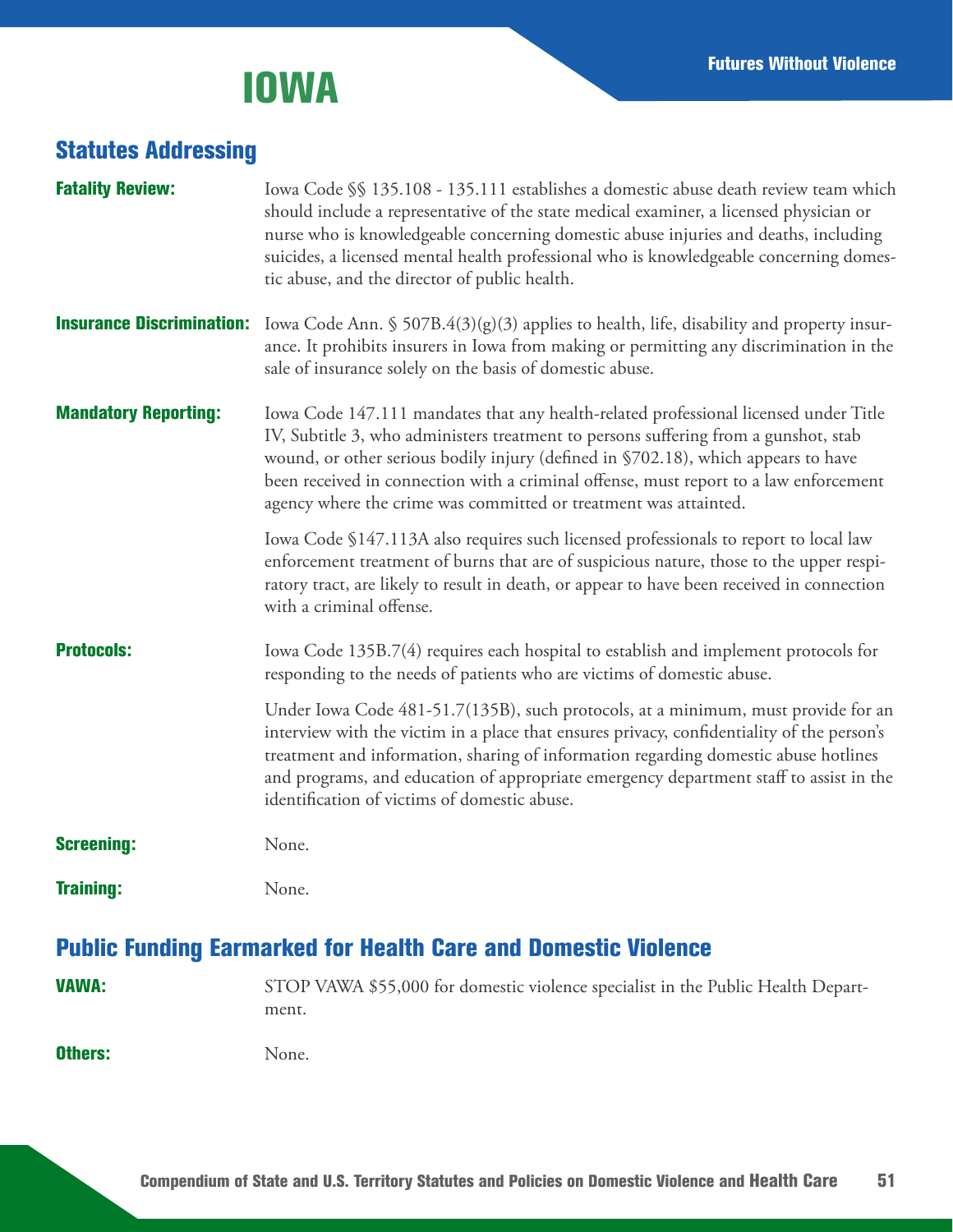# Futures Without Violence **IOWA** (Cont.)

### Public Health Responses

Since 1997, the Iowa Department of Public Health (IDPH) has received dedicated money to address Violence Against Women in the Health Care System. Iowa currently receives U.S. Department of Justice STOP Violence Against Women Act (VAWA) funds, which support IDPH's work on public health approaches to violence against women, in addition to other federal and state funds to do primary prevention of sexual violence.

The Iowa Domestic Abuse Death Review Team was established in 2000 to identify the causes and manner of deaths resulting from domestic abuse in Iowa. It is established by statute in the *Code of Iowa*, Chapter 135.108-135.112. The Domestic Abuse Death Review Team is staffed by the IDPH and reports to the Iowa Legislature regarding the annual death review findings and recommendations.

Since 2012, Iowa has included questions related to Domestic Violence on the Pregnancy Risk Assessment Monitoring System (PRAMS) questionnaire, administered through IDPH, with questions covering physical abuse before and during pregnancy, control of birth control, and physical safety before, during and after pregnancy. Beginning in 2016, a portion of Iowa's STOP VAWA funds have been used to support the coordination and implementation of "Healthy Moms, Healthy Babies," a curriculum offered to home visitation programs and family service workers in Iowa to address domestic violence.

Iowa was one of eight states that participated in the first phase of Project Connect: A Coordinated Public Health Initiative to Prevent Violence Against Women (2010-2012) funded by the Office on Women's Health, U.S. DHHS with support from the Administration for Children and Families, U.S. DHHS, and coordinated by Futures Without Violence. As part of that project 6,000 health care providers were trained to assess for, and respond to, domestic and sexual violence in clinical settings. The initiative helped strengthen partnerships between the Iowa Department of Public health, the Iowa Coalition Against Domestic Violence, and the Iowa Coalition Against Sexual Assault to effectively identify and refer victims of abuse. As part of that project, Iowa was successful in linking to other federally funded programmatic initiatives to Project Connect objectives, including state requirements for assessment of reproductive coercion and IPV that includes warm referrals to local DSV agencies for all teen pregnancy prevention (PREP) and home visitation (MIECHV) grantees, and working towards making training for Title X and Title V contractors mandatory.

In 2015-2016 Iowa participated in Phase II of the Improving Health through Violence Prevention: Fostering Sustainable State/Territory and Systems-Level Transformation for Community Health Centers and Domestic Violence Programs in which a community health center and domestic violence program were partnered to work together to promote the safety and health of people seeking services in either program. Training and technical assistance were provided by Futures Without Violence, with evaluation provided by the University of Pittsburgh and funding through a collaboration of U.S. Department of Health and Human Services, including the HRSA Bureau of Primary Health Care, the HRSA Office of Women's Health, and the Administration for Children and Families' Family and Youth Services Bureau, Family Violence Prevention and Services Program.

Iowa was one of five states participating in *[Project Catalyst: Statewide Transformation on Health and Intimate Partner](https://www.futureswithoutviolence.org/health/project-catalyst-statewide-transformation-on-health-and-ipv/)  [Violence \(2017-2018\).](https://www.futureswithoutviolence.org/health/project-catalyst-statewide-transformation-on-health-and-ipv/)* A leadership team consisting of the Iowa Department of Health, the Iowa Primary Care Association, and the Iowa Coalition Against Domestic Violence, promoted policies and practices that support ongoing integration of intimate partner violence (IPV) and human trafficking (HT) responses into community health centers and domestic violence programs statewide. The state leadership team offered training and technical assistance to five community health centers and five domestic violence advocacy programs that partnered with one another on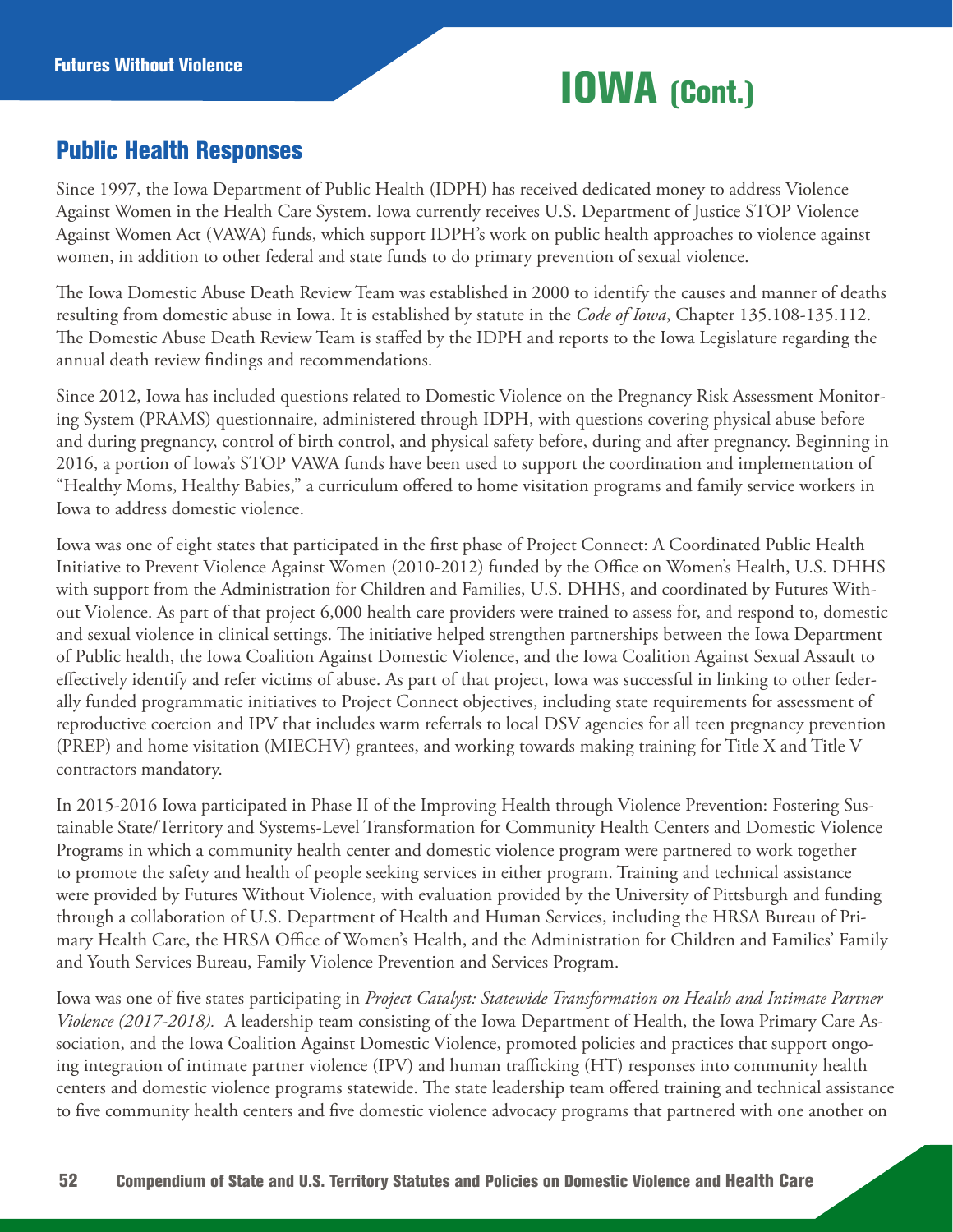trauma-informed practice transformation and made significant inroads into the implementation of an action plan to train and engage at least 50% of the HRSA-funded health centers across Iowa. In their efforts to spread this work throughout Iowa, the leadership team provided trainings and presentations for agencies in the State Department of Health, and with programs within the state Primary Care Association. The leadership established a stakeholder group of diverse members throughout Iowa to help strengthen and spread their work, including adapting the Project Catalyst curriculum for work with culturally-specific victim service agencies. Learn more about Project Catalyst and to download the training curricula and tools, visit <www.ipvhealthpartners.org>.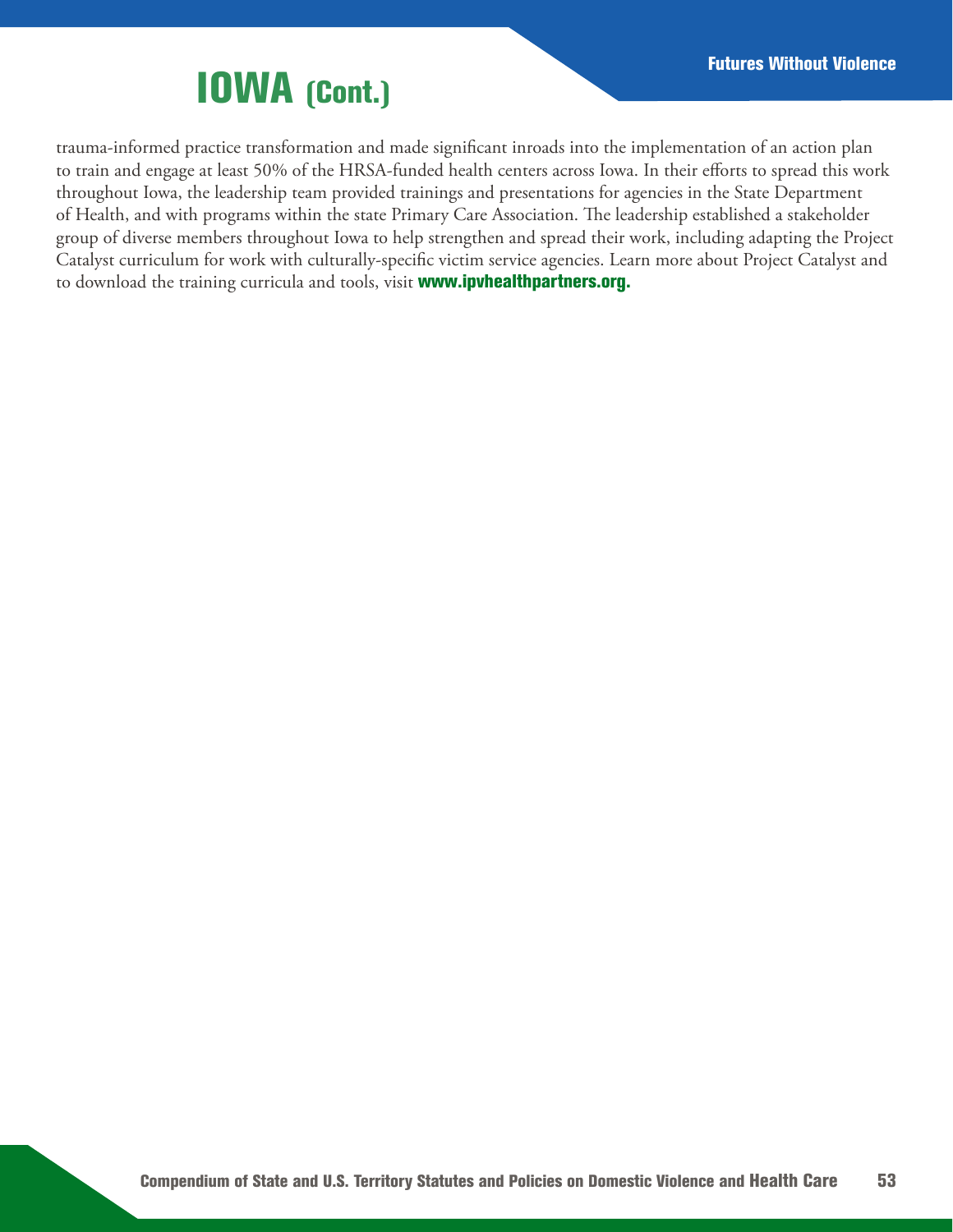

| <b>Fatality Review:</b>     | The Domestic Violence Fatality Review Board was created by Gov. Kathleen Sebelius in<br>executive order No. 04-11.                                                                                                                                                                                                                                                                                                                                                                                                                                                                                                                        |
|-----------------------------|-------------------------------------------------------------------------------------------------------------------------------------------------------------------------------------------------------------------------------------------------------------------------------------------------------------------------------------------------------------------------------------------------------------------------------------------------------------------------------------------------------------------------------------------------------------------------------------------------------------------------------------------|
|                             | <b>Insurance Discrimination:</b> KK.S.A. $\frac{6}{40-2404(7)(d)}$ applies to health, life, and accident insurance. It prohibits<br>those insurers in Kansas from: refusing to insure, or refusing to continue to insure, or<br>limiting the amount, extent or kind of coverage available to an applicant who is the<br>proposed insured; or charge a different rate for the same coverage or excluding or limit-<br>ing coverage for losses or denying a claim incurred by an insured as a result of abuse<br>based on the fact that the applicant who is the proposed insured is, has been, or may be<br>the subject of domestic abuse. |
| <b>Mandatory Reporting:</b> | None.                                                                                                                                                                                                                                                                                                                                                                                                                                                                                                                                                                                                                                     |
| <b>Protocols:</b>           | None.                                                                                                                                                                                                                                                                                                                                                                                                                                                                                                                                                                                                                                     |
| <b>Screening:</b>           | None.                                                                                                                                                                                                                                                                                                                                                                                                                                                                                                                                                                                                                                     |
| <b>Training:</b>            | None.                                                                                                                                                                                                                                                                                                                                                                                                                                                                                                                                                                                                                                     |

### Public Funding Earmarked for Health Care and Domestic Violence

| <b>VAWA:</b>   | None. |
|----------------|-------|
| <b>Others:</b> | None. |

### Public Health Responses

None.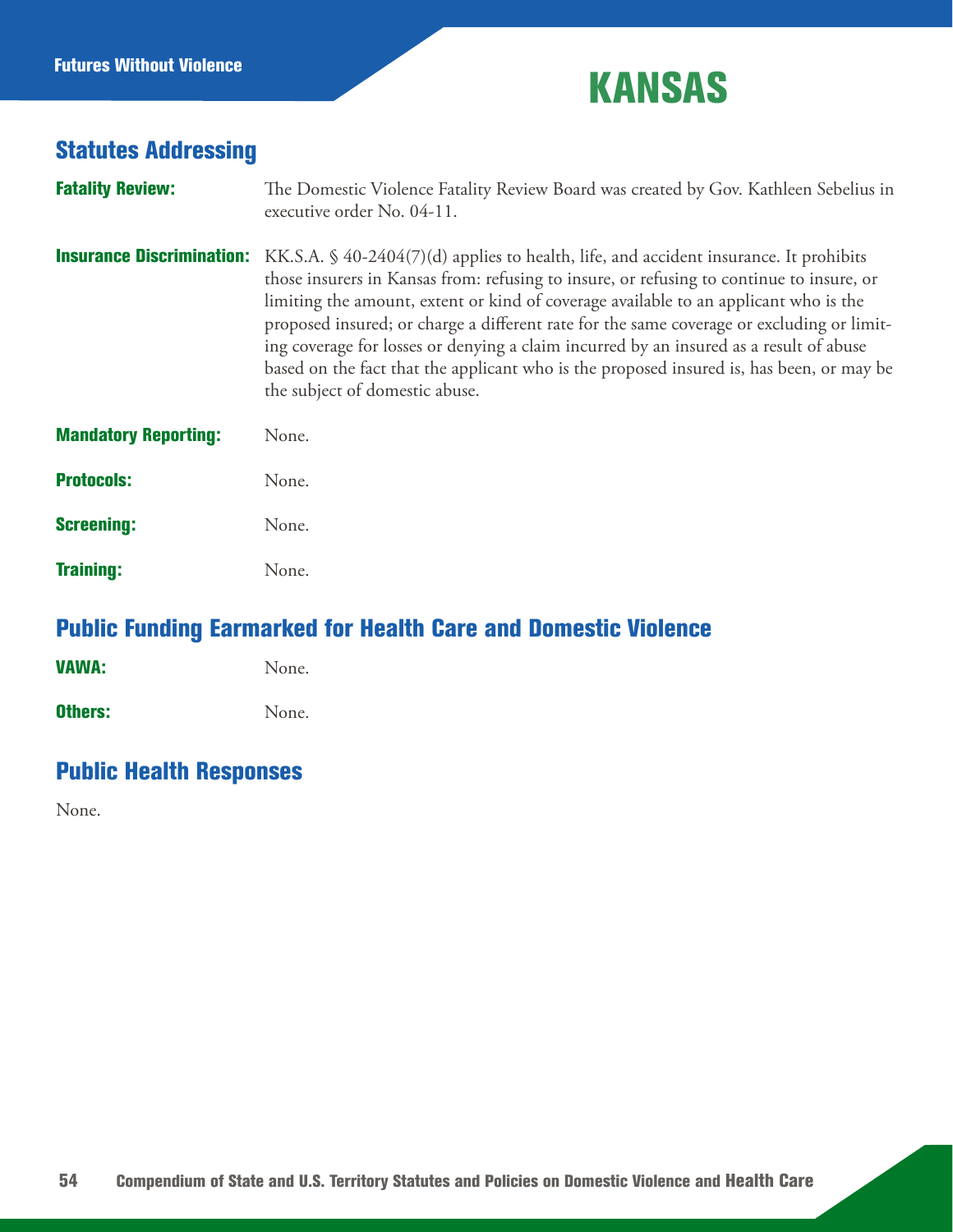### **KENTUCKY**

### Statutes Addressing

| <b>Fatality Review:</b>          | KRS § 403.705 allows local domestic violence coordinating councils, if authorized by<br>the local coroner or a medical examiner, to create a domestic violence fatality review<br>team. The purpose of such a team shall be to prevent future deaths and injuries related<br>to domestic violence.                                                                                                                                                                                                                                                                                                                                                                                                                                                                                                                                                                                                                                                                                   |
|----------------------------------|--------------------------------------------------------------------------------------------------------------------------------------------------------------------------------------------------------------------------------------------------------------------------------------------------------------------------------------------------------------------------------------------------------------------------------------------------------------------------------------------------------------------------------------------------------------------------------------------------------------------------------------------------------------------------------------------------------------------------------------------------------------------------------------------------------------------------------------------------------------------------------------------------------------------------------------------------------------------------------------|
| <b>Insurance Discrimination:</b> | K.R.S. §§ 304.12-211 and 304.17A-155 applies to health and property insurance. It<br>requires that those insurers in Kentucky cannot use the fact that an applicant or insured<br>incurred bodily injury as a result of domestic violence and abuse committed against<br>him or her as the sole reason for rating or underwriting decisions, refusing to insure,<br>refusing to continue to insure, or limiting the amount, extent, or kind of coverage avail-<br>able to an applicant or insured or exclude property coverage for intentional acts, the in-<br>surer shall not deny payment to an innocent co-insured if the loss arose out of a pattern<br>of domestic violence and abuse and the perpetrator of the loss is criminally prosecuted<br>for the act causing the loss. Payment to the innocent co-insured may be limited to his<br>or her ownership interests in the property as reduced by any payments to a mortgage or<br>other secured interest.                  |
| <b>Mandatory Reporting:</b>      | Under KRS 209A.100, upon the request of a victim, a professional shall report an act<br>of domestic violence and abuse or dating violence and abuse to a law enforcement of-<br>ficer. A professional who makes a report under this chapter shall discuss the report with<br>the victim prior to contacting a law enforcement officer. A professional shall also report<br>to law enforcement his or her belief that the death of a victim with whom he or she had<br>a professional interaction is related to domestic or dating violence and abuse.                                                                                                                                                                                                                                                                                                                                                                                                                                |
|                                  | KRS 209A.130 requires professionals who have reasonable cause to believe that a vic-<br>tim with whom they have had a professional interaction has experienced domestic or<br>dating violence and abuse to provide the victim with educational materials related to<br>domestic or dating violence and abuse including information about how he or she may<br>access regional domestic violence programs or rape crisis centers and information about<br>how to access protective orders. Professional includes: physician, osteopathic physi-<br>cian, coroner, medical examiner, medical resident, medical intern, chiropractor, nurse,<br>dentist, optometrist, emergency medical technician, paramedic, licensed mental health<br>professional, therapist, cabinet employee, child-care personnel, teacher, school person-<br>nel, ordained minister or the denominational equivalent, victim advocate or any orga-<br>nization or agency employing any of these professionals." |
| <b>Protocols:</b>                | See below.                                                                                                                                                                                                                                                                                                                                                                                                                                                                                                                                                                                                                                                                                                                                                                                                                                                                                                                                                                           |
| <b>Screening:</b>                | None.                                                                                                                                                                                                                                                                                                                                                                                                                                                                                                                                                                                                                                                                                                                                                                                                                                                                                                                                                                                |
| <b>Training:</b>                 | KRS § 194A.540 requires the secretary for health and family services, in consulta-<br>tion with the applicable licensure boards, to develop domestic violence related train-                                                                                                                                                                                                                                                                                                                                                                                                                                                                                                                                                                                                                                                                                                                                                                                                         |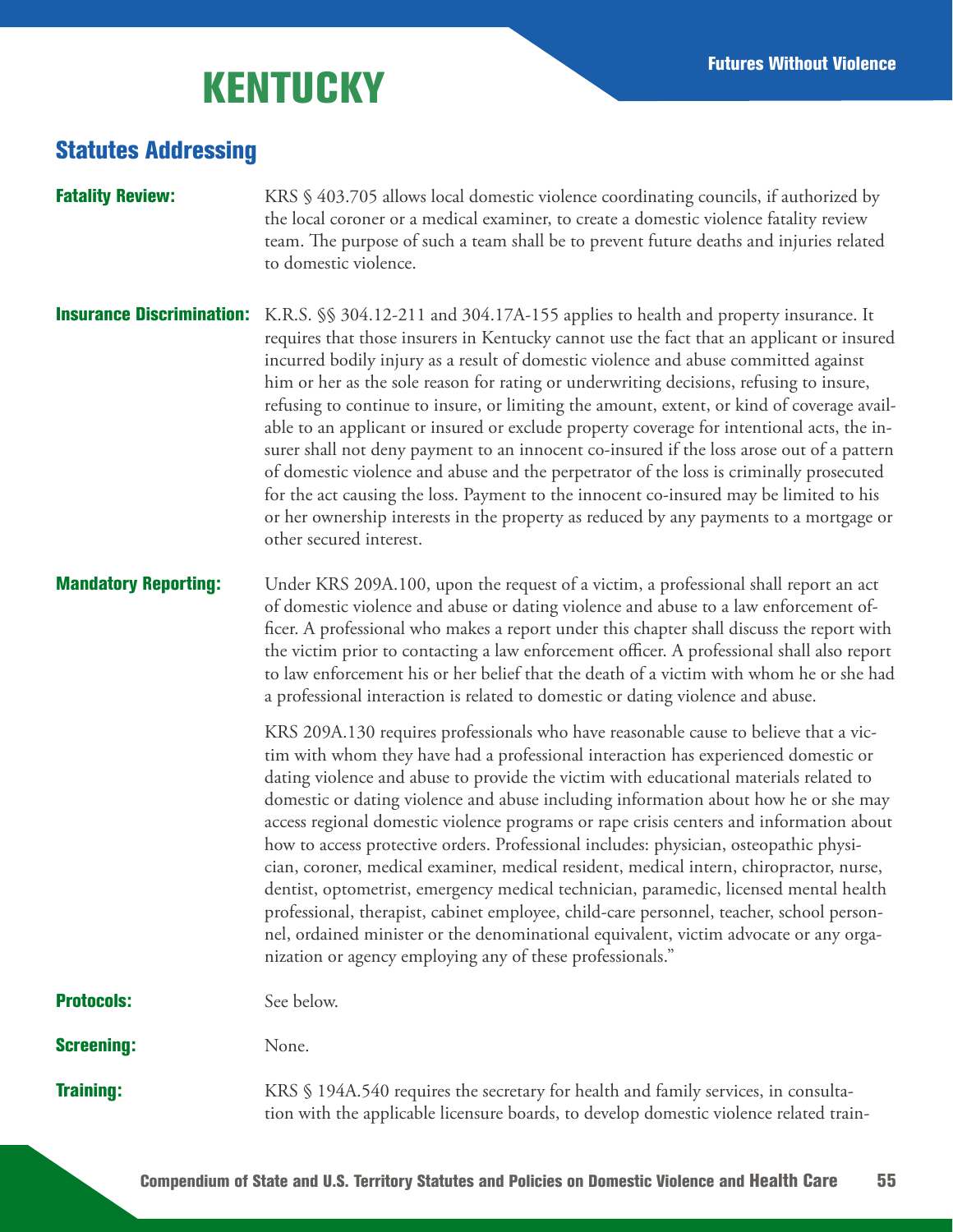### KENTUCKY (Cont.)

ing courses for mental health professionals (licensed or certified under KRS Chs. 309, 319, and 335), alcohol and drug counselors (certified under Ch. 309), physicians who practice primary care (defined in § 164.925) or who meet the definition of a psychiatrist under § 202A.011, and who are licensed under Ch. 311, nurses licensed under Ch. 314, Paramedics certified under Ch. 311, emergency medical technicians certified under Ch. 2, coroners (defined in § 72.405), and medical examiners (defined in 72.240). Such courses shall include the dynamics of domestic violence and its effects on adult and child victims, legal remedies for protection, lethality and risk issues, model protocols for addressing domestic violence, available community resources and victim services, and reporting requirements. All health professionals listed above must complete a three hour training course meeting these requirements.

### Public Funding Earmarked for Health Care and Domestic Violence

| <b>VAWA:</b> | None. |
|--------------|-------|
|              |       |

**Others:** None.

### Public Health Responses

None.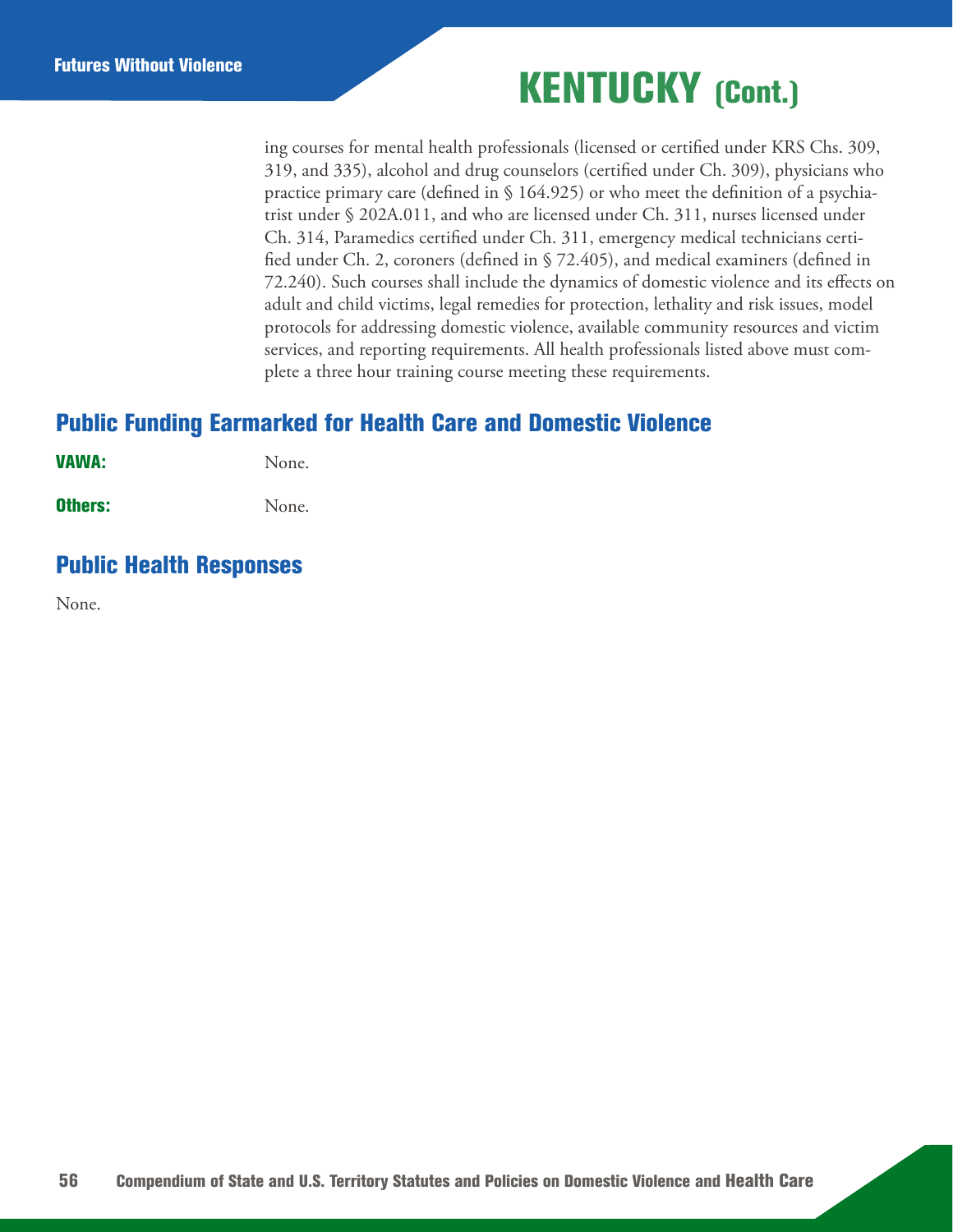### LOUISIANA

### Statutes Addressing

| <b>Fatality Review:</b>     | None.                                                                                                                                                                                                                                                                                                                                                                                                                                                                                                                                                                                                                                                                                                                                                                                                                                                                                                                                    |
|-----------------------------|------------------------------------------------------------------------------------------------------------------------------------------------------------------------------------------------------------------------------------------------------------------------------------------------------------------------------------------------------------------------------------------------------------------------------------------------------------------------------------------------------------------------------------------------------------------------------------------------------------------------------------------------------------------------------------------------------------------------------------------------------------------------------------------------------------------------------------------------------------------------------------------------------------------------------------------|
|                             | <b>Insurance Discrimination:</b> La. R.S. 22:1078 applies to health insurance. It requires that no health insurance issuer<br>or nonfederal governmental plan shall engage in any of the following acts or practices<br>on the basis of the abuse status of an applicant or insured: restricting, excluding, or<br>limiting benefit plan coverage solely as a result of abuse status; adding a rate differen-<br>tial solely because of abuse status, denying or limiting payment of a claim incurred by<br>an insured, enrollee, member, subscriber, or dependent solely because the claim was<br>incurred as a result of abuse status. La. R.S. 22:1063 addresses group health plans and<br>group health plan insurers. It prevents group health plans and insurers from considering<br>any conditions that arise from domestic violence incidents when determining eligibility,<br>both initial eligibility and continued enrollment. |
| <b>Mandatory Reporting:</b> | La. R.S. 14:403.5 requires medical professionals, practitioners, or associated persons, to<br>notify local law enforcement of every case of gunshot wound or injury.                                                                                                                                                                                                                                                                                                                                                                                                                                                                                                                                                                                                                                                                                                                                                                     |
| <b>Protocols:</b>           | None.                                                                                                                                                                                                                                                                                                                                                                                                                                                                                                                                                                                                                                                                                                                                                                                                                                                                                                                                    |
| <b>Screening:</b>           | None.                                                                                                                                                                                                                                                                                                                                                                                                                                                                                                                                                                                                                                                                                                                                                                                                                                                                                                                                    |
| <b>Training:</b>            | None.                                                                                                                                                                                                                                                                                                                                                                                                                                                                                                                                                                                                                                                                                                                                                                                                                                                                                                                                    |

### Public Funding Earmarked for Health Care and Domestic Violence

| <b>VAWA:</b> | None. |
|--------------|-------|
|              |       |

Others: None.

### Public Health Responses

None.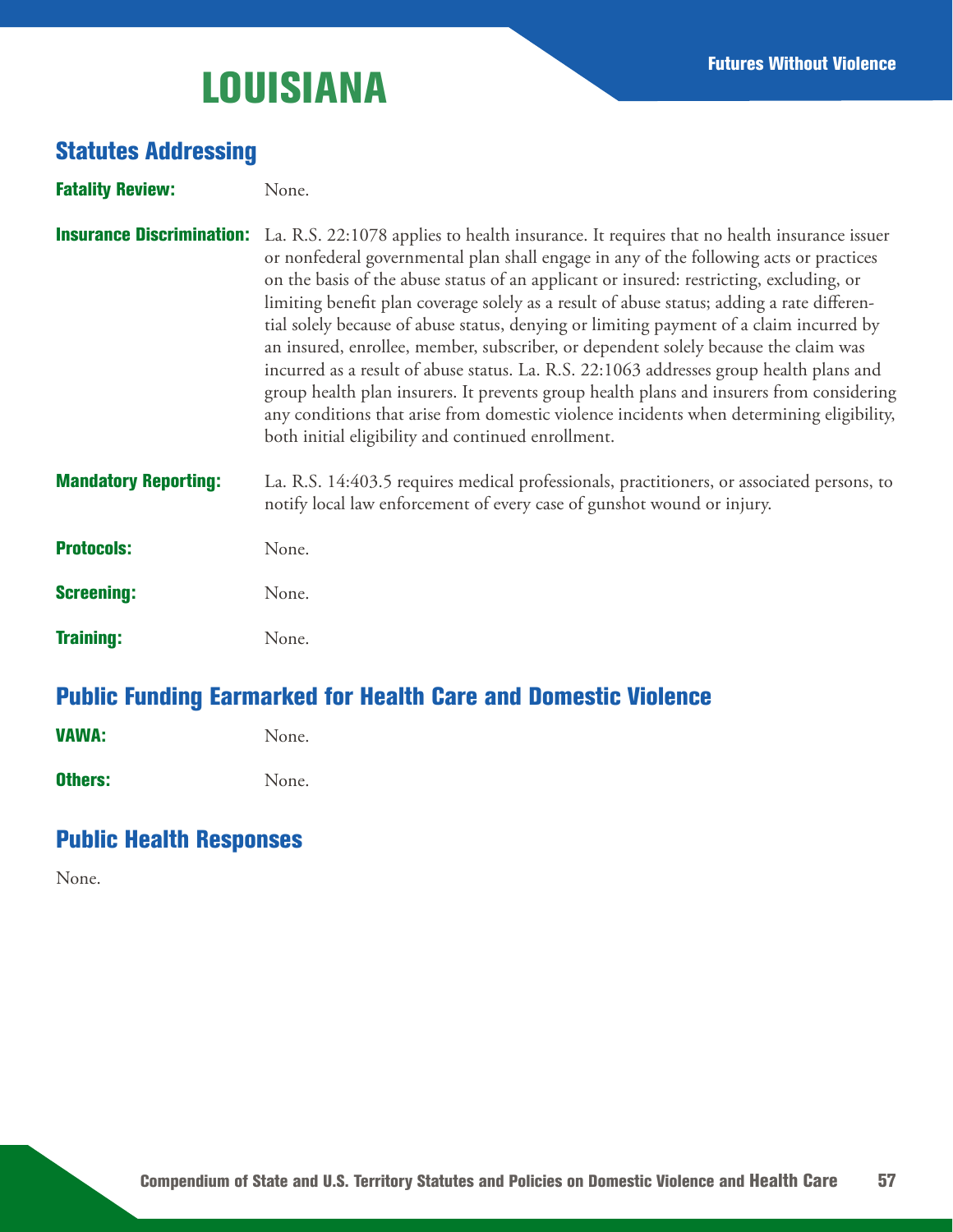

| <b>Fatality Review:</b>          | 19-A M.R.S. § 4013-4 establishes a Domestic Abuse Homicide Review Panel com-<br>prised of multiple law enforcement, health profession and victim services representa-<br>tives. This panel shall collect and compile data regarding domestic homicides with the<br>goal of developing recommendations for improving the system for protecting victims of<br>domestic abuse. The panel's proceedings are closed and confidential.                                                                       |
|----------------------------------|--------------------------------------------------------------------------------------------------------------------------------------------------------------------------------------------------------------------------------------------------------------------------------------------------------------------------------------------------------------------------------------------------------------------------------------------------------------------------------------------------------|
| <b>Insurance Discrimination:</b> | 24-A M.R.S. § 2159-B applies to health, life, and disability insurance. It requires that<br>those insurers not deny, cancel, refuse to renew or restrict coverage of any person or re-<br>quire the payment of additional charges based on the fact or perception that the person<br>is, or may become, the victim of domestic abuse, under Title 19-A, section 4002.                                                                                                                                  |
| <b>Mandatory Reporting:</b>      | 17-A M.R.S. § 512 makes it a crime for healthcare practitioners and emergency medi-<br>cal service persons to willfully fail to report to a law enforcement agency injuries appar-<br>ently caused by the discharge of a firearm.                                                                                                                                                                                                                                                                      |
| <b>Protocols:</b>                | None.                                                                                                                                                                                                                                                                                                                                                                                                                                                                                                  |
| <b>Screening:</b>                | None.                                                                                                                                                                                                                                                                                                                                                                                                                                                                                                  |
| <b>Training:</b>                 | 32 MRSA §3831 establishes a training requirement that psychologists applying for<br>initial or renewal licensure must complete three hours of course work in family or<br>intimate partner violence screening and referral and intervention strategies, including<br>knowledge of community resources, cultural factors, evidence-based risk assessment and<br>same-gender abuse dynamics. This is a one-time training requirement, which goes into<br>effect Jan. 1, 2020.                            |
|                                  | 32 MRSA §3835 establishes a training requirement that licensed clinical social work-<br>ers applying for initial or renewal licensure must complete 12 hours of course work in<br>family or intimate partner violence screening and referral and intervention strategies,<br>including knowledge of community resources, cultural factors, evidence-based risk<br>assessment and same-gender abuse dynamics. This is a one-time training requirement,<br>which goes into effect Jan. 1, 2020.          |
|                                  | 32 MRSA \$7053 establishes a training requirement that licensed clinical professional<br>counselors applying for initial or renewal licensure must complete 12 hours of course<br>work in family or intimate partner violence screening and referral and intervention<br>strategies, including knowledge of community resources, cultural factors, evidence-<br>based risk assessment and same-gender abuse dynamics. This is a one-time training<br>requirement, which goes into effect Jan. 1, 2020. |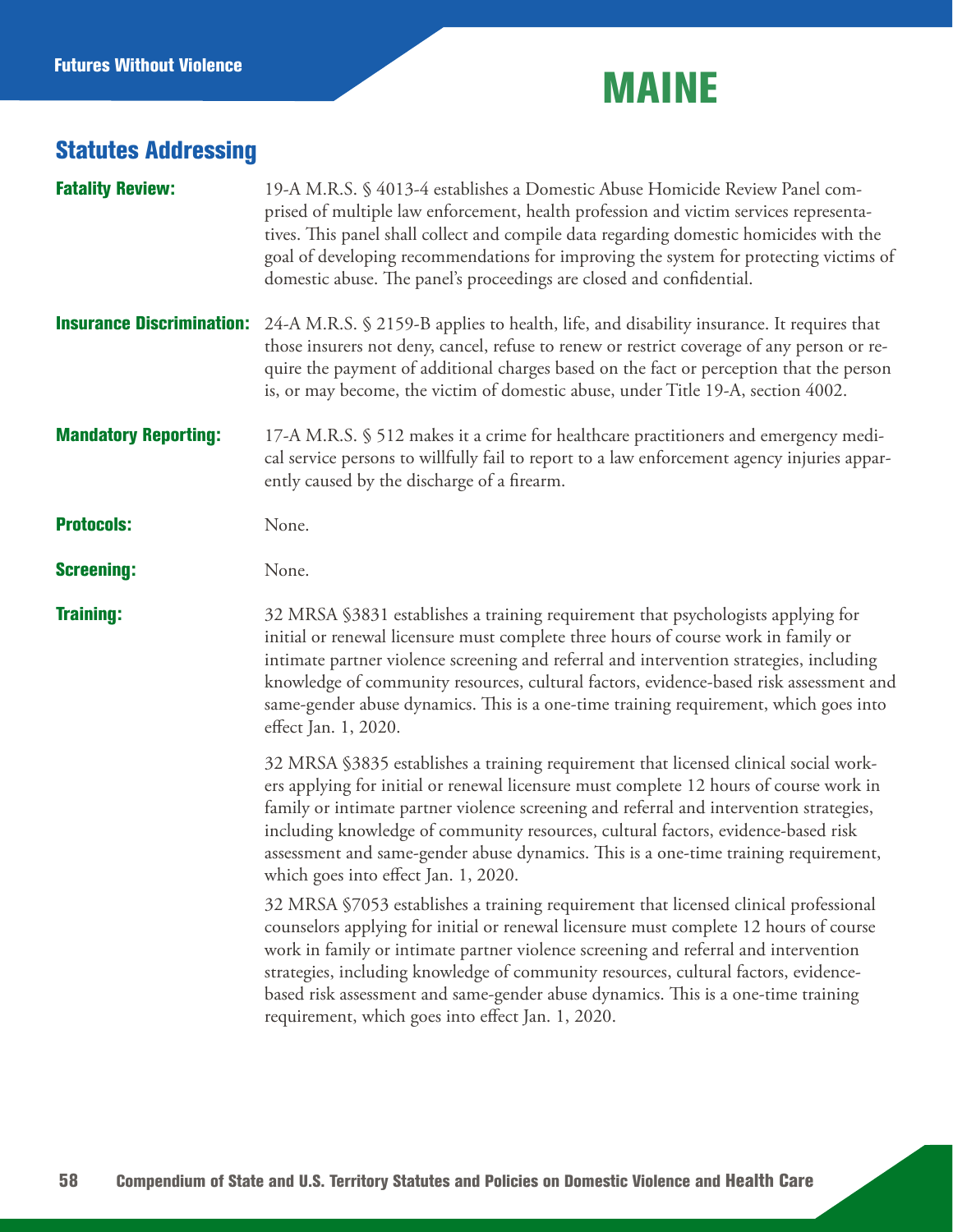### MAINE (Cont.)

### Public Funding Earmarked for Health Care and Domestic Violence

VAWA: None **Others:** None.

#### Public Health Responses

The Maine Center for Disease Control and Prevention (Maine CDC) actively works on violence prevention. As a partner in Maine's Safe Families Partnership, the Maine CDC assisted in developing and implementing trainings for public health nurses, Women, Infants, and Children (WIC) staff, home visitors, and school nurses on the identification of domestic violence. The Attorney General's Office coordinates training for sexual assault nurse examiners.

Beginning in 2005, Maine CDC was a participant in the Safe Families Action Learning Lab. Maine was one of five states selected to participate in this program, and Maine CDC provided leadership and support in the development of Maine's Safe Families Partnership. The primary output of the work has been the development of trainings to educate public health related workers on the signs of domestic and intimate partner violence as well as local resources to support families experiencing such violence.

Maine was one of eight states that participated in the first phase of Project Connect: A Coordinated Public Health Initiative to Prevent Violence against Women (2010-2012) funded by the Office on Women's Health, U.S. DHHS with support from the Administration for Children and Families, U.S. DHHS, and coordinated by Futures Without Violence. As part of that project health care providers working in family planning and adolescent health settings were trained to assess for, and respond to, domestic and sexual violence. The initiative also helped establish and strengthen partnerships between the Maine CDC, Department of Education, the Family Planning Association of Maine, Maine Coalition to End Domestic Violence, Maine Coalition Against Sexual Assault and school-based health centers. The Family Planning Statewide Clinical Advisory Group also adapted the Project Connect integrated assessment for reproductive coercion and intimate partner violence into their clinical standards, including mandatory training and use of Project Connect tools. In addition, their clinical grant application performance measures require a formal partnership with their local domestic violence/sexual assault programs for all delegates (their contractors for providing family planning services).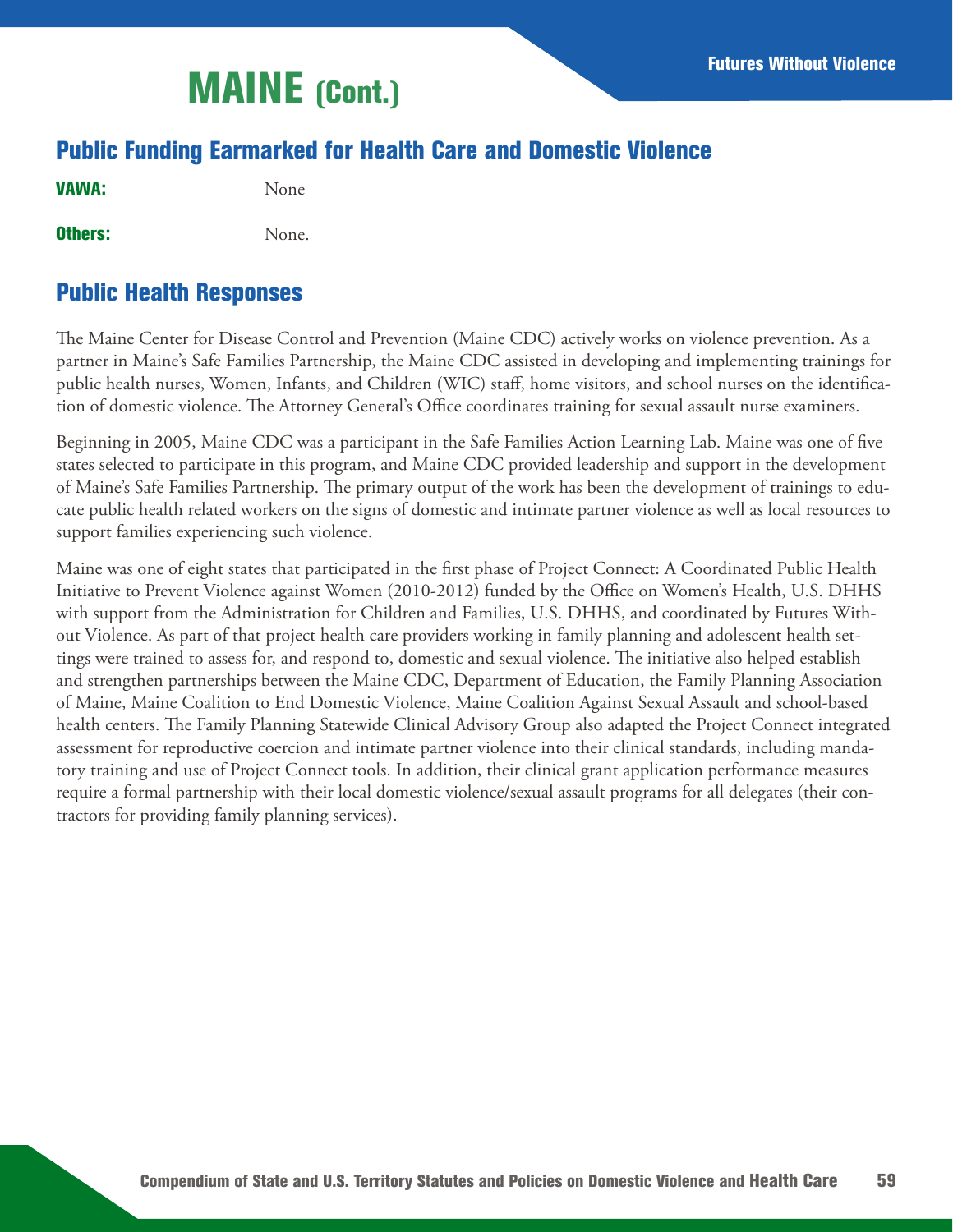### MARYLAND

### Statutes Addressing

| <b>Fatality Review:</b>          | Md. FAMILY LAW Code Ann. \$\$4-701 through 4-707 establishes local domestic<br>violence review teams whose members shall be drawn from local agencies including<br>hospitals and the local health department.                                                                                                                                                                                                                                                                              |
|----------------------------------|--------------------------------------------------------------------------------------------------------------------------------------------------------------------------------------------------------------------------------------------------------------------------------------------------------------------------------------------------------------------------------------------------------------------------------------------------------------------------------------------|
| <b>Insurance Discrimination:</b> | MD Code Ann. Ins. § 27-504 applies to health and life insurance. It requires that those<br>insurers in Maryland not cancel, refuse to underwrite or renew, or refuse to issue a<br>policy; refuse to pay a claim, cancel, or otherwise terminate a policy; increase rates for<br>life insurance, health insurance, or a health benefits plan; or add a surcharge, apply a<br>rating factor, or use any other underwriting practice that adversely takes the informa-<br>tion into account. |
| <b>Mandatory Reporting:</b>      | Md. HEALTH-GENERAL Code Ann. § 20-703 requires physicians, pharmacists,<br>nurses and dentists to report treatment of an individual for injury that was caused, or<br>shows evidence of having been caused by gunshot.                                                                                                                                                                                                                                                                     |
| <b>Protocols:</b>                | None.                                                                                                                                                                                                                                                                                                                                                                                                                                                                                      |
| <b>Screening:</b>                | None.                                                                                                                                                                                                                                                                                                                                                                                                                                                                                      |
| <b>Training:</b>                 | None.                                                                                                                                                                                                                                                                                                                                                                                                                                                                                      |

### Public Funding Earmarked for Health Care and Domestic Violence

VAWA: Hospital-based domestic violence programs are a state priority for VAWA STOP grants awarded in Maryland.

Others: None.

### Public Health Responses

The Maryland Health Care Coalition Against Domestic Violence (the Health Care Coalition) was formed in 1998 to provide leadership within the health care community to promote a proactive and effective response to domestic violence through screening, identification, education, intervention, and treatment of domestic violence victims. The Health Care Coalition has developed educator and patient tools including public education campaigns; and also provides trainings, works with undergraduate and health professional students and faculty, and has championed statewide policy in this area.

In 2013, Maryland was one of six states and five native health facilities selected to participate in Project Connect: 2.0, a national initiative to change how adolescent health, reproductive health and Native health services respond to sexual and domestic violence. Futures Without Violence, in collaboration with the Office on Women's Health, provided technical assistance and monitored the grantees for the three year initiative (2013-2015). Project Connect 2.0 was supported by the Office on Women's Health, U.S. DHHS and funded through the Violence Against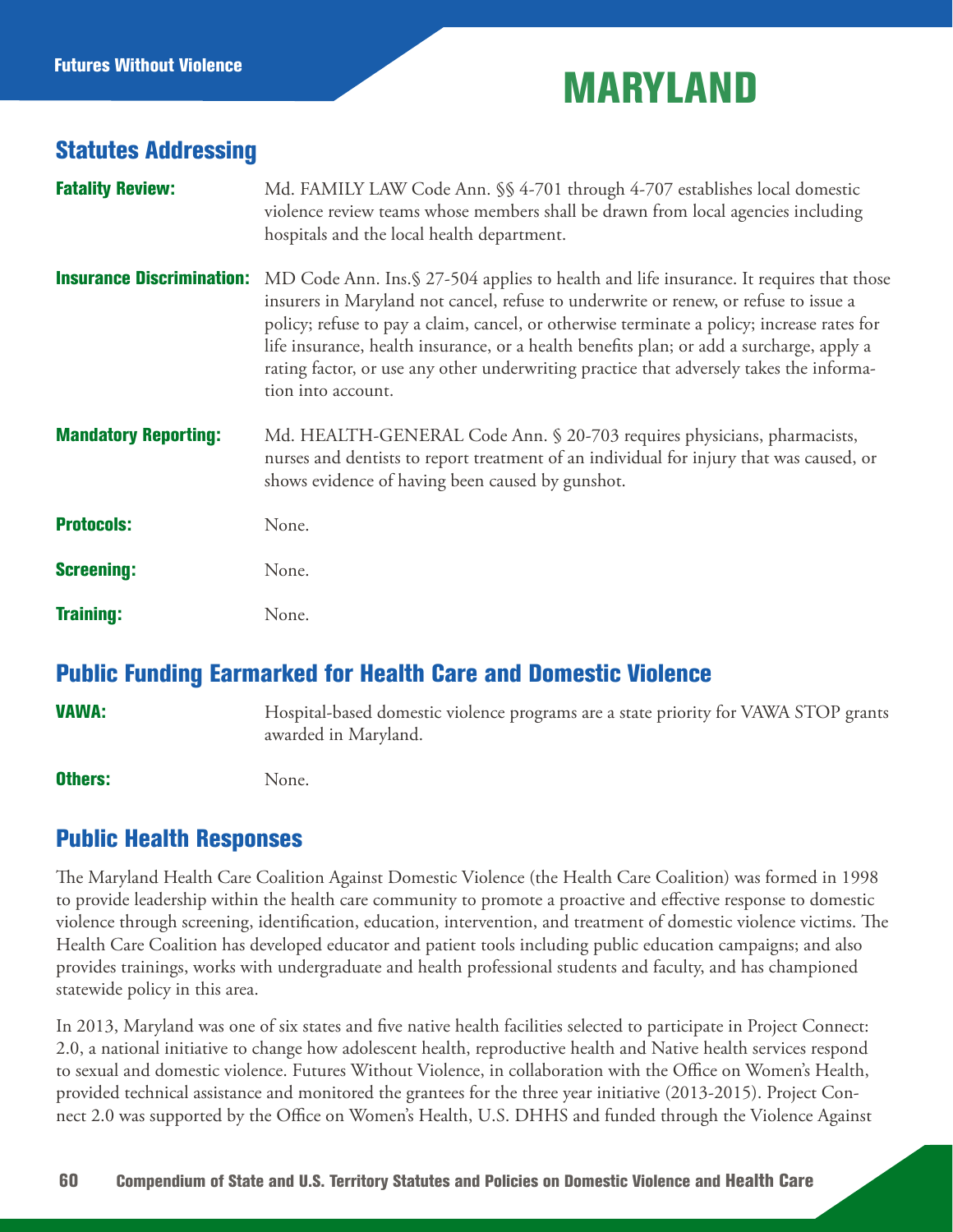### MARYLAND (Cont.)

Women Reauthorization Act of 2006. The Project Connect 2.0 work in Maryland was led by the Maryland Department of Health partnership with the Maryland Network Against Domestic Violence and the Maryland Coalition Against Sexual Assault, to develop state policies to require assessment for reproductive coercion and intimate partner violence, and partnership with local advocacy organizations for all state-funded family planning settings. In addition, providers from five clinic sites were trained to use an evidence-based intervention using a patient safety card, that includes universal messages on healthy relationships, as well as harm reduction strategies and referrals to local advocates when abuse is disclosed.

In 2016, the Maryland Department of Health's (MDH) Core State Violence and Injury Prevention Program (VIPP) program developed the [Violence and Injury Prevention in Maryland: A Resource Guide for Decision-Makers,](https://phpa.health.maryland.gov/ohpetup/Shared Documents/EIP-RESOURCE/MarylandResourceGuide2016LowRes.pdf) which includes a section on intimate partner violence. The Rape and Sexual Assault Prevention Program (RSAPP) coordinates a statewide alliance, Reducing Intimate Partner Violence and Sexual Assault Every Day in Maryland (RISEMD), which brings together multidisciplinary stakeholders throughout the state to address the prevention of sexual assault and related forms of interpersonal violence, which includes intimate partner violence. VIPP, the Maryland Network Against Domestic Violence (MNADV), the Maryland Coalition Against Sexual Assault (MCASA), and local domestic violence/rape crisis centers and others participate in RISEMD.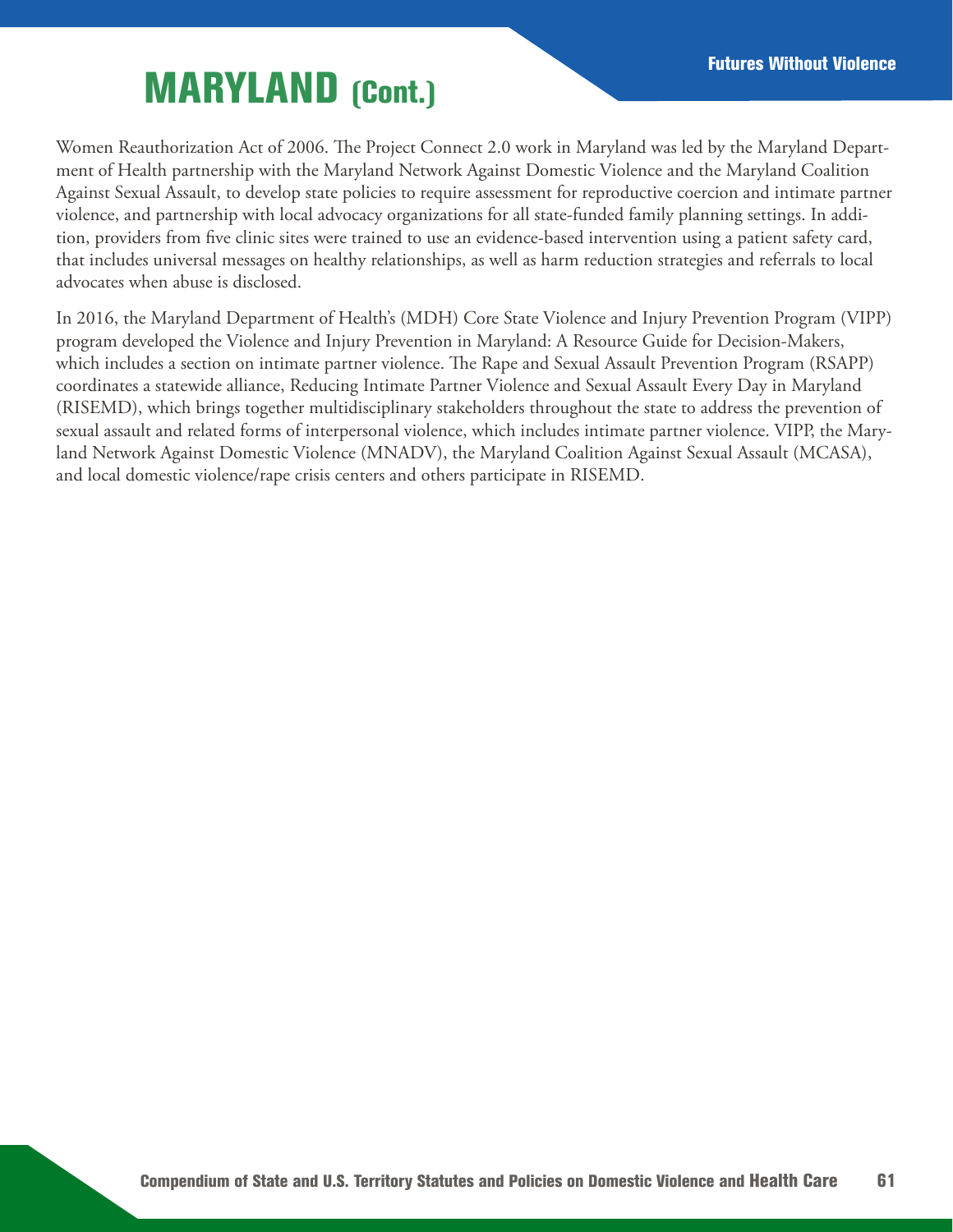## MASSACHUSETTS

### Statutes Addressing

Fatality Review: None. **Insurance Discrimination:** ALM GL ch. 175, \$\$95B, 108G, 120D; ch. 176A \$3A; ch. 176B \$5A; ch, 176G \$19 applies to health, life, disability, and property insurance. It requires that all insurers in Massachusetts cannot cancel, refuse to issue or renew, or in any way make or permit any distinction or discrimination in the amount or payment of premiums or rates charged, in the length of coverage, or in any other of the terms and conditions of a insurance policy on information that such person has been a victim of abuse. **Mandatory Reporting:** ALM GL ch.112, §12A. requires physicians, or whenever the following is treated in a hospital, sanatorium or other institution, the manager in charge to report injuries resulting from firearms to the colonel of the state police and local police agencies, and in the case of burns affecting five per cent or more of the surface area of the patient, to the state fire marshal and local police agencies. Wounds caused by knife or other sharp or pointed instrument shall also be reported to the police authorities of the town in which treatment took place should the attending physician believe that a criminal act was involved. In cases of examination or treatment of a person with injuries resulting from opiate, illegal or illicit drug overdose, a hospital, community health center or clinic shall report information related to the incident to the commissioner of public health in a manner determined by the commissioner that complies with [42 U. S. C. section 290dd-2,](https://advance.lexis.com/search/?pdmfid=1000516&crid=35ddb9e4-1be1-4e39-8dd9-31d34ff1fd4f&pdsearchterms=ALM+GL+ch.112%2C+%C2%A712A&pdstartin=hlct%3A1%3A1&pdtypeofsearch=searchboxclick&pdsearchtype=SearchBox&pdqttype=and&pdpsf=jur%3A1%3A44&ecomp=_g25k&earg=pdpsf&prid=5e7c9bb1-d68d-4f1a-83df-43286313b2b6) [42](https://advance.lexis.com/search/?pdmfid=1000516&crid=35ddb9e4-1be1-4e39-8dd9-31d34ff1fd4f&pdsearchterms=ALM+GL+ch.112%2C+%C2%A712A&pdstartin=hlct%3A1%3A1&pdtypeofsearch=searchboxclick&pdsearchtype=SearchBox&pdqttype=and&pdpsf=jur%3A1%3A44&ecomp=_g25k&earg=pdpsf&prid=5e7c9bb1-d68d-4f1a-83df-43286313b2b6)  [C. F. R. Part 2](https://advance.lexis.com/search/?pdmfid=1000516&crid=35ddb9e4-1be1-4e39-8dd9-31d34ff1fd4f&pdsearchterms=ALM+GL+ch.112%2C+%C2%A712A&pdstartin=hlct%3A1%3A1&pdtypeofsearch=searchboxclick&pdsearchtype=SearchBox&pdqttype=and&pdpsf=jur%3A1%3A44&ecomp=_g25k&earg=pdpsf&prid=5e7c9bb1-d68d-4f1a-83df-43286313b2b6) and [45 C. F. R. section 164.512](https://advance.lexis.com/search/?pdmfid=1000516&crid=35ddb9e4-1be1-4e39-8dd9-31d34ff1fd4f&pdsearchterms=ALM+GL+ch.112%2C+%C2%A712A&pdstartin=hlct%3A1%3A1&pdtypeofsearch=searchboxclick&pdsearchtype=SearchBox&pdqttype=and&pdpsf=jur%3A1%3A44&ecomp=_g25k&earg=pdpsf&prid=5e7c9bb1-d68d-4f1a-83df-43286313b2b6). The department of public health may promulgate regulations to enforce this section and to ensure that serious adverse drug events are reported to the Food and Drug Administration's MedWatch Program. ALM GL ch.112,  $\oint$  12A½ : Every physician attending, treating, or examining a victim of rape or sexual assault, or, whenever any such case is treated in a hospital, sanatorium or other institution, the manager, superintendent or other person in charge thereof, shall report such case at once to the department of criminal justice information services and to the police of the town where the rape or sexual assault occurred but shall not include the victim's name, address, or any other identifying information. The report shall describe the general area where the attack occurred Protocols: None. Screening: None. **Training:** ALM GL ch. 112, § 264 The board of registration in medicine, the board of registration in nursing, the board of registration of physician assistants, the board of nursing home administrators, the board of registration of social workers, the board of registration of psychologists and the board of registration of allied mental health and human

services professions shall develop and administer standards for licensure, registration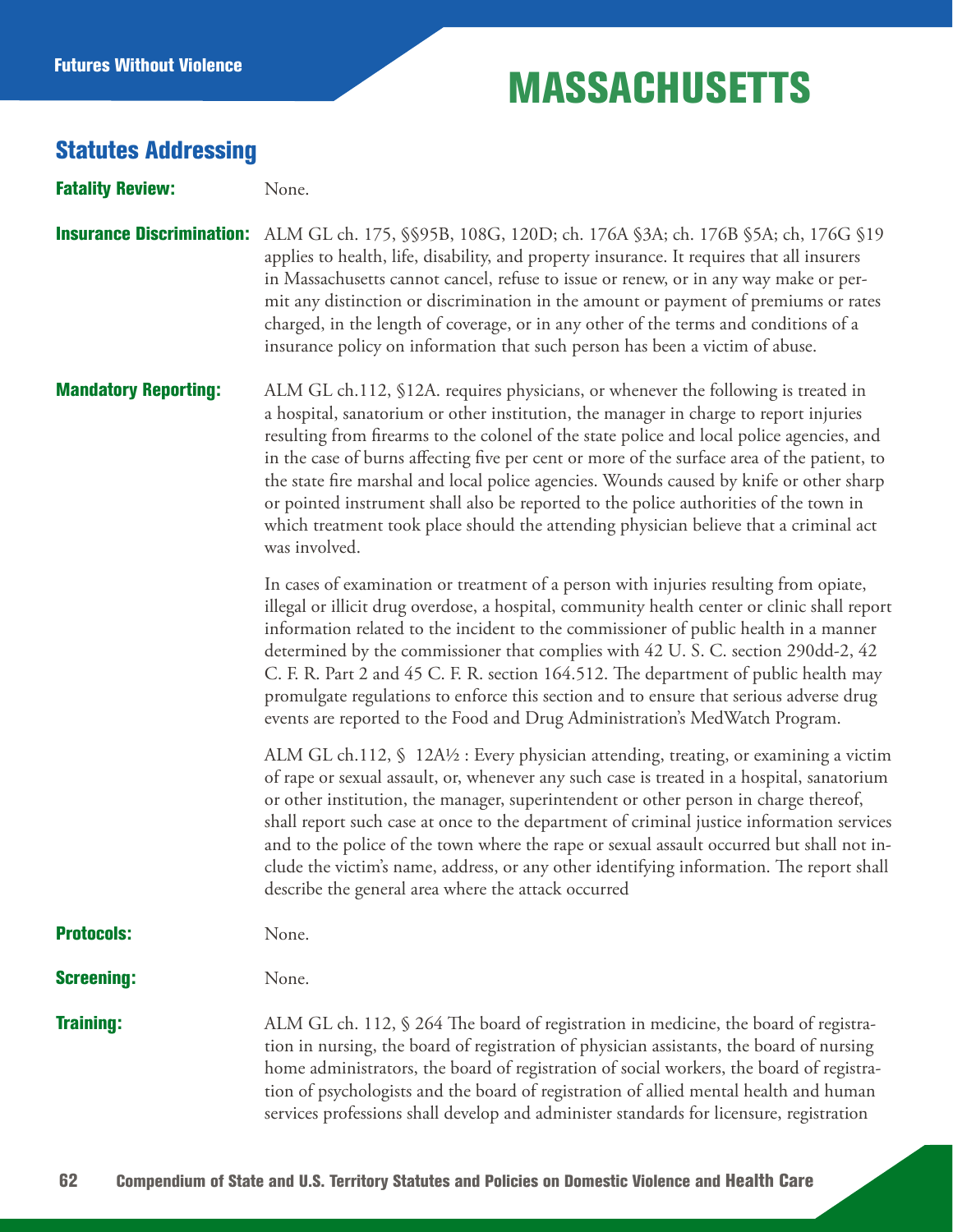### MASSACHUSETTS (Cont.)

or certification pursuant to this chapter, as applicable, and any renewal thereof, that require training and education on the issue of domestic violence and sexual violence, including, but not limited to, the common physiological and psychological symptoms of domestic violence and sexual violence, the physiological and psychological effects of domestic violence and sexual violence on victims, including children who witness such abuse, the challenges of domestic violence and sexual violence victims who are gay, lesbian, bisexual, transgender, low-income, minority, immigrant or non-English speaking, availability of rape and sexual assault shelter and support services within the commonwealth. Training shall also address the pathology of offenders including, but not limited to, identifying the system of abusive behaviors used to maintain control, the intentionality of the violence, the tendency to minimize abuse and blame the victim and the risk to the victim created by joint counseling. Each board may work with community-based domestic violence, rape and sexual assault service providers and certified batterer's intervention programs in order to develop the standards required by this section. Each board shall: (i) promulgate rules and regulations establishing the standards required by this section; and (ii) identify programs or courses of study which meet these standards and the promulgated rules or regulations. Each board shall provide a list of the identified programs or courses of study to an applicant for licensure, registration or certification, or renewal thereof.

### Public Funding Earmarked for Health Care and Domestic Violence

| <b>VAWA:</b> | None. |
|--------------|-------|
| Others:      | None. |

### Public Health Responses

In 2017, The Massachusetts Department of Public Health (MDPH) established the Division of Sexual and Domestic Violence Prevention and Services, as it engaged in a procurement process and issued contracts to approximately \$34 million dollars in funding to 68 non-profits.

In November 2014, the Massachusetts Department of Public Health (MDPH) issued a [Circular Letter, DHCQ](http://www.mass.gov/eohhs/docs/dph/quality/hcq-circular-letters/2014/dhcq-1411622.pdf)  [14-11-622](http://www.mass.gov/eohhs/docs/dph/quality/hcq-circular-letters/2014/dhcq-1411622.pdf) to Massachusetts hospitals with guidance on "DPH Resources to Support Hospital Care and Population Health Management for Survivors of Domestic and Sexual Violence." The document offered two recommendations that promote collaboration with community-based advocacy organizations, best practices, and trauma-informed approaches.

In 2015, MDPH funded The Strengthening Health Care Collaborations Project at Jane Doe, Inc (The Massachusetts Coalition Against Sexual Assault and Domestic Violence) to build capacity with sexual and domestic violence organizations to enhance collaborations with health care and address the health consequences of violence. Jane Doe Inc. has held an Annual Health Care Learning Forum to bring together providers and advocates to learn about each other's systems and how to address SDV as a health and public health issue. Beginning in 2016, Jane Doe Inc. has convened a quarterly Health Care Advisory Group to provide guidance on health-related issues and health care col-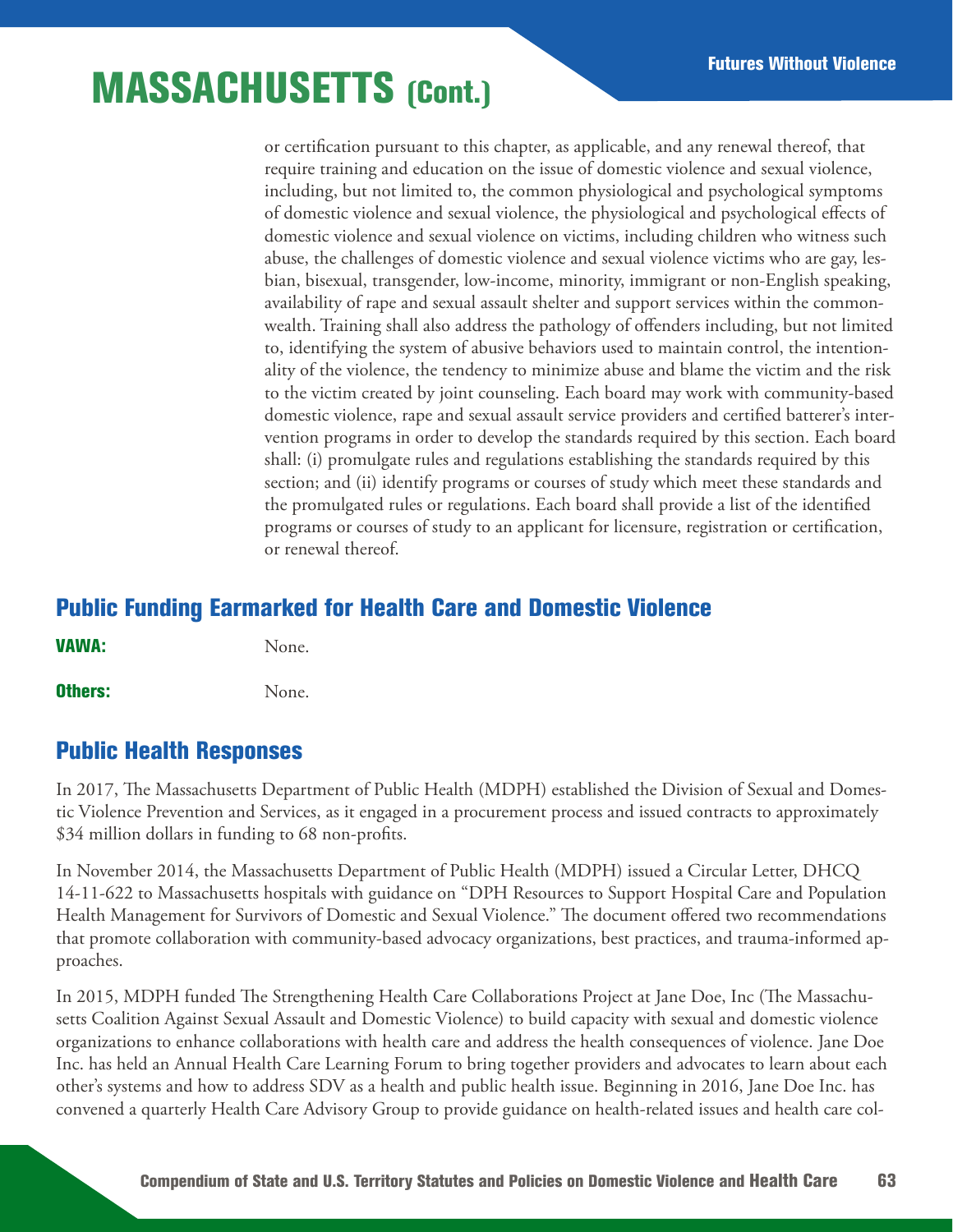# Futures Without Violence **MASSACHUSETTS** (Cont.)

laborations for sexual and domestic violence organizations.

Massachusetts Department of Public Health and Jane Doe Inc. are ongoing members and participants in the Conference of Boston Teaching Hospitals Domestic Violence Council, a monthly leadership council of sexual and domestic violence programs within hospitals, community health centers and community-based programs in the Greater Boston area.

Annually, Jane Doe Inc. holds a Prevention Summit that highlights public health and other perspectives on addressing the sexual and domestic violence. A 2017 #Reimagine Manhood Summit: Explore Gender Equity, Racial Justice and Healthy Masculinities explored the impact these issues may have on survivors of gender-based and community violence. This Summit drew over 300 participants. In addition, the Jane Doe Inc. Initiative for Safety and Justice addresses issues of trauma and secondary trauma.

Massachusetts is one of four states participating in the Providers, Advocates, and Technology for Health and Safety (PATHS) Project, partnering with the Johns Hopkins School of Nursing, the University of Pittsburgh, the Office on Women's Health, and Futures Without Violence. A leadership team is working with 3 sites to utilize the [CUES](https://ipvhealth.org/health-professionals/educate-providers/)  [universal education intervention,](https://ipvhealth.org/health-professionals/educate-providers/) using the MyPlan safety decision aid, for supporting survivors of domestic violence and sexual assault, and to promote healthy relationships.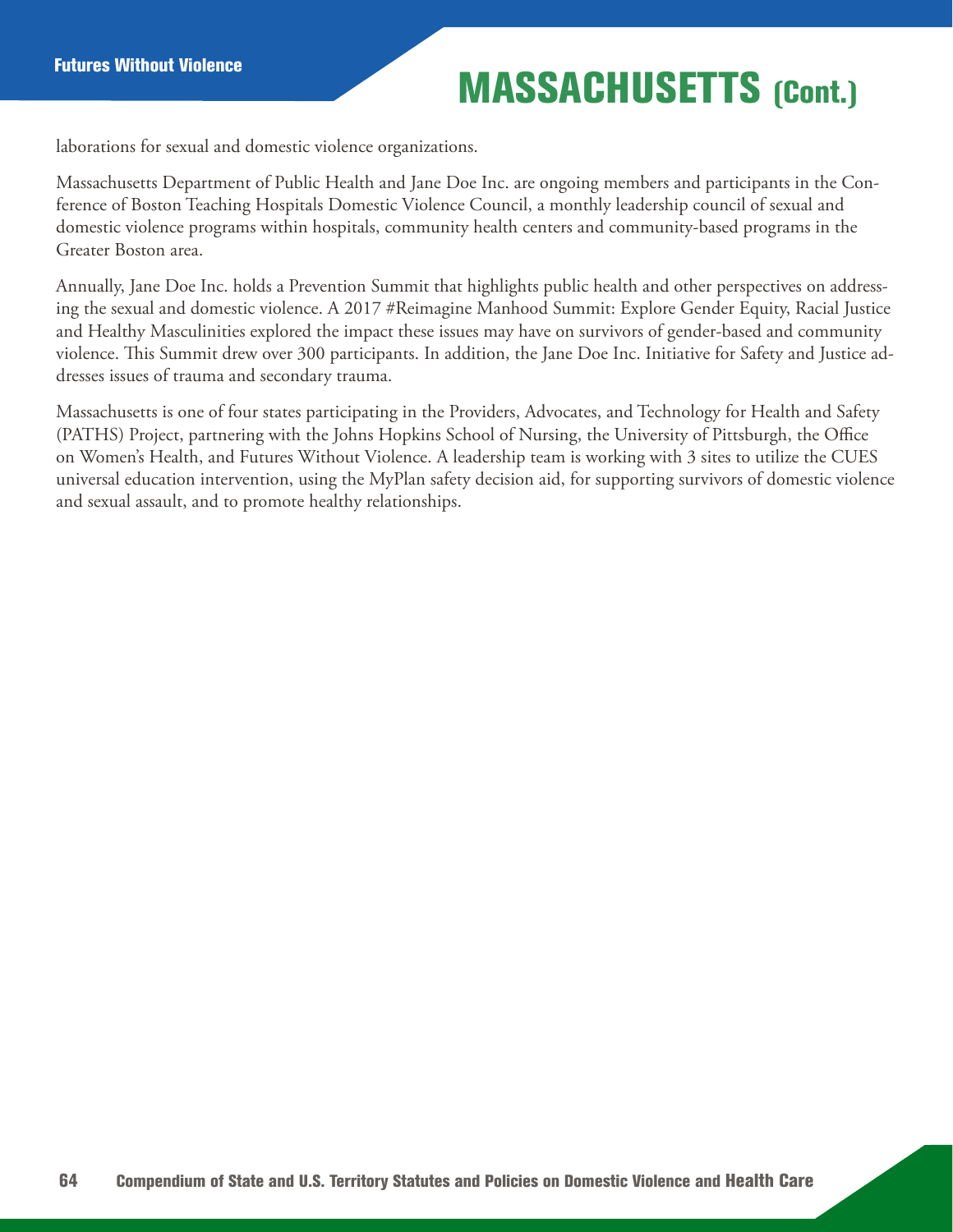### MICHIGAN

### Statutes Addressing

| <b>Fatality Review:</b>          | MCL § 400.1511 allows a state or county to establish an interagency domestic violence<br>fatality review team which must include a health care professional with training and<br>experience in responding to domestic violence and a medical examiner.                                                                                                                                                                                                                                                                                                                                                                                                                                                                                                                                                                                                                                 |
|----------------------------------|----------------------------------------------------------------------------------------------------------------------------------------------------------------------------------------------------------------------------------------------------------------------------------------------------------------------------------------------------------------------------------------------------------------------------------------------------------------------------------------------------------------------------------------------------------------------------------------------------------------------------------------------------------------------------------------------------------------------------------------------------------------------------------------------------------------------------------------------------------------------------------------|
| <b>Insurance Discrimination:</b> | MCLS \$\$ 500.2246, 500.3406j, 550.1401(3)(d) applies to health and life insurance.<br>It requires that those insurers in Michigan that deliver, issue for delivery, or renew a life<br>insurance policy shall not rate, cancel coverage on, refuse to provide coverage for, or<br>refuse to issue or renew a policy solely because an insured or applicant for insurance is<br>or has been a victim of domestic violence. For additional information on the provisions<br>of the statute go to legislature.mi.gov/doc.aspx?mcl-500-2246.                                                                                                                                                                                                                                                                                                                                              |
| <b>Mandatory Reporting:</b>      | MCLS § 750.411 mandates that a person, firm, or corporation conducting a hospital<br>or pharmacy in this state, the person managing or in charge of a hospital or pharmacy,<br>or the person in charge of a ward or part of a hospital to which one or more persons<br>come or are brought suffering from a wound or other injury inflicted by means of a<br>knife, gun, pistol, or other deadly weapon, or by other means of violence, have a duty<br>to report that fact immediately, both by telephone and in writing, to local law enforce-<br>ment authorities in which the facility is located or to the county sheriff if outside the<br>limits of a village or city. A physician or surgeon who has under his or her charge or<br>care a person suffering from a wound or injury inflicted in the manner described above<br>has a duty to report that fact in the same manner. |
| <b>Protocols:</b>                | MCLS § 400.1504 authorizes the domestic violence review board to establish a report-<br>ing system and protocols to help treat victims of domestic violence and create reliable<br>data collection.                                                                                                                                                                                                                                                                                                                                                                                                                                                                                                                                                                                                                                                                                    |
| <b>Screening:</b>                | MCLS § 333.17015a applies to screening for DV in visits for the purpose of having an<br>abortion. If a patient discloses that she is the victim of domestic violence that does not<br>include coercion to abort, the physician or qualified person assisting the physician shall<br>follow the protocols developed by the department under section $17015(11)$ . If a patient<br>discloses coercion to abort, the physician or qualified person assisting the physician<br>shall follow the protocols developed by the department under section 17015(11).                                                                                                                                                                                                                                                                                                                             |
| <b>Training:</b>                 | MCLS § 400.1504(f) gives the domestic review board the task of coordinating training<br>and education on domestic violence with professional organizations.                                                                                                                                                                                                                                                                                                                                                                                                                                                                                                                                                                                                                                                                                                                            |

### Public Funding Earmarked for Health Care and Domestic Violence

| <b>VAWA:</b> | None. |
|--------------|-------|
|              |       |

Others: None.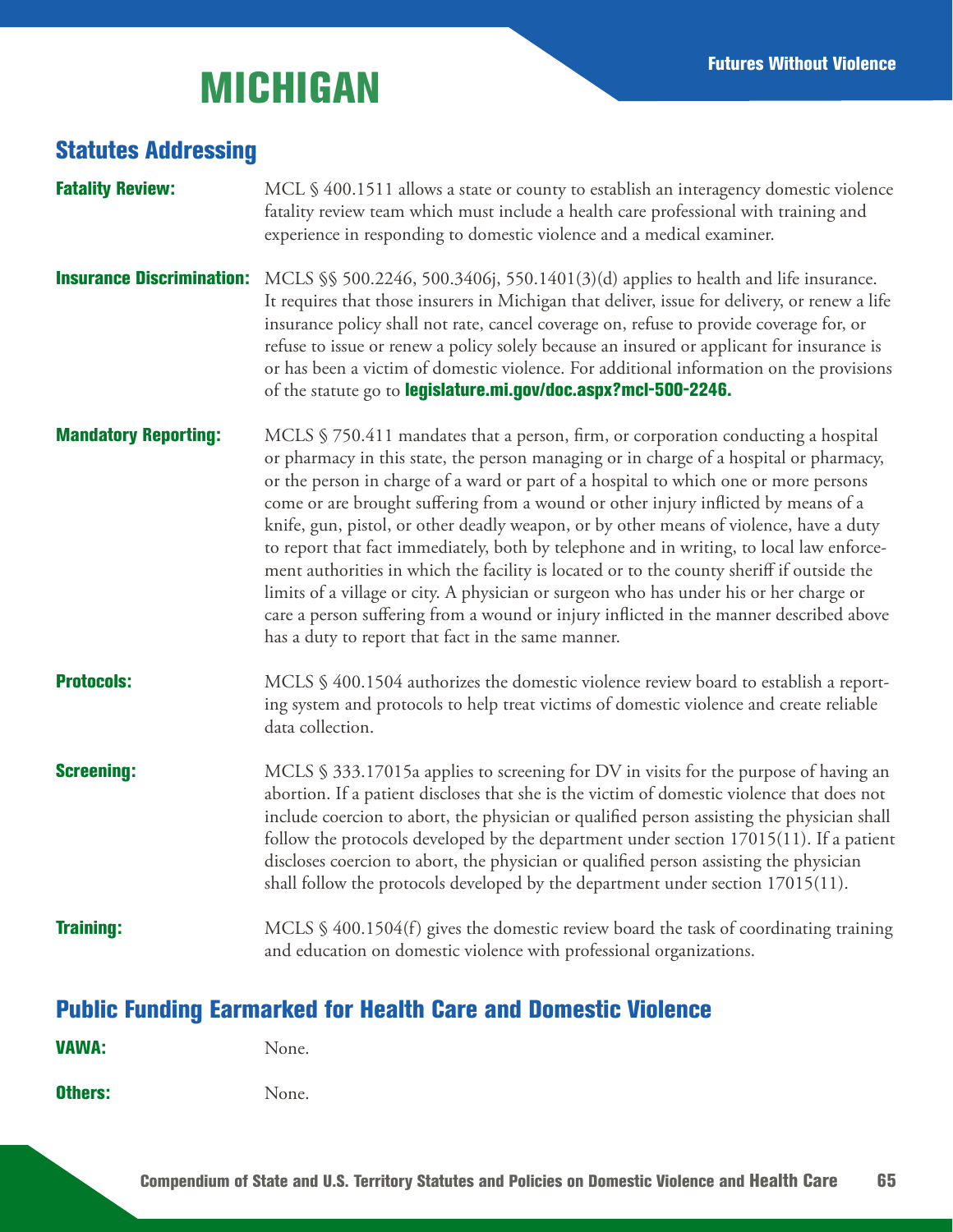## Futures Without Violence MICHIGAN (Cont.)

### Public Health Responses

Michigan developed a prevention plan (2010-2015) entitled ["Preventing Intimate Partner and Sexual Violence in](http://www.mcedsv.org/prevention/prevention-executive-report.html)  [Michigan."](http://www.mcedsv.org/prevention/prevention-executive-report.html) This plan uses a public health approach to build the capacity of individuals, organizations, and systems to more effectively identify, implement, and evaluate prevention strategies, especially those that prevent first-time violence perpetration. The plan was developed through a two-year process funded by the Centers for Disease Control and Prevention (CDC), the Michigan Coalition to End Domestic and Sexual Violence (MCEDSV), the Michigan Department of Health and Human Services (MDHHS), the Michigan Domestic and Sexual Violence Prevention and Treatment Board (MDVPTB), and a multidisciplinary group of experienced prevention practitioners stakeholders, and advocates formed a Prevention Steering Committee that conducted a statewide needs and resources assessment. From this assessment, three goals (and priority populations) were developed to prevent the first-time occurrence of intimate partner and sexual violence.

Michigan was one of eight states that participated in the first phase of Project Connect: A Coordinated Public Health Initiative to Prevent Violence against Women (2010-2012) funded by the Office on Women's Health, U.S. DHHS with support from the Administration for Children and Families, U.S. DHHS, and coordinated by Futures Without Violence. As part of that project, over 500 health care providers in reproductive health and adolescent health were trained to assess for, and respond to, domestic and sexual violence in clinical settings. Each of their six clinical pilot sites made changes to policy and protocol in response to Project Connect, including the mandate of additional training for staff on assessing and intervening for IPV, and addressing IPV within the workplace.

MCEDSV is one of ten state domestic violence coalitions to receive the Domestic Violence Prevention Enhancement and Leadership Through Alliances (DELTA) Impact grant from the Center for Disease Control and Prevention (CDC). Since 2018, each participating domestic violence coalition has been working to implement and evaluate up to four programs or policy efforts under the following three categories: engaging influential adults or peers, creating protective environments, and strengthening economic supports for families. MCEDSV was also one of ten state domestic violence coalitions to receive the DELTA Focus grant from the CDC. From 2013-2018, grantees worked to prevent IPV at the national, state, and local levels by implementing strategies to change the environments and conditions in which people live, work and play. Each grantee supported one or two coordinated community response teams (CCRs) to implement IPV prevention strategies at the local level.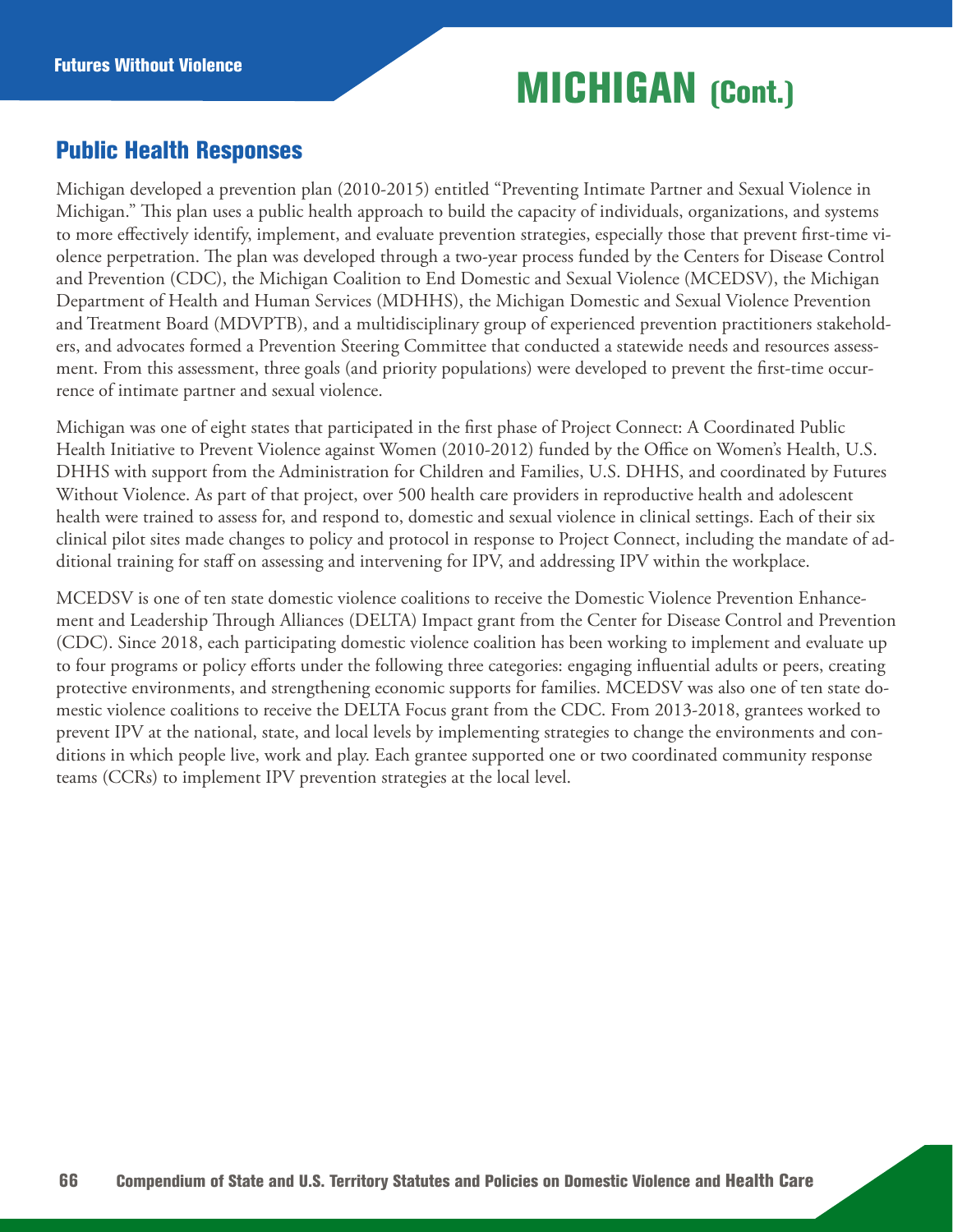### **MINNESOTA**

### Statutes Addressing

| <b>Fatality Review:</b>          | Minn. Stat. § 611A.203 allows each judicial district to establish a domestic fatal-<br>ity review team to review domestic violence deaths that have occurred in the district.<br>Members must include the medical examiner, a mental health provider and a physician<br>familiar with domestic violence issues.                                                                                                                                                                                                                                                                                                                                                                                                                                                                                                                                                                                                                         |
|----------------------------------|-----------------------------------------------------------------------------------------------------------------------------------------------------------------------------------------------------------------------------------------------------------------------------------------------------------------------------------------------------------------------------------------------------------------------------------------------------------------------------------------------------------------------------------------------------------------------------------------------------------------------------------------------------------------------------------------------------------------------------------------------------------------------------------------------------------------------------------------------------------------------------------------------------------------------------------------|
| <b>Insurance Discrimination:</b> | Minn. Stat. § 72A.20 Subd. 8(d) applies to health and life insurance. It prohibits those<br>insurers in Minnesota from refusing to offer, sell, or renew coverage; limiting coverage;<br>or charging a rate different from that normally charged for the same coverage under a<br>policy or plan because the applicant who is also the proposed insured has been or is a<br>victim of domestic abuse. For additional information about the provisions of the stat-<br>ute go to www.revisor.mn.gov/statutes/?id=72A.20.                                                                                                                                                                                                                                                                                                                                                                                                                 |
| <b>Mandatory Reporting:</b>      | Minn. Stat. § 626.52 requires health professionals to immediately report all bullet<br>wounds, gunshot wounds, powder burns, or any other injury arising from, or caused<br>by the discharge of a firearm, or any wound that the reporter has reason to believe has<br>been inflicted on a perpetrator of a crime by a dangerous weapon other than a firearm<br>(defined in § 609.02) to local law enforcement authorities. Health professionals must<br>also report second or third degree burns of more than 5% of the body, burns to the up-<br>per respiratory tract or those that are life threatening to the state fire marshal. As used<br>in this section, "health professional" means a physician, surgeon, person authorized to<br>engage in the practice of healing, superintendent or manager of a hospital, nurse, or<br>pharmacist.                                                                                       |
| <b>Protocols:</b>                | None.                                                                                                                                                                                                                                                                                                                                                                                                                                                                                                                                                                                                                                                                                                                                                                                                                                                                                                                                   |
| <b>Screening:</b>                | None.                                                                                                                                                                                                                                                                                                                                                                                                                                                                                                                                                                                                                                                                                                                                                                                                                                                                                                                                   |
| <b>Training:</b>                 | 1993 Minn. Laws Chap. 326, Art. 12, Sec 15 creates The Higher Education Center on<br>Violence and Abuse (now called the Minnesota Center Against Violence and Abuse)<br>to serve as an informational resource to assist higher education in developing curricula<br>in violence and abuse, funding projects to stimulate such curricula, and coordinate<br>policies to ensure professions interacting with victims have the appropriate knowledge<br>and skills to prevent and respond appropriately to the problems of violence and abuse.<br>It requires that task forces be formed for professions that work with victims includ-<br>ing physicians, nurses and psychologists, who must review current programs, licensing<br>regulations and examinations, and accreditation standards to identify specific needs and<br>plans for ensuring that professionals are adequately prepared and updated on violence<br>and abuse issues. |

### Public Funding Earmarked for Health Care and Domestic Violence

VAWA: None.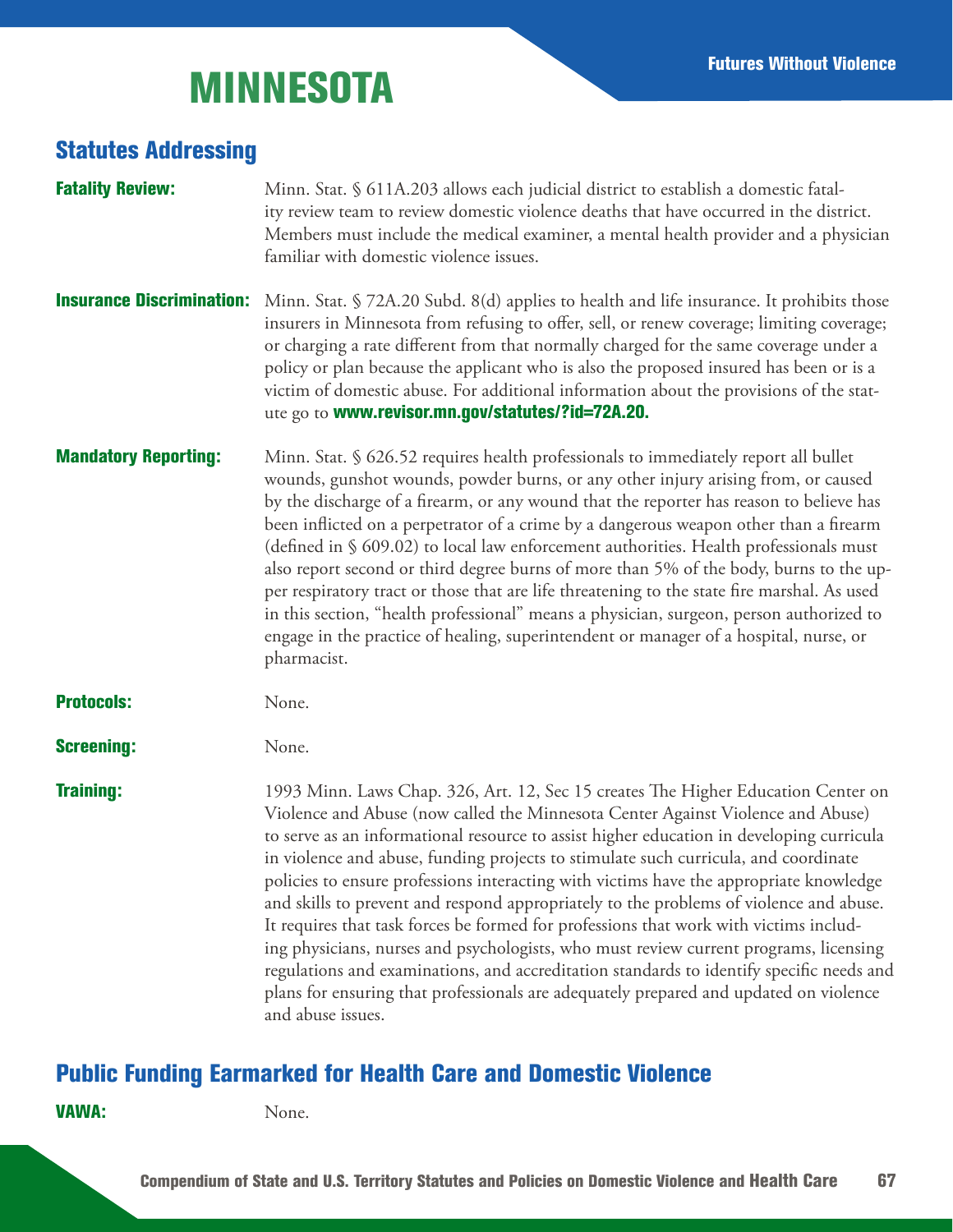## Futures Without Violence MINNESOTA (Cont.)

Others: None.

### Public Health Responses

The Minnesota Department of Health (MDH) Sexual Violence Prevention Program (SVPP) is federally funded through Center for Disease Control's Rape Prevention and Education grant. Key partners include the Minnesota Coalition Against Sexual Assault (MNCASA), Men as Peacemakers (MAP), the University of Minnesota's Urban Research and Outreach-Engagement Center (UROC), and the Minnesota Coalition for Battered Women (MCBW). The MDH SVPP works collaboratively with these organizations to strengthen primary prevention efforts in Minnesota using a public health lens. In addition to a focus on sexual violence prevention, MDH SVPP also works with partners on intersecting issues such as domestic violence, suicide, alcohol and drug abuse, etc. They use the Prevention Institute's Spectrum of Prevention as a tool to educate and encourage our stakeholders to focus on the upper levels of the Spectrum, specifically organizational policy and practice change, in order to address causes and conditions, and change environmental/social norms. The MDH SVPP connects with stakeholders largely through their Sexual Violence Prevention Network (SVPN) by hosting quarterly meetings/presentations focused on sexual violence topics and by using the Spectrum of Prevention to guide our meeting discussions around prevention strategies.

The MDH SVPP collaborates in training efforts with the MDH Family Home Visiting Program, and the Minnesota Coalition Against Battered Women (MCBW), to educate home visiting practitioners around the state on how to better identify, understand, and respond to Intimate Partner Violence and Sexual Violence observations/incidents in homes, how to use a trauma informed approach in their response, and how to make referrals for services.

In 2013, Minnesota was one of six states and five native health facilities selected to participate in Project Connect: 2.0, a national initiative to change how adolescent health, reproductive health and Native health services respond to sexual and domestic violence. Futures Without Violence, in collaboration with the Office on Women's Health, provided technical assistance and monitored the grantees for the three year initiative (2013-2015). Project Connect 2.0 was supported by the Office on Women's Health, U.S. DHHS and funded through the Violence Against Women Reauthorization Act of 2006. The Project Connect 2.0 work in Minnesota was led by the Minnesota Coalition for Battered Women, in partnership with the Minnesota Department of Health to develop state policies to require universal education on healthy relationships, targeted assessment for reproductive coercion and adolescent relationship abuse for sexually active young women, and partnership with local advocacy organizations for school and community-based adolescent health settings. In addition, providers from five clinic sites were trained to use an evidence-based intervention using a patient safety card, that includes universal messages on healthy relationships, as well as harm reduction strategies and referrals to local advocates when abuse is disclosed.

Minnesota was one of five states participating in *[Project Catalyst: Statewide Transformation on Health and Intimate](https://www.futureswithoutviolence.org/health/project-catalyst-statewide-transformation-on-health-and-ipv/)  [Partner Violence \(2017-2018\)](https://www.futureswithoutviolence.org/health/project-catalyst-statewide-transformation-on-health-and-ipv/)* as a self-funded participating state. A leadership team consisting of the Minnesota Department of Health, the Minnesota Coalition for Domestic Violence, and Community Health Services Inc., promoted policies and practices that support ongoing integration of intimate partner violence (IPV) and human trafficking (HT) responses into community health centers and domestic violence programs statewide. In their effort to spread this work throughout Minnesota, the leadership team incorporated the 3.5 hour Project Catalyst curriculum into a number of trainings, including: regular trainings to state health department providers, a training for the home visitation program, for an adolescent health program, and for a reproductive health clinic. Learn more about [Project](https://www.futureswithoutviolence.org/health/project-catalyst-statewide-transformation-on-health-and-ipv/)  [Catalyst](https://www.futureswithoutviolence.org/health/project-catalyst-statewide-transformation-on-health-and-ipv/) and to download the training curricula and tools, visit **[www.ipvhealthpartners.org](http://www.ipvhealthpartners.org).**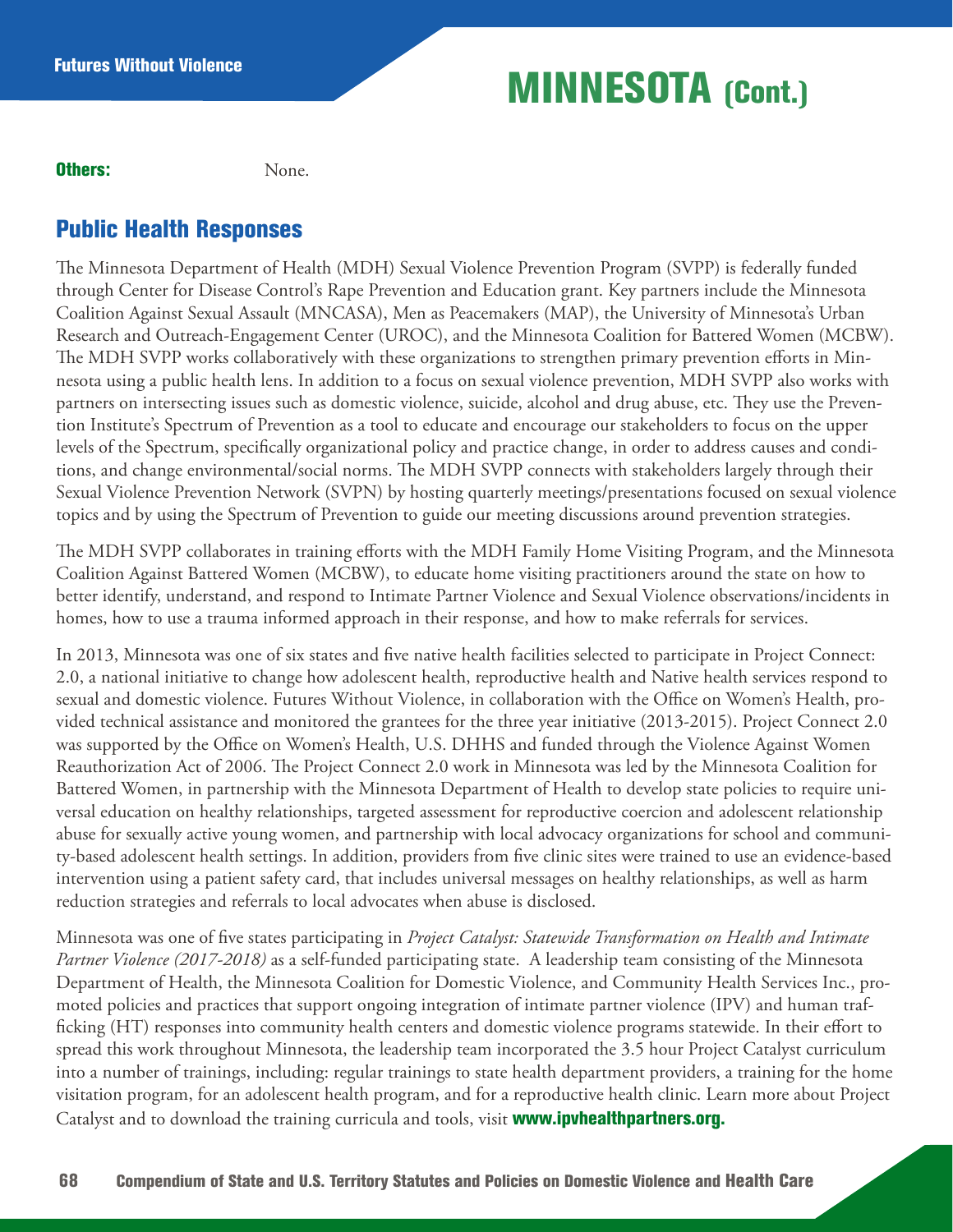### **MISSISSIPPI**

### Statutes Addressing

Fatality Review: None. **Insurance Discrimination:** MISS. CODE ANN.  $\$ § 83-71-1 to -15, 51 to 65, 101 to 115 applies to health, life, and disability insurance, and establishes that it is discriminatory to deny, refuse to issue, renew or reissue, cancel or otherwise terminate a health benefit plan or restrict or exclude health benefit plan coverage or add a premium differential to any health benefit plan on the basis of the applicant's or insured's abuse status; or to exclude or limit coverage for losses or deny a claim incurred by an insured on the basis of the insured's abuse status. **Mandatory Reporting:** Miss. Code Ann. § 45-9-31 requires physicians, surgeons, dentists, paramedical employees, nurses, or any employee of a hospital, clinic, or any other medical institution or office where patients regularly receive care, who treat any patient suffering from a wound or injury with reason to believe or ought to know that the injury was caused by gunshot or knifing, shall immediately report to local law enforcement. Protocols: None. Screening: None. Training: None.

### Public Funding Earmarked for Health Care and Domestic Violence

VAWA: None.

Others: None.

### Public Health Responses

None.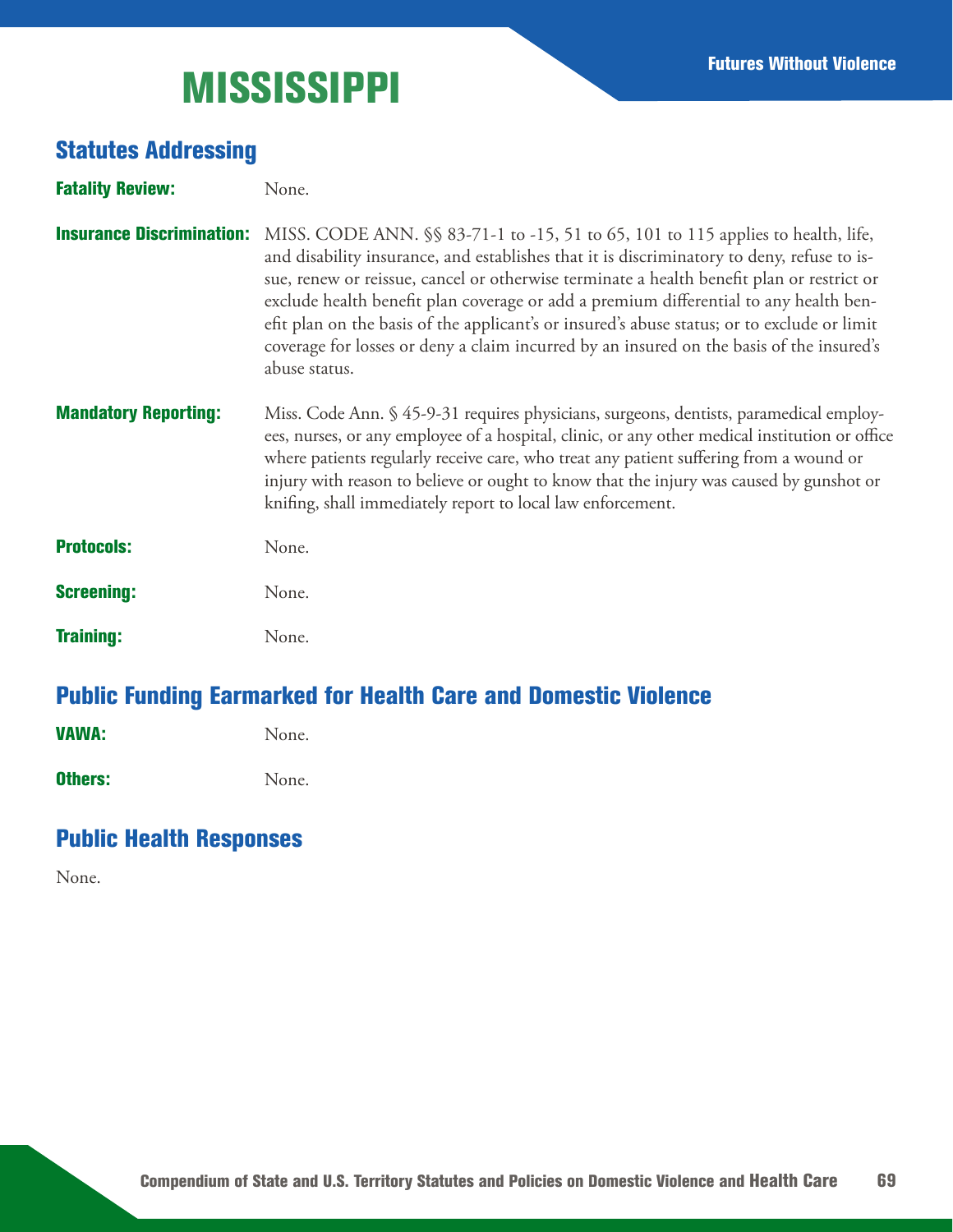

### Statutes Addressing

| <b>Fatality Review:</b>          | None.                                                                                                                                                                                                                                                                                                                                                                                                                                                                                                                                                                                                                                                                                                           |
|----------------------------------|-----------------------------------------------------------------------------------------------------------------------------------------------------------------------------------------------------------------------------------------------------------------------------------------------------------------------------------------------------------------------------------------------------------------------------------------------------------------------------------------------------------------------------------------------------------------------------------------------------------------------------------------------------------------------------------------------------------------|
| <b>Insurance Discrimination:</b> | Mo. Ann. Stat. § 375.1300, 375.1312 applies to health, life, disability and property<br>insurance. It requires that no insurers in Missouri can on the sole basis of the status of<br>an insured or prospective insured as a victim of domestic violence: deny, cancel or re-<br>fuse to issue or renew an insurance policy; require a greater premium, deductible or any<br>other payment; exclude or limit coverage for losses or deny a claim; or designate do-<br>mestic violence as a preexisting condition for which coverage will be denied or reduced.<br>It does require that a police report and sworn affidavit be completed by an "innocent<br>coinsured" when there is a property insurance claim. |
| <b>Mandatory Reporting:</b>      | § 578.350 R.S. Mo. mandates that any physician, nurse, therapist or other medical pro-<br>fessional licensed under Chapter 334 or 335, who treats a person for a wound inflicted<br>by gunshot must report to local law enforcement and include the nature of the wound<br>and its circumstances.                                                                                                                                                                                                                                                                                                                                                                                                               |
| <b>Protocols:</b>                | None.                                                                                                                                                                                                                                                                                                                                                                                                                                                                                                                                                                                                                                                                                                           |
| <b>Screening:</b>                | None.                                                                                                                                                                                                                                                                                                                                                                                                                                                                                                                                                                                                                                                                                                           |
| <b>Training:</b>                 | None.                                                                                                                                                                                                                                                                                                                                                                                                                                                                                                                                                                                                                                                                                                           |

### Public Funding Earmarked for Health Care and Domestic Violence

| <b>VAWA:</b> | None. |
|--------------|-------|
| Others:      | None. |

### Public Health Responses

The Office on Women's Health, Missouri Department of Health and Senior Services (DHSS) administers the Rape Prevention and Education Grant. This grant is used to fund evidence based sexual violence prevention, which addresses many of the same risk factors as domestic violence prevention. Additionally, the Office on Women's Health works with other DHSS divisions, such as those that work with home visiting and child safety, to include domestic, sexual, and teen dating violence information in curriculum.

The Missouri Coalition Against Domestic and Sexual Violence (MCADSV) works with their member programs to help them prevent and respond to survivors of domestic and sexual violence. MCADSV also facilitates multi-disciplinary statewide teams, including the Missouri Sexual Assault Team (MO-SART), a statewide team, representing victim advocates, medical-based staff, law enforcement, prosecutors, hospitals, crime labs, state offices, and elected officials, to identify the gaps in the full range of services and systemic responses to sexual assault.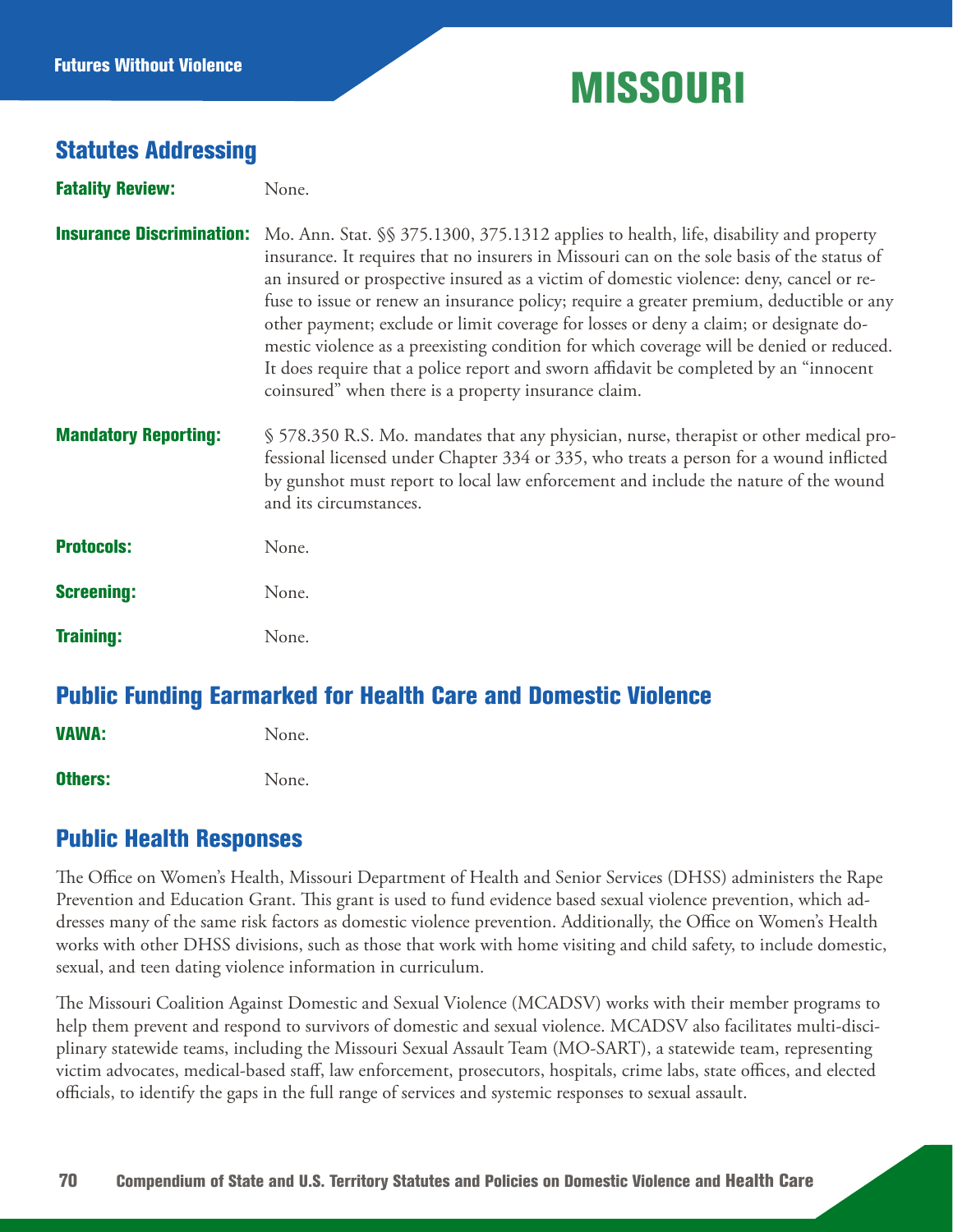### MONTANA

### Statutes Addressing

| <b>Fatality Review:</b>          | Mont. Code Anno. § 2-15-2017 establishes a domestic violence fatality review com-<br>mission in the Department of Justice whose members must include medical and mental<br>health care providers who are involved in issues of domestic abuse.                                                                                                                                                                             |
|----------------------------------|----------------------------------------------------------------------------------------------------------------------------------------------------------------------------------------------------------------------------------------------------------------------------------------------------------------------------------------------------------------------------------------------------------------------------|
| <b>Insurance Discrimination:</b> | Mont. Code Ann. § 33-18-216 applies to health, life, disability and property insurance.<br>It prohibits all insurers in Montana from denying, refusing to issue, renew, or reissue,<br>canceling, or otherwise terminating an insurance policy or certificate of coverage; restrict-<br>ing or excluding or adding a premium differential on the sole basis that the applicant or<br>insured has been the victim of abuse. |
| <b>Mandatory Reporting:</b>      | Mont. Code Ann. § 37-2-302 requires a physician, nurse or other person licensed to<br>practice a health care profession, who treats a victim of a gunshot wound or stabbing to<br>report, as soon as possible, to local law enforcement. A written report must be submit-<br>ted by mail within 24 hours.                                                                                                                  |
| <b>Protocols:</b>                | None.                                                                                                                                                                                                                                                                                                                                                                                                                      |
| <b>Screening:</b>                | None.                                                                                                                                                                                                                                                                                                                                                                                                                      |
| <b>Training:</b>                 | None.                                                                                                                                                                                                                                                                                                                                                                                                                      |

### Public Funding Earmarked for Health Care and Domestic Violence

VAWA: None.

Others: None.

### Public Health Responses

None.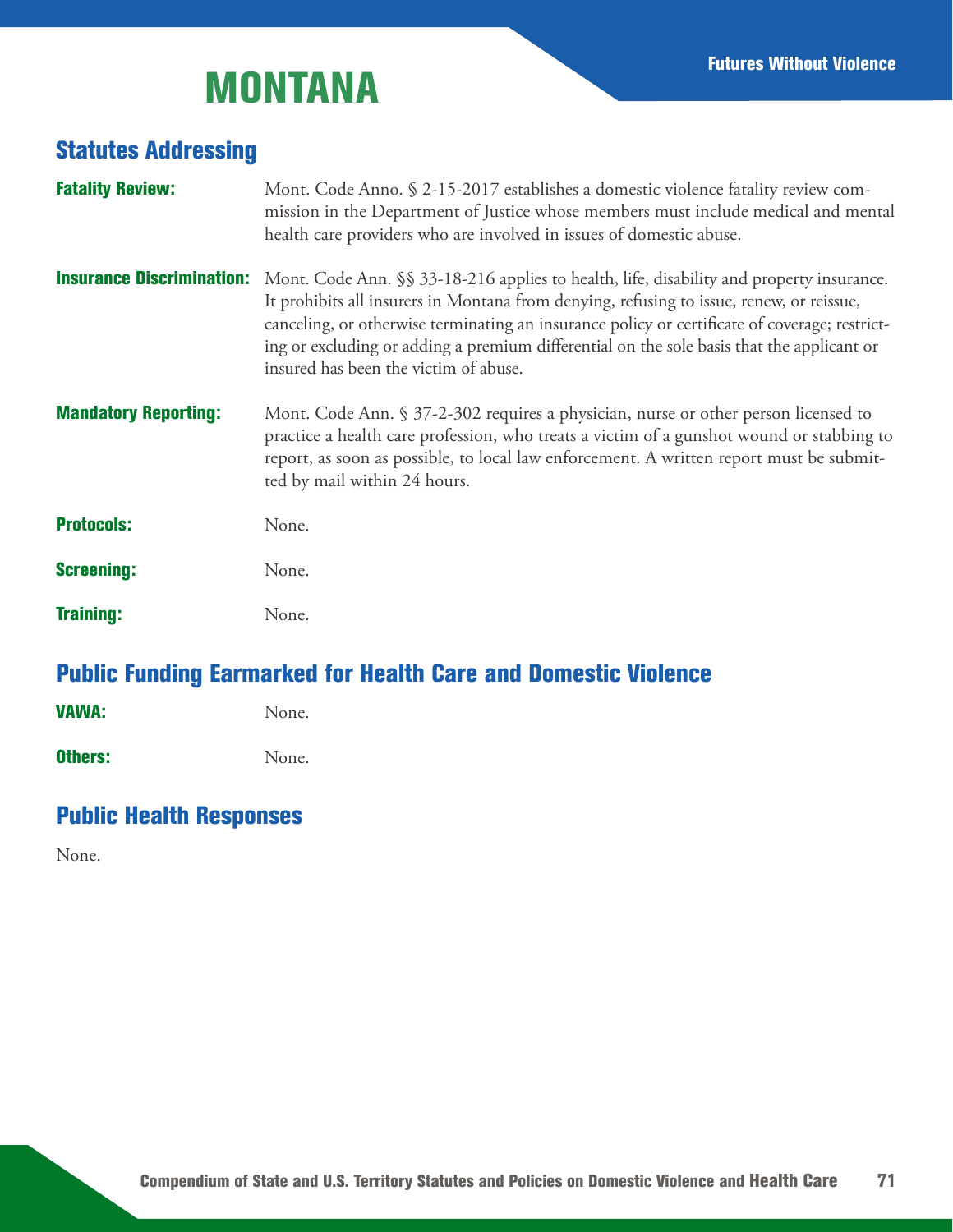

### Statutes Addressing

| <b>Fatality Review:</b>          | None.                                                                                                                                                                                                                                                                                                                                                                                                                                                                                                                                                                                                                                                                                                                                                                                                                                                                                                                                                                  |  |
|----------------------------------|------------------------------------------------------------------------------------------------------------------------------------------------------------------------------------------------------------------------------------------------------------------------------------------------------------------------------------------------------------------------------------------------------------------------------------------------------------------------------------------------------------------------------------------------------------------------------------------------------------------------------------------------------------------------------------------------------------------------------------------------------------------------------------------------------------------------------------------------------------------------------------------------------------------------------------------------------------------------|--|
| <b>Insurance Discrimination:</b> | R.R.S. Neb. § 44-7401 to 44-7410 applies to health, life, disability and property insur-<br>ance. it prohibits all insurers in Nebraska from: denying, refusing to issue, renew, or<br>reissue, canceling, or otherwise terminating, restricting, or excluding coverage on or<br>adding a premium differential to any policy on the basis of the applicant's or insured's<br>abuse status; excluding or limiting coverage for losses, denying benefits, or denying a<br>claim incurred by an insured as a result of abuse; and terminating group health cover-<br>age for a subject of abuse because coverage was originally issued in the name of the<br>abuser and the abuser has divorced, separated from, or lost custody of the subject of<br>abuse, or the abuser's coverage has terminated voluntarily or involuntarily. For addi-<br>tional information on the provision of the statute go to nebraskalegislature.gov/laws/<br>browse-chapters.php?chapter=44. |  |
| <b>Mandatory Reporting:</b>      | R.R.S. Neb. § 28-902 requires every person in the practice of medicine and surgery, or<br>in charge of any emergency room or first-aid station, to report any injuries of violence<br>which appear to have been received in connection with a criminal offense to local law<br>enforcement where the treatment occurs.                                                                                                                                                                                                                                                                                                                                                                                                                                                                                                                                                                                                                                                 |  |
| <b>Protocols:</b>                | None.                                                                                                                                                                                                                                                                                                                                                                                                                                                                                                                                                                                                                                                                                                                                                                                                                                                                                                                                                                  |  |
| <b>Screening:</b>                | None.                                                                                                                                                                                                                                                                                                                                                                                                                                                                                                                                                                                                                                                                                                                                                                                                                                                                                                                                                                  |  |
| <b>Training:</b>                 | None.                                                                                                                                                                                                                                                                                                                                                                                                                                                                                                                                                                                                                                                                                                                                                                                                                                                                                                                                                                  |  |
|                                  |                                                                                                                                                                                                                                                                                                                                                                                                                                                                                                                                                                                                                                                                                                                                                                                                                                                                                                                                                                        |  |

### Public Funding Earmarked for Health Care and Domestic Violence

| <b>VAWA:</b>   | None. |
|----------------|-------|
| <b>Others:</b> | None. |

### Public Health Responses

Nebraska Department of Health and Human Services subsidizes a network of domestic violence and sexual assault centers throughout the state to ensure the every county has accessible services. Nebraska adopted the Lindsey Burke Act in 2009, which requires all schools to provide education about teen dating violence. The Nebraska Department of Health and Human Services supports the Nebraska Coalition to provide technical assistance, identify program needs, training, and devise improvement plans. Local domestic violence and sexual assault programs are available to provide training to healthcare providers upon request. Each program across the state offers and provides training to health care providers in different ways depending on the needs of the community.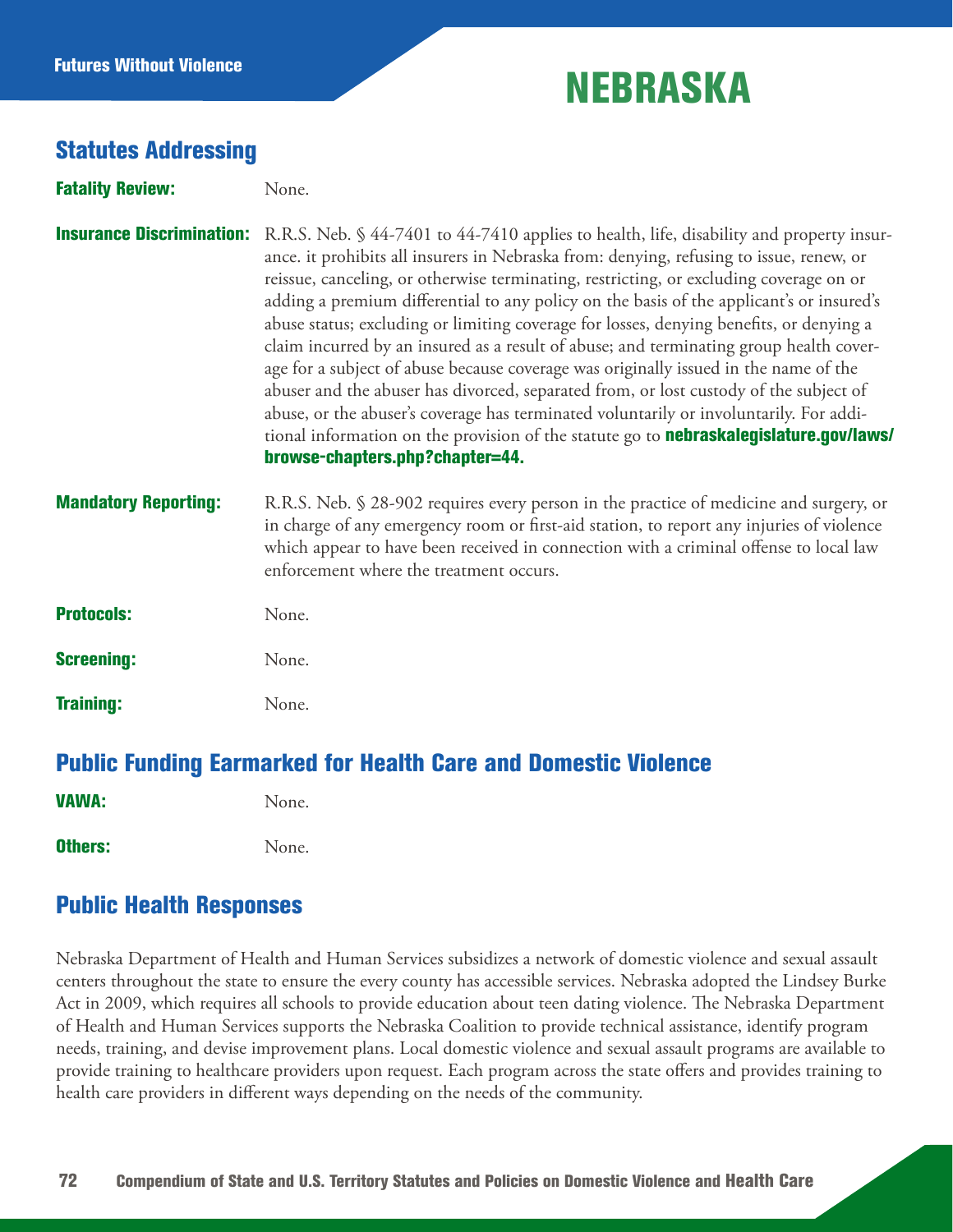

### Statutes Addressing

| <b>Fatality Review:</b>          | Nev. Rev. Stat. Ann. § 217.475 Allows a court or an agency of a local government<br>to organize or sponsor one or more multidisciplinary teams to review the death of<br>the victim of a crime that constitutes domestic violence. If created, such teams must<br>include representatives of organizations concerned with issues related to physical or<br>mental health. The court or agency shall review the death of a victim upon receiv-<br>ing a request of a relative of the victim within the third degree of consanguinity. The<br>reports may be provided to any similarly related persons. |
|----------------------------------|-------------------------------------------------------------------------------------------------------------------------------------------------------------------------------------------------------------------------------------------------------------------------------------------------------------------------------------------------------------------------------------------------------------------------------------------------------------------------------------------------------------------------------------------------------------------------------------------------------|
| <b>Insurance Discrimination:</b> | Nev. Rev. Stat. Ann. § 689A.413, 689B.068, 689C.196, 695A.195, 695B.316,<br>695C.203, 695D.217, 695F.090 applies to health insurance. It requires that those<br>insurers in Nevada cannot deny a claim, refuse to issue or cancel a policy because the<br>claim involves an act that constitutes domestic violence or because the person applying<br>for or covered by the policy was the victim of such an act of domestic violence, regard-<br>less of whether the insured or applicant contributed to any loss or injury.                                                                          |
| <b>Mandatory Reporting:</b>      | Nev. Rev. Stat. Ann. § 629.041 requires every health care provider who treats an injury<br>which appears to have been inflicted non-accidentally by means of a firearm or knife to<br>promptly report the injury to an appropriate law enforcement agency.                                                                                                                                                                                                                                                                                                                                            |
|                                  | Nev. Rev. Stat. Ann § 629.045 requires health care providers to submit a written report<br>to the appropriate local fire department the treatment of persons with second or third<br>degree burns consisting of five percent or more of the body area, burns of the upper<br>respiratory tract and any other burns that may result in death within three days of treat-<br>ment.                                                                                                                                                                                                                      |
| <b>Protocols:</b>                | None.                                                                                                                                                                                                                                                                                                                                                                                                                                                                                                                                                                                                 |
| <b>Screening:</b>                | None.                                                                                                                                                                                                                                                                                                                                                                                                                                                                                                                                                                                                 |
| <b>Training:</b>                 | None.                                                                                                                                                                                                                                                                                                                                                                                                                                                                                                                                                                                                 |

### Public Funding Earmarked for Health Care and Domestic Violence

**VAWA:** Funding provided for healthcare training and curriculum development.

**Others:** Maternal and Child Health Block Grant funding used for training of healthcare providers. Screening for sexual violence and intimate partner violence (IPV) is offered to health professionals through Rape Prevention and Education (RPE) funding.

### Public Health Responses

The Division of Public and Behavioral Health's Home Visiting Program requires all funded recipients to screen for Intimate Partner Violence (IPV).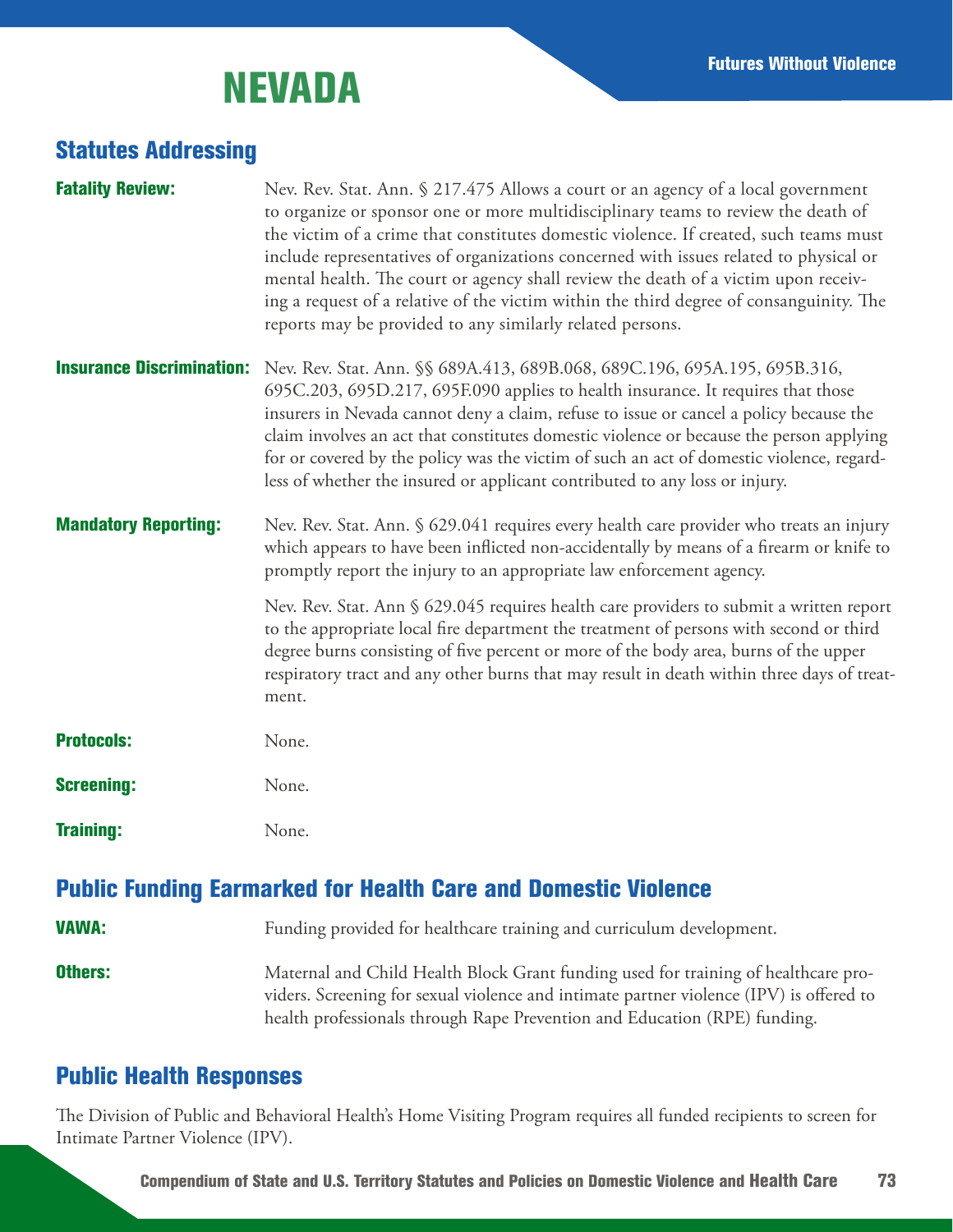## NEW HAMPSHIRE

### Statutes Addressing

| <b>Fatality Review:</b>          | The Governor's Commission on Domestic and Sexual Violence has a Domestic Vio-<br>lence Fatality Review Committee that was created by Executive Order of the Governor.                                                                                                                                                                                                                                                                                                                                                                                                                                                                                        |
|----------------------------------|--------------------------------------------------------------------------------------------------------------------------------------------------------------------------------------------------------------------------------------------------------------------------------------------------------------------------------------------------------------------------------------------------------------------------------------------------------------------------------------------------------------------------------------------------------------------------------------------------------------------------------------------------------------|
| <b>Insurance Discrimination:</b> | RSA 417:4 VIII (f) applies to health, life, disability, and property insurance. It prohib-<br>its all insurers in New Hampshire from refusing to insure or to continue to insure, or<br>limiting the amount, extent or kind of coverage available solely because the applicant<br>who is also the proposed insured has been or may become the victim of domestic abuse<br>or violence.                                                                                                                                                                                                                                                                       |
| <b>Mandatory Reporting:</b>      | RSA 631:6 makes it a misdemeanor for a person, having knowingly treated or assisted<br>another for a gunshot wound or any other injury believed to be caused by criminal act,<br>to fail to notify a law enforcement official of all the information they possess. A person<br>is excused from reporting if the victim is over 18, has been the victim of a sexual assault<br>offense or abuse (defined in RSA 173-B:1), and objects to the release of any informa-<br>tion to law enforcement. However, this exception does not apply if the victim of sexual<br>assault or abuse is also being treated for a gunshot wound or other serious bodily injury. |
| <b>Protocols:</b>                | RSA 21-M:8-d requires the NH Department of Justice to adopt and implement rules<br>establishing a standardized rape and domestic violence protocol to be used by all<br>physicians or hospitals in the state when providing physical examinations of victims of<br>alleged sexual offenses and alleged domestic abuse.                                                                                                                                                                                                                                                                                                                                       |
| <b>Screening:</b>                | None.                                                                                                                                                                                                                                                                                                                                                                                                                                                                                                                                                                                                                                                        |
| <b>Training:</b>                 | RSA 173-B:20 proves that a statewide organization shall serve as the coordinator for the<br>Domestic Violence Grant Program and shall conduct educational programs on domes-<br>tic violence for the general public and specialized groups like medical personnel.                                                                                                                                                                                                                                                                                                                                                                                           |

### Public Funding Earmarked for Health Care and Domestic Violence

| None.                                                                                                                                                                                                                                                                                                                             |
|-----------------------------------------------------------------------------------------------------------------------------------------------------------------------------------------------------------------------------------------------------------------------------------------------------------------------------------|
| The Division of Public Health Services provided partial funding for replication of the<br>National Violence Against Women Survey in New Hampshire. The report of the NH<br>Violence Against Women Survey, which documented the negative health consequences<br>of violence against women, can be found at <b>www.nhcadsv.org.</b> |
|                                                                                                                                                                                                                                                                                                                                   |

### Public Health Responses

The New Hampshire Coalition Against Domestic and Sexual Violence has worked with the Division of Public Health to provide training for contract agencies including maternal and child health programs and family planning programs. Additionally, the Division of Public Health is represented on the Governor's Commission on Domestic and Sexual Violence.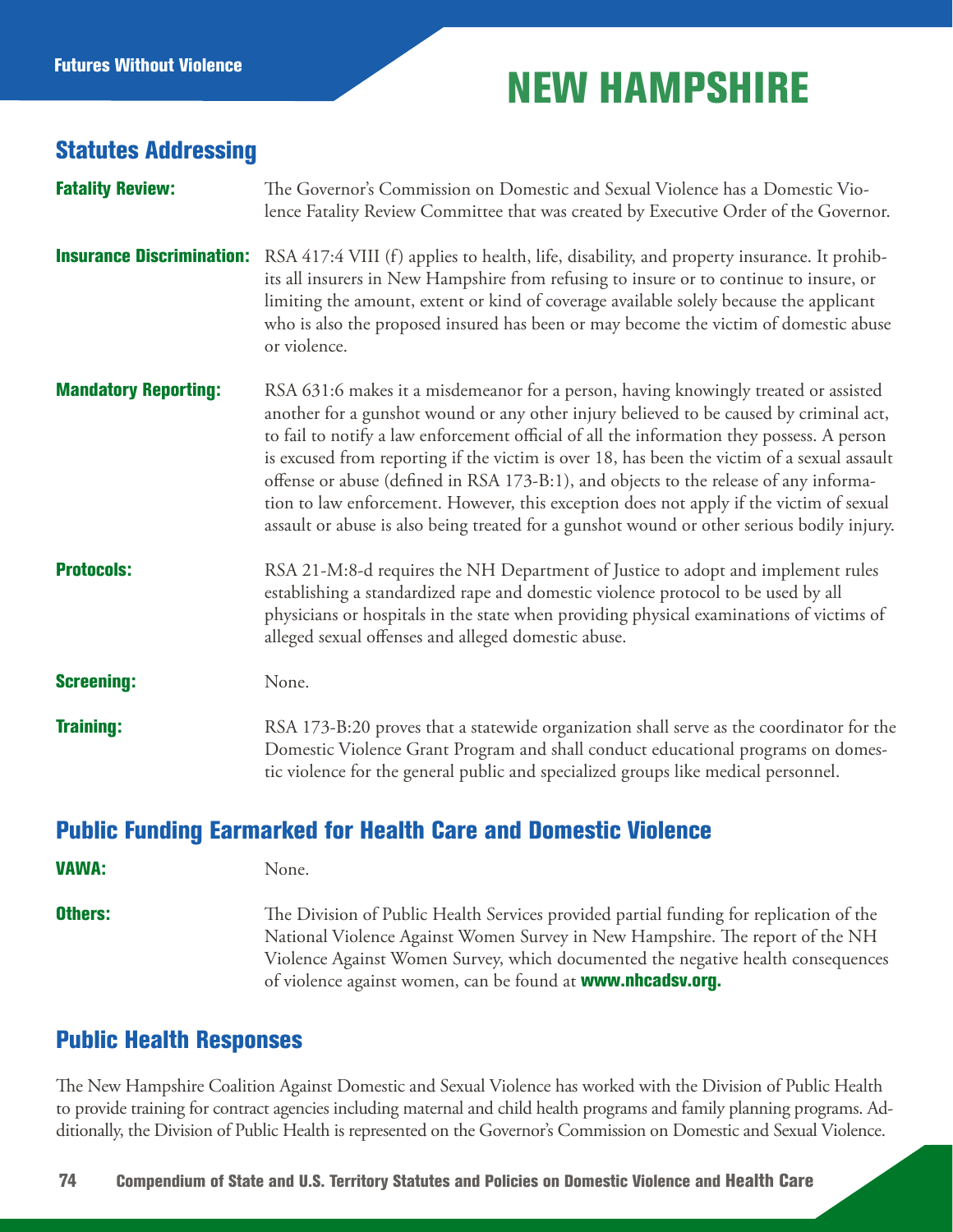## NEW JERSEY

### Statutes Addressing

**Fatality Review:** N.J. Stat. §§ 52:27D-43.17b through 43.17e establishes the Domestic Violence Fatality and Near Fatality Review Board whose members must include the state medical examiner, a psychologist with expertise in the area of domestic violence or other related fields, and a licensed health care professional knowledgeable in the screening and identification of domestic violence cases.

**Insurance Discrimination:** N.J. Stat. §§ 17:23A-13.3, 17:29B-17, 17:48-6t, 17:48a-7s, 17B:27-46, 17:48E-35.18, 17B:26-2.1q, 17B:27-46.1t; NJ<ADMIN.CODE>§ 11:4-42.5(a) applies to health, life, disability, and property insurance. It prohibits those insurers in New Jersey from: denying, refusing to issue or renew, cancelling or otherwise terminating an insurance policy; restricting, excluding or limiting benefits, or denying a covered claim on the basis that the insured or prospective insured is or may be a victim of domestic violence; employs a person who is or may be a victim of domestic violence; or is a domestic violence shelter that is operating pursuant to the standards set forth or is employed by a domestic violence shelter.

- **Mandatory Reporting:** N.J. Stat. § 2C:58-8 requires every case of a wound or any other injury arising from or caused by a firearm, destructive device, explosive or weapon to be reported by the physician consulted, attending or treating the case or the manager, superintendent or other person in charge, whenever such case is presented for treatment or treated in a hospital, sanitarium or other institution, immediately to local police authorities in the municipality where the person reporting is located or to the State Police. Burns which are associated with the use of an accelerant, treatment is not sought within a reasonable amount of time, cause a reasonable suspicion of arson, the patient or an accompanying person volunteers information about arson, or which fulfill any other guidelines provided by the Department for Community Affairs must also be reported.
- Protocols: None.
- Screening: None.

**Training:** N.J. Stat. § 52:27D-43.36 provides that the Director of the Division on Women in the Department of Community Affairs, in consultation with Health and Senior Services, shall establish a domestic violence public awareness campaign in order to promote public awareness of domestic violence among the general public and health care and provide information to assist victims of domestic violence and their children. The campaign should include outreach efforts to promote education and prevention of domestic violence and should include a number of subjects including causes, risk factors and availability of resources in the community.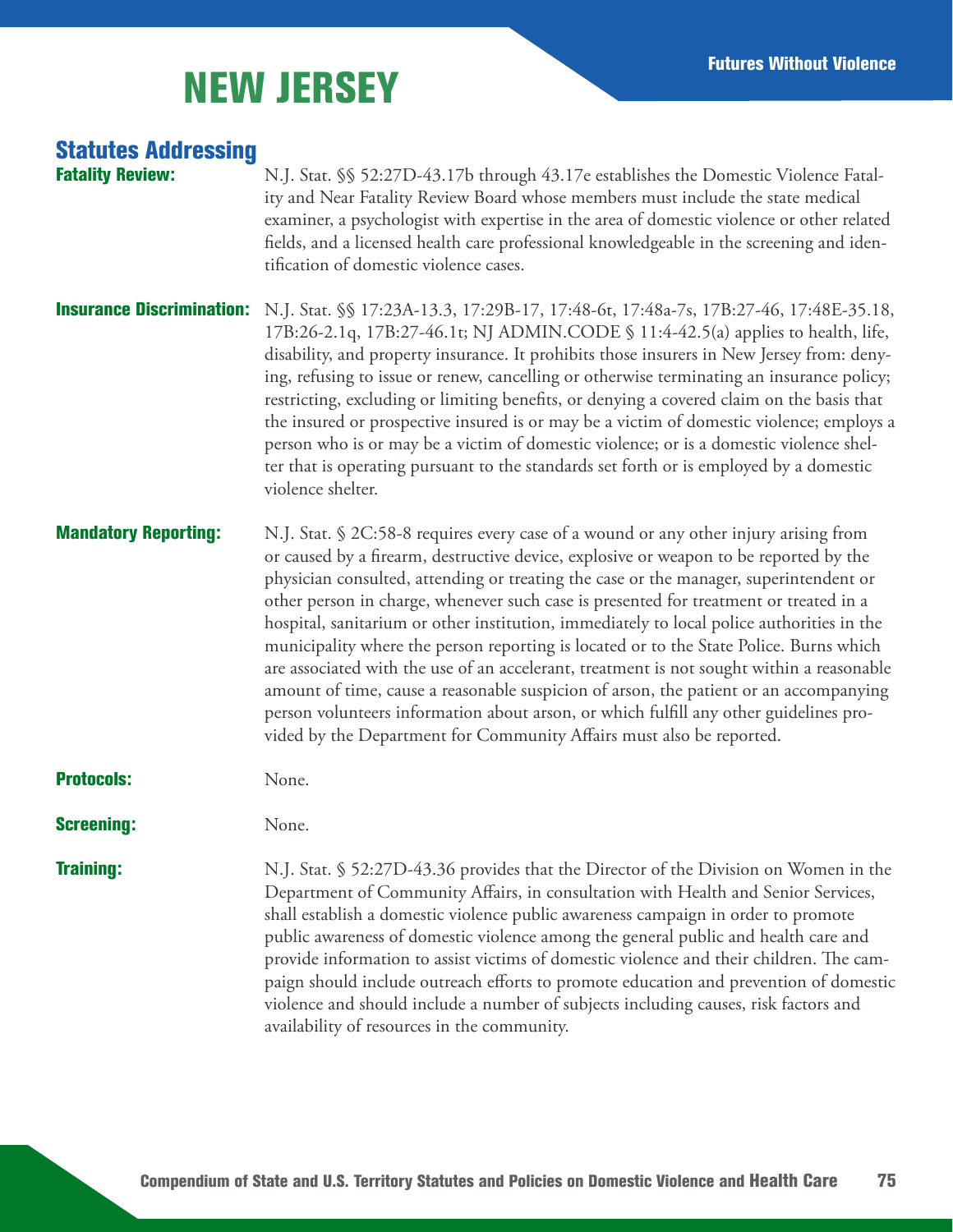## Futures Without Violence NEW JERSEY (Cont.)

### Public Funding Earmarked for Health Care and Domestic Violence

VAWA: None.

Others: None.

### Public Health Responses

Through federal funding from the New Jersey Department of Health, Division of Community Health Services, Preventive Health and Health Services Block Grant, there is a mandatory set aside for RPE prevention and education to administer activities related to rape and sexual assault.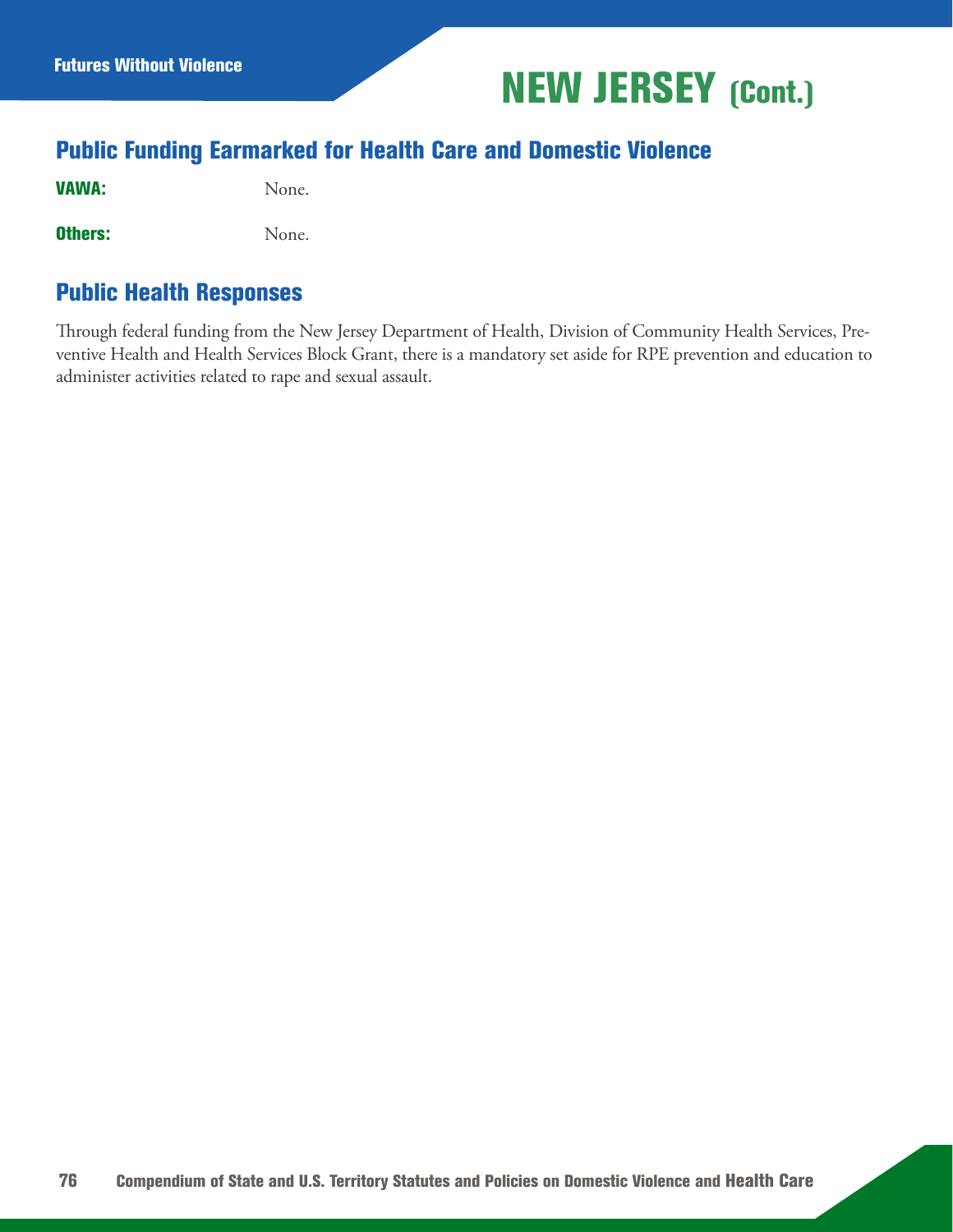## NEW MEXICO

### Statutes Addressing

| <b>Fatality Review:</b>          | N.M. Stat. Ann. § 31-22-4.1 creates the Domestic Violence Homicide Review Team whose<br>members should include medical personnel with expertise in domestic violence and repre-<br>sentatives from the Department of Health who deal with domestic violence victims' issues.                                                                                                                                                                                                                                                                                                                                                                                                                                                                                                                                                                                                                                |
|----------------------------------|-------------------------------------------------------------------------------------------------------------------------------------------------------------------------------------------------------------------------------------------------------------------------------------------------------------------------------------------------------------------------------------------------------------------------------------------------------------------------------------------------------------------------------------------------------------------------------------------------------------------------------------------------------------------------------------------------------------------------------------------------------------------------------------------------------------------------------------------------------------------------------------------------------------|
| <b>Insurance Discrimination:</b> | N.M. Stat. Ann. §§ 59A-16B-1 through 59A-16B-10 applies to health, life, disability,<br>and property insurance. It prohibits all insurers in new Mexico from: denying, refusing<br>to issue, renew or reissue or canceling or otherwise terminating a policy, restricting or<br>excluding coverage or benefits of a policy or charging a higher premium for a policy on<br>the basis of a person's abuse status; a person that provides shelter, counseling or protec-<br>tion to victims of domestic abuse; a person who employs or is employed by a victim<br>of domestic abuse; or a person with whom an applicant or insured is known to have a<br>direct, close personal, family or abuse-related counseling relationship. N. M. Stat. Ann.<br>§ 59A-23E-11 prevents group health plans from restricting initial or continued eligibil-<br>ity based upon conditions arising out of domestic violence. |
| <b>Mandatory Reporting:</b>      | None.                                                                                                                                                                                                                                                                                                                                                                                                                                                                                                                                                                                                                                                                                                                                                                                                                                                                                                       |
| <b>Protocols:</b>                | None.                                                                                                                                                                                                                                                                                                                                                                                                                                                                                                                                                                                                                                                                                                                                                                                                                                                                                                       |
| <b>Screening:</b>                | None.                                                                                                                                                                                                                                                                                                                                                                                                                                                                                                                                                                                                                                                                                                                                                                                                                                                                                                       |
| <b>Training:</b>                 | None.                                                                                                                                                                                                                                                                                                                                                                                                                                                                                                                                                                                                                                                                                                                                                                                                                                                                                                       |

### Public Funding Earmarked for Health Care and Domestic Violence

VAWA: None.

**Others:** NM Stat § 11-6A-3 New Mexico counties may use Local DWI (LDWI) Grant Program funds to support programs and services that prevent or reduce incidences of domestic abuse related to DWI, alcohol abuse, or drug abuse.

### Public Health Responses

The New Mexico Children, Youth, and Families Department (CYFD) provides funding to domestic violence service providers throughout the state for both residential and non-residential services. Under these grants, agencies are asked to develop collaborative relationships with their local public health offices and private medical practitioners.

New Mexico's Family Violence Protection Act requires medical personnel to document abuse and the name of the alleged perpetrator in the victim's medical file and provide information and service referrals to victims. New Mexico public health offices also implement the Violence, Alcohol Abuse, Substance Abuse and Tobacco Use tool to assist in screening for domestic violence and making referrals. These questions and brief interventions are used by health practitioners and social workers to further assist clients.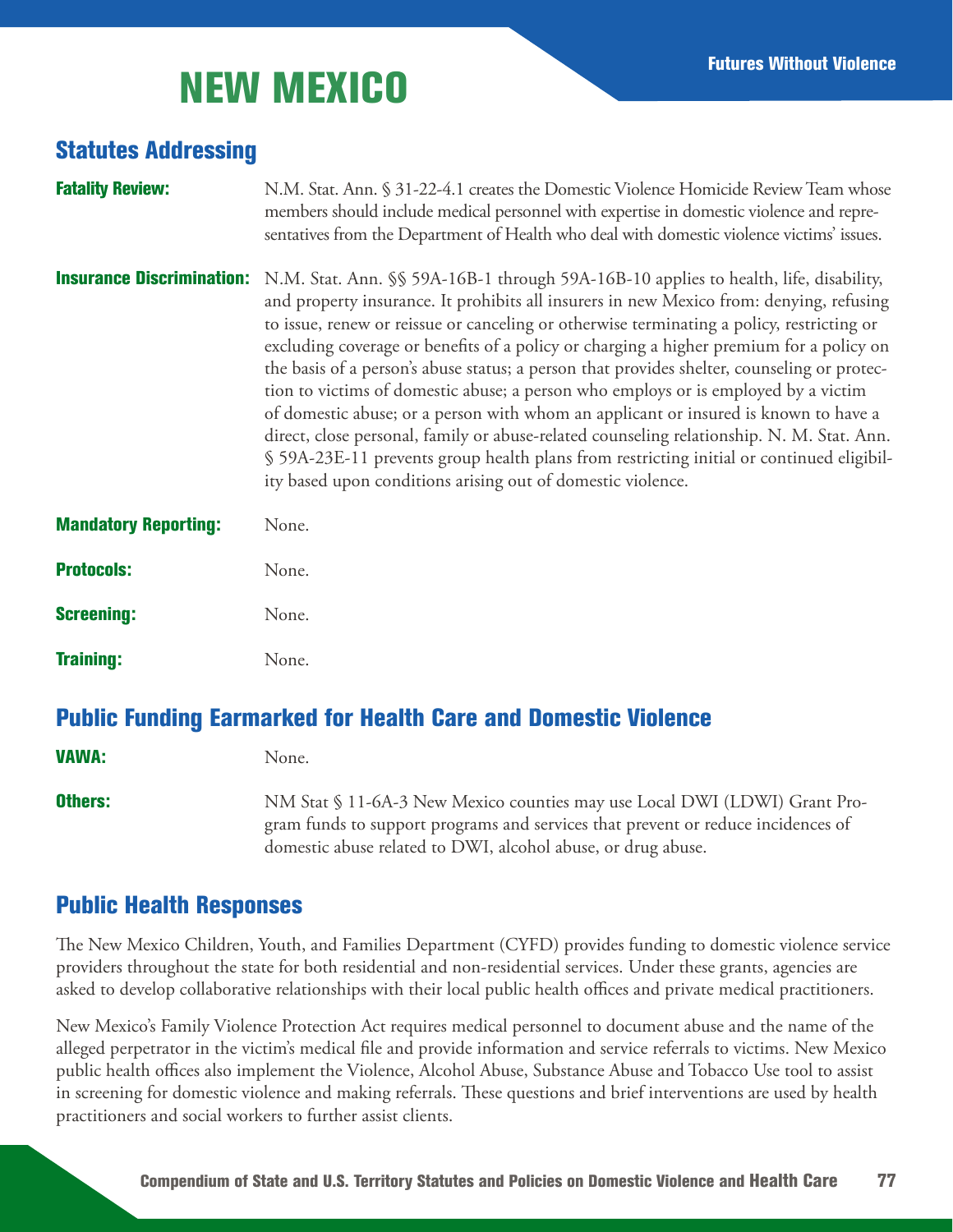## Futures Without Violence NEW YORK

### Statutes Addressing

**Fatality Review:** NY CLS Exec § 575(10) establishes a fatality review team to review deaths associated with domestic violence in order to examine trends and patterns of domestic violence and develop public responses and education plans to mitigate those trends. The review team shall include members of law enforcement and the judicial system, and optionally can include health care professionals and victim advocates.

**Insurance Discrimination:** N.Y. Ins. Law § 2612 applies to health, life, disability, and property insurance. It requires that all insurers in New York cannot refuse to issue or renew, deny or cancel any insurance policy or contract or charge a higher premium based on an individual being a victim of domestic violence. Domestic violence also cannot be treated as a preexisting condition or an underwriting criterion.

**Mandatory Reporting:** NY CLS Penal § 265.25 requires every case of gunshot wound or other injury caused by the discharge of a firearm, and every case of wound that is likely to or may result in death and is or appears to be inflicted by a knife, ice pick or other sharp instrument to be reported by the physician attending or treating the case or the manager, superintendent or other person in charge, whenever such case is treated in a hospital, sanitarium or other institution, immediately to local police authorities where the person reporting is located.

> NY CLS Penal § 265.26 requires all second or third degree burns to more than 5% of the body, burns to the upper respiratory tract, and every case of a burn which is likely to or may result in death to be reported by the physician attending or treating the case or the manager, superintendent or other person in charge, whenever such case is treated in a hospital, sanitarium, institution or other medical facility, to the office of fire prevention and control who shall take the report and notify the proper investigatory agency.

- **Protocols:** NY CLS Pub Health § 2803-p requires every hospital with maternity and newborn services to provide information concerning family violence to parents of newborn infants at any time prior to the discharge of the mother which must include available services. Also, see "Screening" and "Training" sections below.
- **Screening:** NY CLS Pub Health § 2137 requires development of protocol for the identification and screening of victims of domestic violence who may either be an individual diagnosed with HIV/AIDS or a partner who requires notification.

**Training:** NY CLS Exec § 575 creates the New York State Office for the Prevention of Domestic Violence which develops and delivers training on domestic violence to professionals in the health and mental health fields. It also requires the establishment of a model policy, behaviors, and education for health agencies and professionals regarding identification, assessment, intervention, and referral policies and responses to victims of domestic violence.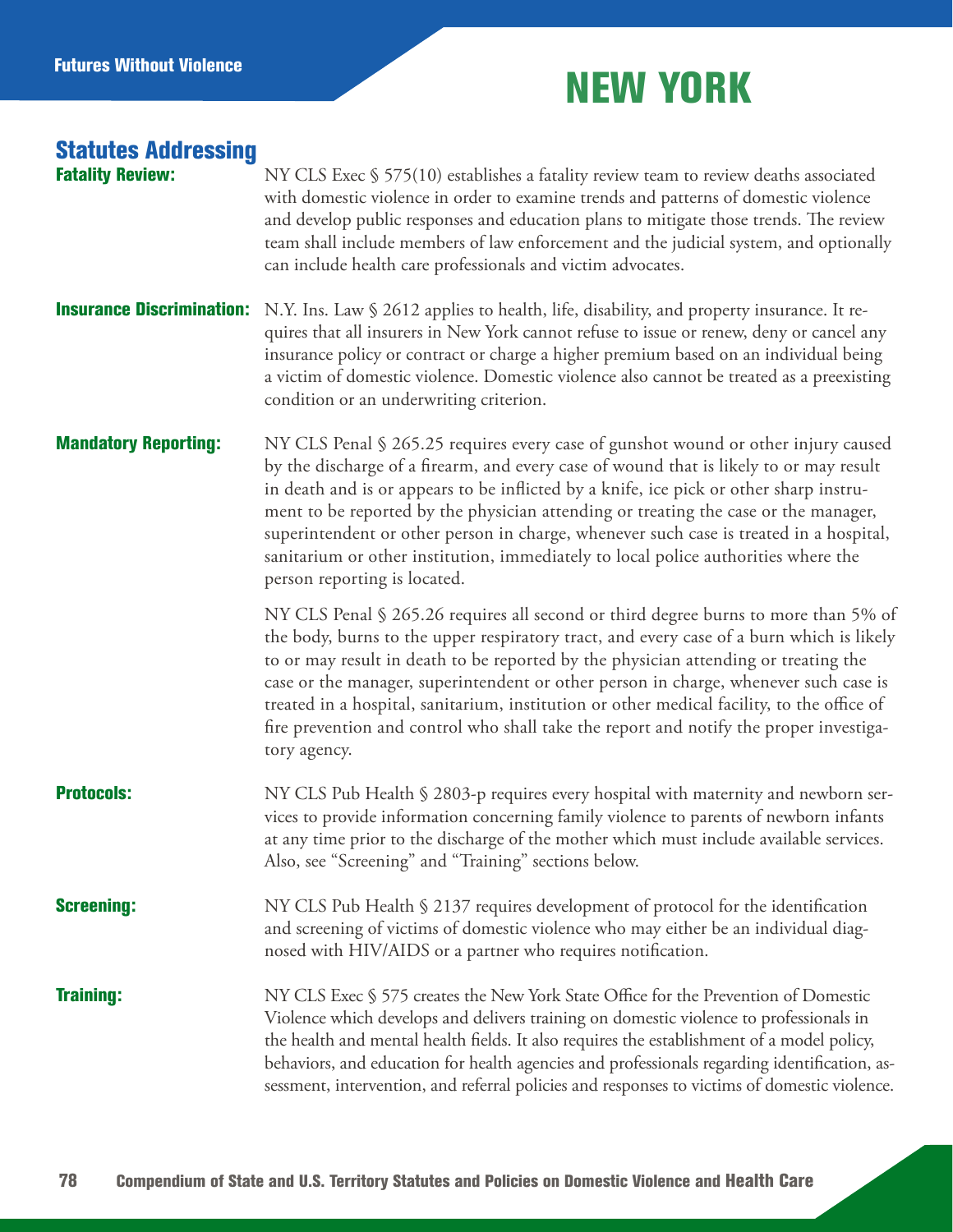## NEW YORK (Cont.)

### Public Funding Earmarked for Health Care and Domestic Violence:

VAWA: None.

#### Others: None.

Public Health Responses The Sexual Assault Reform Act, enacted in FY 2000, significantly expanded the Department of Health's role in addressing sexual assault. Upon the request of a qualifying hospital, the Department of Health may designate that hospital as having an approved Sexual Assault Forensic Examiner (SAFE) program. Such hospital program shall meet the standards for treatment of sexual assault victims and maintenance of sexual offense evidence and shall make available to survivors, on a 24-hour per day basis, specially trained forensic examiners. Such programs (may also be referred to as Sexual Assault Nurse Examiner (SANE) and Sexual Assault Examiner (SAE) programs) are comprehensive by providing medical care and forensic examinations in a private setting; provide specialized standards of medical care and evidence collection; and coordinate an interdisciplinary collaborative effort involving a hospital-based SAFE program, a rape crisis center, law enforcement, the prosecutor's office and other appropriate service agencies to provide a coordinated response that can effectively meet the needs of the survivor as well as improve the overall community response to sexual assault.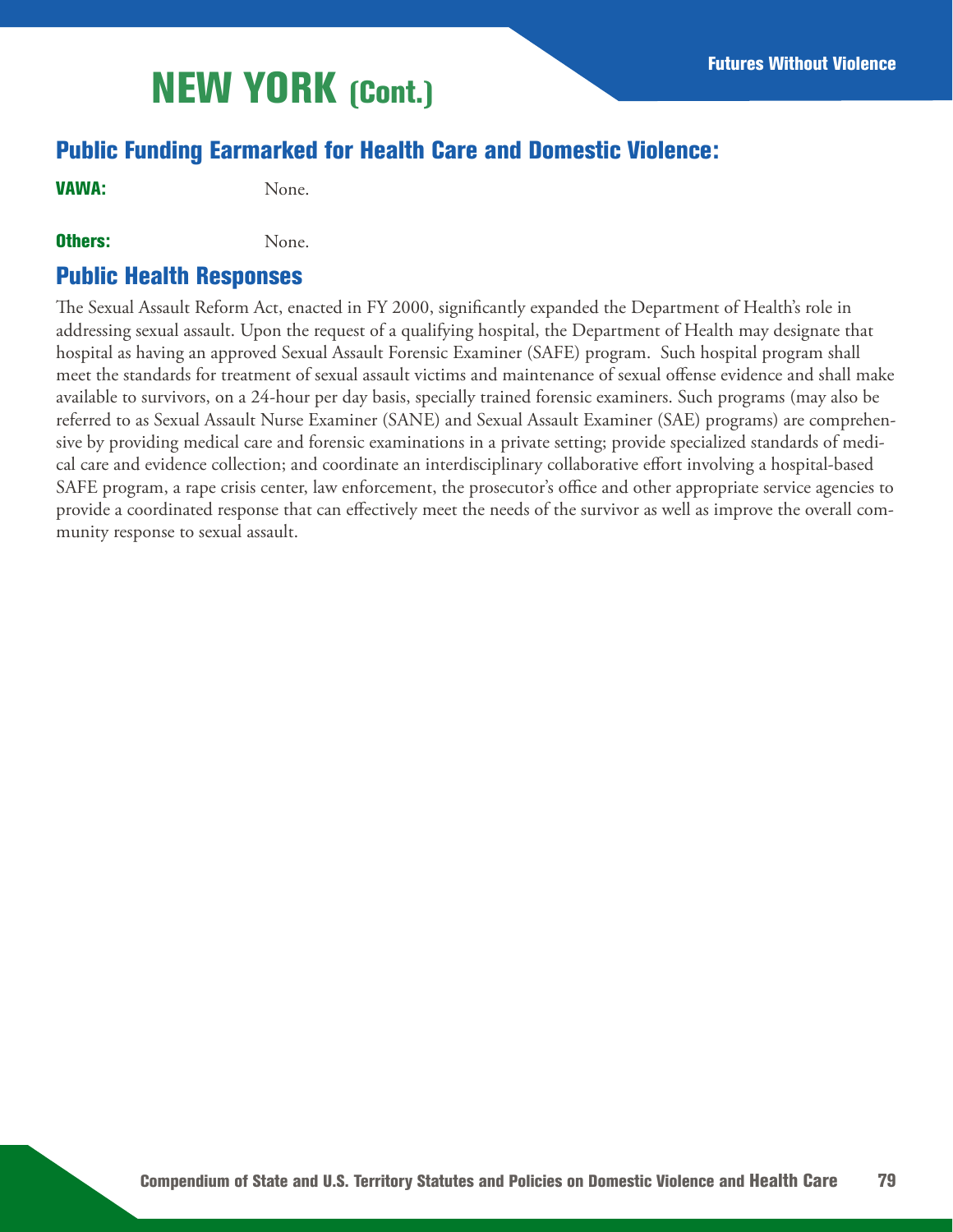## NORTH CAROLINA

### Statutes Addressing

| <b>Fatality Review:</b>     | None.                                                                                                                                                                                                                                                                                                                                                                                                                                                                                                                                                                                                                                                                                                                                                                                                    |  |
|-----------------------------|----------------------------------------------------------------------------------------------------------------------------------------------------------------------------------------------------------------------------------------------------------------------------------------------------------------------------------------------------------------------------------------------------------------------------------------------------------------------------------------------------------------------------------------------------------------------------------------------------------------------------------------------------------------------------------------------------------------------------------------------------------------------------------------------------------|--|
|                             | <b>Insurance Discrimination:</b> N.C. General Statute § 58-68-35 prohibits group health insurers from using conditions<br>arising from domestic violence to determine eligibility, including continued eligibility,<br>of any individual or their dependent.                                                                                                                                                                                                                                                                                                                                                                                                                                                                                                                                             |  |
| <b>Mandatory Reporting:</b> | N.C. Gen. Stat. § 90-21.20 requires every case of gunshot wound or other injury<br>caused or appearing to be caused by the discharge of a firearm, every case of illness<br>apparently caused by poisoning, every injury caused or appearing to be caused by a<br>knife or sharp instrument if it appears that a criminal act was involved, and any other<br>grave bodily injury or grave illness that appears to have resulted from a criminal act of<br>violence to be reported by the physician or surgeon treating the case, or, if such case is<br>treated in a hospital, sanitarium or other medical institution or facility, by the Director,<br>Administrator, or other person designated by the Director or Administrator, to local<br>law enforcement where the place of treatment is located. |  |
| <b>Protocols:</b>           | None.                                                                                                                                                                                                                                                                                                                                                                                                                                                                                                                                                                                                                                                                                                                                                                                                    |  |
| <b>Screening:</b>           | None.                                                                                                                                                                                                                                                                                                                                                                                                                                                                                                                                                                                                                                                                                                                                                                                                    |  |
| <b>Training:</b>            | The North Carolina Coalition Against Domestic Violence (NCCADV) offers statewide<br>training for professionals on domestic violence, mental health, and substance use disor-<br>ders. In addition, all statewide trainings are open and accessible to healthcare providers.                                                                                                                                                                                                                                                                                                                                                                                                                                                                                                                              |  |

#### Public Funding Earmarked for Health Care and Domestic Violence

| <b>VAWA:</b> | None. |
|--------------|-------|
| Others:      | None. |

### Public Health Responses

The North Carolina Coalition Against Domestic Violence (NCCADV) participates on a state Technical Advisory Group for Social Determinants of Health, whose work includes considering future Medicaid funding for intimate partner violence services. NCCADV receives funding from the U.S. Office on Women's Health Intimate Partner Violence Provider Network Project to improve the health care response to patients experiencing abuse. NCCADV also trains health care providers in intimate partner violence screening and response and works to strengthen networks between clinics and domestic violence agencies.

The North Carolina Coalition Against Domestic Violence (NCADV) is one of ten state domestic violence coalitions to receive the Domestic Violence Prevention Enhancement and Leadership Through Alliances (DELTA) Impact grant from the Center for Disease Control and Prevention (CDC). Since 2018, each participating domestic violence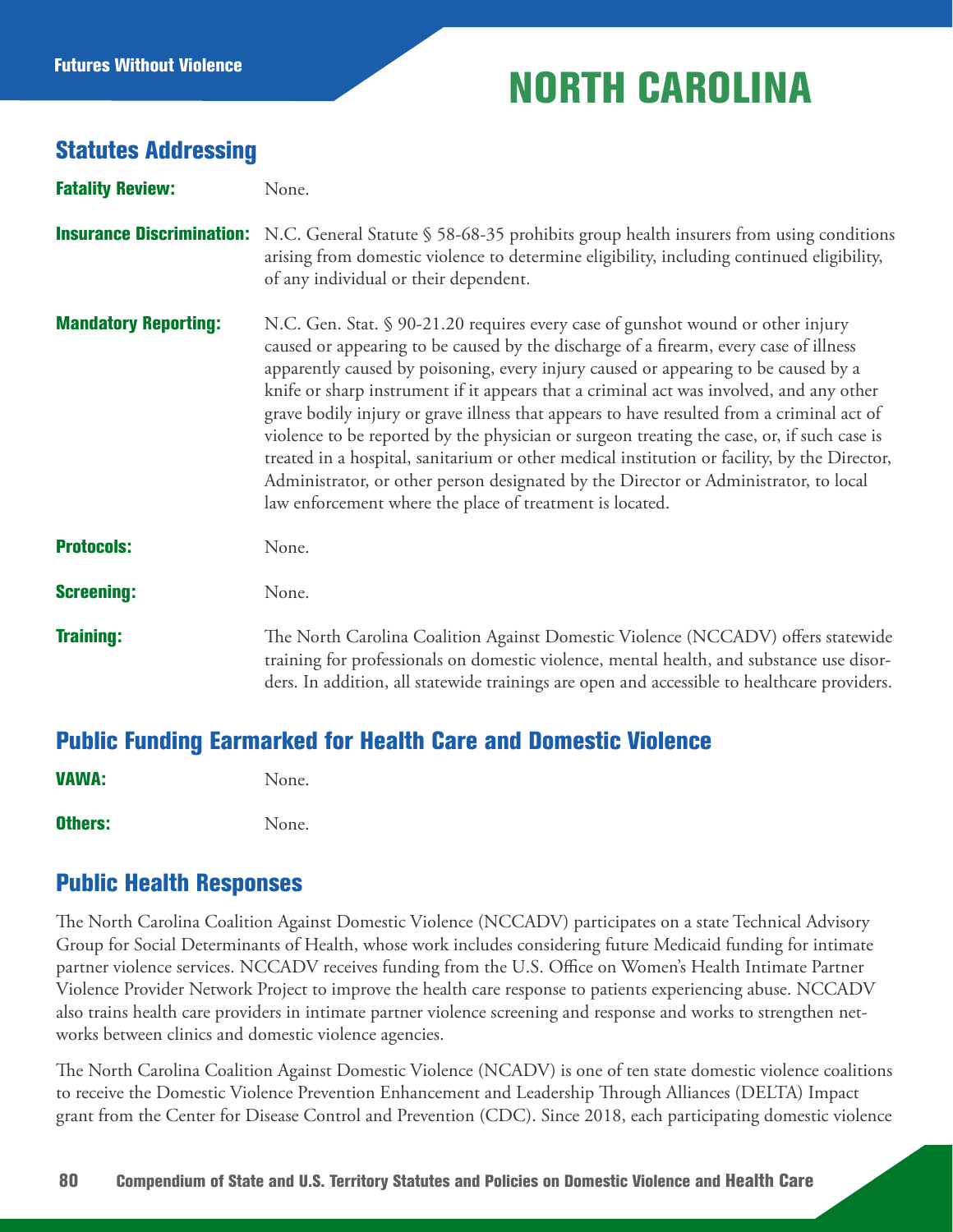## NORTH CAROLINA (Cont.)

coalition has been working to implement and evaluate up to four programs or policy efforts under the following three categories: engaging influential adults or peers, creating protective environments, and strengthening economic supports for families. NCADV was also one of ten state domestic violence coalitions to receive the DELTA Focus grant from the CDC. From 2013-2018, grantees worked to prevent IPV at the national, state, and local levels by implementing strategies to change the environments and conditions in which people live, work and play. Each grantee supported one or two coordinated community response teams (CCRs) to implement IPV prevention strategies at the local level.

North Carolina is one of three states/territories participating in *Project Catalyst Phase II: State and Territory-Wide Transformation on Health, Intimate Partner Violence, and Human Trafficking (2018-2019),* focused on fostering intimate partner violence, human trafficking, and health leadership and collaboration at the U.S. state/territory level to improve the health and safety outcomes for survivors of IPV and human trafficking and to promote prevention. The leadership team consists of leaders from NCCADV and the North Carolina Community Health Center Association.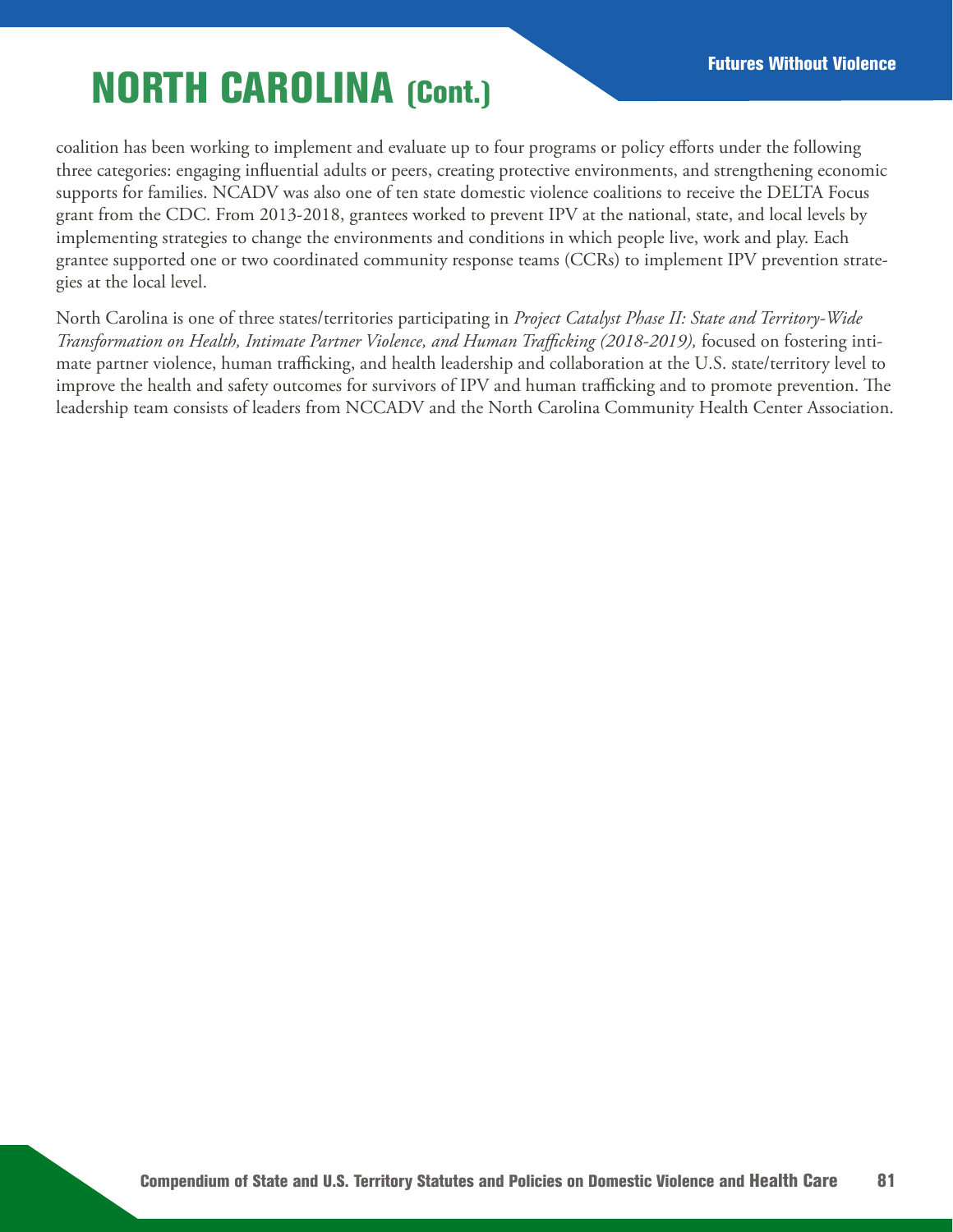## NORTH DAKOTA

### Statutes Addressing

| <b>Fatality Review:</b>     | N.D. Cent. Code § 14-07.1-20 allows the attorney general's office to establish a fatal-<br>ity review commission composed of law enforcement, victim advocates and health care<br>professionals.                                                                                                                                                                                                                                                                                                                                                                                                                                                                                                                                                                                              |
|-----------------------------|-----------------------------------------------------------------------------------------------------------------------------------------------------------------------------------------------------------------------------------------------------------------------------------------------------------------------------------------------------------------------------------------------------------------------------------------------------------------------------------------------------------------------------------------------------------------------------------------------------------------------------------------------------------------------------------------------------------------------------------------------------------------------------------------------|
|                             | <b>Insurance Discrimination:</b> N.D. Cent. Code § 26.1-04-03.7(b) prohibits all insurers from considering an indi-<br>vidual's history or status as a victim of domestic abuse in evaluating insurance coverage<br>and considerations. N.D. Cent. Code § 26.1-39-24 applies to property insurance. It<br>requires that those insurers in North Dakota issuing or renewing a policy of property<br>and casualty insurance in this state may not base any rating, underwriting, or claim-<br>handling decision solely on whether an applicant or insured suffers from domestic<br>violence.                                                                                                                                                                                                    |
| <b>Mandatory Reporting:</b> | N.D. Cent. Code § 43-17-41 requires a physician, physician assistant, or any other<br>person licensed under § 43-12.1 to report to local law enforcement when they di-<br>agnose or treat an individual suffering from any wound, injury or physical trauma<br>inflicted by the individual's own act or by the act of another by means by means of<br>knife or gun, or, when the physician has reasonable cause to suspect the injury was<br>inflicted in violation of criminal law. When a report of domestic violence or physical<br>injury resulting from a sexual offense is reported in accordance with this section, the<br>physician must provide the individual with information regarding a domestic vio-<br>lence sexual assault organization or other victim's assistance program. |
| <b>Protocols:</b>           | None.                                                                                                                                                                                                                                                                                                                                                                                                                                                                                                                                                                                                                                                                                                                                                                                         |
| <b>Screening:</b>           | None.                                                                                                                                                                                                                                                                                                                                                                                                                                                                                                                                                                                                                                                                                                                                                                                         |
| <b>Training:</b>            | None.                                                                                                                                                                                                                                                                                                                                                                                                                                                                                                                                                                                                                                                                                                                                                                                         |

### Public Funding Earmarked for Health Care and Domestic Violence

| <b>VAWA:</b>   | None. |
|----------------|-------|
| <b>Others:</b> | None. |

### Public Health Responses

The North Dakota Department of Health collaborates with a state committee to develop and implement a state intimate partner and sexual violence primary prevention plan. The family planning programs, funded through the North Dakota Department of Health, receive periodic domestic violence trainings and resources. Violence Against Women Act funding is provided for Sexual Assault Nurse Examiners programs and statewide multidisciplinary trainings on domestic violence, sexual violence, and stalking. Healthcare providers are invited to the trainings. The North Dakota Health Department continues a strong working relationship with the North Dakota Council on Abused Women's Services related to funding and policies and protocols for responding to domestic violence.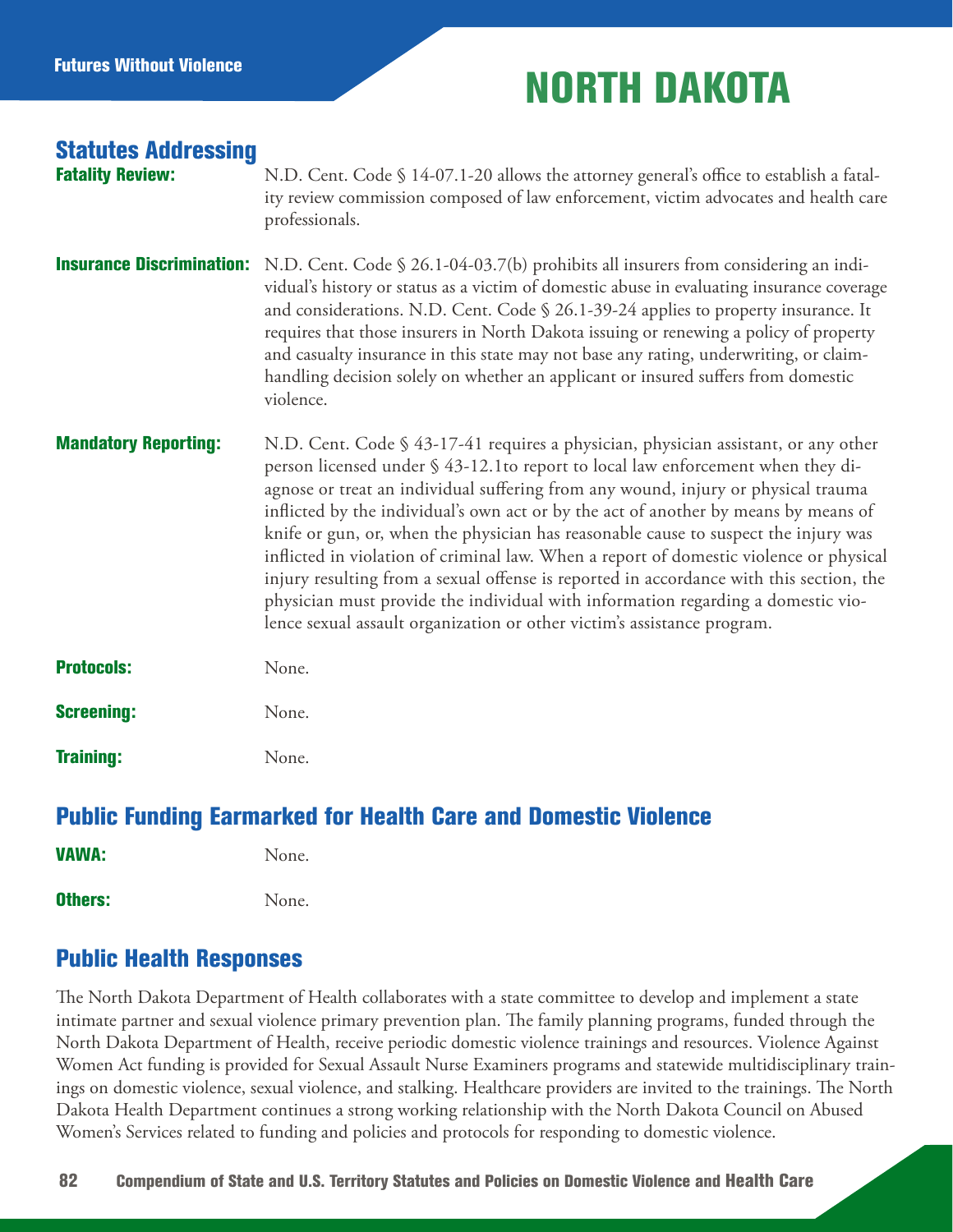

### Statutes Addressing

Fatality Review: None. **Insurance Discrimination:** ORC Ann. 3901.21 applies to health and life insurance. It prohibits those insurers in Ohio from: limiting coverage under, refusing to issue, canceling, or refusing to renew, limiting coverage, refusing to issue, adding a surcharge, denying or limiting coverage for the reason that the insured or applicant for insurance is or has been a victim of domestic violence. It also prohibits the use of domestic violence as an underwriting factor. **Mandatory Reporting:** ORC Ann. 2921.22 makes it a misdemeanor in the second degree for a physician, limited practitioner, nurse, or other person giving aid to a sick or injured person, to negligently fail to report to law enforcement authorities any treated or observed gunshot wound, stab wound, or other serious physical harm that the reporter knows or has reasonable cause to believe resulted from an offense of violence. Second and third degree burns, burns to upper respiratory tract or any burn or that may result in death must be reported to the local arson, fire and explosion investigation bureau. Known or suspected domestic violence must be noted by the physician in the patient's records. **Protocols:** ORC Ann. 3727.08 requires all hospitals to adopt protocols for conducting interviews with patients, one or more interviews separate and apart from the patient with any family or household member present, and for creating whenever possible a photographic record of the patient's injuries when a health care professional knows or has reasonable cause to believe that the patient has been the victim of domestic violence. By Executive Order, the Ohio Domestic Violence Network (ODVN) and the Ohio Department of Health (ODH) developed a workplace violence protocol for the Department of Health which was then expanded into a Governor's Executive Order to develop training for all state employees. Screening: None. **Training** ORC Ann. 4723.25 The board of nursing shall approve one or more continuing education courses of study that comply with divisions (E) and (F) of section [4723.07](http://codes.ohio.gov/orc/4723.07) of the Revised Code and that assist nurses in recognizing the signs of domestic violence and its relationship to child abuse. Nurses are not required to take the courses. ORC Ann. 4731.282 requires that the state medical board shall approve one or more continuing medical education courses of study included within the programs certified by the Ohio state medical association and the Ohio osteopathic association that assist doctors of medicine and doctors of osteopathic medicine in recognizing the signs of domestic violence and its relationship to child abuse; ORC Ann. 4732.141 requires the State Board of Psychology to approve one or more continuing education courses that assist psychologists and school psychologists in recognizing the signs of domestic violence and its relationship to child abuse. Psychologists are not required to take the courses.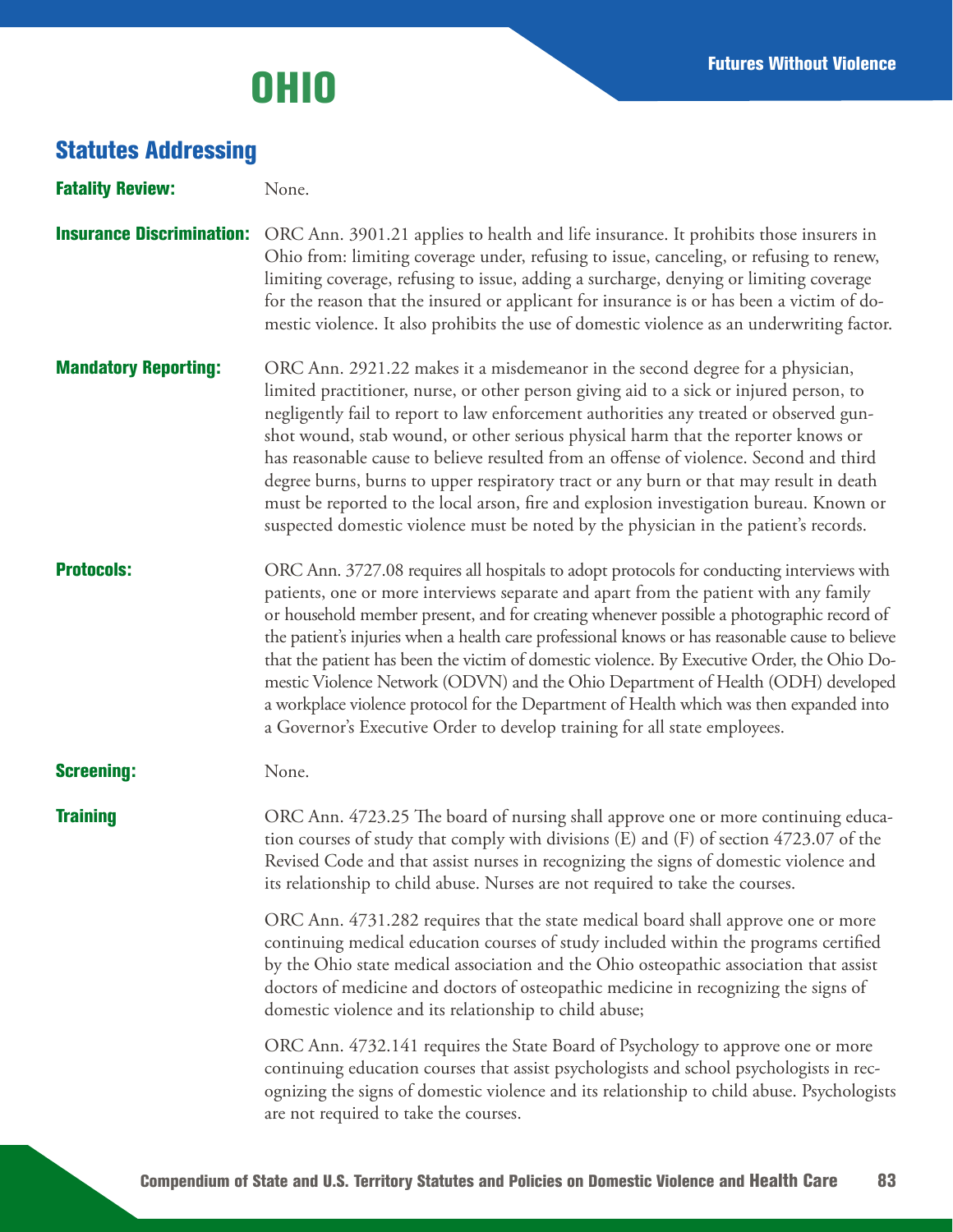## Futures Without Violence<br>
The Cont. and Cont. and Cont. and Cont. and Cont. and Cont. and Cont. and Cont. and Cont. and Cont. and Cont. and Cont. and Cont. and Cont. and Cont. and Cont. and Cont. and Cont. and Cont. and Co

ORC Ann. 4757.34 requires the counselor, social worker, and marriage and family therapist board to approve one or more continuing education courses of study that assist social workers, independent social workers, social work assistants, independent marriage and family therapists, marriage and family therapists, professional clinical counselors, and professional counselors in recognizing the signs of domestic violence and its relationship to child abuse. Such professionals are not required to take the course.

### Public Funding Earmarked for Health Care and Domestic Violence

VAWA: None.

**Others:** In 2010, ODVN received funding from the Ohio Department of Mental Health and Addiction Services (OHMAS) to develop a manual for local domestic violence programs related to trauma informed approaches. Building on that, in 2016, ODVN received funding from the Department of Justice, Office of Victims of Crime (OVC) to develop and demonstrate best practice models for working with survivors of trauma (brain injury and mental health) in collaboration with local programs.

### Public Health Responses

From 2004 to 2010, ODVN was a recipient of family violence prevention funding from the HealthPath Foundation (formerly Anthem Foundation of Ohio). Funding was aimed at providing technical assistance and training to four community based coalitions as well as capacity building at the state level for prevention approaches.

The Ohio Domestic Violence Network (ODVN), the Ohio Alliance to End Sexual Violence (OAESV) and the Ohio Department of Health (ODH) jointly convene a state level Prevention Consortium that is now implementing a statewide prevention plan for sexual and intimate partner violence.

Ohio was one of eight states that participated in the first phase of Project Connect: A Coordinated Public Health Initiative to Prevent Violence against Women (2010-2012) funded by the Office on Women's Health, U.S. DHHS with support from the Administration for Children and Families, U.S. DHHS, and coordinated by Futures Without Violence. As part of that project nearly 1,200 health care providers in adolescent health, home visitation, and family planning settings were trained to assess for, and respond to, domestic and sexual violence. In addition, training requirements and funding incentives for addressing reproductive coercion were added to Title V and Title X contracts.

ODVN is one of ten state domestic violence coalitions to receive the Domestic Violence Prevention Enhancement and Leadership Through Alliances (DELTA) Impact grant from the Center for Disease Control and Prevention (CDC). Since 2018, each participating domestic violence coalition has been working to implement and evaluate up to four programs or policy efforts under the following three categories: engaging influential adults or peers, creating protective environments, and strengthening economic supports for families. ODVN was also one of ten state domestic violence coalitions to receive the DELTA Focus grant from the CDC. From 2013-2018, grantees worked to prevent IPV at the national, state, and local levels by implementing strategies to change the environments and conditions in which people live, work and play. Each grantee supported one or two coordinated community response teams (CCRs) to implement IPV prevention strategies at the local level.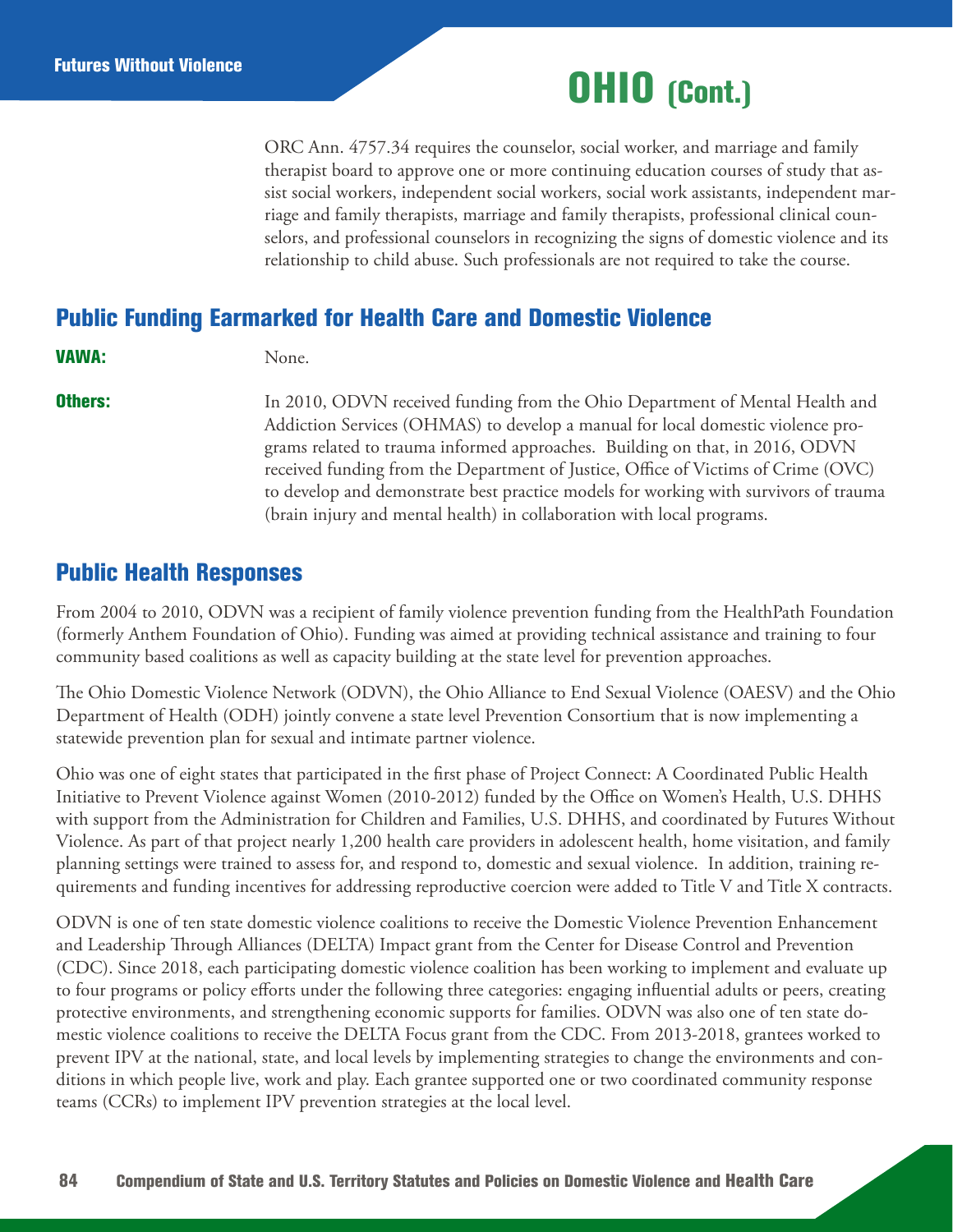## **OKLAHOMA**

### Statutes Addressing

Fatality Review: 22 Okl. St. §§ 1601 and 1602 establish the Domestic Violence Fatality Review Board whose membership shall include the State Commissioner of Health, Chief of Injury Prevention Services of the State Department of Health, two physicians and a nurse.

**Insurance Discrimination:** 36 Okl. St. § 6060.10A prohibits health benefit plans (defined within the statute) from denying coverage, refusing to issue or renew, cancel or otherwise terminate, restrict or exclude any person from any health benefit plan issued or renewed on or after November 1, 2010 on the basis of the insured's or applicant's status as a victim of domestic abuse as defined in § 60.1 of Title 22. No health benefit plan can deny a claim based on the insured's status as a victim of domestic violence nor can domestic abuse be considered a preexisting condition.

**Mandatory Reporting:** 22 Okl. St. § 58 mandates that criminally injurious conduct, as defined by the Oklahoma Crime Victims Compensation Act, which appears to be or is reported by the victim to be domestic abuse, as defined in Section 60.1 of this title, or domestic abuse by strangulation, domestic abuse resulting in great bodily harm, or domestic abuse in the presence of a child, as defined in Section 644 of Title 21 of the Oklahoma Statutes, shall be reported to the nearest law enforcement agency. However, any physician, surgeon, resident, intern, physician assistant, registered nurse, or any other health care professional examining, attending, or treating a victim is not required to report such domestic abuse if the victim is over age 18 and is not incapacitated, unless the victim requests them to do so orally or in writing. In all cases what is reported to be domestic abuse shall clearly and legibly be documented by the health care provider and any treatment provided. In all cases, the health care provider shall refer the victim to domestic violence and victim services, including the number of the statewide hotline.

**Protocols:** 22 Okl. St. § 58 requires that in all cases of what appears to be or is reported to be domestic abuse, the physician, surgeon, resident, intern, physician assistant, registered nurse, or any other health care professional examining, attending or treating the victim of what appears to be domestic abuse shall refer the victim to domestic violence and victim services programs, including providing the victim with the twenty-four-hour statewide telephone communication service established by Section 18p-5 of Title 74 of the Oklahoma Statutes. In addition, they shall clearly and legibly document the incident and injuries observed and reported, as well as any treatment provided or prescribed.

Screening: None.

**Training** 59 Okl. St. § 3206 requires that all applicants for licensure as an anesthesiologist assistant submit a notarized statement showing completion of one hour of continuing medical education on domestic violence including the number of patients in that practice likely to be victims or perpetrators, screening procedures for determining whether a patient has a history as a victim or perpetrator and instructions on how to refer to services.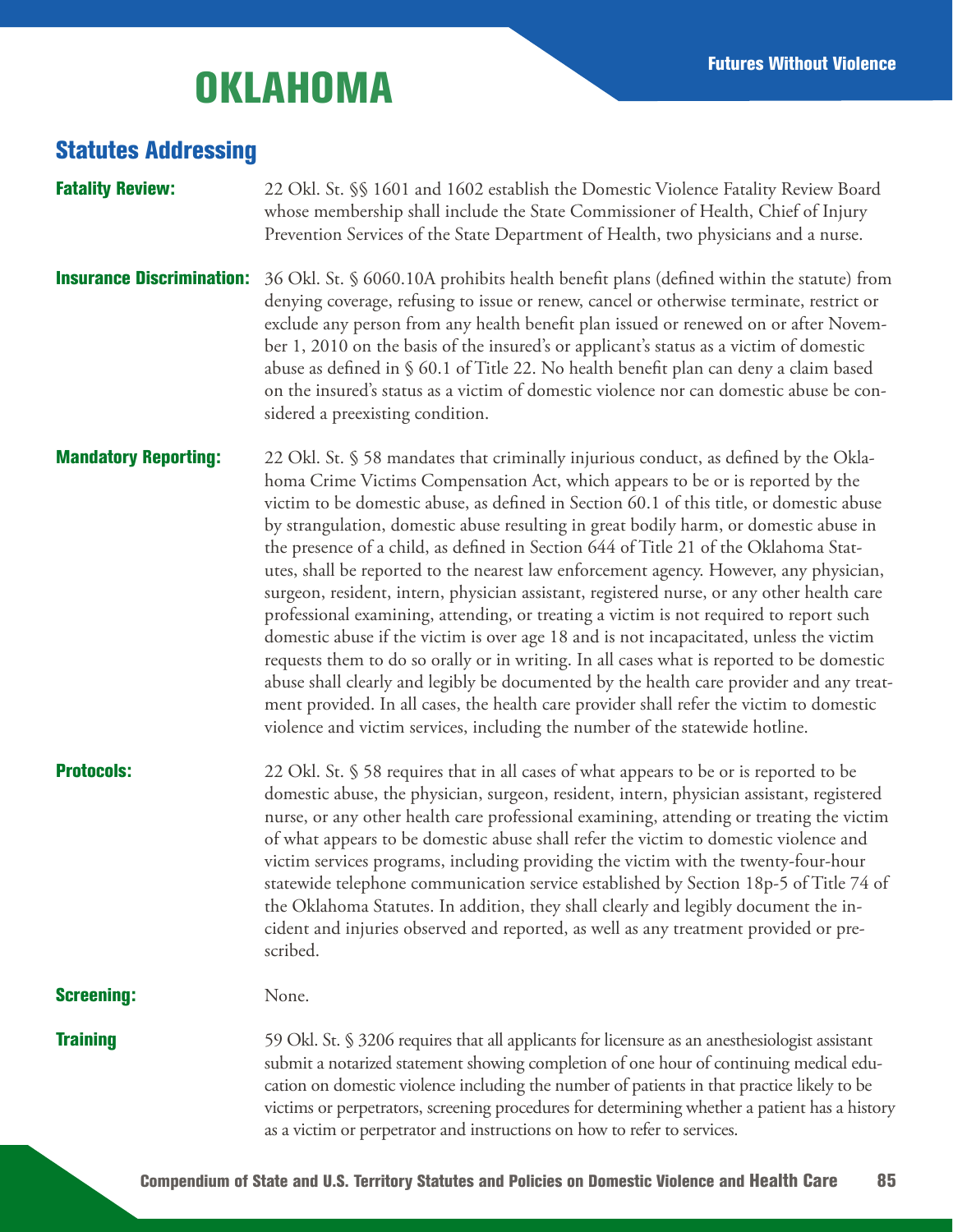# Futures Without Violence **OKLAHOMA** (Cont.)

### Public Funding Earmarked for Health Care and Domestic Violence

VAWA: None. Others: None.

### Public Health Responses

The Oklahoma State Department of Health (OSDH) works to prevent domestic violence and sexual assault through its public health services. OSDH service areas provide training and tools to address intimate partner and domestic violence in the healthcare setting and healthcare practitioners. OSDH partners with other organizations to provide programs, services, and education to prevent domestic violence, child abuse and sexual assault. The Injury Prevention Service works with seven community preventionists across the state to educate youth on healthy relationships and sexual assault prevention. Additionally, the magnitude of intimate partner and domestic violence homicide is monitored through OSDH public health surveillance systems.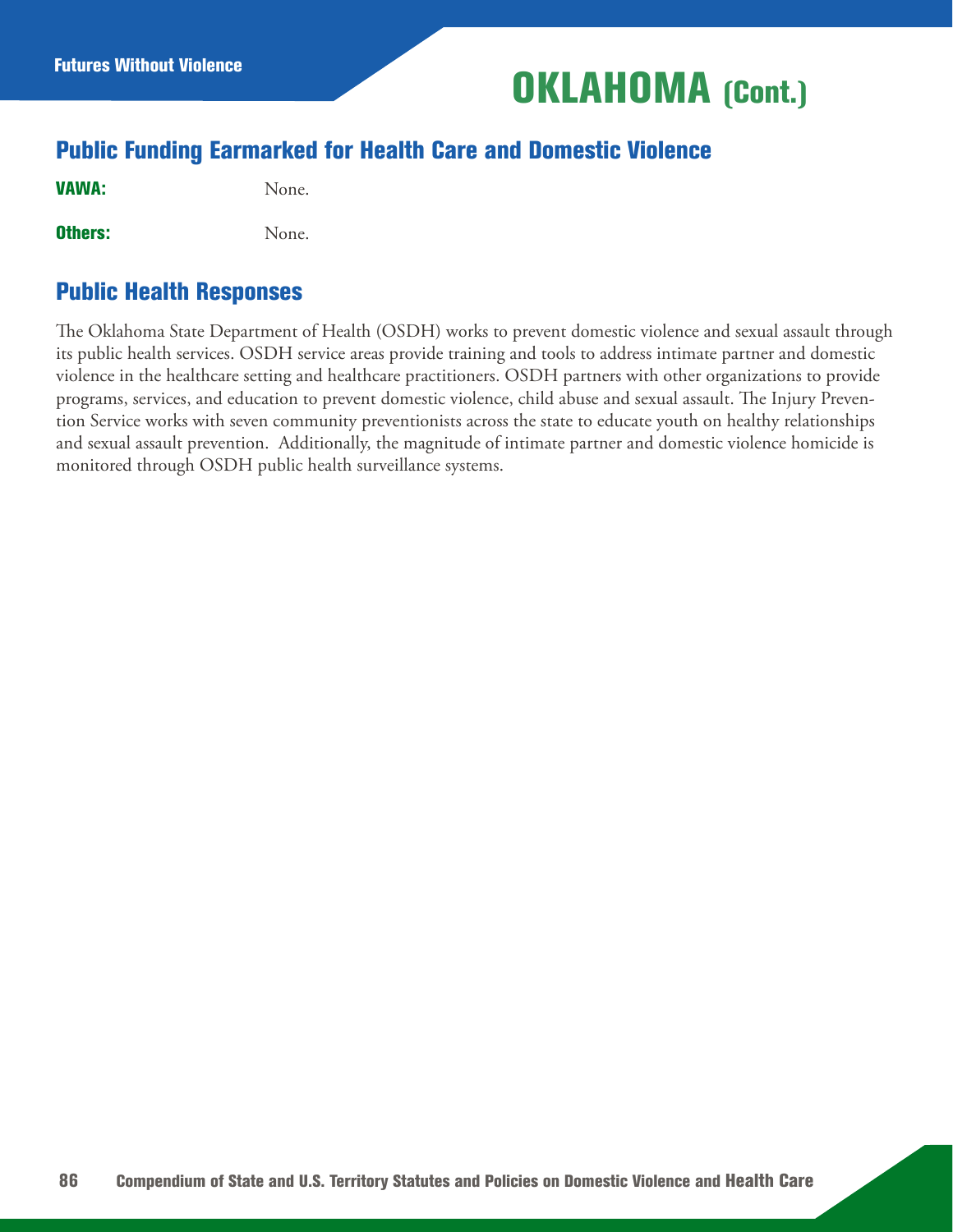### **OREGON**

### Statutes Addressing

| <b>Fatality Review:</b>          | ORS § 418.714 allows local domestic violence coordinating council recognized by the<br>local public safety coordinating council or by the governing body of the county to es-<br>tablish a multidisciplinary domestic violence fatality review team to assist local organi-<br>zations and agencies in identifying and reviewing domestic violence fatalities. Any such<br>team shall include medical personnel with expertise in the field of domestic violence,<br>local health department staff, medical examiners or other experts in the field of forensic<br>pathology and other domestic violence advocates.                                                                                                                                                                                            |
|----------------------------------|----------------------------------------------------------------------------------------------------------------------------------------------------------------------------------------------------------------------------------------------------------------------------------------------------------------------------------------------------------------------------------------------------------------------------------------------------------------------------------------------------------------------------------------------------------------------------------------------------------------------------------------------------------------------------------------------------------------------------------------------------------------------------------------------------------------|
| <b>Insurance Discrimination:</b> | ORS § 746.015(4) applies to health, life, disability, and property insurance. It re-<br>quires that no insurers in Oregon on the basis of the status of an insured or prospective<br>insured as a victim of domestic or sexual violence, shall do any of the following: deny,<br>cancel or refuse to issue or renew an insurance policy; demand or require a greater<br>premium or payment; designate domestic violence as a preexisting condition for which<br>coverage will be denied or reduced; exclude or limit coverage for losses or deny a claim;<br>or fix any lower rate for or discriminate in the fees or commissions of an insurance<br>producer for writing or renewing a policy. Domestic violence status cannot be used as a<br>rating criterion.                                              |
| <b>Mandatory Reporting:</b>      | ORS §§ 146.750 and 146.710 require any physician, including interns and residents,<br>having reasonable cause to suspect that a person coming before them for examina-<br>tion or treatment has had injury caused by knife, firearm or other deadly or dangerous<br>weapon, or any other serious physical injuries inflicted (regardless of weapon involve-<br>ment) upon them by non-accidental means to report immediately to the medical<br>examiner. § 146.730 allows the medical examiner or the district attorney to investigate<br>any injury that occurred under suspicious or unknown circumstances. Whenever the<br>medical examiner concludes that a crime may have been committed in causing the<br>injury, they must report that conclusion to the district attorney under $\frac{6}{9}$ 146.740. |
| <b>Protocols:</b>                | ORS $\frac{6}{3}$ 146.740 contains the proper reporting protocols for physicians reporting to the<br>medical examiner, and the medical examiner reporting to the district attorney potential<br>domestic violence offences.                                                                                                                                                                                                                                                                                                                                                                                                                                                                                                                                                                                    |
| <b>Screening:</b>                | None.                                                                                                                                                                                                                                                                                                                                                                                                                                                                                                                                                                                                                                                                                                                                                                                                          |
| <b>Training:</b>                 | None.                                                                                                                                                                                                                                                                                                                                                                                                                                                                                                                                                                                                                                                                                                                                                                                                          |
|                                  | <b>Public Funding Earmarked for Health Care and Domestic Violence</b>                                                                                                                                                                                                                                                                                                                                                                                                                                                                                                                                                                                                                                                                                                                                          |

| <b>VAWA:</b> | None. |
|--------------|-------|
|              |       |

Others: None.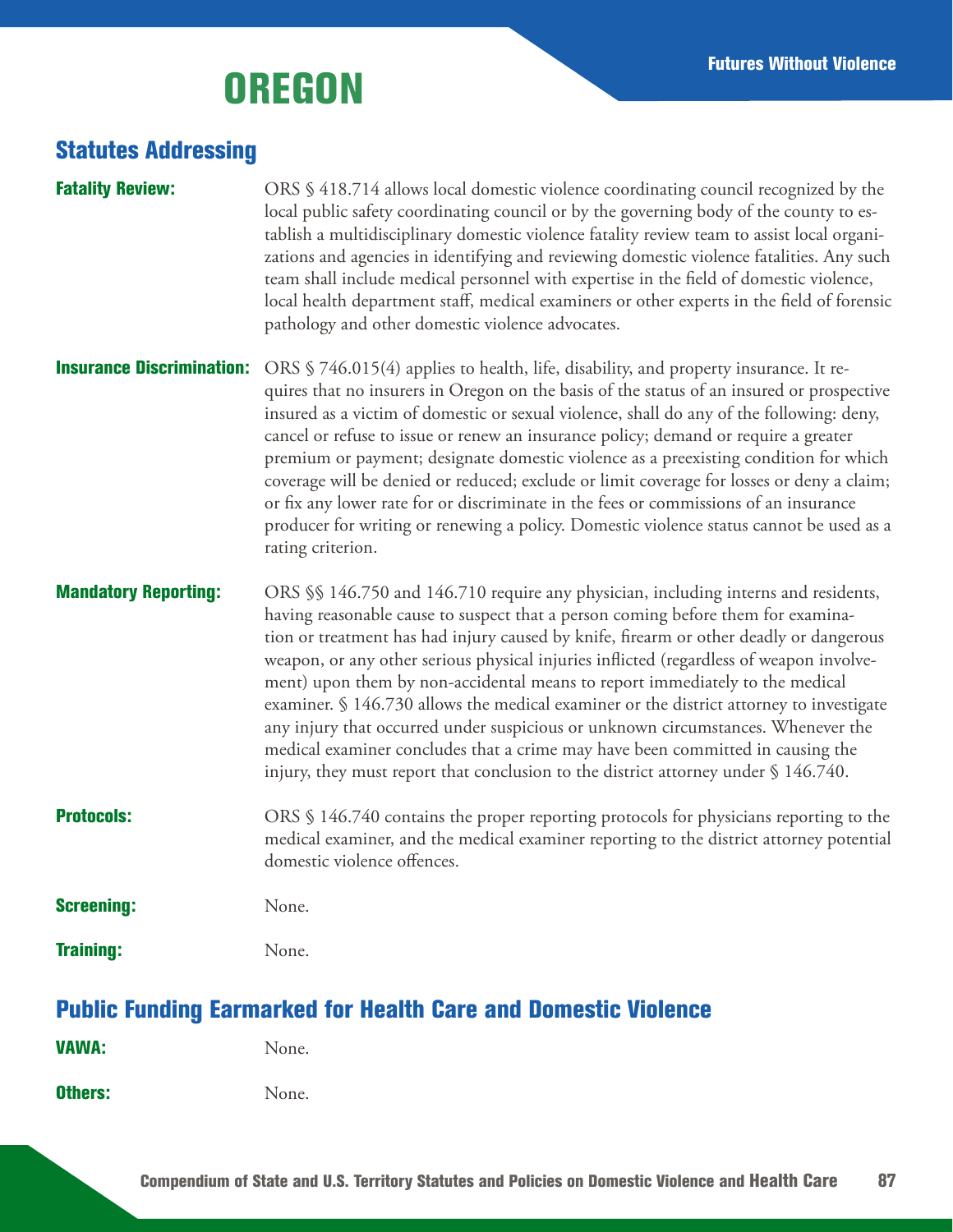## Futures Without Violence **OREGON** (Cont.)

### Public Health Responses

The Oregon Attorney General's Sexual Assault Task Force (SATF) and the Oregon Health Authority receive federal Rape Prevention Education (RPE) funds from the Centers for Disease Control and Prevention (CDC). The SATF funds four community sites to do rape prevention education. Oregon administers a portion of CDC Preventive Health and Health Services Block Grant funding to the Oregon Coalition Against Domestic and Sexual Violence. The Oregon Public Health Department (OPHD) receives funds from the federal intimate partner violence and pregnancy assistance grant to work with pregnant and parenting community college students to promote healthy relationships, as well as put in place services, linkages, and referrals on campus. In addition, the state's Children, Adults, and Families office provides funding to place 22 domestic violence advocates in local field offices.

From 2010 to 2017, the Oregon Department of Justice provided funding for *Safer Futures*, which supported onsite domestic violence advocacy services in health care settings across Oregon, to improve the health and safety of expectant, pregnant, and parenting women.

In 2013, Oregon was one of six states and five native health facilities selected to participate in Project Connect: 2.0, a national initiative to change how adolescent health, reproductive health and Native health services respond to sexual and domestic violence. Futures Without Violence, in collaboration with the Office on Women's Health, provided technical assistance and monitored the grantees for the three year initiative (2013-2015). Project Connect 2.0 was supported by the Office on Women's Health, U.S. DHHS and funded through the Violence Against Women Reauthorization Act of 2006. The Project Connect 2.0 work in Oregon was led by the Oregon Health Authority, working in partnership with the Oregon Coalition Against Domestic and Sexual Violence to develop state policies to require assessment for reproductive coercion and IPV, and partnership with local advocacy organizations for all state-funded family planning settings. In addition, providers from five clinic sites were trained to use an evidence-based intervention using a patient safety card, that includes universal messages on healthy relationships, as well as harm reduction strategies and referrals to local advocates when abuse is disclosed.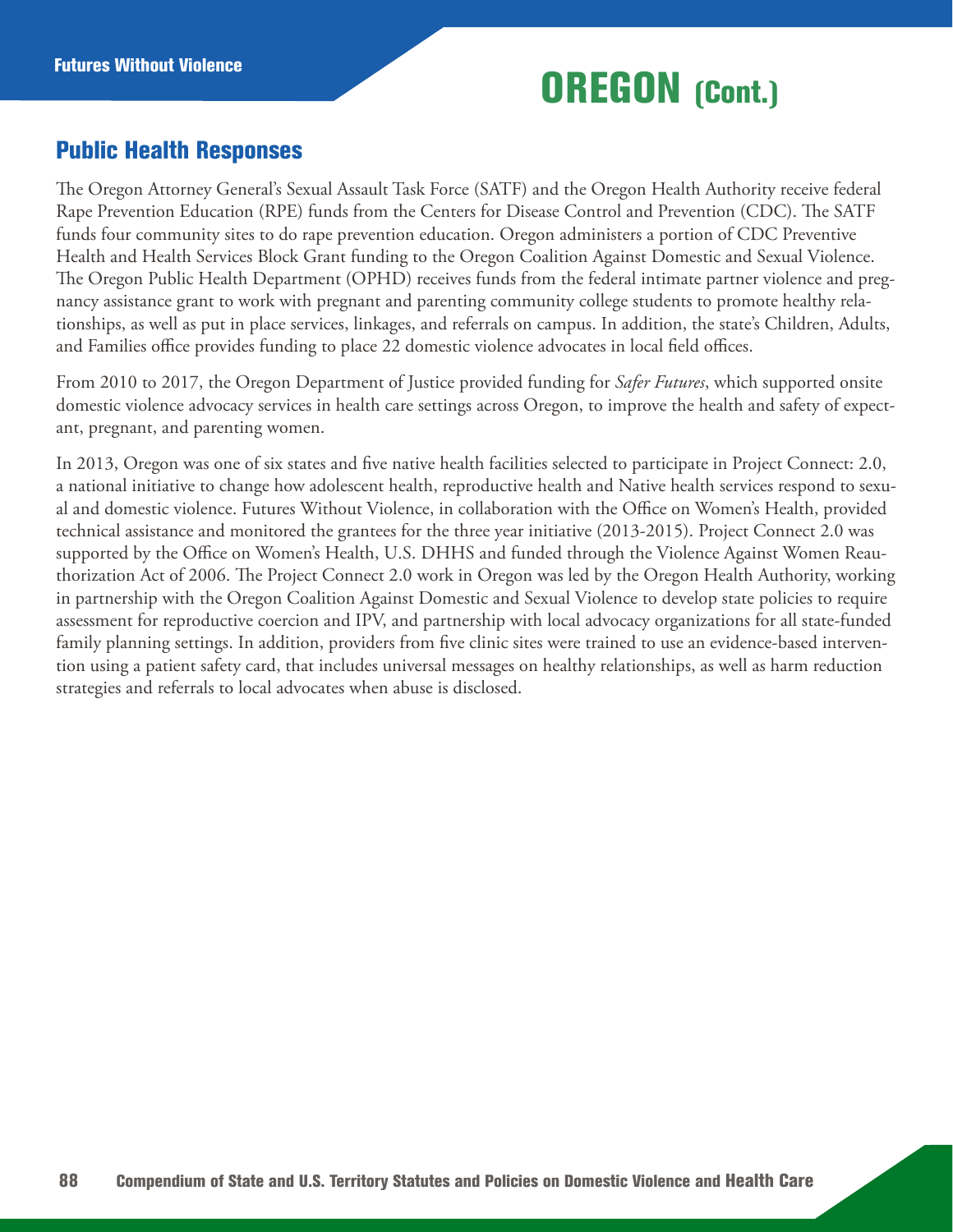### PENNSYLVANIA

### Statutes Addressing

Fatality Review: None.

**Insurance Discrimination:** 40 P.S.  $\$  1171.3, 1171.5(14) applies to health, life, disability, and property insurance. It prohibits all insurers in Pennsylvania from taking any of the following actions because the insured or applicant for an insurance policy or insurance contract is a victim of abuse: denying; refusing to issue; refusing to renew; refusing to reissue; canceling or terminating an insurance policy or insurance contract; restricting coverage under an insurance policy or insurance contract; adding a surcharge, applying a rating factor, or using any other underwriting standard or practice which adversely takes into account a history or status of abuse; excluding or limiting benefits or coverage under an insurance policy or insurance contract for losses incurred; or, With respect to a policy of a private passenger automobile, a policy covering owner occupied private residential property or a policy covering personal property of individuals, refusing to pay an insured for losses arising out of abuse to that insured under a property and casualty insurance policy or contract to the extent of the insured's legal interest in the covered property if the loss is caused by the intentional act of another insured or using other exclusions or limitations which the commissioner has determined unreasonably restrict the ability of victims of abuse to be indemnified for such losses.

**Mandatory Reporting:** 18 Pa.C.S. § 5106 mandates that any physician, intern, or resident, or any person conducting, managing, or in charge of any hospital or pharmacy, or in charge of any ward or part of a hospital, to whom shall come or be brought any person suffering from any wound or other injury inflicted by his own act or by the act of another which caused death or serious bodily injury, or inflicted by means of a deadly weapon as defined in § 2301, or upon whom injuries have been inflicted in violation of any penal law, must report such cases to law enforcement authorities. The report shall state the name of the injured person, if known, the injured person's whereabouts, and the character and extent of the person's injuries. Failure to report such injuries when the act caused bodily injury (defined in  $\S 2301$ ) is not an offense if the victim (1) is an adult; (2) the injury was inflicted by an individual who is the current or former spouse or sexual or intimate partner, has been living as a spouse or who shares biological parenthood; (3) the victim has been informed of the physician's duty to report and that report cannot be made without the victim's consent;  $(4)$  the victim does not consent to the report; and  $(5)$  the victim has been provided with a referral to the appropriate victim service agency.

#### **Protocols:** 35 P.S. § 7661.3, which establishes the Domestic Violence Health Care Response Program, requires that in the selected medical advocacy project sites, medical professionals will provide available educational materials to inform victims of domestic violence about the services and assistance available through the domestic violence program.

#### **Screening:** 35 P.S. § 7661.3, which establishes the Domestic Violence Health Care Response Program, requires that the selected medical advocacy projects develop and implement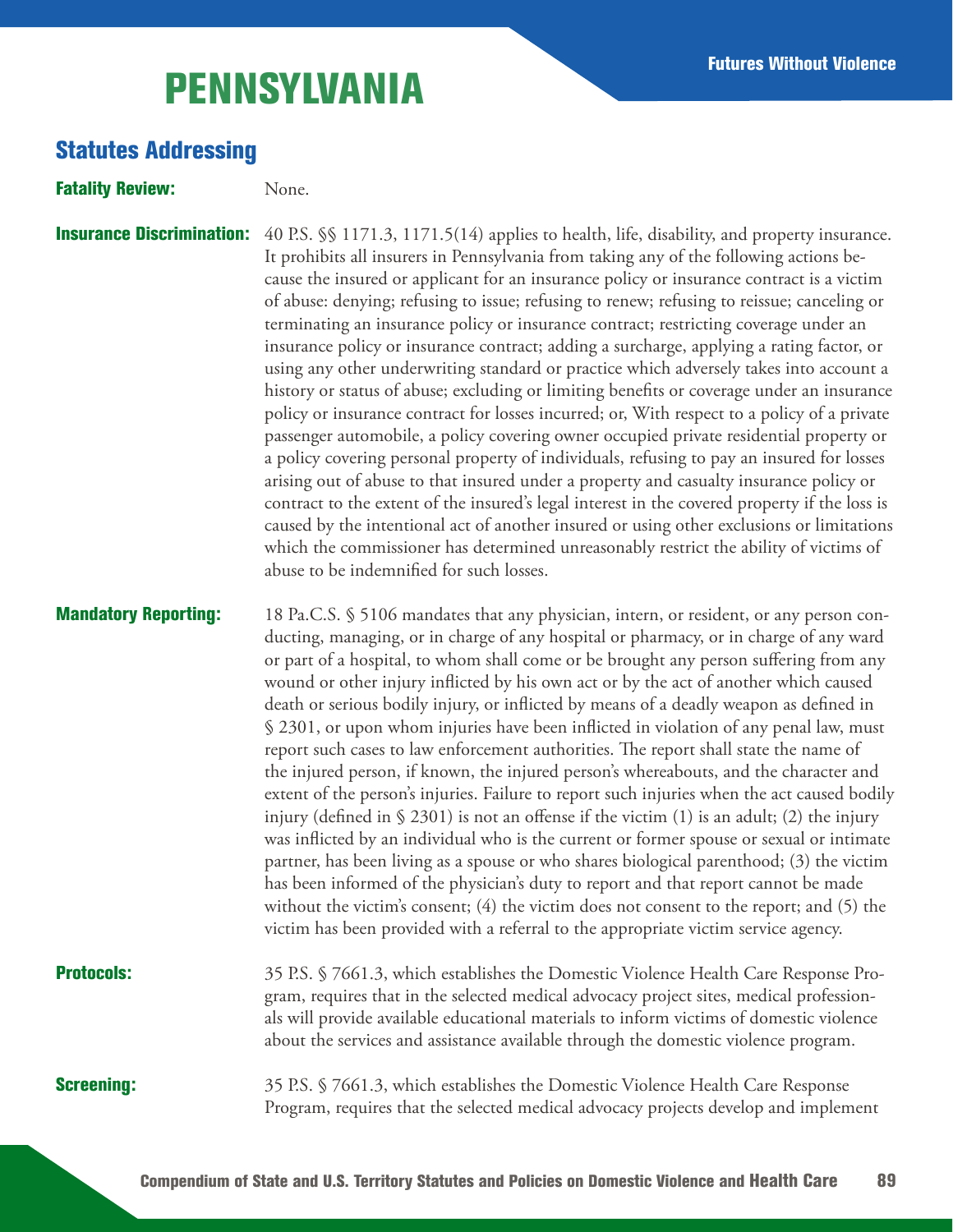## PENNSYLVANIA (Cont.)

uniform multidisciplinary domestic violence policies and procedures which incorporate all staff who provide services or interact with victims of domestic violence, including the identification of victims through universal screening.

**Training:** 35 P.S. § 7661.3 establishes the Domestic Violence Health Care Response Program. The program requires that medical advocacy projects develop and implement a multidisciplinary, comprehensive and ongoing domestic violence education and training program for hospital, health center, or clinic personnel adapted to their particular demographics, policies, staffing patterns and resources. The training shall include identifying characteristics of domestic violence, screening patients for domestic violence, appropriately documenting in the medical record and offering referral services, including domestic violence resources available in the community.

### Public Funding Earmarked for Health Care and Domestic Violence

VAWA: None. Others: None.

### Public Health Responses

The Pennsylvania Coalition Against Domestic Violence partnered with Pennsylvania Department of Public Welfare's Office of Medical Assistance Programs to raise public awareness for domestic violence and health issues, such as develop tools to educate primary care medical assistance providers to help them identify and refer patients experiencing domestic violence to the national hotline and local domestic violence program. This partnership also trains and equips medical advocates to provide health care providers with model practices that will best serve domestic violence survivors, and features articles about domestic violence in quarterly newsletters received by all medical assistance recipients.

In 2013 Pennsylvania was one of six states and five native health facilities selected to participate in Project Connect: 2.0, a national initiative to change how adolescent health, reproductive health and Native health services respond to sexual and domestic violence. Futures Without Violence, in collaboration with the Office on Women's Health, provided technical assistance and monitored the grantees for the three year initiative (2013-2015). Project Connect 2.0 is supported by the Office on Women's Health, U.S. DHHS and funded through the Violence Against Women Reauthorization Act of 2006. The Project Connect 2.0 work in Pennsylvania was led by the Pennsylvania Coalition Against Domestic Violence, in partnership with the Pennsylvania Department of Health, Alliance of Pennsylvania Councils, Pennsylvania Coalition Against Rape, and the Pennsylvania Association of School Nurses and Practitioners. The team worked to develop state policies to require universal education on healthy relationships, targeted assessment for reproductive coercion and adolescent relationship abuse for sexually active young women, and partnership with local advocacy organizations for school-based adolescent health settings. In addition, school nurses from five sites were trained to use an evidence-based intervention using a patient safety card, that includes universal messages on healthy relationships, as well as harm reduction strategies and referrals to local advocates when abuse is disclosed.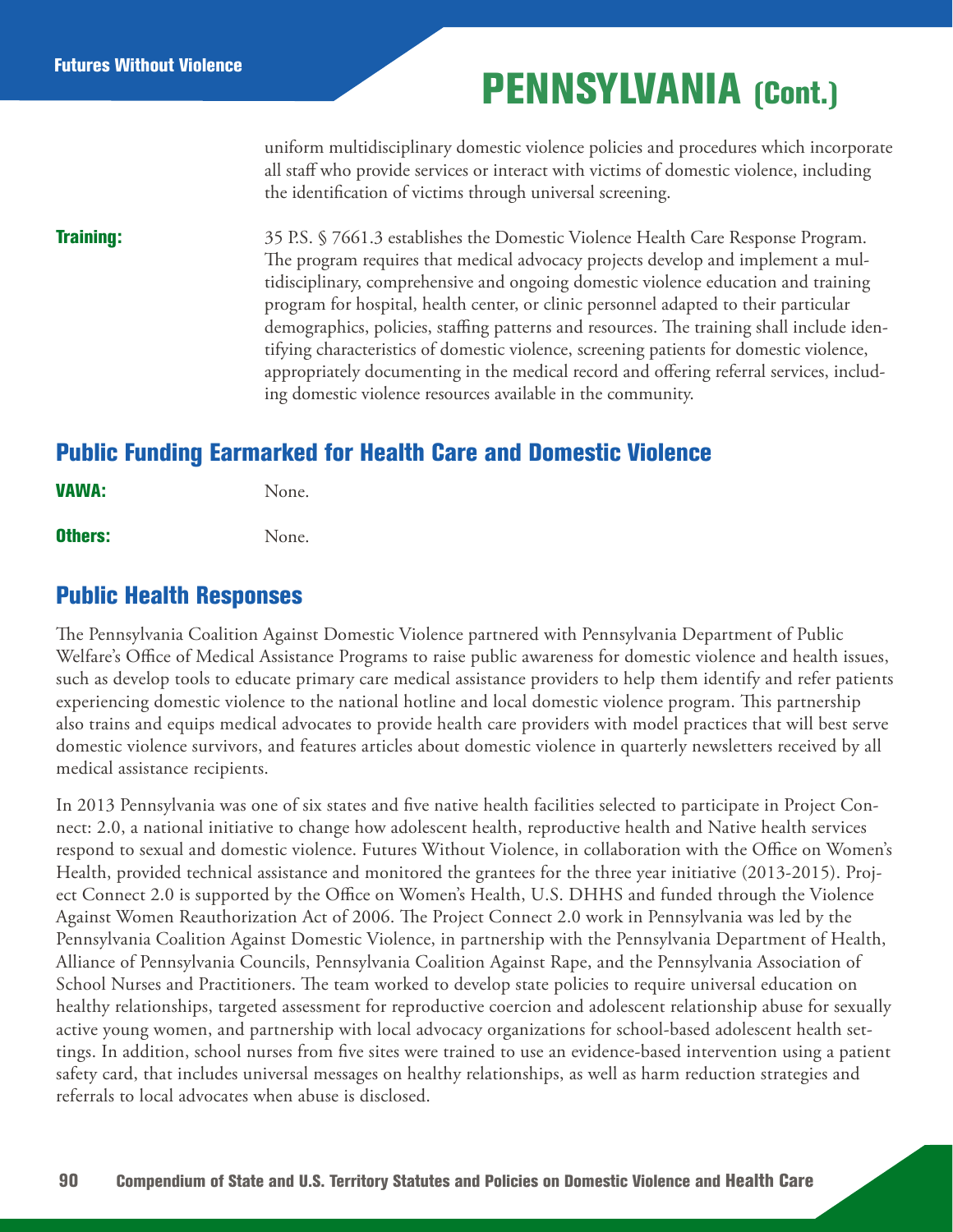## PENNSYLVANIA (Cont.)

The Pennsylvania Coalition Against Domestic Violence is one of ten state domestic violence coalitions to receive the Domestic Violence Prevention Enhancement and Leadership Through Alliances (DELTA) Impact grant from the Center for Disease Control and Prevention (CDC). Since 2018, each participating domestic violence coalition has been working to implement and evaluate up to four programs or policy efforts under the following three categories: engaging influential adults or peers, creating protective environments, and strengthening economic supports for families.

Pennsylvania is one of four states participating in the Providers, Advocates, and Technology for Health and Safety (PATHS) Project, partnering with the Johns Hopkins School of Nursing, the University of Pittsburgh, the Office on Women's Health, and Futures Without Violence. A leadership team is working with 3 sites to utilize the CUES universal education intervention, using the MyPlan safety decision aid, for supporting survivors of domestic violence and sexual assault, and to promote healthy relationships.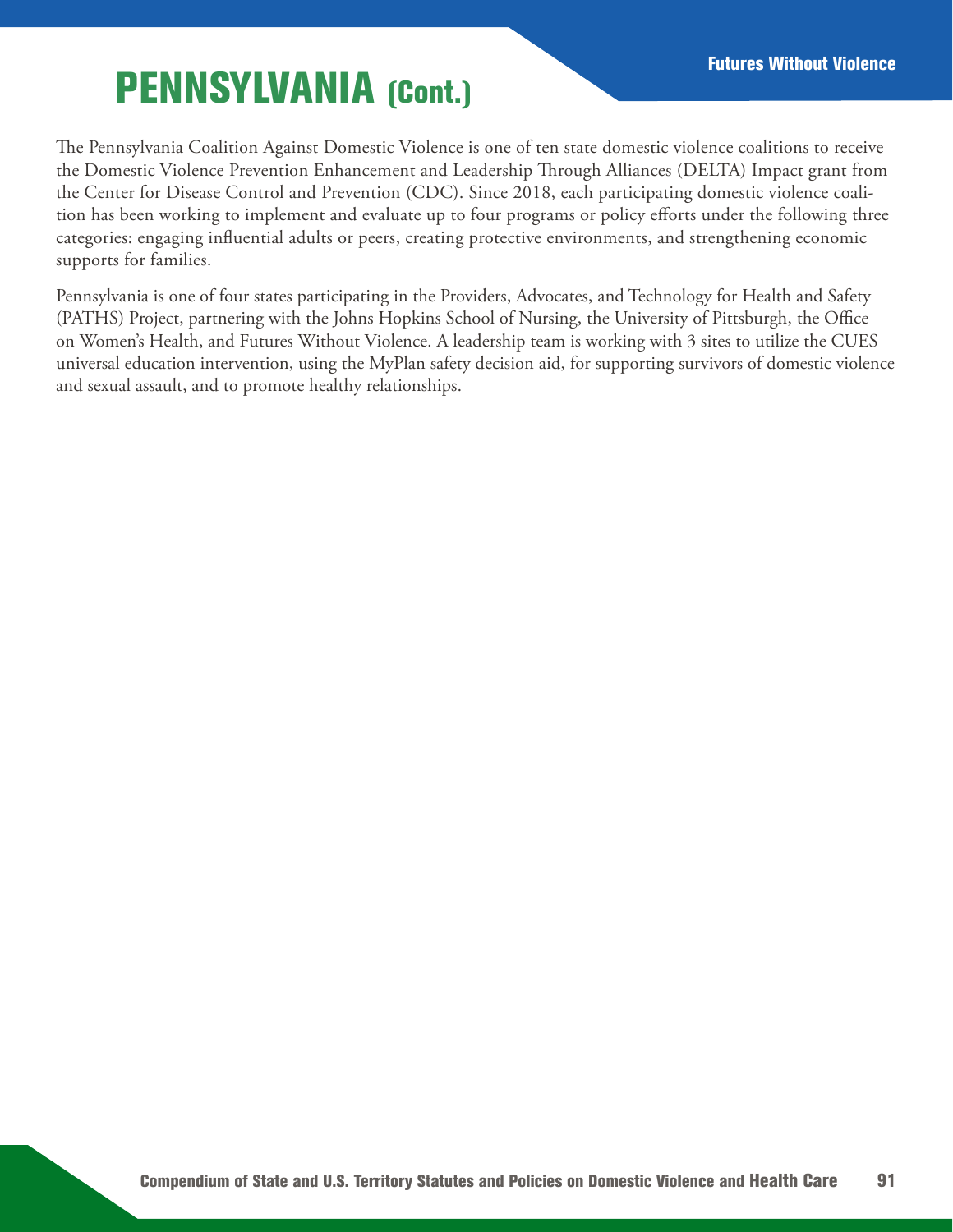## Futures Without Violence **RHODE ISLAND**

### Statutes Addressing

| None. |
|-------|
|       |

**Insurance Discrimination:** R.I. Gen Laws § 27-60-1 to -7, 27-60.1-1 to 8, 27-61-1 to-7 applies to health, life, and property insurance. It prohibits those insurers in Rhode Island from: denying, refusing to issue, renew or reissue, canceling or terminating a health benefit plan, or restricting or excluding health benefit plan coverage or adding a premium differential to any health benefit plan on the basis of the applicant's or insured's abuse status; excluding or limiting coverage for losses or denying a claim incurred by an insured as a result of abuse on the basis of the insured's abuse status; or terminating group coverage for a subject of abuse because coverage was originally issued in the name of the abuser and the abuser has divorced, separated from, or lost custody of the subject of abuse, or the abuser's coverage has terminated voluntarily or involuntarily.

#### **Mandatory Reporting:** R.I. Gen. Laws § 23-28.2-24 requires the report of second or third degree burn injuries sustained to 5% or more of the body, burns to the upper respiratory tract, or those which are likely to cause or may result in death by the physician attending or treating the case, or the manager, superintendent or other person in charge, whenever the case is treated in a hospital, sanitarium, institution, or other medical facility to the state fire marshal. The fire marshal shall accept the report and notify the proper investigatory agency.

R.I. Gen. Laws § 11-47-48 requires that every physician or institution attending to or treating a case of a gunshot wound or any other injury resulting from the discharge of a firearm to report to local police authorities where the physician is located.

R.I. Gen. Laws § 12-29-9 creates Medical Data Collection Reports as part of the Domestic Violence Prevention Act. It is a mandatory report for health care providers for any indicated or suspected cases of domestic violence. However, the report should not contain any identifying information including names.

| <b>Protocols:</b> | None. |
|-------------------|-------|
| <b>Screening:</b> | None. |
| <b>Training:</b>  | None. |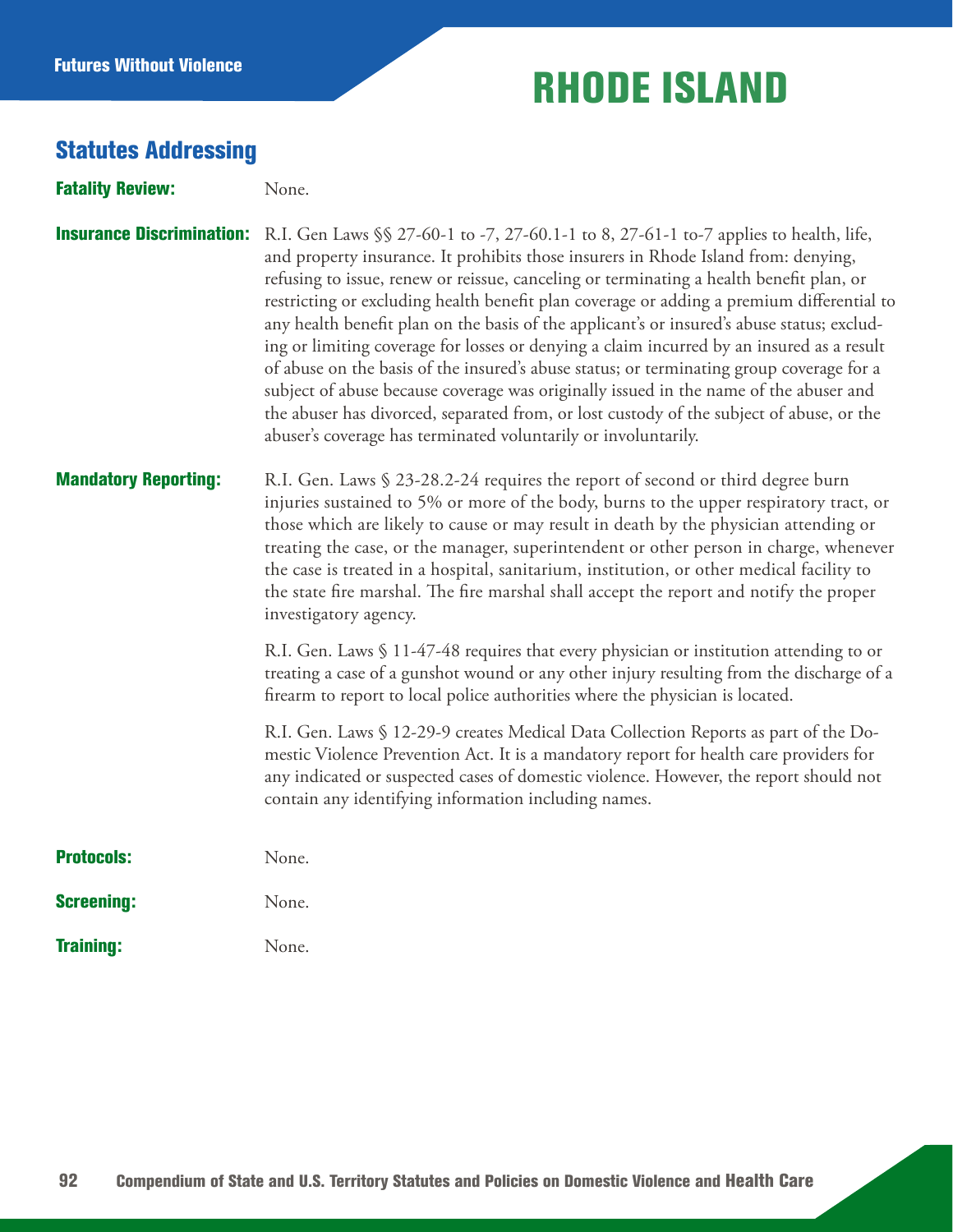### RHODE ISLAND (Cont.)

### Public Funding Earmarked for Health Care and Domestic Violence

VAWA: A portion of the VAWA Victim Services funding is utilized for the operations of the statewide Victims of Crime Helpline, which provides domestic violence/sexual assault advocates to accompany victims of domestic violence or sexual assault to hospital emergency rooms throughout the state.

**Others:** A VOCA grant supports the hospital advocacy services described above, provided through the statewide Helpline for Victims of Crime.

### Public Health Responses

The Rhode Island Coalition Against Domestic Violence (RICADV) is one of ten state domestic violence coalitions to receive the Domestic Violence Prevention Enhancement and Leadership Through Alliances (DELTA) Impact grant from the Center for Disease Control and Prevention (CDC). Since 2018, each participating domestic violence coalition has been working to implement and evaluate up to four programs or policy efforts under the following three categories: engaging influential adults or peers, creating protective environments, and strengthening economic supports for families. RICADV was also one of ten state domestic violence coalitions to receive the DELTA Focus grant from the CDC. From 2013-2018, grantees worked to prevent IPV at the national, state, and local levels by implementing strategies to change the environments and conditions in which people live, work and play. Each grantee supported one or two coordinated community response teams (CCRs) to implement IPV prevention strategies at the local level. The Rhode Island Department of Health (RIDOH) has been a key partner on the Rhode Island DELTA State Steering Committee that developed a statewide plan to prevent domestic violence, led by RICADV.

The Rhode Island Department of Health also co-facilitates the Rhode Island Sexual Violence Prevention Planning Committee with Day One, the state sexual assault coalition, and recently released a plan to address sexual violence prevention.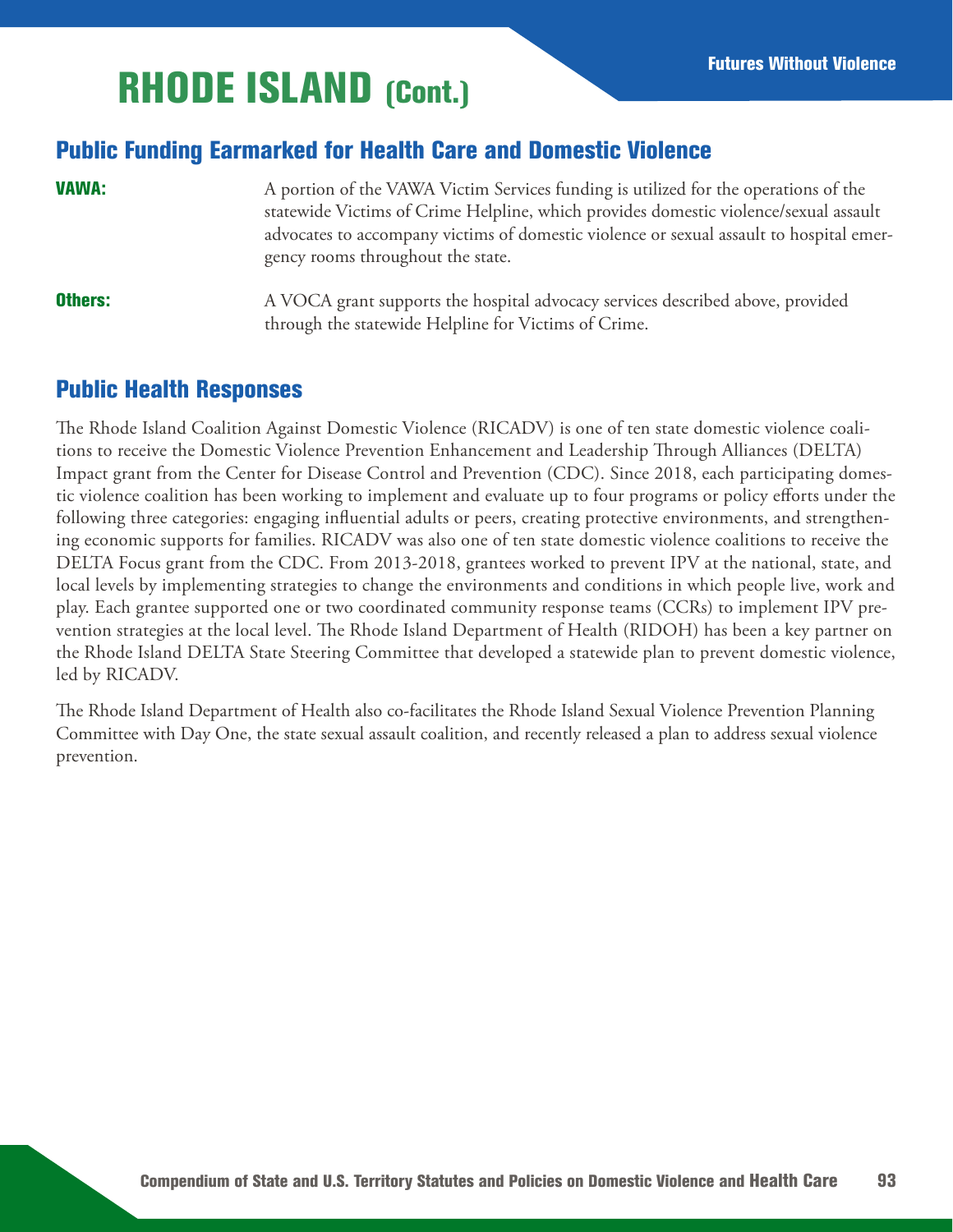# Futures Without Violence SOUTH CAROLINA

### Statutes Addressing

| <b>Fatality Review:</b>          | SECTION 16 25 720, 730, 740, 750. Each Circuit Solicitor shall establish an in-<br>teragency circuit wide Domestic Violence Fatality Review Committee to assist local<br>agencies in identifying and reviewing domestic violence deaths, including homicides<br>and suicides, and facilitating communication among the various agencies involved in<br>domestic violence cases pursuant to the provisions of this chapter or any other relevant<br>provision of law. Domestic violence fatality review committees may be comprised of,<br>but not limited to: experts in the field of forensic pathology; medical personnel with<br>expertise in domestic violence and domestic violence abuse organization staff. Meetings<br>of the committee are closed to the public and are not subject to the provisions of the<br>Freedom of Information Act when the committee is discussing an individual case. All<br>information and records acquired by the committee in the exercise of their purposes<br>and duties pursuant to this article are confidential. Each each domestic fatality review<br>committee shall make recommendations regarding training that would decrease the<br>likelihood of domestic violence. |
|----------------------------------|------------------------------------------------------------------------------------------------------------------------------------------------------------------------------------------------------------------------------------------------------------------------------------------------------------------------------------------------------------------------------------------------------------------------------------------------------------------------------------------------------------------------------------------------------------------------------------------------------------------------------------------------------------------------------------------------------------------------------------------------------------------------------------------------------------------------------------------------------------------------------------------------------------------------------------------------------------------------------------------------------------------------------------------------------------------------------------------------------------------------------------------------------------------------------------------------------------------------|
| <b>Insurance Discrimination:</b> | S.C. Code Ann. § 38-71-860 states that health insurers may not use conditions arising<br>from domestic violence abuse as a health status-related factor to determine eligibility<br>for coverage or premium charges.                                                                                                                                                                                                                                                                                                                                                                                                                                                                                                                                                                                                                                                                                                                                                                                                                                                                                                                                                                                                   |
| <b>Mandatory Reporting:</b>      | S.C. Code Ann. § 16-3-1072 requires a physician, nurse, or any other medical or<br>emergency medical services personnel of a hospital, clinic, or other health care facility<br>or provider to report treatment or requests for treatment for a gunshot wound to the<br>sheriff's department of the county in which the treatment is administered, unless an of-<br>ficer is present at the time of treatment.                                                                                                                                                                                                                                                                                                                                                                                                                                                                                                                                                                                                                                                                                                                                                                                                         |
| <b>Protocols:</b>                | None.                                                                                                                                                                                                                                                                                                                                                                                                                                                                                                                                                                                                                                                                                                                                                                                                                                                                                                                                                                                                                                                                                                                                                                                                                  |
| <b>Screening:</b>                | None.                                                                                                                                                                                                                                                                                                                                                                                                                                                                                                                                                                                                                                                                                                                                                                                                                                                                                                                                                                                                                                                                                                                                                                                                                  |
| <b>Training:</b>                 | S.C. Code Ann. § 16-3-1410 states that The Victim Compensation Fund is authorized<br>to provide information, training and technical assistance to groups involved in victim and<br>domestic violence assistance, including hospital staff, when appropriate funding is available.                                                                                                                                                                                                                                                                                                                                                                                                                                                                                                                                                                                                                                                                                                                                                                                                                                                                                                                                      |

### Public Funding Earmarked for Health Care and Domestic Violence

VAWA: None.

Others: None.

### Public Health Responses

None.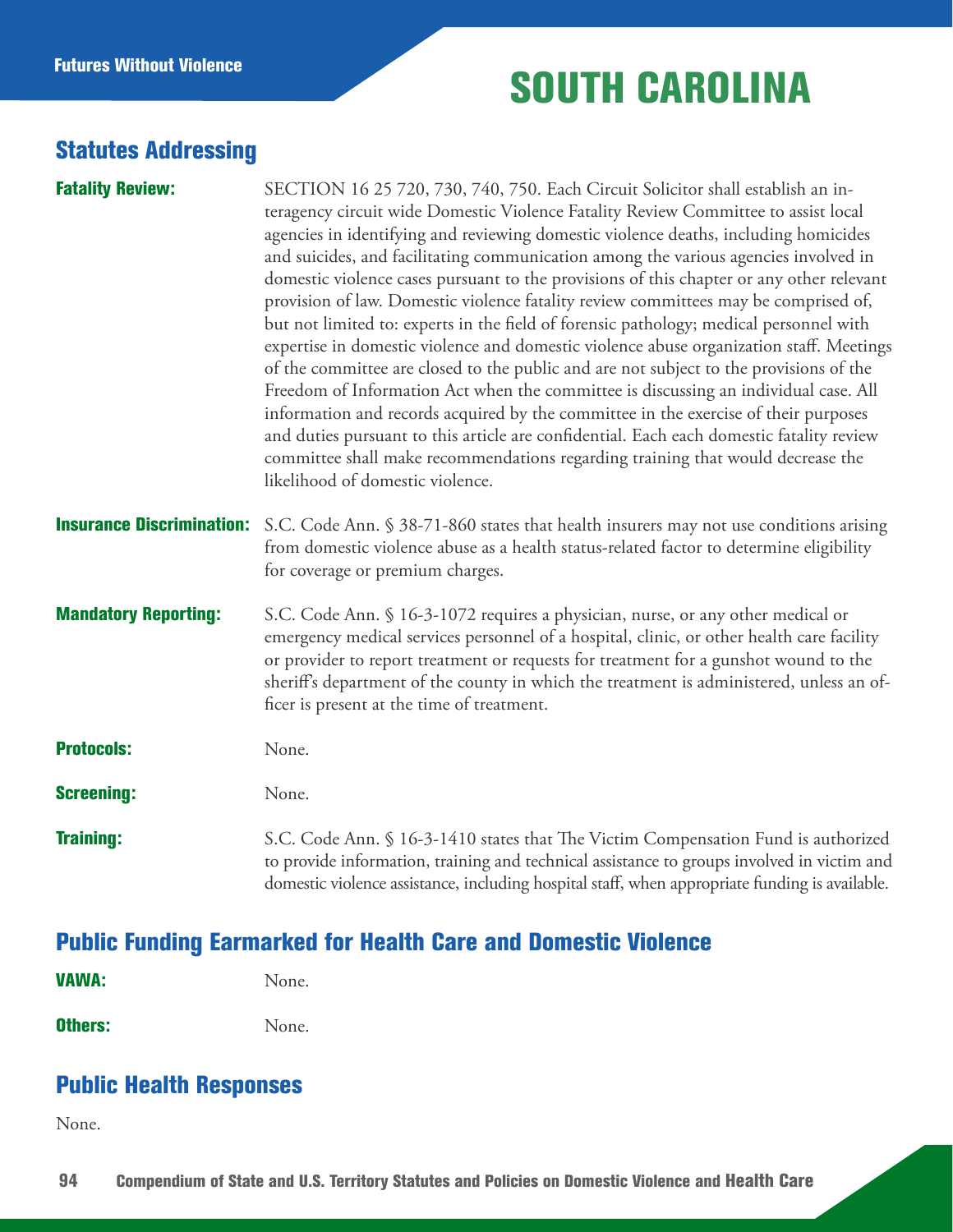## SOUTH DAKOTA

### Statutes Addressing

| <b>Fatality Review:</b>     | None.                                                                                                                                                                                                                                                                                                                                                                                        |
|-----------------------------|----------------------------------------------------------------------------------------------------------------------------------------------------------------------------------------------------------------------------------------------------------------------------------------------------------------------------------------------------------------------------------------------|
|                             | <b>Insurance Discrimination:</b> S.D. Codified Laws § 58-33-13.3 prohibits life and health insurers from asking about<br>an individual's status as a victim of domestic abuse for the purposes of offering, selling,<br>or renewing coverage; limiting coverage; or charging a rate different from that normally<br>charged for the same coverage under any life or health insurance policy. |
| <b>Mandatory Reporting:</b> | S.D. Codified Laws § 23-13-10 requires any person treating a gunshot wound, or any<br>other wound caused by the discharge of a firearm, to report such treatment to the sher-<br>iff of the county in which the wound is treated.                                                                                                                                                            |
| <b>Protocols:</b>           | None.                                                                                                                                                                                                                                                                                                                                                                                        |
| <b>Screening:</b>           | None.                                                                                                                                                                                                                                                                                                                                                                                        |
| <b>Training:</b>            | None.                                                                                                                                                                                                                                                                                                                                                                                        |

### Public Funding Earmarked for Health Care and Domestic Violence

VAWA: None.

Others: None.

### Public Health Responses

None.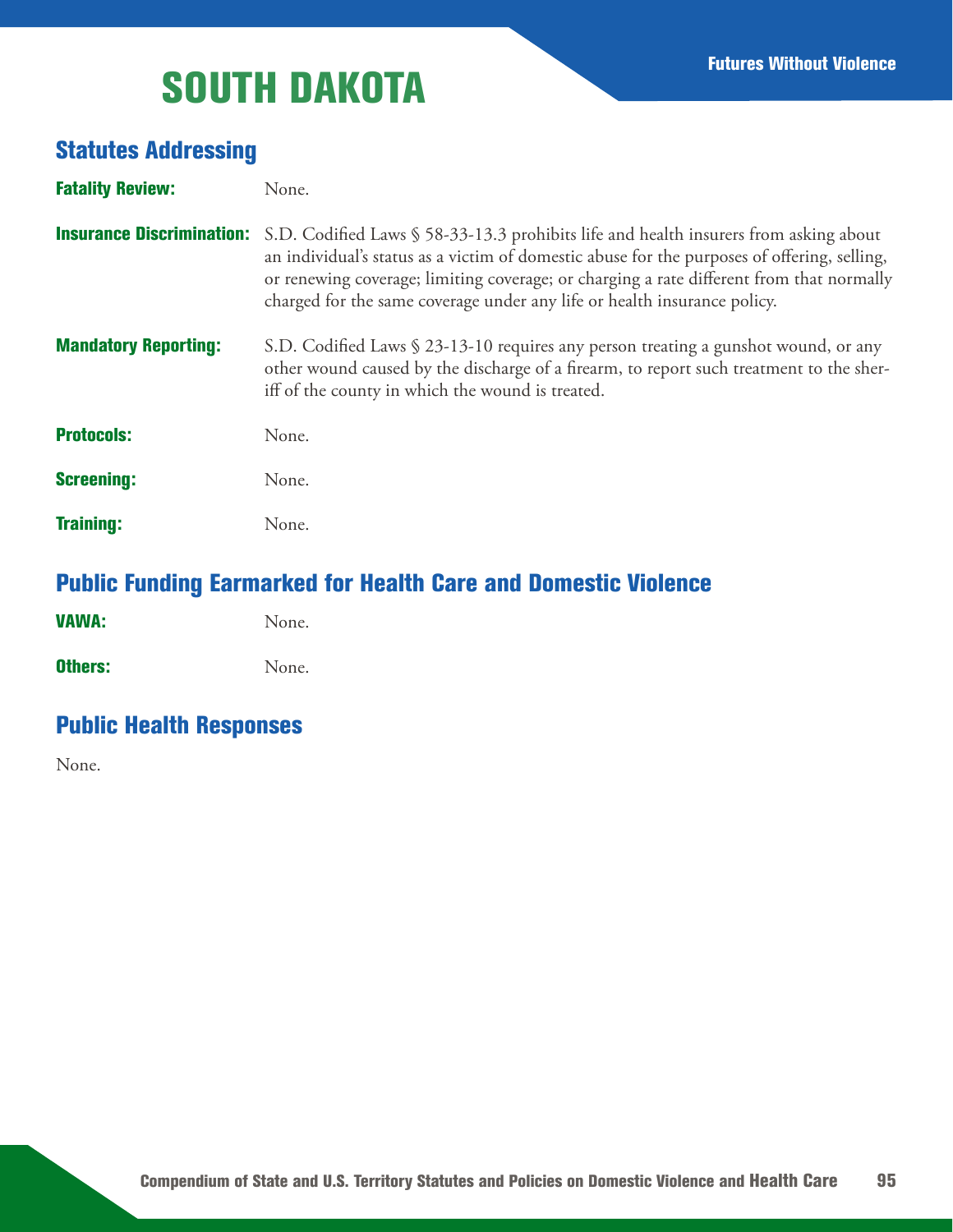## Futures Without Violence TENNESSEE

### Statutes Addressing

| <b>Fatality Review:</b>          | Tenn. Code Ann. § 36-3-624 allows counties to establish an interagency domestic<br>abuse death review team whose membership may include medical personnel with<br>expertise in domestic violence, county health department staff who deal with domestic<br>abuse victims' health issues, coroners and medical examiners, and domestic abuse shel-<br>ter staff.                                                                                                                                                                                                                                                                                                                                                                                                                                                                                                                                                                                                                                    |
|----------------------------------|----------------------------------------------------------------------------------------------------------------------------------------------------------------------------------------------------------------------------------------------------------------------------------------------------------------------------------------------------------------------------------------------------------------------------------------------------------------------------------------------------------------------------------------------------------------------------------------------------------------------------------------------------------------------------------------------------------------------------------------------------------------------------------------------------------------------------------------------------------------------------------------------------------------------------------------------------------------------------------------------------|
| <b>Insurance Discrimination:</b> | Tenn. Code Ann. \$ 56-8-301 to 56-8-306 applies to health insurance. It prohibits<br>those insurers from: denying, refusing to issue, renew or reissue, canceling or otherwise<br>terminating, or restricting or excluding coverage, or adding a premium differential to<br>any health benefit plan; excluding or limiting coverage or denying a claim incurred by<br>an insured on the basis of the applicant's or insured's abuse status or as the result of<br>abuse; and, terminating group coverage for a subject of abuse on the basis of the in-<br>sured's abuse status where coverage was originally issued in the name of the abuser and<br>the abuser has divorced, separated from, or lost custody of the subject of abuse, or the<br>abuser's coverage has terminated voluntarily or involuntarily, on the basis of the ap-<br>plicant's or insured's abuse status. For additional information on the provisions of the<br>statute go to <b>www.lexisnexis.com/hottopics/tncode/.</b> |
| <b>Mandatory Reporting:</b>      | Tenn. Code Ann. § 38-1-101 requires all hospitals, clinics, sanitariums, doctors, physi-<br>cians, surgeons, nurses, pharmacists, undertakers, embalmers, or other persons called<br>upon to tender aid to persons suffering from any injuries caused by knife, firearm or<br>other deadly weapon, or by other means of violence, suffocation or poisoning to report<br>such treatment to law enforcement officials. However, if the patient is over the age<br>of 18, believed to be a victim of domestic violence, there was not a deadly weapon or<br>strangulation involved, and the patient objects to the information being released to law<br>enforcement, than the patient should not be included in the report.                                                                                                                                                                                                                                                                           |
|                                  | The exception does not apply and the injuries shall be reported if the injuries incurred<br>by the sexual assault or domestic abuse victim are considered by the treating healthcare<br>professional to be life threatening, or the victim is being treated for injuries inflicted by<br>strangulation, a knife, pistol, gun, or other deadly weapon.                                                                                                                                                                                                                                                                                                                                                                                                                                                                                                                                                                                                                                              |
| <b>Protocols</b>                 | None.                                                                                                                                                                                                                                                                                                                                                                                                                                                                                                                                                                                                                                                                                                                                                                                                                                                                                                                                                                                              |
| <b>Screening:</b>                | None.                                                                                                                                                                                                                                                                                                                                                                                                                                                                                                                                                                                                                                                                                                                                                                                                                                                                                                                                                                                              |
| <b>Training:</b>                 | Tenn. Code Ann. § 68-140-323 provides that under the Emergency Medical Ser-<br>vices Act, the Department of Health shall approve and coordinate the use of materials<br>concerning domestic violence as part of its training curriculum for emergency medical<br>services personnel.                                                                                                                                                                                                                                                                                                                                                                                                                                                                                                                                                                                                                                                                                                               |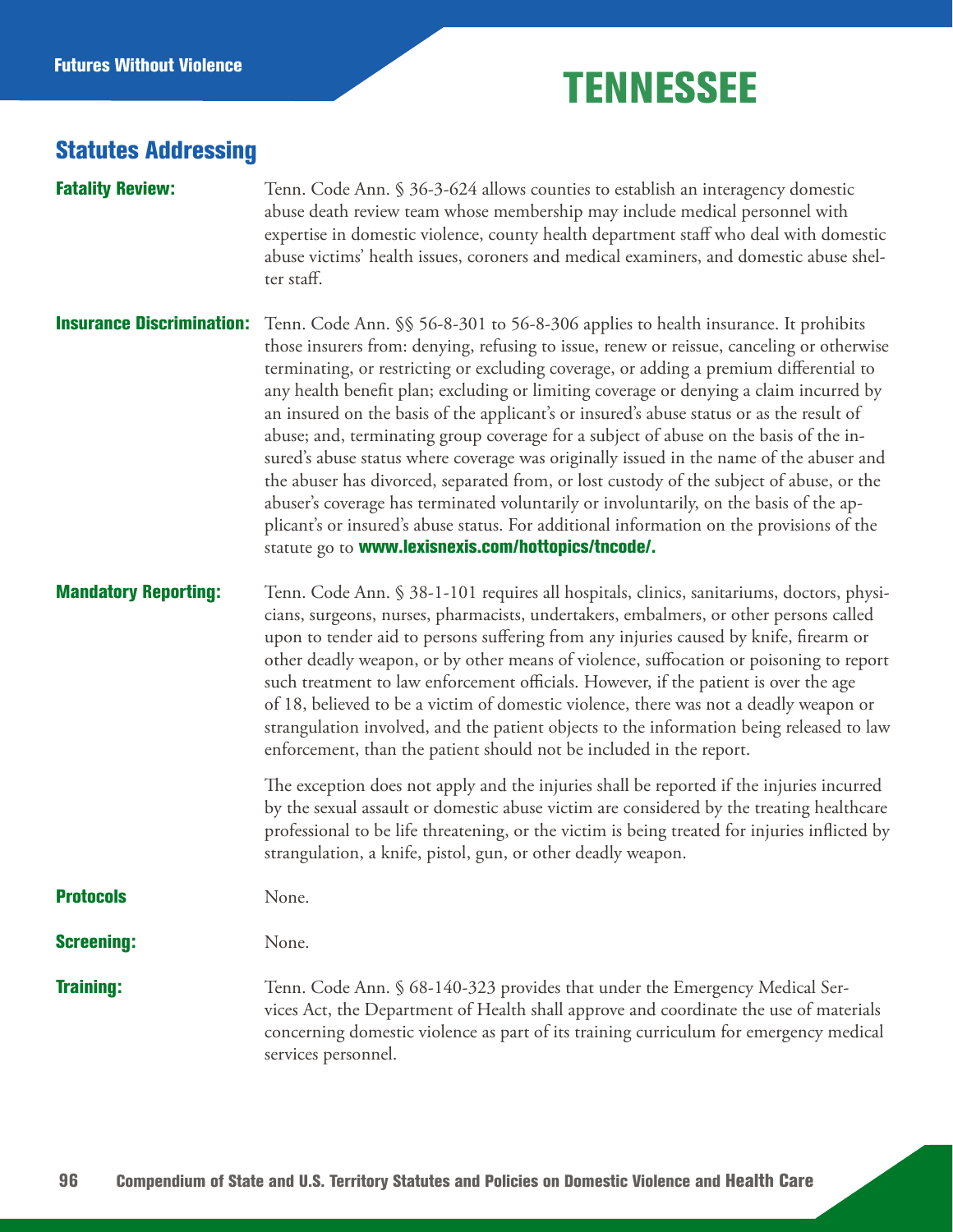### TENNESSEE (Cont.)

### Public Funding Earmarked for Health Care and Domestic Violence

VAWA: None. Others: None.

### Public Health Responses

The Tennessee Department of Health (TDH) Rape Prevention and Education (RPE) program works collaboratively with diverse stakeholders to provide prevention services, program development, and technical support to five Metro Health Departments and health educators in County Health Departments across the state to implement and maintain evidence based sexual violence prevention efforts such as Safe Dates and Coaching Boys into Men. The health educators collaborate with local sexual assault centers, community partners, county health coalitions, and key stakeholders to coordinate initiatives and to maximize RPE and primary prevention in the community. Tennessee was one of the 11 states selected to participate in the 2017 Center for Disease Control and American Public Health Association's Campus Sexual Assault Action Planning Meeting.

The Tennessee Coalition to End Domestic and Sexual Violence (TCEDSV) receives funding from Tennessee Department of Health (TDH) for the primary prevention of sexual assault. TCEDSV provides grants to eight communitybased domestic violence and sexual assault centers across the state. TCEDSV, in partnership with TDH, developed a statewide Rape Prevention and Education (RPE) Institute. Each year, the annual RPE Institute provides opportunities for local grantees, staff, and partners to learn concepts and skills necessary to the development, implementation, and evaluation of comprehensive primary prevention focus programs.

Finally, TCEDSV is one of ten state domestic violence coalitions to receive the Domestic Violence Prevention Enhancement and Leadership Through Alliances (DELTA) Impact grant from the Center for Disease Control and Prevention (CDC). Since 2018, each participating domestic violence coalition has been working to implement and evaluate up to four programs or policy efforts under the following three categories: engaging influential adults or peers, creating protective environments, and strengthening economic supports for families.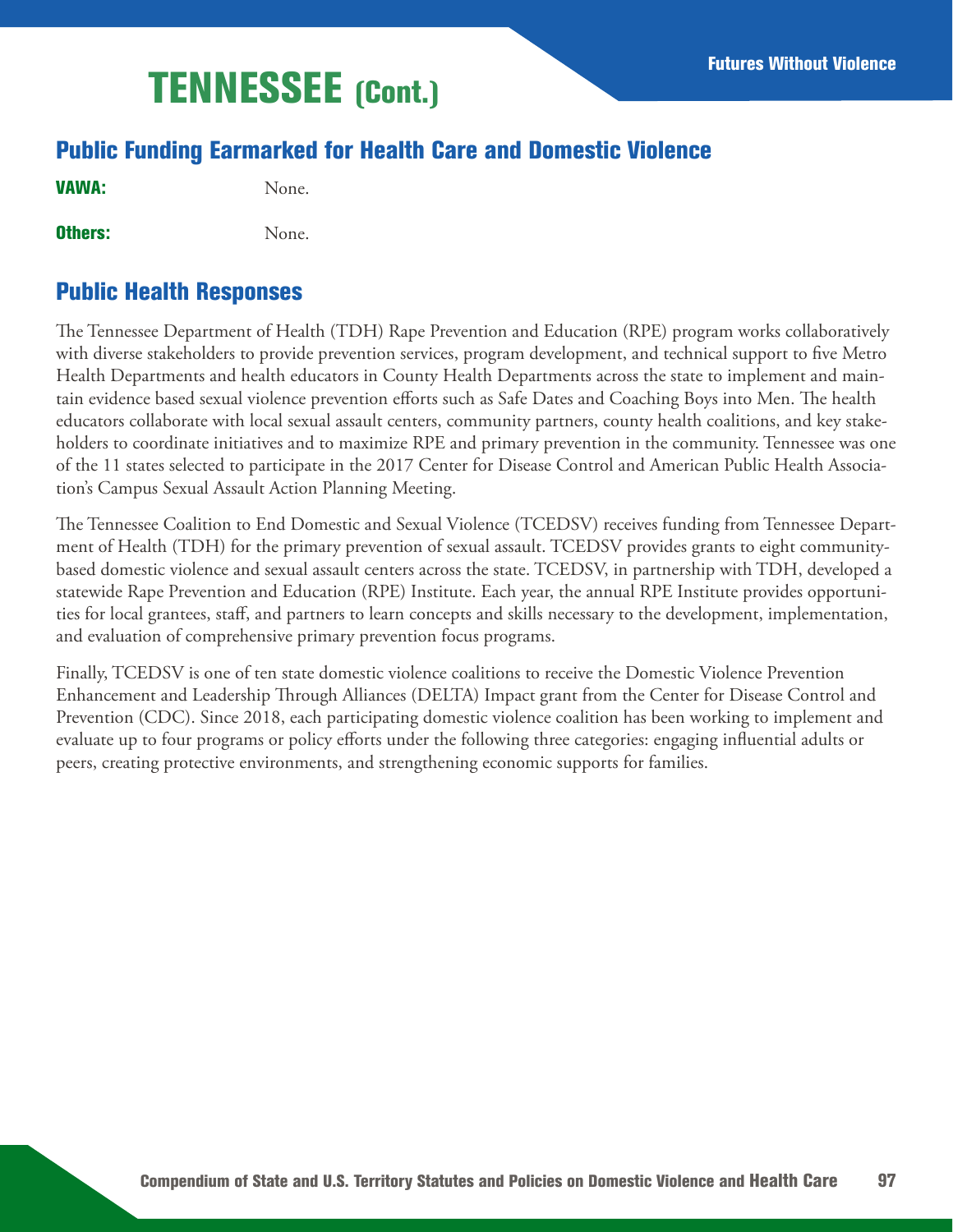

### Statutes Addressing

| <b>Fatality Review:</b>          | Tex. Health & Safety Code § 672.001 - 672.013 allows counties to establish a mul-<br>tidisciplinary and multiagency unexpected fatality review team ("unexpected fatality"<br>defined as one that appears to be from suicide, family violence or abuse) whose mem-<br>bership may include a public health professional, a mental health services provider, and<br>other domestic violence advocates.                                                                                                                                                                                     |
|----------------------------------|------------------------------------------------------------------------------------------------------------------------------------------------------------------------------------------------------------------------------------------------------------------------------------------------------------------------------------------------------------------------------------------------------------------------------------------------------------------------------------------------------------------------------------------------------------------------------------------|
| <b>Insurance Discrimination:</b> | Tex. Ins. Code § 544.151-158 applies to health and life insurance. It requires that those<br>insurers in Texas cannot: because of an individual's status as a victim of family violence:<br>deny coverage to the individual; refuse to renew the individual's coverage; cancel the<br>individual's coverage; limit the amount, extent, or kind of coverage available to the<br>individual; or charge the individual or a group to which the individual belongs a rate<br>that is different from the rate charged to other individuals or groups, respectively, for<br>the same coverage. |
| <b>Mandatory Reporting:</b>      | Tex. Health and Safety Code § 161.041 requires a physician who attends or treats, or<br>who is requested to attend or treat, a bullet or gunshot wound, or the administrator,<br>superintendent, or other person in charge of a hospital, sanitarium, or other institution<br>in which a bullet or gunshot wound is attended or treated or in which the attention or<br>treatment is requested, to report the case at once to the law enforcement authority of<br>the municipality or county in which the physician practices or in which the institution<br>is located.                 |
| <b>Protocols:</b>                | Tex. Fam. Code § 91.003 requires medical professionals who treat a person for injuries<br>that they have reason to believe were caused by family violence to immediately provide<br>them with information regarding the nearest family violence shelter, document in their<br>file that they have been given such information and the reasons for the medical profes-<br>sional's belief that the injuries were caused by family violence, and give them with a<br>written notice, provided in the statute, regarding their rights.                                                      |
| <b>Screening:</b>                | Tex Health & Safety Code 34.0055 Requires physicians and other persons licensed or<br>certified to conduct a domestic violence screening of pregnant women, and provide<br>domestic violence prevention and intervention resources in each region of the state.<br>Educational materials on domestic violence shall also be made available on the commis-<br>sion's website.                                                                                                                                                                                                             |
| <b>Training:</b>                 | None.                                                                                                                                                                                                                                                                                                                                                                                                                                                                                                                                                                                    |
|                                  |                                                                                                                                                                                                                                                                                                                                                                                                                                                                                                                                                                                          |

### Public Funding Earmarked for Health Care and Domestic Violence

VAWA: None.

Others: None.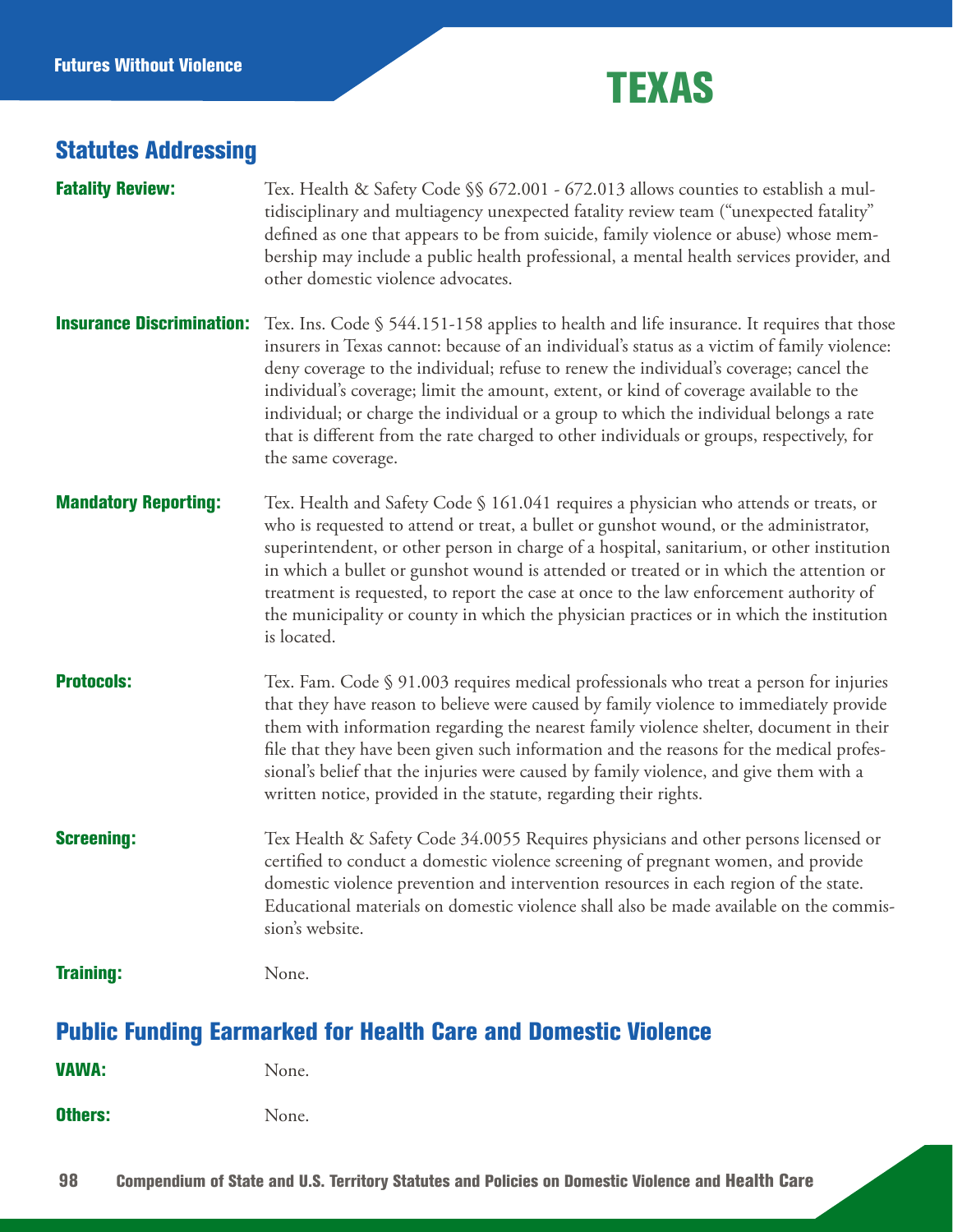## TEXAS (Cont.)

### Public Health Responses

The Texas Department of State Health Services (DSHS) is actively involved in a variety of projects that will bring about a better understanding of the incidence of domestic violence in Texas and the role domestic violence plays in overall health status. Efforts are also in place to ensure effective referral when domestic violence is identified in health settings.

Texas Health and Human Services Commission's Women, Infants and Children (WIC) program routinely screens for domestic violence on all of the client health history forms and provides If a "yes" response is provided, an appropriate referral is made to programs in the area along with a toll free number for a domestic violence hotline.

Texas was one of eight states that participated in the first phase of Project Connect: A Coordinated Public Health Initiative to Prevent Violence against Women (2010-2012) funded by the Office on Women's Health, U.S. Department of Health and Human Services (DHHS) with support from the Administration for Children and Families, U.S. DHHS, and coordinated by Futures Without Violence. As part of that project 1,000 health care providers were trained to assess for, and respond to, domestic and sexual violence in home visitation settings. The initiative also helped strengthen partnerships between public health programs and domestic and sexual violence advocates to effectively identify and refer victims of abuse. As part of Project Connect, The Texas Project Connect team worked with the four regional Healthy Start collaboratives in the state to develop two tools for home visitation programs, "Domestic Violence Protocol for Home Visitation Programs" and "Home Visitation Guidelines on Screening, Assessment and Response to Domestic Violence," which are being disseminated and widely utilized throughout the state. Texas Project Connect also engaged in extensive work with three family violence programs offering on-site health services through a pilot project.

The Texas Department of State Health Services' Quality Management section included in 2015 a requirement for programs that: "The agency has a written policy related to preventing intimate partner violence (IPV), which includes annual staff training." In 2015 this applied to numerous DSHS programs including WIC, Family Planning, and others.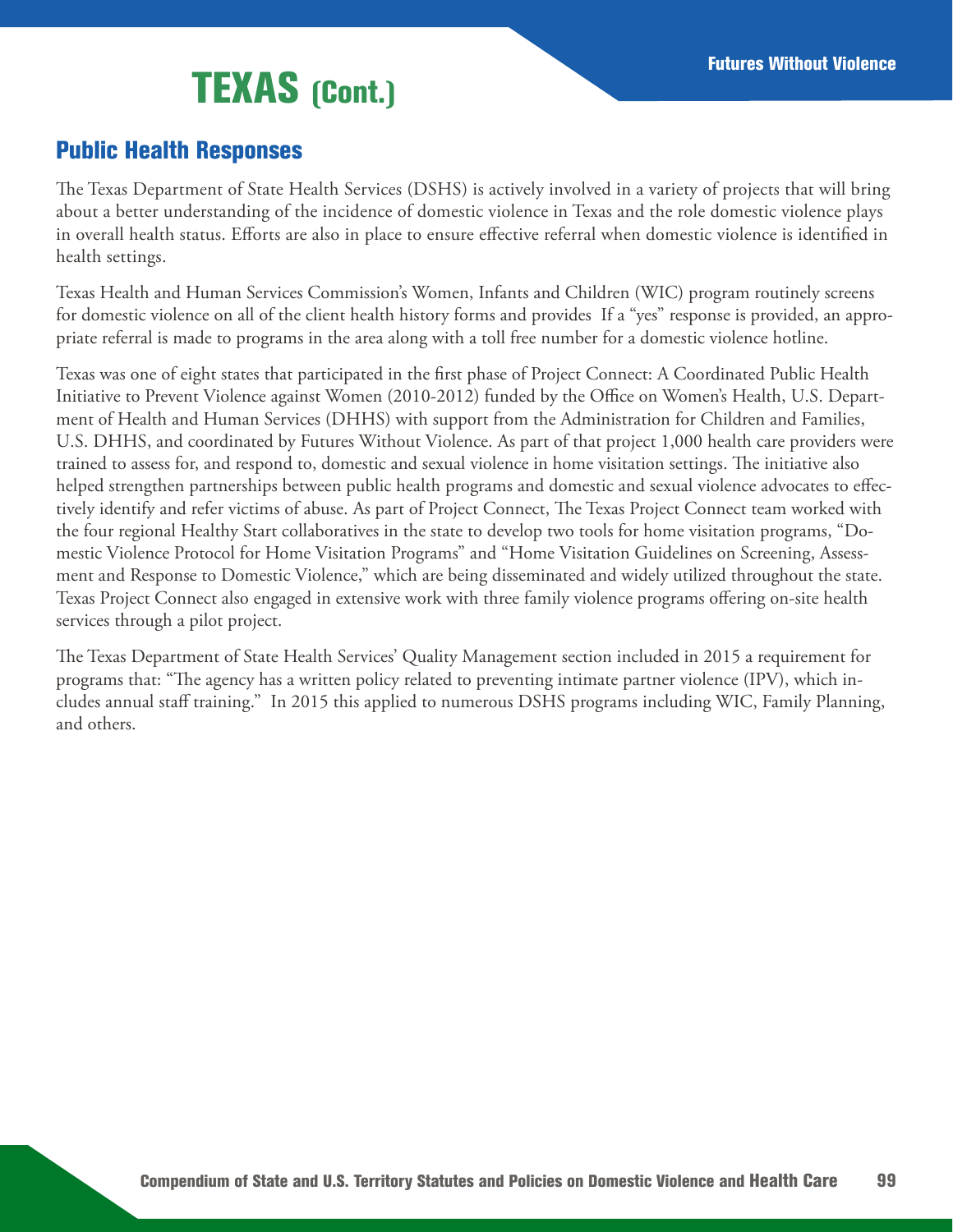

#### Statutes Addressing

Fatality Review: None.

**Insurance Discrimination:** Utah Code Ann.  $\$  31A-21-501 to 31A-21-506 applies to health, life and disability insurance. It prevents those type of insurers in Utah from considering whether an insured or applicant is the subject of domestic abuse as a factor to: refuse to insure the applicant; refuse to continue to insure the insured; refuse to renew or reissue a policy to insure the insured or applicant; limit the amount, extent, or kind of coverage available to the insured or applicant; charge a different rate for coverage to the insured or applicant; exclude or limit benefits or coverage under an insurance policy or contract for losses incurred; deny a claim; or terminate coverage; or fail to provide conversion privileges under a group accident and health policy for the insured because the coverage was issued in the name of the perpetrator of the domestic violence or abuse. However, underwriters may consider mental or physical conditions that are a result of abuse if there is a correlation between the condition(s) and a material increase in insurance risk. The act or existence of abuse does not constitute a mental or physical condition[.](http://www.le.state.ut.us/UtahCode/section.jsp?code=31A-21.) **Mandatory Reporting:** Utah Code Ann. § 26-23a-2 mandates that any health care provider who treats or cares for any person suffering from any wound or injury inflicted by a person's own act or the act of another by knife, gun, pistol, explosive, infernal device, or deadly weapon, or in violation of any criminal statute must report to the law enforcement agency the facts of

| <b>Protocols:</b> | None. |
|-------------------|-------|
| <b>Screening:</b> | None. |
| <b>Training:</b>  | None. |

the injury.

### Public Funding Earmarked for Health Care and Domestic Violence

| <b>VAWA:</b>   | None. |
|----------------|-------|
| <b>Others:</b> | None. |

### Public Health Responses

The Department of Health and the Utah Domestic Violence Council (UDVC), Utah's state domestic violence coalition, has published and printed "Clinical Guidelines for Assessment and Referral for Victims of Domestic Violence: A Reference for Utah Health Care Providers." Copies have been distributed to health care providers and advocates throughout the state.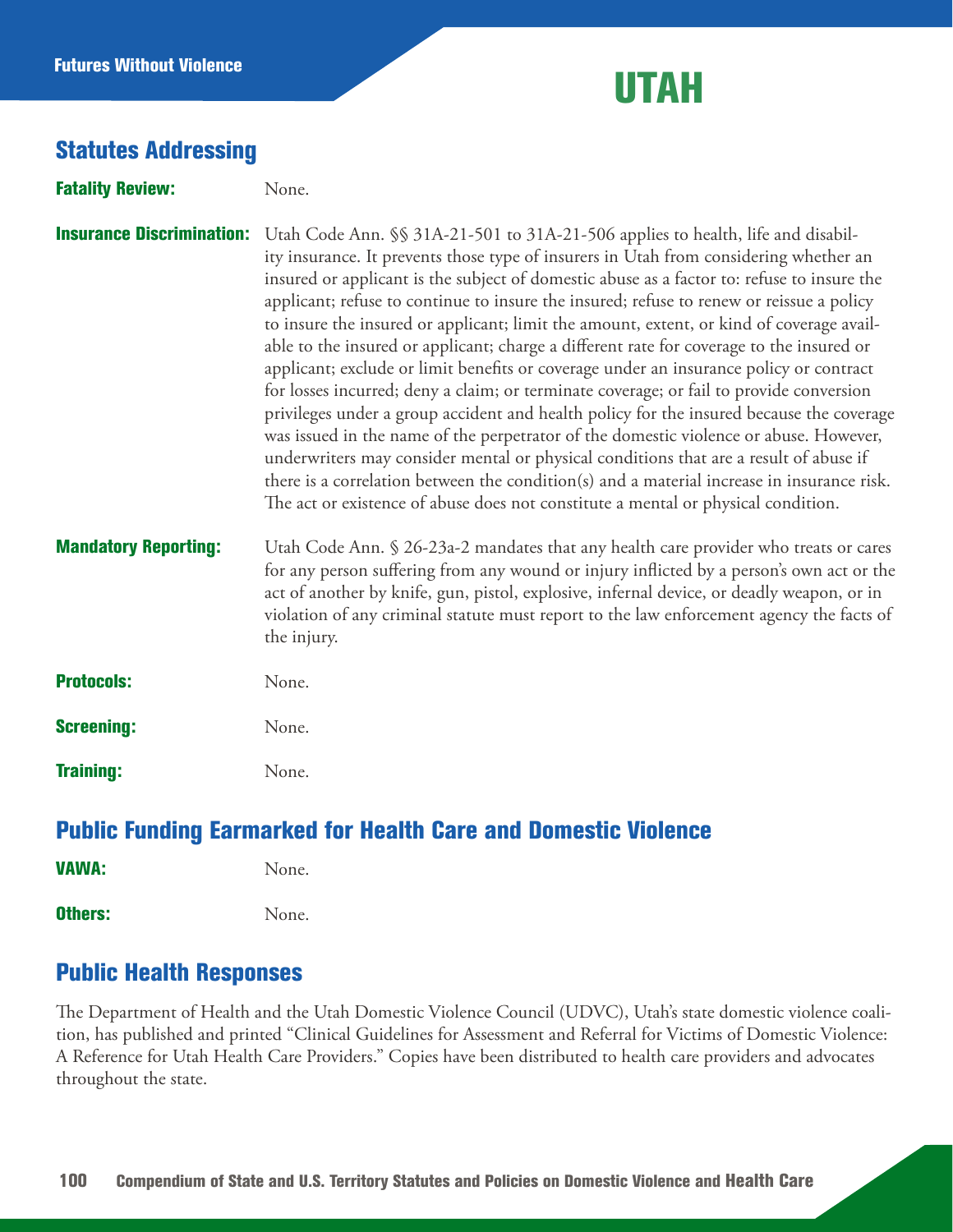

### Statutes Addressing

| <b>Fatality Review:</b>                | 15 V.S.A. § 1140 establishes the Domestic Violence Fatality Review Commission<br>whose members shall include the commissioner of the department of health, or his or<br>her designee, the chief medical examiner, or his or her designee, a physician, appointed<br>by the governor, a victim or survivor of domestic violence and other domestic violence<br>advocates. |
|----------------------------------------|--------------------------------------------------------------------------------------------------------------------------------------------------------------------------------------------------------------------------------------------------------------------------------------------------------------------------------------------------------------------------|
| <b>Insurance Discrimination: None.</b> |                                                                                                                                                                                                                                                                                                                                                                          |
| <b>Mandatory Reporting:</b>            | 13 V.S.A. § 4012 requires every physician treating a bullet or gunshot wound, or any<br>other wound caused by the discharge of a firearm, to report to local law enforcement<br>officials or the state police.                                                                                                                                                           |
| <b>Protocols:</b>                      | 15 V.S.A. § 1171 creates a Vermont Council on Domestic Violence, which is tasked<br>with establishing collection and reporting procedures on domestic violence, education,<br>model policies and procedures for both the criminal justice and human services sectors.                                                                                                    |
| <b>Screening:</b>                      | None.                                                                                                                                                                                                                                                                                                                                                                    |
| <b>Training:</b>                       | None.                                                                                                                                                                                                                                                                                                                                                                    |

### Public Funding Earmarked for Health Care and Domestic Violence

| <b>VAWA:</b> | None. |
|--------------|-------|
| Others:      | None. |

### Public Health Responses

Vermont's Agency of Human Services (AHS) Domestic Violence online training is required for some AHS staff, and strongly recommended for others. There is also a Supervisor's Guide that supports the online training.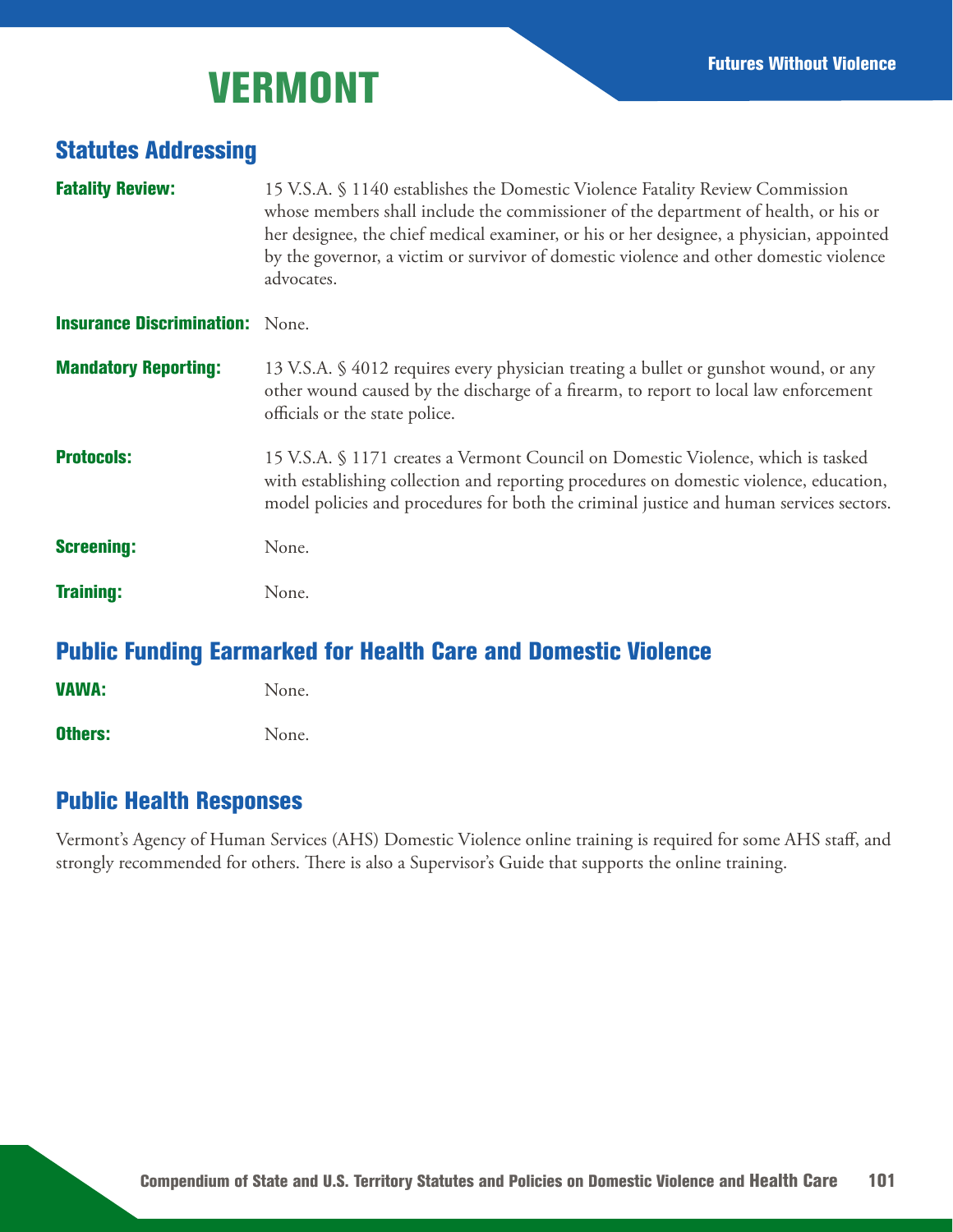### VIRGINIA

### Statutes Addressing

| <b>Fatality Review:</b>                                               | Va. Code Ann. § 32.1-283.3 requires the Chief Medical Examiner to develop a model<br>protocol for the development and implementation of local family violence fatality<br>review teams whose membership may include health care professionals, the medical<br>examiner, other experts in forensic medicine and pathology, health department profes-<br>sionals and family violence victim advocates.          |  |
|-----------------------------------------------------------------------|---------------------------------------------------------------------------------------------------------------------------------------------------------------------------------------------------------------------------------------------------------------------------------------------------------------------------------------------------------------------------------------------------------------|--|
| <b>Insurance Discrimination:</b>                                      | Va. Code Ann. § 38.2-508(7), 16.1-228 applies to health, life, disability and prop-<br>erty insurance. It prohibits any insurer in Virginia to consider the status of a victim of<br>domestic violence as a criterion in any decision with regard to insurance underwriting,<br>pricing, renewal, scope of coverage, or payment of claims on any and all insurance.                                           |  |
| <b>Mandatory Reporting:</b>                                           | Va. Code Ann. § 54.1-2967 requires physicians, or any other person rendering medical<br>aid or treatment, to report to the sheriff or chief of police where the treatment is ren-<br>dered, treatment of any wounds which the physician knows, or has reason to believe,<br>which were caused by a weapon specified in § 18.2-308 and which they believe or have<br>reason to believe was not self-inflicted. |  |
| <b>Protocols:</b>                                                     | None.                                                                                                                                                                                                                                                                                                                                                                                                         |  |
| <b>Screening:</b>                                                     | Va. Code Ann. § 32.1-11.6 establishes the Virginia Pregnant Women Support Fund to<br>be administered by the Board of Health to support women and families facing un-<br>planned pregnancy. The fund shall create a program for screening pregnant women and<br>new mothers for domestic violence, dating violence, sexual assault and stalking.                                                               |  |
| <b>Training:</b>                                                      | None.                                                                                                                                                                                                                                                                                                                                                                                                         |  |
| <b>Public Funding Earmarked for Health Care and Domestic Violence</b> |                                                                                                                                                                                                                                                                                                                                                                                                               |  |

VAWA: Through the Centers for Disease Control and Prevention (CDC) Rape Prevention and Education Program, Violence Against Woman Act (VAWA) funds are used to support the implementation of sexual violence prevention and education programming by local domestic and sexual violence agencies.

**Others:** CDC Preventive Health and Health Services (PHHS) Block Grant - Sexual Assault Set Aside funds are used to support the development of assessment strategies and tools, training curricula, educational materials and policy/procedure guidance to better enable family planning clinic staff and home visitors to identify and provide support and referral to individuals and families impacted by sexual and domestic violence.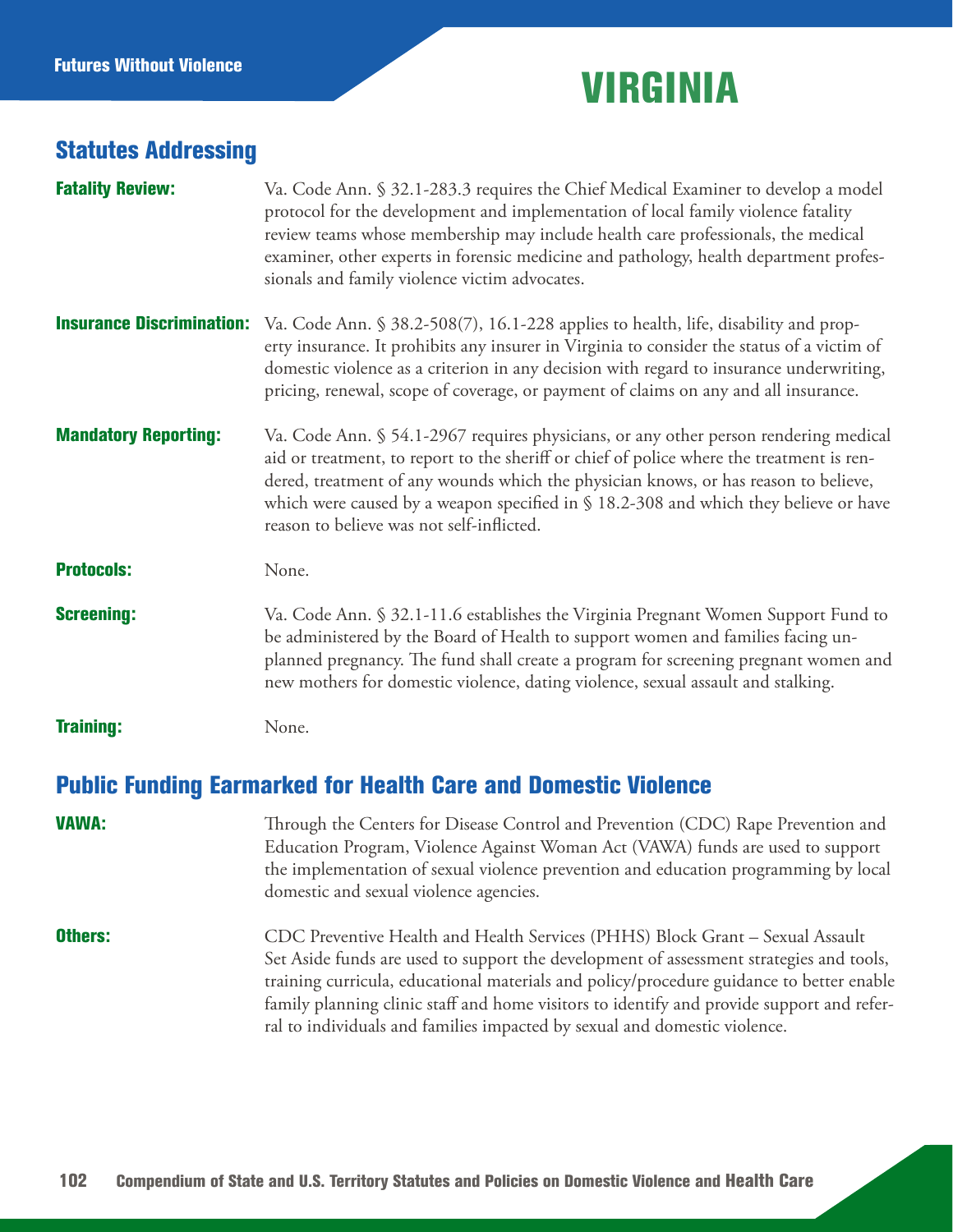## VIRGINIA (Cont.)

#### Public Health Responses

Virginia was one of eight states funded as part of Project Connect: A Coordinated Public Health Initiative to Prevent Violence against Women, funded by the Office on Women's Health, U.S. DHHS with support from the Administration for Children and Families, U.S. DHHS, and coordinated by Futures Without Violence. As part of that project 2,000 health care providers were trained to assess for, and respond to, domestic and sexual violence in clinical settings. The initiative also helped establish partnerships between public health programs and domestic and sexual violence advocates to effectively identify and refer victims of abuse. Women and infants' health, injury and violence prevention, the statewide Home Visiting Consortium, and the statewide sexual and domestic violence coalition partnered to collaborate on best responses in home visiting and family planning settings. The Project Connect team also informed the development of domestic violence shelter-based health services for women and children.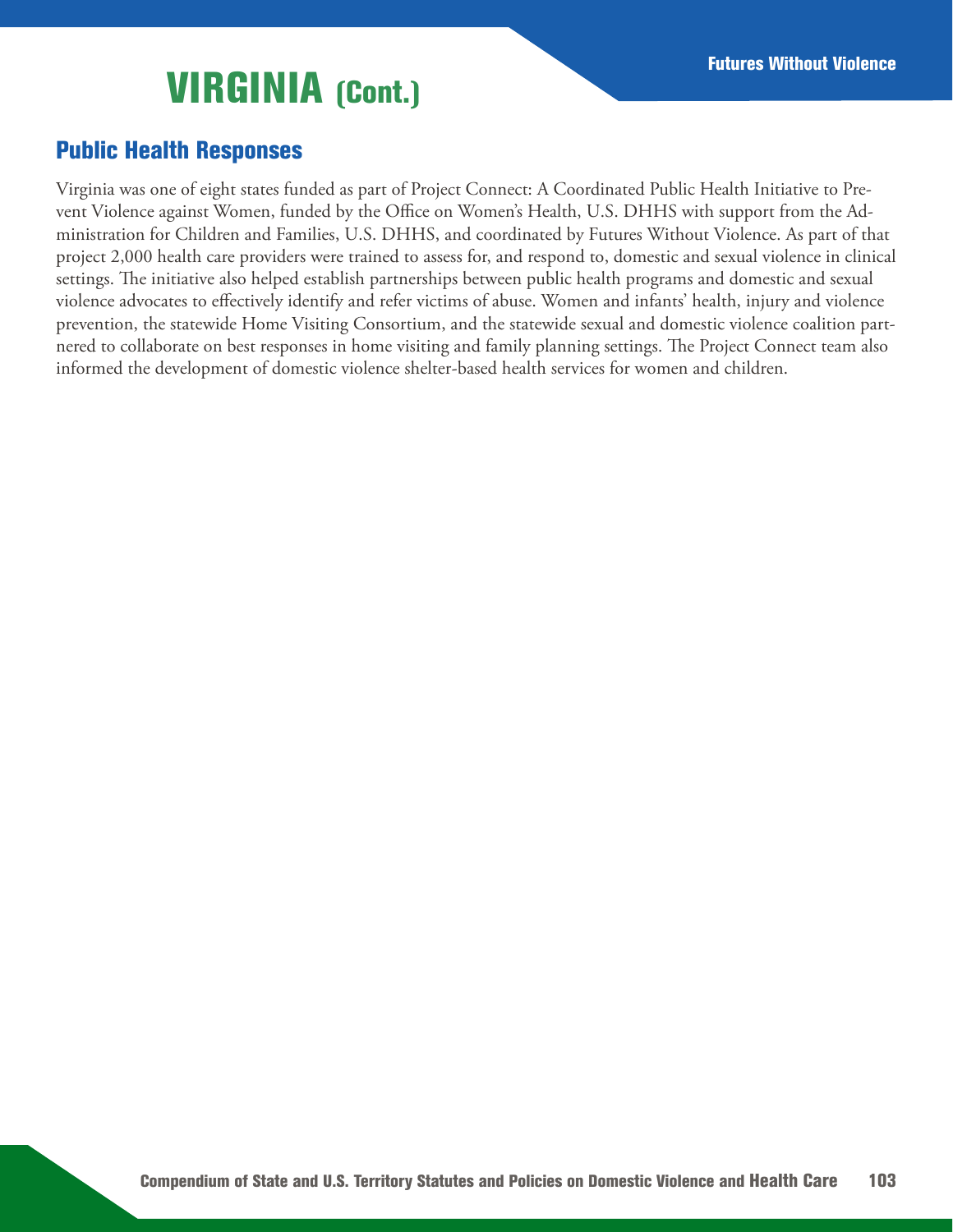# Futures Without Violence WASHINGTON

#### Statutes Addressing

| <b>Fatality Review:</b>          | RCW §§ 43.235.010 to 43.235.901 creates regional domestic violence review panels<br>which, subject to availability of funds, the Department of Social and Health Services<br>can contract with an entity with expertise in domestic violence policy and education<br>and with a statewide perspective to coordinate review of domestic violence fatalities.<br>Membership shall include medical personnel with expertise in domestic violence abuse,<br>coroners or medical examiners or others experienced in the field of forensic pathol-<br>ogy, if available, local health department staff and other domestic violence advocates. A<br>biennial statewide report will be issued in December of even numbered years. |
|----------------------------------|---------------------------------------------------------------------------------------------------------------------------------------------------------------------------------------------------------------------------------------------------------------------------------------------------------------------------------------------------------------------------------------------------------------------------------------------------------------------------------------------------------------------------------------------------------------------------------------------------------------------------------------------------------------------------------------------------------------------------|
| <b>Insurance Discrimination:</b> | RCW § 48.18.550 applies to health, life, disability, and property insurance. It requires<br>that all insurers in Washington cannot deny or refuse to accept an application for insur-<br>ance, refuse to insure, refuse to renew, cancel, restrict, or otherwise terminate a policy<br>of insurance, or charge a different rate for the same coverage, on the basis that the ap-<br>plicant or insured person is, has been, or may be a victim of domestic abuse.                                                                                                                                                                                                                                                         |
| <b>Mandatory Reporting:</b>      | RCW § 70.41.440 requires hospitals to report to local law enforcement agencies, as<br>soon as is reasonably possible, whenever they provide treatment for a bullet, gunshot<br>or stab wound to a patient. If the patient states his or her injury is the result of domes-<br>tic violence, the hospital shall follow its established processes to inform the patient of<br>resources to assure the safety of the patient and his or her family.                                                                                                                                                                                                                                                                          |
| <b>Protocols:</b>                | None.                                                                                                                                                                                                                                                                                                                                                                                                                                                                                                                                                                                                                                                                                                                     |
| <b>Screening:</b>                | None.                                                                                                                                                                                                                                                                                                                                                                                                                                                                                                                                                                                                                                                                                                                     |
| <b>Training:</b>                 | ARCW § 43.70.610 mandates that the Department of Health shall establish within<br>available department general funds, an ongoing domestic violence education program<br>as an integral part of its health professions regulation to raise awareness and educate<br>health care professionals regarding the identification, appropriate treatment, and appro-<br>priate referral of victims of domestic violence.                                                                                                                                                                                                                                                                                                          |

#### Public Funding Earmarked for Health Care and Domestic Violence

VAWA: None.

Others: None.

#### Public Health Responses

The Washington State Department of Health (WSDH) provides information about domestic and sexual violence to health care providers electronically and posted to the Department of Health (DOH) website. Information is shared with many offices within the WSDH to share with both constituents and stakeholders.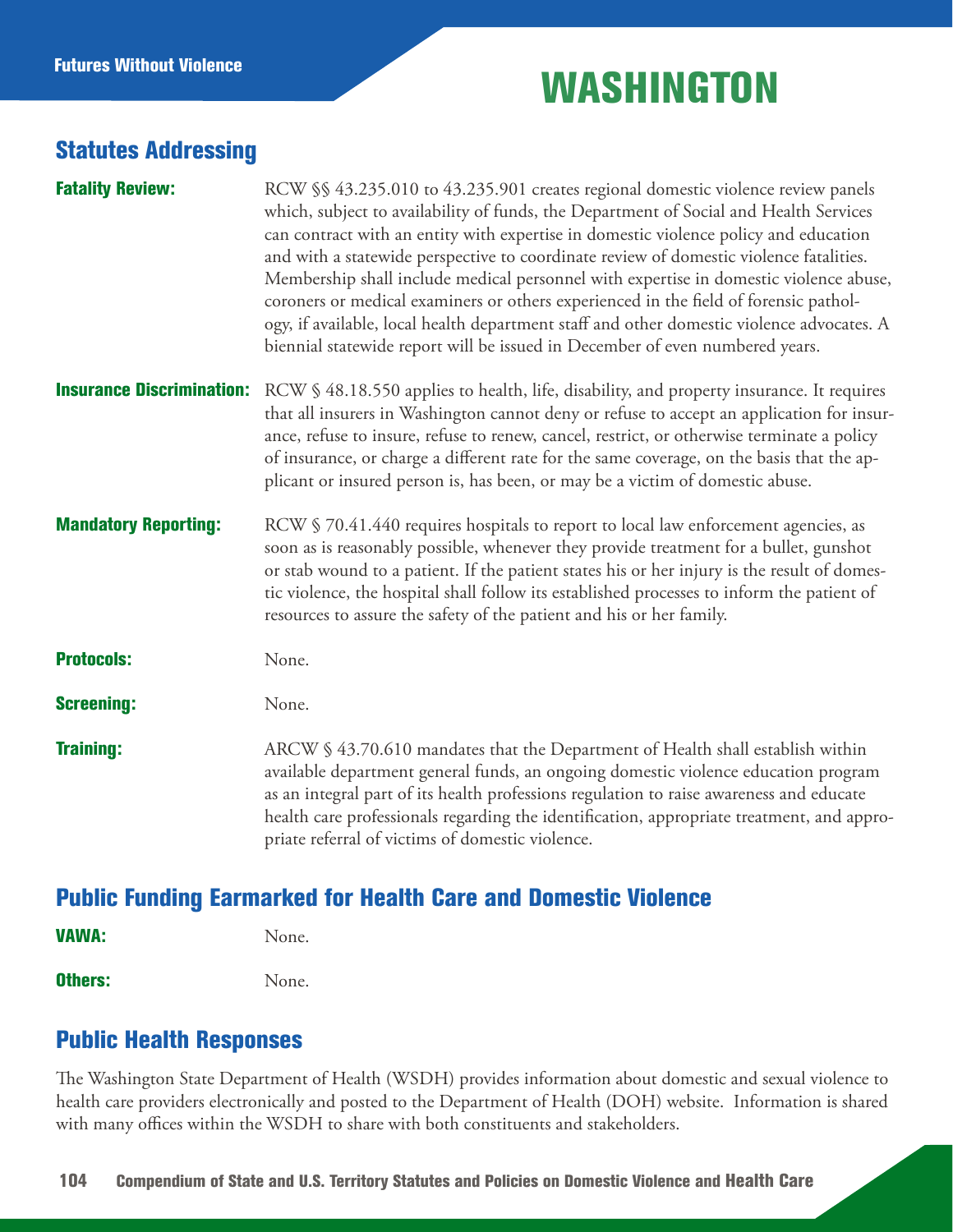## WASHINGTON (Cont.)

Funded by the Office of Adolescent Health at the Department of Health and Human Services, the WSDH has developed a strong partnership with the Attorney General's Office through the Pregnant Teen and Women Grant to improve services for pregnant teens and women who are victims of domestic violence, sexual assault, and stalking.

The Washington State Coalition Against Domestic Violence (WSCADV) has been working with the Department of Early Learning (DEL) and the Department of Health to provide training to home visiting professionals throughout Washington on "Domestic Violence: Assessment and Response and Safety Planning with Families."

The DOH partners with the Washington Department of Commerce to fund community-based organizations to implement comprehensive initiatives that address the primary prevention of sexual violence. These initiatives use a public health approach and are funded through Center for Disease Control's Rape Prevention and Education (RPE) Program.

The DOH periodically collects data on domestic and sexual violence through the Healthy Youth Survey (HYS) and the Behavioral Risk Factor Surveillance System (BRFSS).

Clients accessing family planning clinics in Washington are routinely screened for domestic violence during visits, and referrals are made to supportive services when there is a disclosure.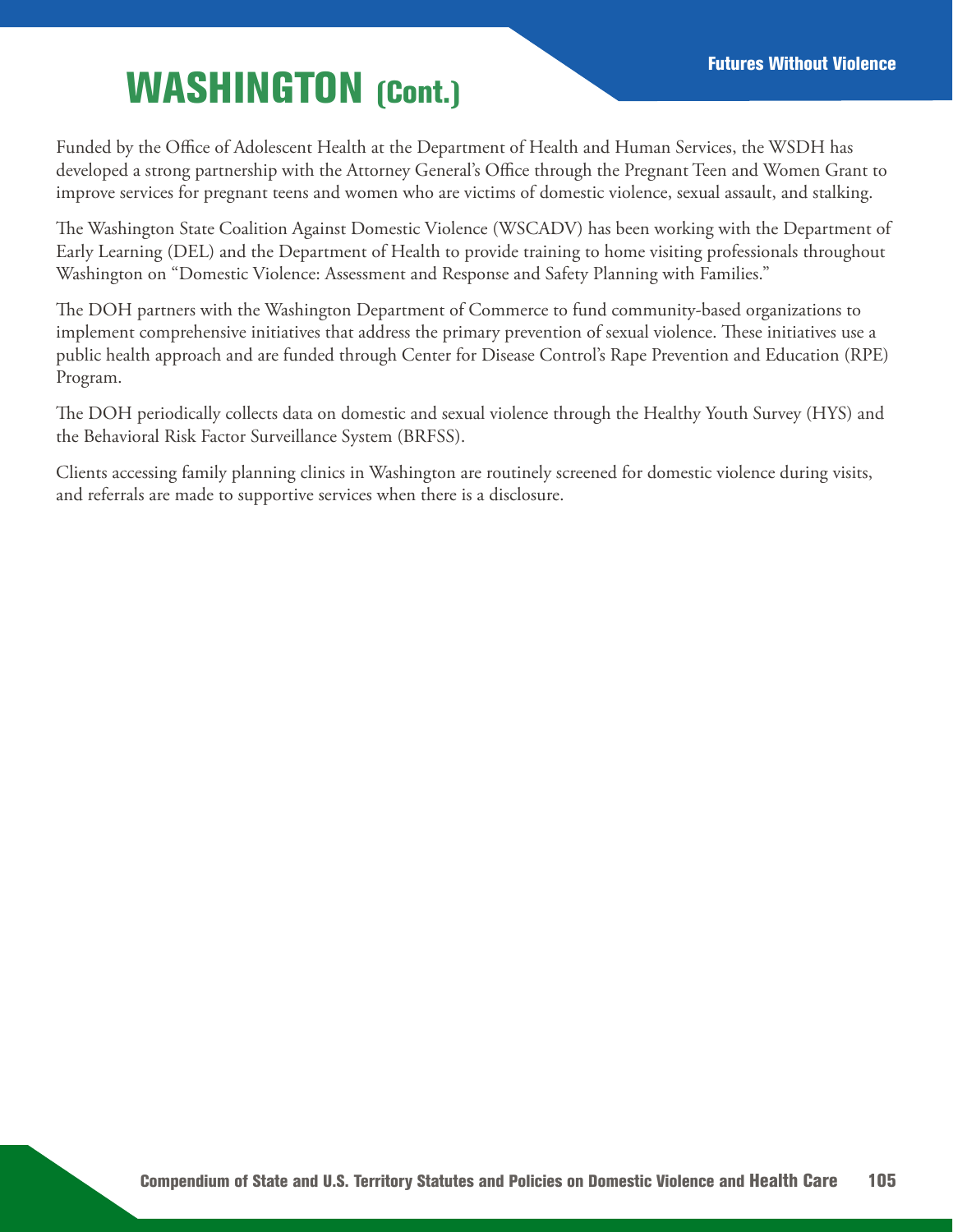# Futures Without Violence WASHINGTON, DC

#### Statutes Addressing

| <b>Fatality Review:</b>          | D.C. Code §§ 16-1051 to 16-1058 establishes a Domestic Violence Fatality Review<br>Board which shall consist of one representative from agencies including the Office of<br>the Chief Medical Examiner, the Department of Health and the Fire and Emergency<br>Medical Services Departmen.                                                                                                                                                                                                                    |
|----------------------------------|---------------------------------------------------------------------------------------------------------------------------------------------------------------------------------------------------------------------------------------------------------------------------------------------------------------------------------------------------------------------------------------------------------------------------------------------------------------------------------------------------------------|
| <b>Insurance Discrimination:</b> | D. C. CODE § 31-2231.11 (a-c) covers health, life, and accident insurance and<br>establishes that no person shall refuse to insure, refuse to continue to insure, or limit<br>the amount of coverage available to an individual because of marital status, race, color,<br>personal appearance, sexual orientation, gender identity or expression, matriculation,<br>political affiliation, or an individual's status as a victim of an intrafamily offense, sexual<br>assault, dating violence, or stalking. |
| <b>Mandatory Reporting:</b>      | D.C. Code § 7-2601 requires reporting by any physician, including persons licensed<br>under Chapter 12, Title 3, with reasonable cause to believe that a person coming to<br>them for examination, care or treatment has suffered injury caused by a firearm, wheth-<br>er self-inflicted, accidental or during the commission of a crime, or injury caused by<br>any dangerous weapon in the commission of a crime to the Metropolitan Police De-<br>partment.                                               |
| <b>Protocols:</b>                | None.                                                                                                                                                                                                                                                                                                                                                                                                                                                                                                         |
| <b>Screening:</b>                | None.                                                                                                                                                                                                                                                                                                                                                                                                                                                                                                         |
| <b>Training:</b>                 | None.                                                                                                                                                                                                                                                                                                                                                                                                                                                                                                         |

#### Public Funding Earmarked for Health Care and Domestic Violence

Others: None.

#### Public Health Responses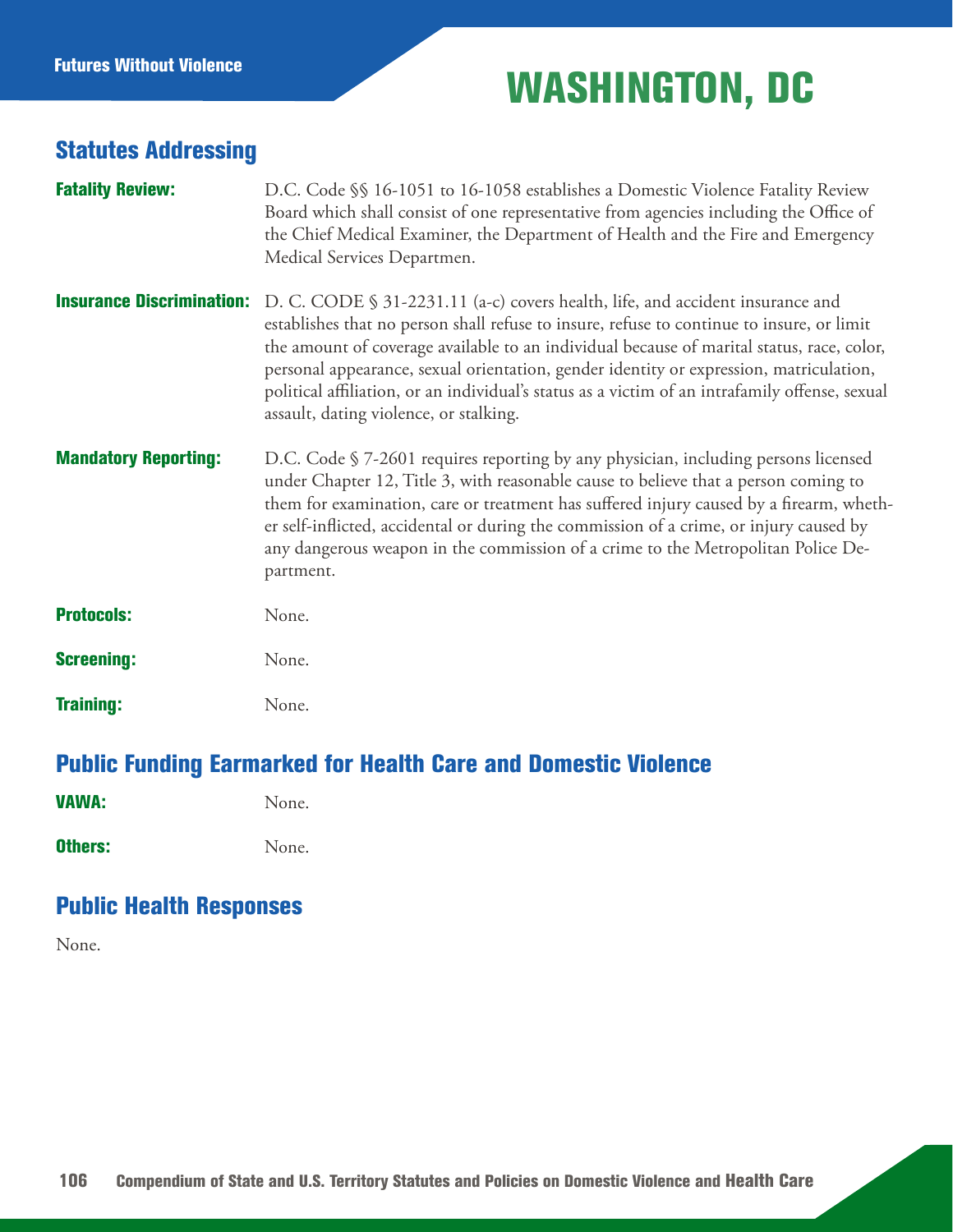## WEST VIRGINIA

#### Statutes Addressing

| <b>Fatality Review:</b>          | None.                                                                                                                                                                                                                                                                                                                                                                                                                                                                                                                                                                                                                                                                                                                                                                                          |
|----------------------------------|------------------------------------------------------------------------------------------------------------------------------------------------------------------------------------------------------------------------------------------------------------------------------------------------------------------------------------------------------------------------------------------------------------------------------------------------------------------------------------------------------------------------------------------------------------------------------------------------------------------------------------------------------------------------------------------------------------------------------------------------------------------------------------------------|
| <b>Insurance Discrimination:</b> | W. Va. Code Ann. § 33-4-20 applies to health, life, and disability insurance. It requires<br>that those insurers in West Virginia cannot deny, refuse to issue, refuse to renew, refuse<br>to reissue, cancel or otherwise terminate an insurance policy or restrict coverage on any<br>individual because that individual is, has been or may be the victim of abuse; add any<br>surcharge or rating factor to a premium of an insurance policy because an individual<br>has been or may be the victim of abuse; exclude or limit coverage for losses or deny a<br>claim incurred because an individual has been or may be the victim of abuse; or require<br>as part of the application process any information regarding whether that individual has<br>been or may be the victim of abuse. |
| <b>Mandatory Reporting:</b>      | W. Va. Code § 61-2-27 mandates that any medical provider who provides treatment<br>to a person suffering from a wound caused by a gunshot, knife, or other sharp pointed<br>instrument which would lead a reasonable person to believe resulted from a violation<br>of state criminal laws shall report to law enforcement agencies located in the county in<br>which the wound was treated.                                                                                                                                                                                                                                                                                                                                                                                                   |
|                                  | W. Va. Code § 61-2-27a requires any health care provider who examines or renders<br>medical treatment to a person suffering from an injury caused by a burn resulting from<br>fire or a chemical, where the circumstances under which the examination is made or<br>treatment is rendered, or where the condition of the injury gives the health care pro-<br>vider reasonable cause to suspect that the injury occurred during the commission, or at-<br>tempted commission, of an arson as defined in article three of this chapter, shall report<br>the same to the office of the state fire marshal.                                                                                                                                                                                       |
| <b>Protocols:</b>                | W. Va. Code § 48-26-502 requires the Bureau for Public Health of the Department of<br>Health and Human Resources to make available to health care facilities and practitioners<br>a written form notice of the rights of victims and the remedies and services available to<br>victims of domestic violence. A health care practitioner whose patient has injuries or<br>conditions consistent with domestic violence shall provide to the patient, and every health<br>care facility shall make available to all patients, a written form of the notice.                                                                                                                                                                                                                                      |
| <b>Screening:</b>                | None.                                                                                                                                                                                                                                                                                                                                                                                                                                                                                                                                                                                                                                                                                                                                                                                          |
| <b>Training:</b>                 | W. Va. Code § 48-26-503 requires the Bureau for Public Health of the Department<br>of Health and Human Resources to publish model standards, including specialized<br>procedures and curricula, concerning domestic violence for health care facilities,<br>practitioners and personnel, to be developed in consultation with public and pri-<br>vate agencies that provide programs for victims of domestic violence, advocates for<br>victims, organizations representing the interests of shelters and personnel who have<br>demonstrated expertise and experience in providing health care to victims of domes-<br>tic violence and their children.                                                                                                                                        |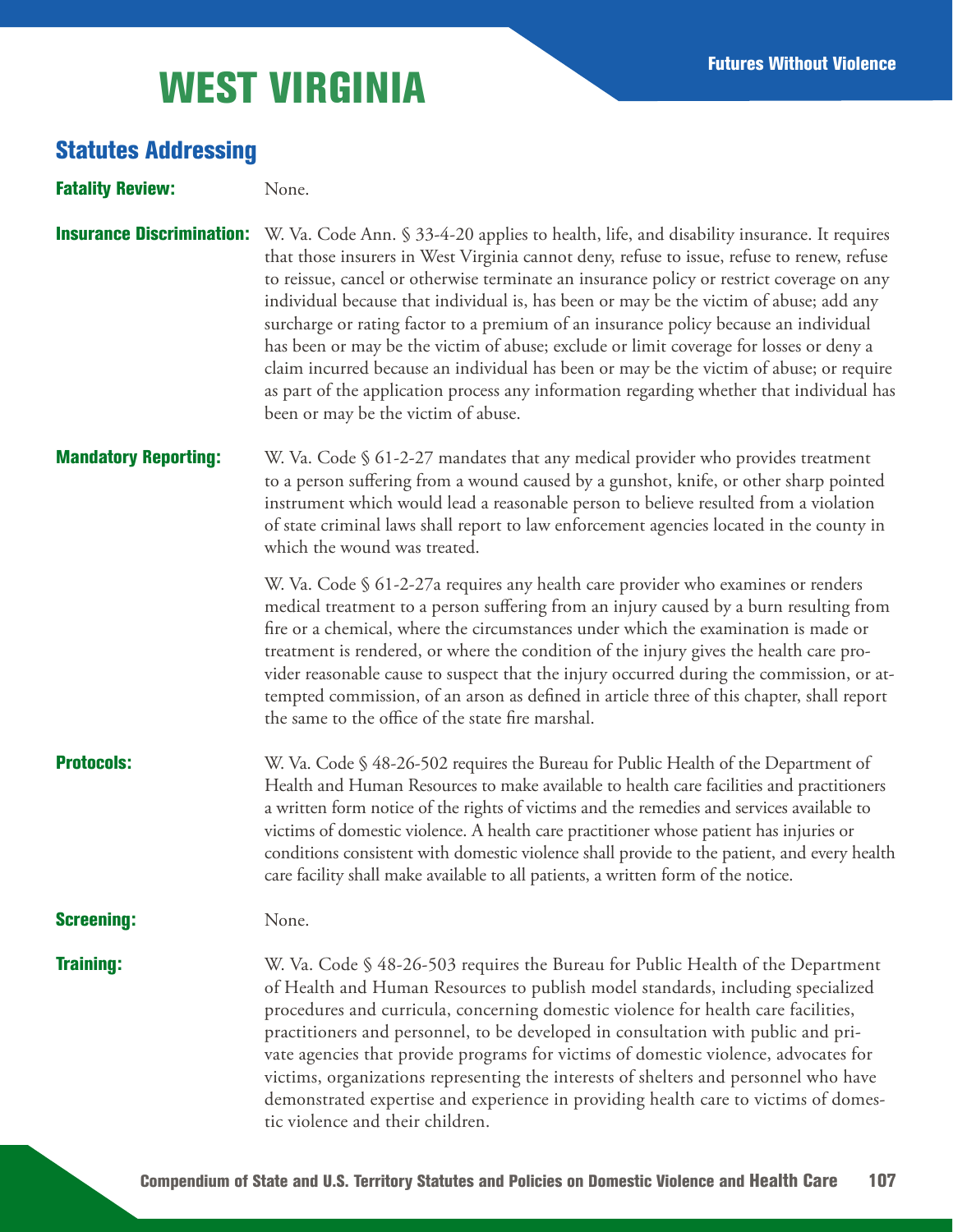# Futures Without Violence **WEST VIRGINIA** (Cont.)

#### Public Funding Earmarked for Health Care and Domestic Violence

| <b>VAWA:</b>   | None. |
|----------------|-------|
| <b>Others:</b> | None. |

#### Public Health Responses

The West Virginia Coalition Against Domestic Violence (WVCADV) partnered with the West Virginia Bureau of Public Health to develop a state plan to reduce domestic violence, with implementation plans being developed by a domestic violence workgroup through the Bureau for Public Health. WVCADV also partnered with the West Virginia Bureau for Behavioral Health and Health Facilities to provide statewide training on domestic violence for behavioral health and substance abuse providers. Additionally, WVCADV sits on the Advisory Board for the WVD-HHR Bureau of Behavioral Health and Facilities. Finally, The West Virginia Department of Health and Human Resources (WVDHHR) Bureau for Public Health Office of Maternal, Child and Family Health is partnering with WVCADV to address domestic violence through education and training of all staff working in Home Visitation programs.

West Virginia is one of four states participating in the Providers, Advocates, and Technology for Health and Safety (PATHS) Project, partnering with the Johns Hopkins School of Nursing, the University of Pittsburgh, the Office on Women's Health, and Futures Without Violence. A leadership team is working with 3 sites to utilize the [CUES](https://ipvhealth.org/health-professionals/educate-providers/)  [universal education intervention,](https://ipvhealth.org/health-professionals/educate-providers/) using the MyPlan safety decision aid, for supporting survivors of domestic violence and sexual assault, and to promote healthy relationships.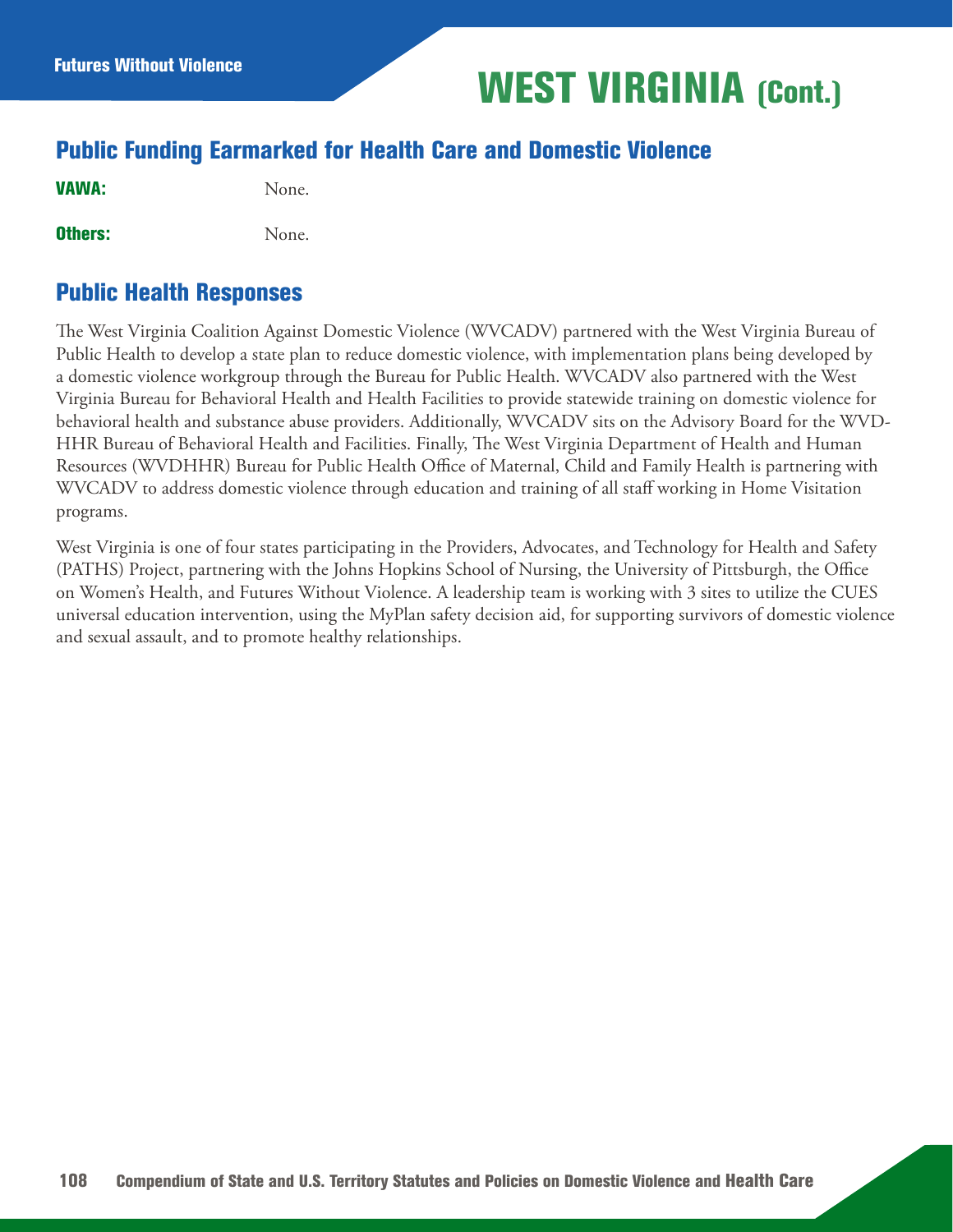## **WISCONSIN**

#### Statutes Addressing

| <b>Fatality Review:</b>     | None.                                                                                                                                                                                                                                                                                                                                                                                                                                                                                                                                                                                                                                                                           |
|-----------------------------|---------------------------------------------------------------------------------------------------------------------------------------------------------------------------------------------------------------------------------------------------------------------------------------------------------------------------------------------------------------------------------------------------------------------------------------------------------------------------------------------------------------------------------------------------------------------------------------------------------------------------------------------------------------------------------|
|                             | <b>Insurance Discrimination:</b> Wis. Stat. § 631.95 applies to health, life, disability, and property insurance. It requires<br>that those insurers in Wisconsin cannot: refuse to provide or renew coverage, or cancel<br>coverage; or use as a factor in the determination of rates exclude; or limit coverage of, or<br>deny a claim. or limit benefits on the basis that the person has been, or the insurer has<br>reason to believe that the person is, a victim of abuse or domestic abuse or that a mem-<br>ber of the person's family has been, or the insurer has reason to believe that a member<br>of the person's family is, a victim of abuse or domestic abuse. |
| <b>Mandatory Reporting:</b> | Wis. Stat. § 255.40 requires health professionals (defined in ch. 441, 448 or 455) to<br>report to law enforcement, in the area where treatment is rendered, treating a patient<br>suffering from a gunshot wound, any wound which gives them reasonable cause to<br>believe it occurred as a result of a crime, or, any burns of the second or third degree to<br>more than 5% of the body, burns to the upper respiratory tract, and any other burns<br>which they have reasonable cause to believe were incurred as the result of a crime.                                                                                                                                   |
|                             | Wis. Stat. § 255.40 requires health professionals (as defined in §441, 448, or 455) to<br>report patients suffering from recent gunshot wounds and injuries (including some<br>types of burns) believed caused as a result of a result of a crime.                                                                                                                                                                                                                                                                                                                                                                                                                              |
| <b>Protocols:</b>           | None.                                                                                                                                                                                                                                                                                                                                                                                                                                                                                                                                                                                                                                                                           |
| <b>Screening:</b>           | None.                                                                                                                                                                                                                                                                                                                                                                                                                                                                                                                                                                                                                                                                           |
| <b>Training:</b>            | None.                                                                                                                                                                                                                                                                                                                                                                                                                                                                                                                                                                                                                                                                           |

#### Public Funding Earmarked for Health Care and Domestic Violence

| <b>VAWA:</b>   | None. |
|----------------|-------|
| <b>Others:</b> | None. |

#### Public Health Responses

The Wisconsin Adolescent Health Program of the Department of Health Services (DHS) is funded by Rape Prevention Education (RPE) from the Centers for Disease Control and Prevention, Personal Responsibility Education Program (PREP) from the Family and Youth Services Bureau, and the Maternal and Child Health Title V Block Grant. The Adolescent Health Program funds local health departments and sexual assault service providers to implement preventive education and programming with youth. The Wisconsin DHS is also supporting the Wisconsin Coalition Against Sexual Assault to provide education and training to women's health clinics on screening, intervention, and referral for sexual violence.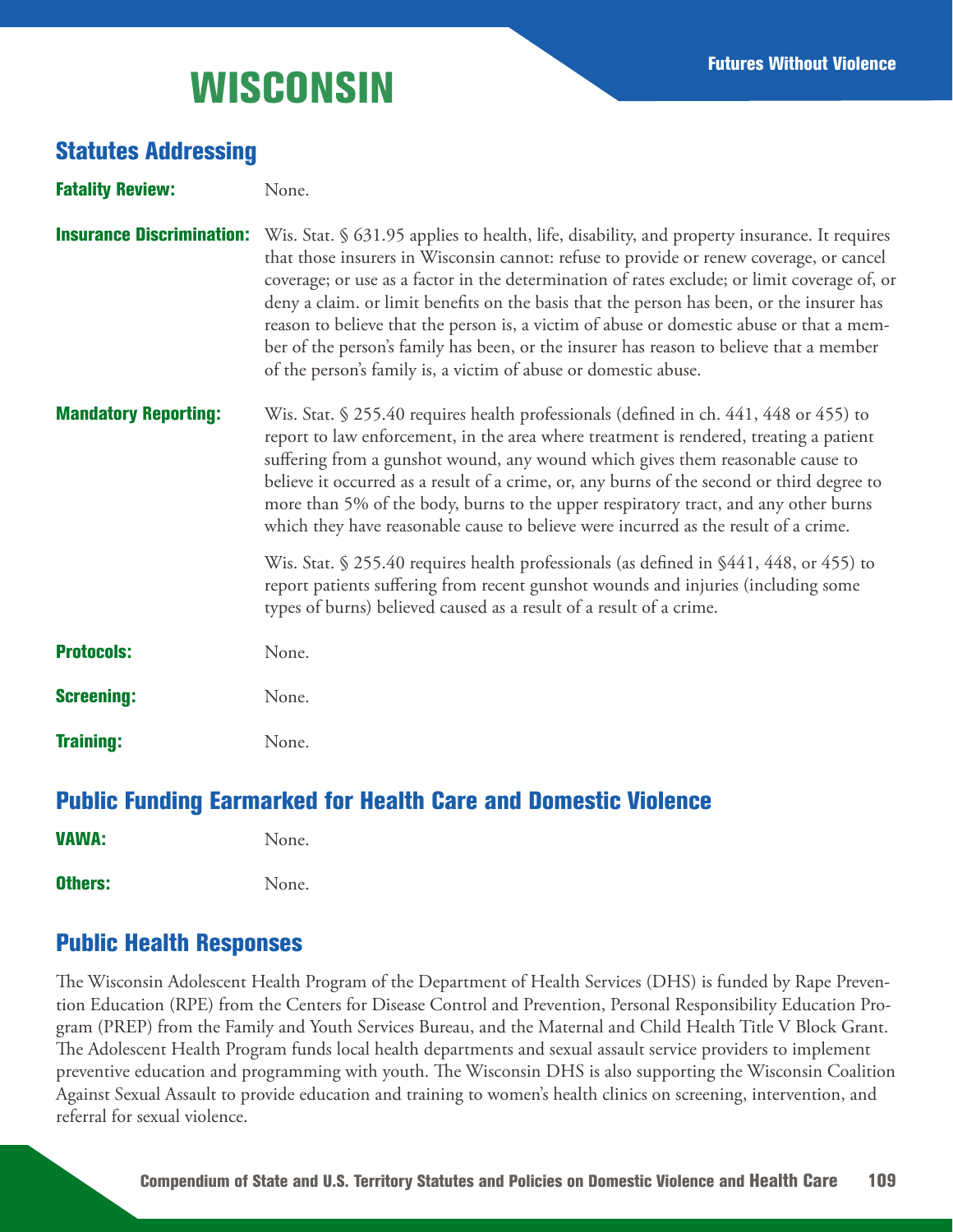### WYOMING

#### Statutes Addressing

| <b>Fatality Review:</b>     | None.                                                                                                                                                                                                                                                                                                         |
|-----------------------------|---------------------------------------------------------------------------------------------------------------------------------------------------------------------------------------------------------------------------------------------------------------------------------------------------------------|
|                             | <b>Insurance Discrimination:</b> W.S.1977 $\frac{6}{26-19-107(g)(vii)}$ stipulates that an insurance policy cannot establish rules<br>for eligibility, including continued eligibility, for any enrollee based on evidence of<br>insurability, including conditions arising out of acts of domestic violence. |
| <b>Mandatory Reporting:</b> | None.                                                                                                                                                                                                                                                                                                         |
| <b>Protocols:</b>           | None.                                                                                                                                                                                                                                                                                                         |
| <b>Screening:</b>           | None.                                                                                                                                                                                                                                                                                                         |
| <b>Training:</b>            | None.                                                                                                                                                                                                                                                                                                         |

#### Public Funding Earmarked for Health Care and Domestic Violence

| <b>VAWA:</b> | None. |
|--------------|-------|
| Others:      | None. |

#### Public Health Responses

The Wyoming Department of Health has formed a statewide injury prevention advisory committee to put together a state plan for injury prevention. In the Community and Public Health Division, federal grant funds are used to support sexual assault prevention. The Wyoming Department of Health contracts with the Wyoming Coalition Against Domestic Violence and Sexual Assault to carry out the state plan to prevent sexual assault.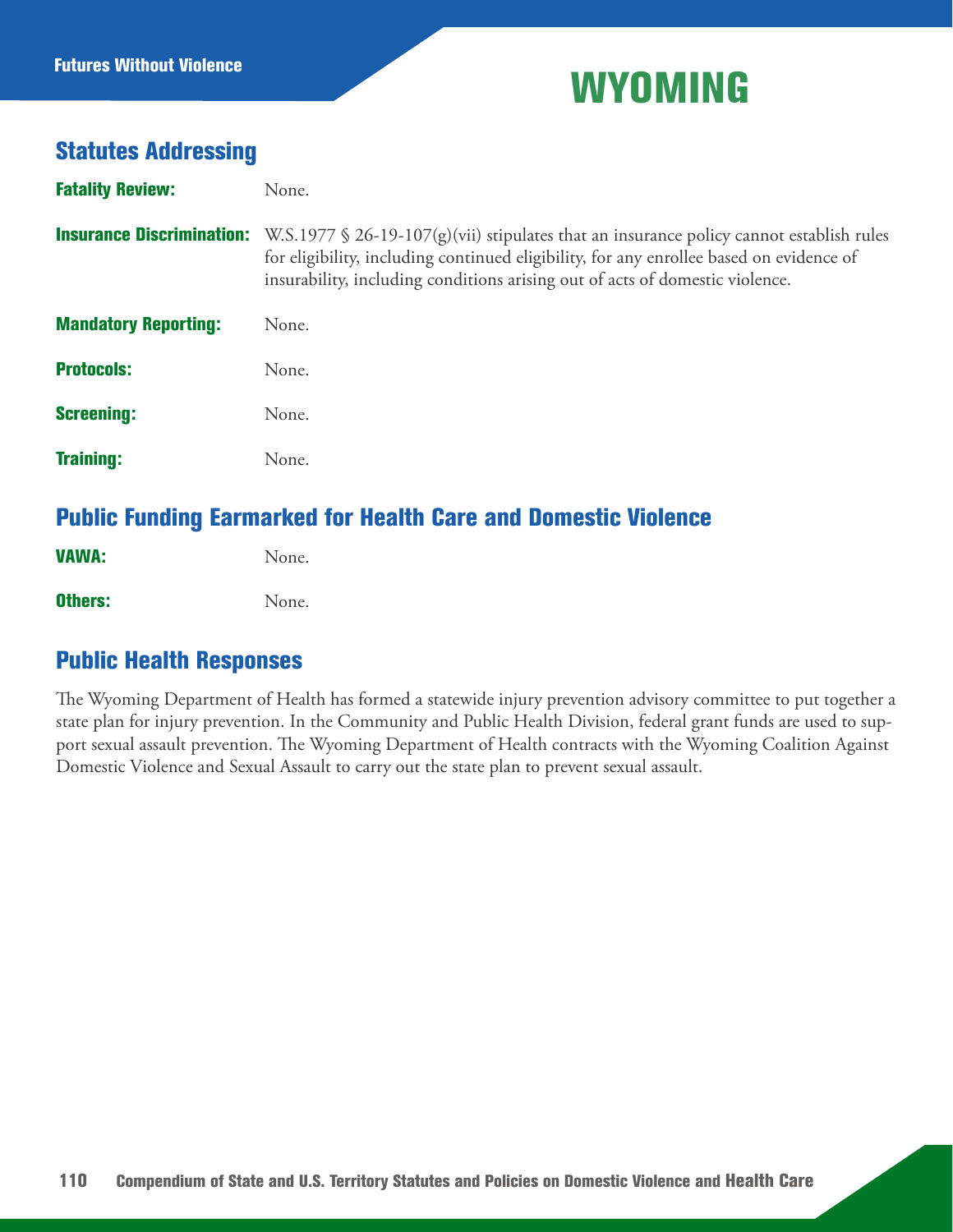## AMERICAN SAMOA

#### Statutes Addressing

| <b>Fatality Review:</b>                | None.                                                                                                                                                                                                                                                                   |
|----------------------------------------|-------------------------------------------------------------------------------------------------------------------------------------------------------------------------------------------------------------------------------------------------------------------------|
| <b>Insurance Discrimination: None.</b> |                                                                                                                                                                                                                                                                         |
| <b>Mandatory Reporting:</b>            | None.                                                                                                                                                                                                                                                                   |
| <b>Protocols:</b>                      | A.S.C.A. 47.0803(a) requires the Department of Public Health to make available to<br>practitioners and health care facilities a written notice of the rights of victims and rem-<br>edies and services available to victims of domestic or family violence.             |
| <b>Screening:</b>                      | A.S.C.A. 47.0803(b) A practitioner who becomes aware that a patient is a victim of do-<br>mestic or family violence shall provide to the patient and every health care facility shall<br>make available to all patients the notice provided pursuant to subsection (a). |
| <b>Training:</b>                       | None.                                                                                                                                                                                                                                                                   |

#### Public Funds Earmarked for Health Care and Domestic Violence

| <b>VAWA:</b>   | None. |
|----------------|-------|
| <b>Others:</b> | None. |

#### Public Health Responses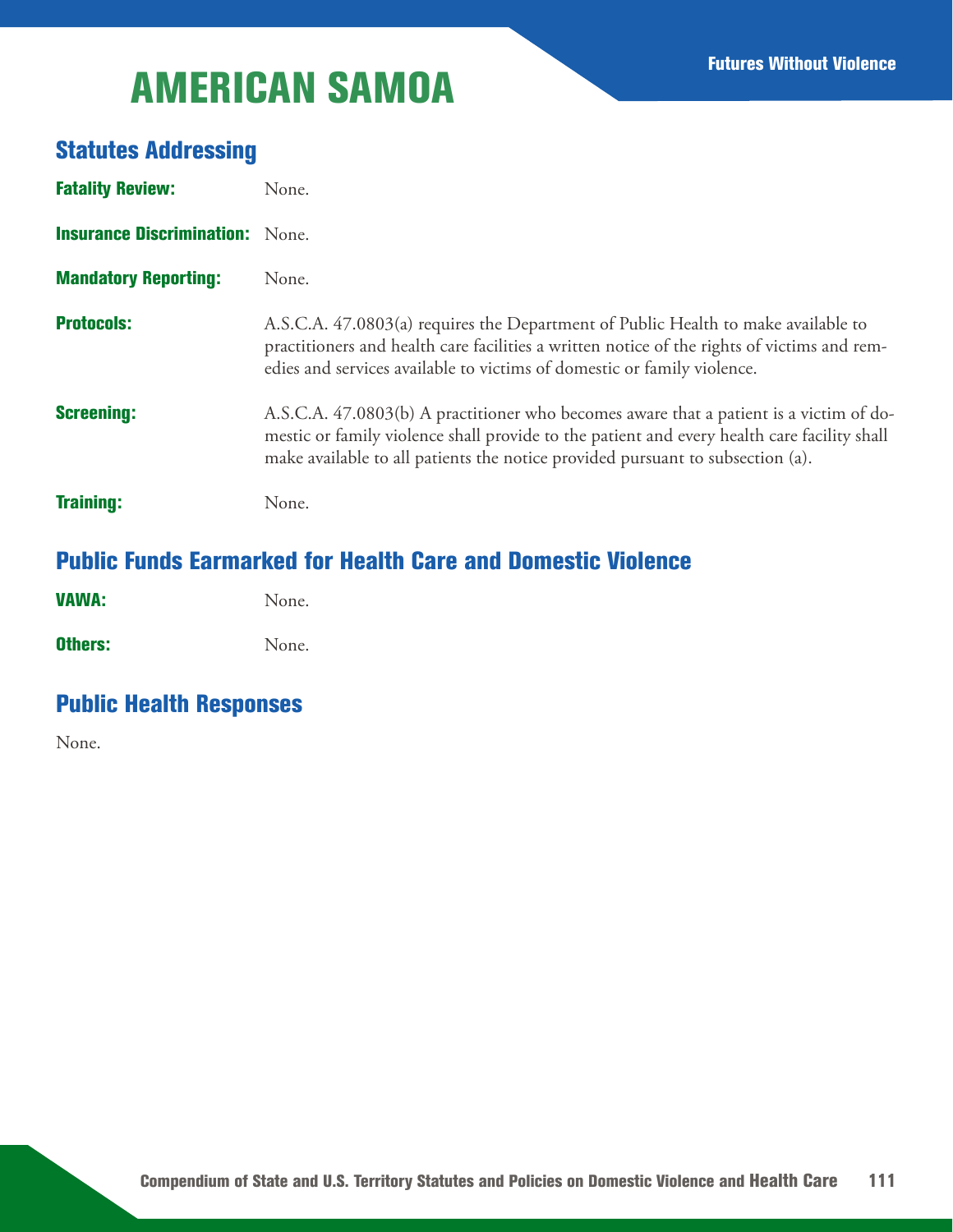

#### Statutes Addressing

| <b>Fatality Review:</b>                                             | None.                                                                                                                                                                                                           |
|---------------------------------------------------------------------|-----------------------------------------------------------------------------------------------------------------------------------------------------------------------------------------------------------------|
| <b>Insurance Discrimination: None.</b>                              |                                                                                                                                                                                                                 |
| <b>Mandatory Reporting:</b>                                         | None.                                                                                                                                                                                                           |
| <b>Protocols:</b>                                                   | 19 Guam Code Ann. § 15102 charges the Family Violence Task Force with establishing<br>standards, procedures, and curricula for healthcare facilities and practitioners regarding<br>victims of family violence. |
| <b>Screening:</b>                                                   | See above.                                                                                                                                                                                                      |
| <b>Training:</b>                                                    | See above.                                                                                                                                                                                                      |
| <b>Public Funds Earmarked for Health Care and Domestic Violence</b> |                                                                                                                                                                                                                 |

#### VAWA: None. Others: None.

#### Public Health Responses

Guam is one of three states/territories participating in *Project Catalyst Phase II: State and Territory-Wide Transformation on Health, Intimate Partner Violence, and Human Trafficking (2018-2019),* focused on fostering intimate partner violence, human trafficking, and health leadership and collaboration at the U.S. state/territory level to improve the health and safety outcomes for survivors of IPV and human trafficking and to promote prevention. The leadership team consists of leaders from the Guam Coalition Against Sexual Assault & Family Violence, the Pacific Islands Primary Care Association, and the Guam Department of Public Health & Social Services.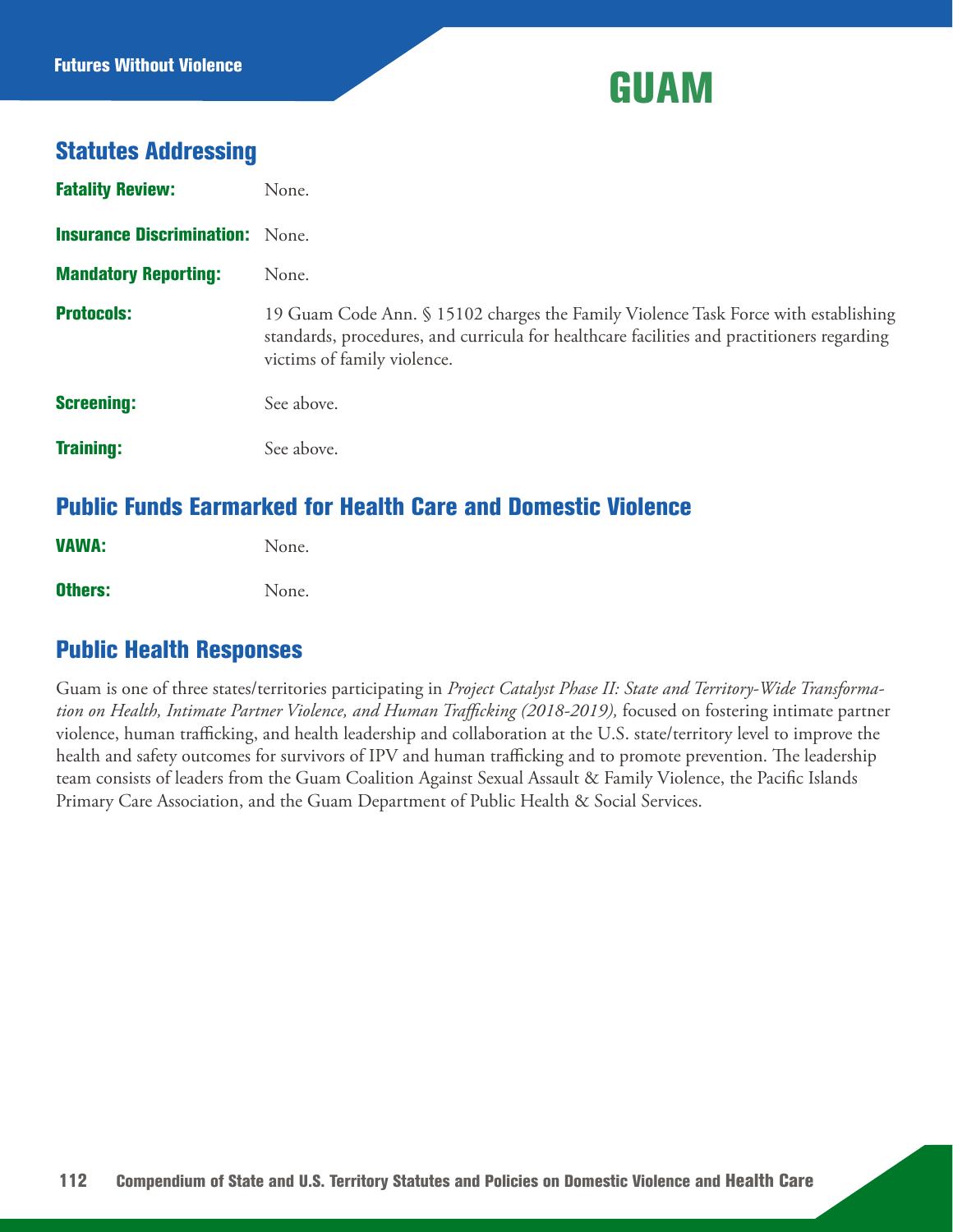# NORTHERN MARIANA ISLANDS

#### Statutes Addressing

| <b>Fatality Review:</b>          | None.                                                                                                                                                                                                                                                            |
|----------------------------------|------------------------------------------------------------------------------------------------------------------------------------------------------------------------------------------------------------------------------------------------------------------|
| <b>Insurance Discrimination:</b> | None.                                                                                                                                                                                                                                                            |
| <b>Mandatory Reporting:</b>      | None.                                                                                                                                                                                                                                                            |
| <b>Protocols:</b>                | PL 12-19, § 2 (403): The Department of Public Health is required to put forth stan-<br>dards for healthcare facilities, practitioners, and personnel in the facilities including<br>specialized procedures and curricula concerning domestic or family violence. |
| <b>Screening:</b>                | None.                                                                                                                                                                                                                                                            |
| <b>Training:</b>                 | None.                                                                                                                                                                                                                                                            |

#### Public Funds Earmarked for Health Care and Domestic Violence

| <b>VAWA:</b> | None. |
|--------------|-------|
| Others:      | None. |

#### Public Health Responses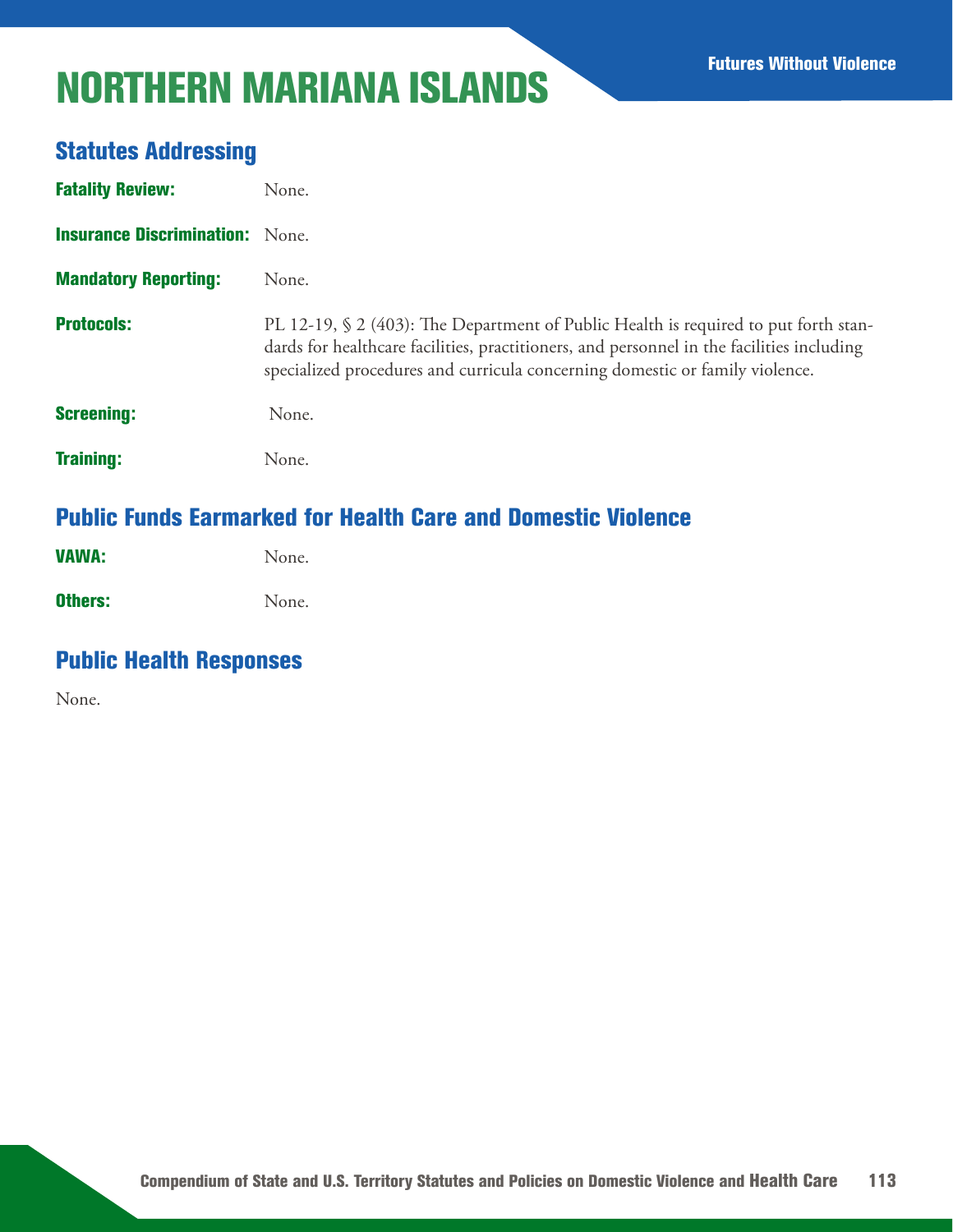# Futures Without Violence **PUERTO RICO**

#### Statutes Addressing

**Fatality Review:** None **Insurance Discrimination: None. Mandatory Reporting:** None. **Protocols:** Note: Laws are described in English followed by Spanish. Law 54 (August 15, 1989), Prevention and Intervention with Victims of Domestic Violence, provides guidelines for professionals who assist victims of domestic violence to promote the health and wellbeing of survivors. The law (Article 4.1) further requires the development of prevention strategies to: (section d) Sensitize professionals about the needs of victims of abuse and their families; and (section e) Develop strategies to foment changes in policies and procedures within governmental agencies with the goal of improving responses for victims of abuse. Ley 54 del 15 de agosto de 1989 para la Prevención e Intervención con Víctimas de Violencia Doméstica-se compromete a dar énfasis y atención a situaciones de violencia domestica para evitar la muerte de personas y proteger la salud física, emocional y sexual de sus sobrevivientes. Art. 4.1 Medidas para prevenir (8 [L.P.R.A.sec.](L.P.R.A.sec) 651): (d) Concientizar a los profesionales de ayuda sobre las necesidades de las personas víctimas de maltrato y las de sus familias; y (e) Desarrollar estrategias para fomentar cambios en las políticas y procedimientos en las agencias gubernamentales con el fin de mejorar sus respuestas a las necesidades de las personas víctimas de maltrato. **Rulings that require all ER facilities in Puerto Rico to comply with the protocols established by the Department of Health and the Center for the Support of Victims of Rape**  1. Secretary of Health Ruling No. 117 (December 1, 2004) regulates the Licensing, Operation, and Maintenance of Hospitals in the Commonwealth of Puerto Rick. i. Administrative fines and penalties for non compliance (Article 6). ii. Chapter XXI: Emergency Rooms in a Hospital Institution, (Article 7) authorized with the Center of Victims of Rape, the establishment of a mandatory Protocol for the intervention of victims of sexual assault and domestic violence. **Reglamentos que requieren a todas las facilidades de salud de Puerto Rico cumplir con lo establecido en los protocolos del Departamento de Salud y del Centro de Ayuda a Víctimas de Violación** 1. Reglamento del Secretario de Salud Núm 117 para reglamentar el Licenciamiento, Operación y Mantenimiento de los Hospitales en el Estado Libre Asociado de Puerto Rico del 1 de diciembre de 2004 i. Artículo 6- Multas administrativas y penalidades por incumplir alguna orden emitida por el Secretario de Salud. ii. Capítulo XXI: Salas de Emergencia en una Institución Hospitalaria; Artículo 7 establece como Protocolo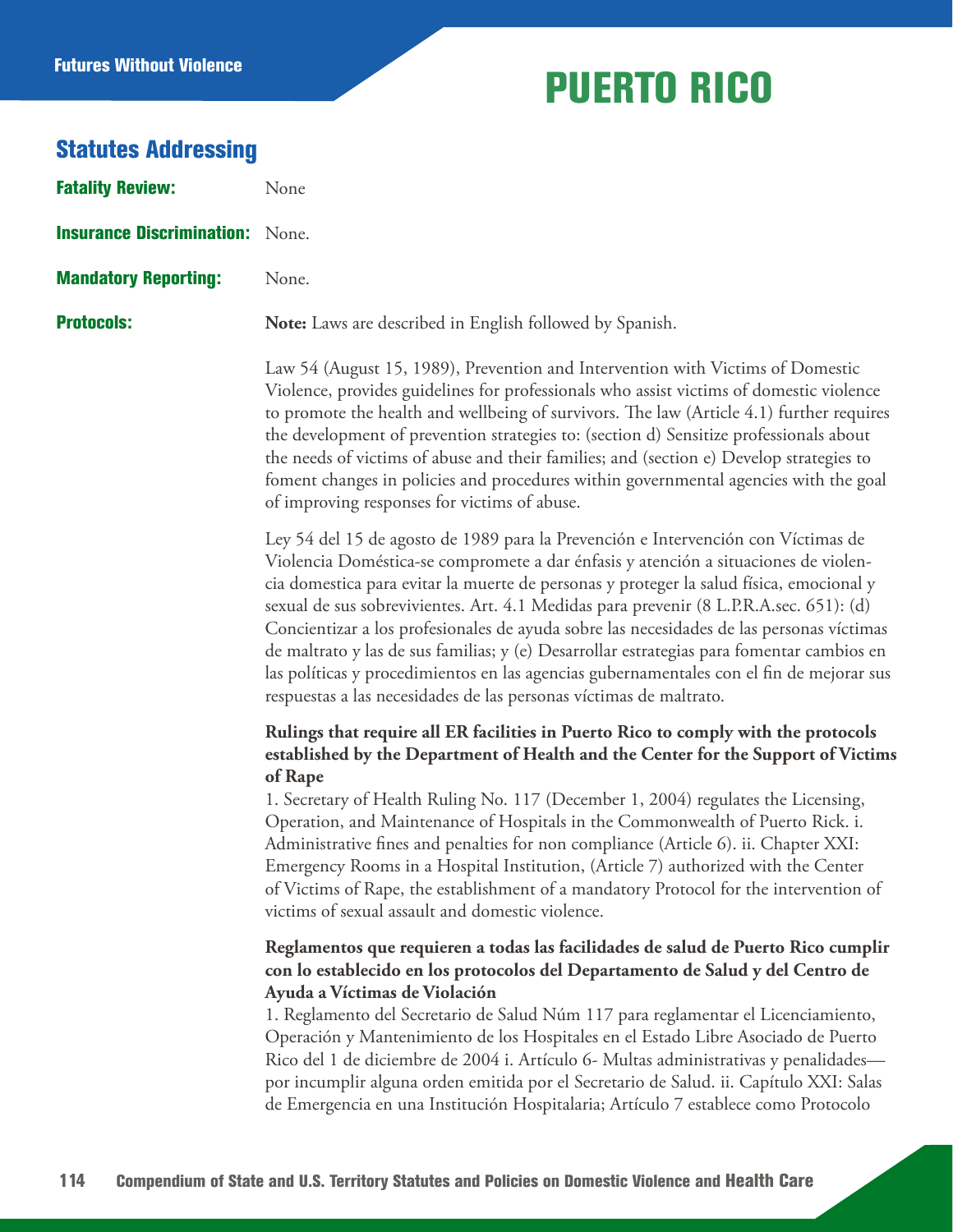### PUERTO RICO (Cont.)

mandatorio el de Intervención con Víctimas de violación u otros protocolos semejantes y autorizados con el Centro de Ayuda a Víctimas de Violación (<ej.Protocolo>de Intervención con Víctimas/Sobrevivientes de Violencia Doméstica).

2. General Ruling No. 99 for the Operation and Function of Health Facilities in Puerto Rico (Oct. 19, 1999).

**Note:** As a result of two rulings (#117 and #99), the following policy was developed: *Administrative order No 214* (November 15, 2006) from the Secretary of the Department of Health fulfills the requirement of the public policy protocols on intervention with victims/survivors of sexual violence and domestic violence to maintain monthly records of sexual assault and domestic violence cases assisted in the emergency rooms and facilitate in the audit process of sexual assault and domestic violence files.

**Nota:** De estos dos reglamentos surge la *Orden Administrativa Núm 214 de la Oficina de la Secretaria del Departamento de Salud* del 15 de noviembre de 2006- Lograr el cumplimiento con la política pública establecida en los protocolos de intervención con víctimas /sobrevivientes de agresión sexual y de violencia doméstica, del Departamento de Salud, que se mantengan los registros mensuales de casos de agresión sexual y violencia doméstica atendidos en las salas de emergencia y se facilite el proceso de auditoría de expedientes de agresión sexual y violencia doméstica.

*Intervention Protocol with Victims/Survivors of Domestic Violence from the Support Center to Victims of Rape from the Department of Health 2004, establishes* public policy for the prevention and intervention with victims of DV in the emergency rooms of public and private hospitals. These are mandated guidelines by rulings 99 and 117 for health facilities. This is an educational guide to train health care professionals, administrators and medical directors on the standards and the steps to take in the intervention with victims in health facilities.

#### *Protocolo de Intervención con Víctimas /Sobrevivientes de Violencia Doméstica del Centro de Ayuda a Víctimas de Violación del Departamento de Salud del 2004*

- establece la política pública para la prevención e intervención con las víctimas/sobrevivientes de violencia doméstica en las salas de emergencia de los hospitales públicos y privados. Es una guía educativa para orientar a profesionales de la salud, administradores/as y directoras/as médicos sobre los estándares en los pasos a seguir en la intervención con las víctimas en las facilidades de salud.

Screening: None.

**Training:** Law No. 139 (August 1, 2008): Law from the Licensing Council and Medical Discipline requires sixty (60) credit hours in Continued Medical Education in order to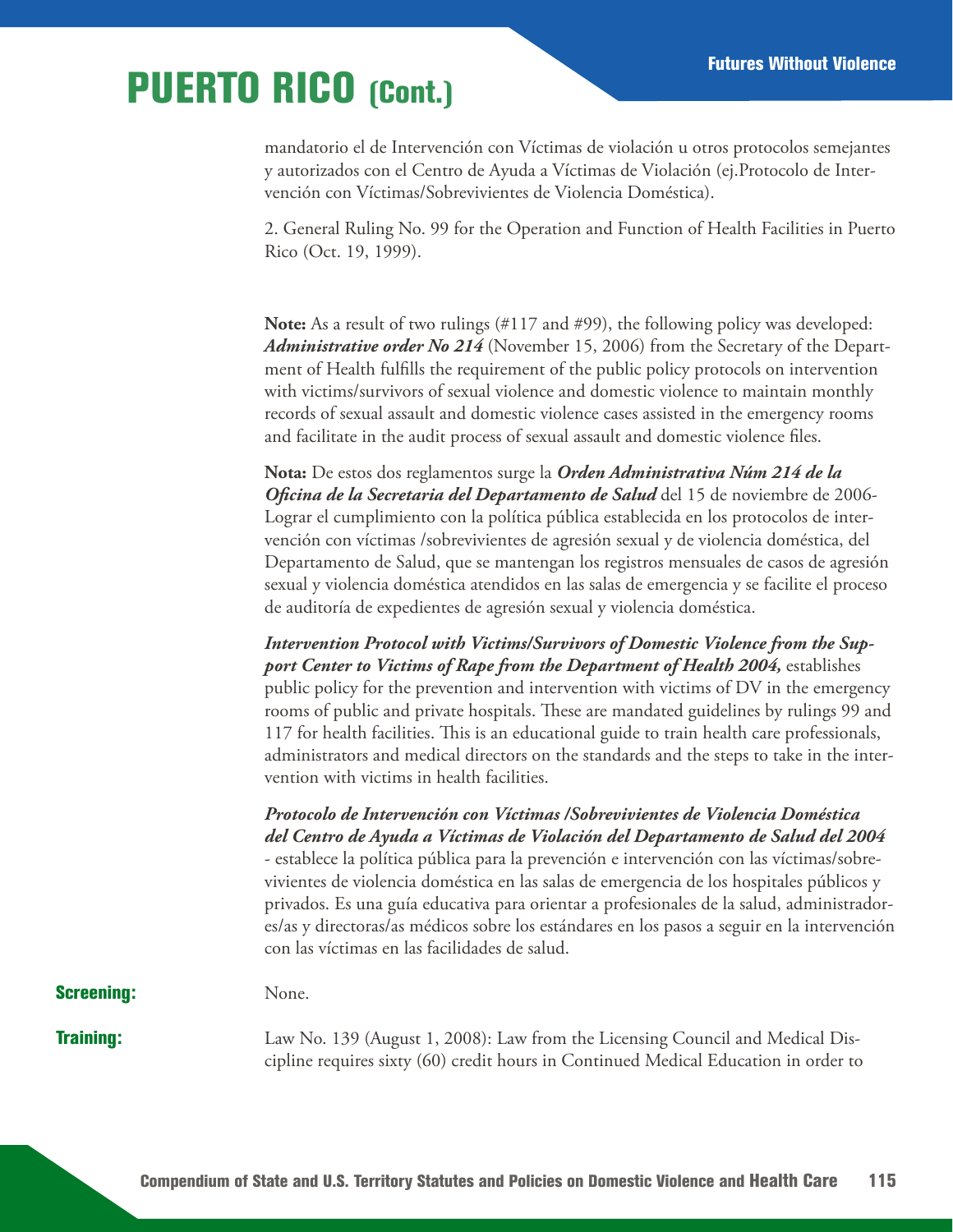# Futures Without Violence **PUERTO RICO** (Cont.)

renew the medical license every three years. The sixty (60) hours are broken in the following: thirty four (34) credit hours on free topics, ten (10) on illness prevention and/ or health conditions and the advancement of health, and **ten (10) credits, courses on the topic of assault: physical, emotional, sexual, domestic violence, etc.**

Ley Núm 139 del 1 de agosto de 2008: Ley de la Junta de Licenciamiento y Disciplina Médica Reglamento General de la Junta de Licenciamiento y Disciplina Médica: Artículo 9.3- Todo médico licenciado deberá completar un mínimo de sesenta (60) horas crédito en cursos de Educación Médica Continua acreditados por la Junta o el Comité que a los efectos se designe, durante el periodo correspondiente a cada trienio de recertificación…Dichas sesenta (60) horas se desglosarán de la siguiente manera: Treinta y cuatro (34) horas crédito en temas libres de los cuales diez (10) serán en el área de prevención de enfermedades y/o condiciones de salud y en promoción de la salud. **También se requerirá dentro de los diez (10) créditos cursos en tema de agresión: física, emocional, sexual, violencia doméstica, etc.**

#### Public Funding Earmarked for Health Care and Domestic Violence

| <b>VAWA:</b>   | None.                                                                                                                                                                                                                                      |
|----------------|--------------------------------------------------------------------------------------------------------------------------------------------------------------------------------------------------------------------------------------------|
| <b>Others:</b> | The Women Advocates Office (Oficina de la Procuradora de las Mujeres) assigns special<br>legislative funds to train staff in emergency room care to victims of domestic violence<br>and sexual assault and to verify protocols compliance. |

#### Public Health Responses

The Department of Health has an Agency Protocol to address Domestic Violence in the Workplace. It also offers training and consulting professionals through the Rape Crisis Center (Centro de Ayuda a Victimas de Violacion). Every emergency room has to conduct a domestic violence screening and provide referral resources in the community as established by Protocol.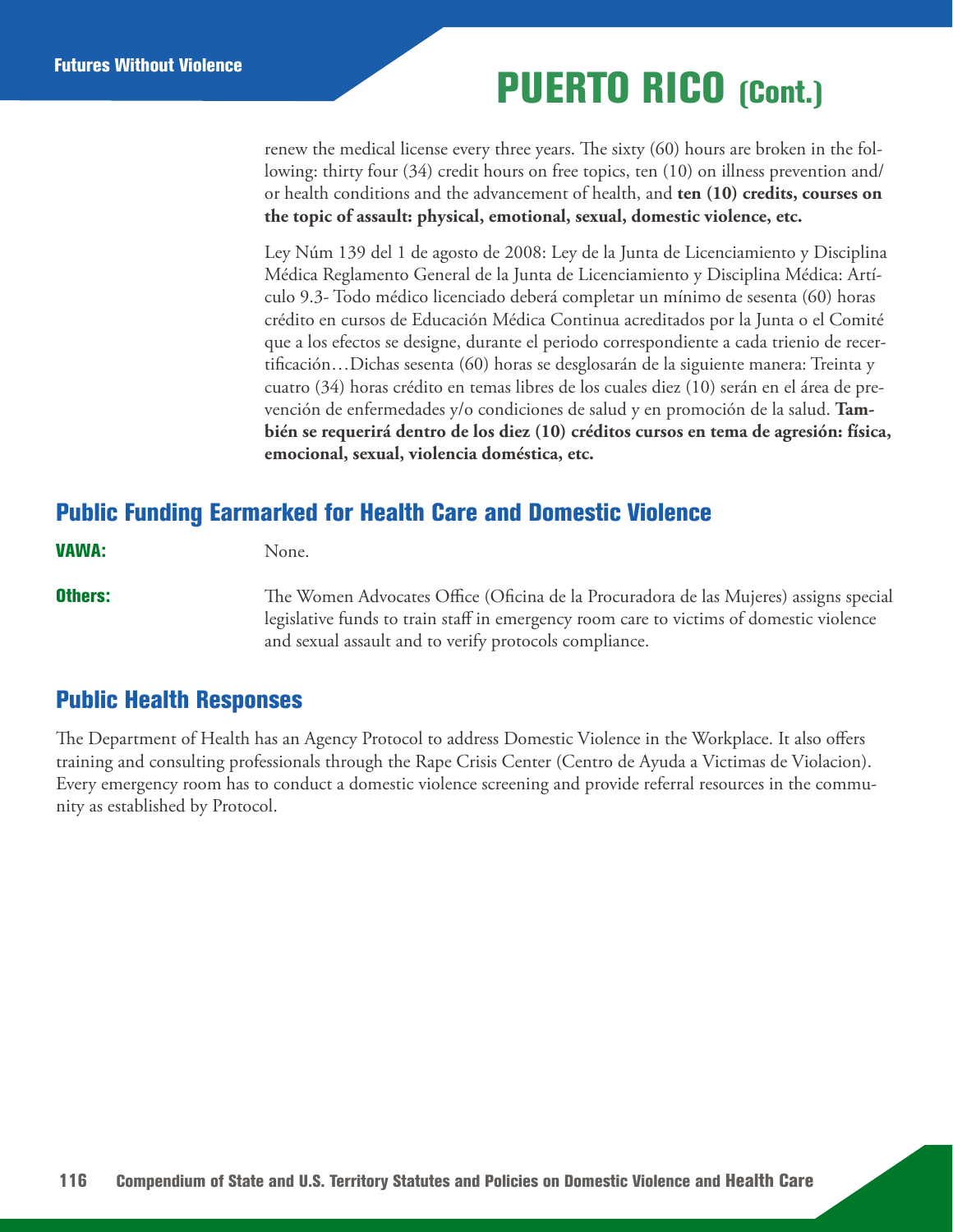## VIRGIN ISLANDS

#### Statutes Addressing

| <b>Fatality Review:</b>                | None. |
|----------------------------------------|-------|
| <b>Insurance Discrimination: None.</b> |       |
| <b>Mandatory Reporting:</b>            | None. |
| <b>Protocols:</b>                      | None. |
| <b>Screening:</b>                      | None. |
| <b>Training:</b>                       | None. |

#### Public Funding Earmarked for Health Care and Domestic Violence

| <b>VAWA:</b> | None. |
|--------------|-------|
| Others:      | None. |

#### Public Health Responses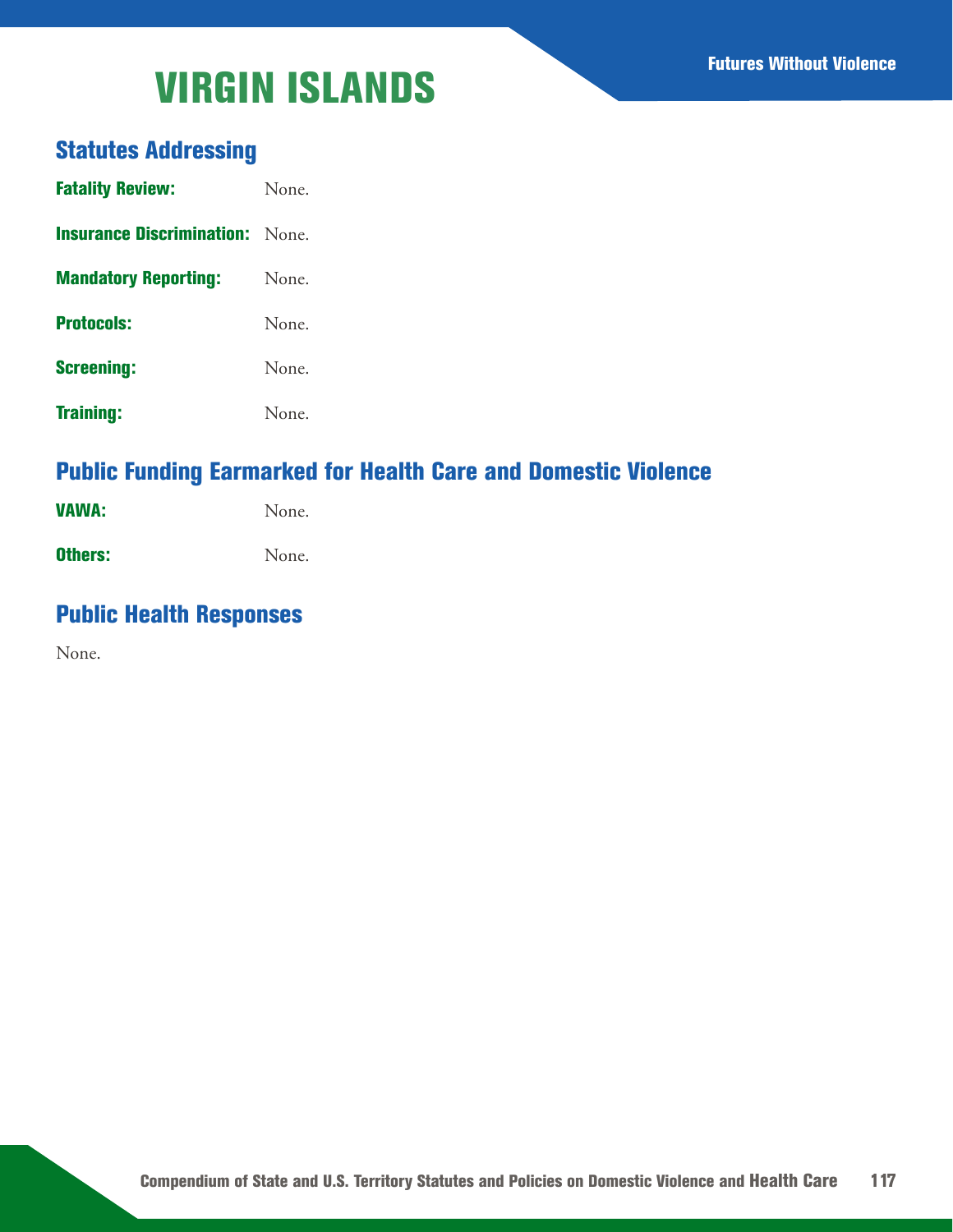### **Notes**